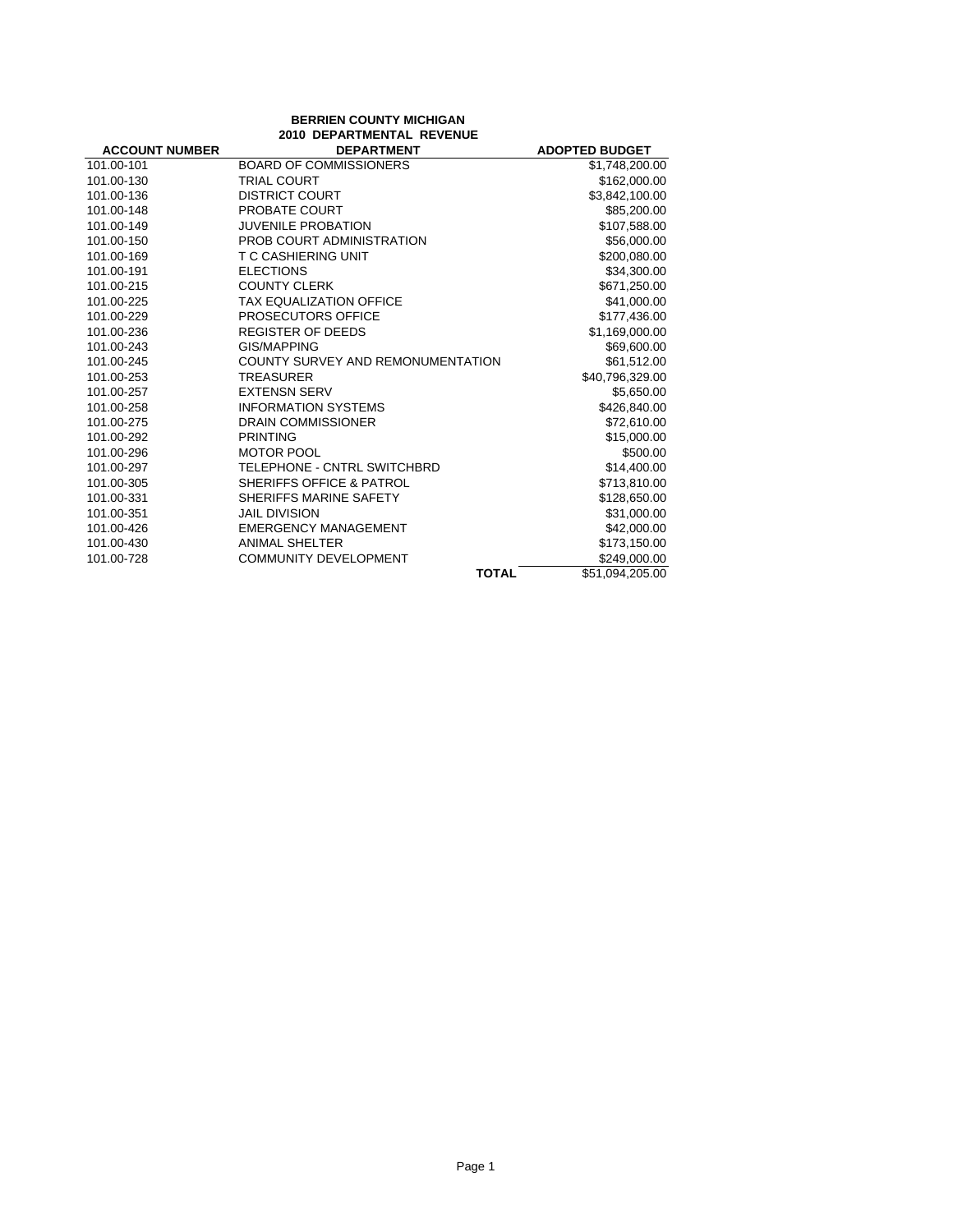|                          | <b>BERRIEN COUNTY MICHIGAN</b>                     |                              |
|--------------------------|----------------------------------------------------|------------------------------|
|                          | <b>2010 DEPARTMENTAL EXPENSE</b>                   |                              |
| <b>ACCOUNT NUMBER</b>    | <b>DEPARTMENT</b>                                  | <b>ADOPTED BUDGET</b>        |
| 101.00-101               | <b>BOARD OF COMMISSIONERS</b>                      | \$1,568,277.00               |
| 101.00-130               | <b>TRIAL COURT</b>                                 | \$2,464,033.00               |
| 101.00-131               | <b>CIRCUIT COURT</b>                               | \$945,440.00                 |
| 101.00-136               | <b>DISTRICT COURT</b>                              | \$2,953,294.00               |
| 101.00-137               | DISTRICT COURT PROBATION                           | \$651,914.00                 |
| 101.00-147               | <b>INTAKE</b>                                      | \$664,779.00                 |
| 101.00-148               | PROBATE COURT                                      | \$296,863.00                 |
| 101.00-149               | <b>JUVENILE PROBATION</b>                          | \$890,377.00                 |
| 101.00-150               | PROB COURT ADMINISTRATION                          | \$868,127.00                 |
| 101.00-151               | PROBATION-ADULT                                    | \$28,826.00                  |
| 101.00-167               | <b>JURY BOARD</b>                                  | \$38,582.00                  |
| 101.00-169               | T C CASHIERING UNIT                                | \$763,297.00                 |
| 101.00-172               | <b>COUNTY ADMINISTRATOR</b>                        | \$231,439.00                 |
| 101.00-191               | <b>ELECTIONS</b>                                   | \$176,972.00                 |
| 101.00-201               | FINANCIAL SERV DIVISION/ACCTG DEPT                 | \$420,516.00                 |
| 101.00-210               | <b>CORPORATE COUNSEL</b>                           | \$89,883.00                  |
| 101.00-215               | <b>COUNTY CLERK</b>                                | \$1,109,390.00               |
| 101.00-225               | <b>TAX EQUALIZATION OFFICE</b>                     | \$604,129.00                 |
| 101.00-226               | PERSONNEL DEPT.                                    | \$338,439.00                 |
| 101.00-229               | <b>PROSECUTORS OFFICE</b>                          | \$2,809,412.00               |
| 101.00-233               | PURCHASING DEPT                                    | \$69,535.00                  |
| 101.00-236               | <b>REGISTER OF DEEDS</b>                           | \$470,620.00                 |
| 101.00-242               | <b>SURVEYOR</b>                                    | \$100.00                     |
| 101.00-243               | <b>GIS/MAPPING</b>                                 | \$389,943.00                 |
| 101.00-245               | COUNTY SURVEY AND REMONUMENTATION                  | \$60,512.00                  |
| 101.00-253               | <b>TREASURER</b>                                   | \$409,603.00                 |
| 101.00-257               | <b>EXTENSN SERV</b>                                | \$284,591.00                 |
| 101.00-258               | <b>INFORMATION SYSTEMS</b>                         | \$2,149,030.00               |
| 101.00-259               | DP/AUTOMATION UPGRADE                              | \$56,000.00                  |
| 101.00-261               | <b>BLDG AUTHORITY ADM</b>                          | \$860.00                     |
| 101.00-265               | <b>COURTHOUSE AND GROUNDS</b>                      | \$1,265,170.00               |
| 101.00-266               | SOUTH COUNTY BUILDING                              | \$354,505.00                 |
| 101.00-269               | OTHER COUNTY PROPERTY                              | \$157,550.00                 |
| 101.00-270               | <b>ADMINISTRATION CENTER</b>                       | \$277,750.00                 |
| 101.00-271               | 2100 EMPIRE COMPLEX                                | \$242,802.00                 |
| 101.00-272               | <b>TRAINING FACILITY</b>                           | \$20,900.00                  |
| 101.00-275               | DRAIN COMMISSIONER                                 | \$315,146.00                 |
| 101.00-292               | <b>PRINTING</b>                                    | \$268,998.00                 |
| 101.00-294               | <b>CENTRAL SUPPLY</b>                              | \$96,000.00                  |
| 101.00-295               | <b>MAILING DEPT</b>                                | \$385,867.00                 |
| 101.00-296               | <b>MOTOR POOL</b>                                  | \$324,100.00                 |
| 101.00-297               | TELEPHONE - CNTRL SWITCHBRD                        | \$270,188.00                 |
| 101.00-298               | <b>RECORDS CENTER</b>                              | \$234,314.00                 |
| 101.00-299               | <b>COPY CENTER</b>                                 | \$37,637.00                  |
| 101.00-305               | SHERIFFS OFFICE & PATROL                           | \$4,597,079.00               |
| 101.00-325               | <b>SHERIFFS RADIOS</b>                             | \$92,137.00                  |
| 101.00-331               | SHERIFFS MARINE SAFETY                             | \$267,655.00                 |
| 101.00-351               | JAIL DIVISION                                      | \$8,378,052.00               |
| 101.00-352               | <b>JAIL MAINTENANCE</b>                            | \$992,305.00                 |
| 101.00-354               | <b>TRAIN FACILITY-SHERIFF</b>                      | \$7,632.00                   |
| 101.00-401               | PLAT BOARD                                         | \$2,459.00                   |
| 101.00-421               | <b>COUNTY BLDG SECURITY</b>                        | \$122,800.00                 |
| 101.00-426               | <b>EMERGENCY MANAGEMENT</b>                        | \$303,784.00                 |
| 101.00-430               | <b>ANIMAL SHELTER</b>                              | \$493,050.00                 |
| 101.00-431               | LIVESTOCK CLAIMS                                   | \$250.00                     |
| 101.00-445               | DRAINS-COUNTY AT LARGE                             | \$114,797.00                 |
| 101.00-605               | <b>CONTAGIOUS DISEASE</b>                          | \$35,500.00                  |
| 101.00-648               | <b>MEDICAL EXAMINER</b>                            | \$110,500.00                 |
| 101.00-681               | <b>VETERANS BURIAL</b><br><b>VETERANS SERVICES</b> | \$12,000.00                  |
| 101.00-682<br>101.00-728 | <b>COMMUNITY DEVELOPMENT</b>                       | \$116,969.00<br>\$547,021.00 |
| 101.00-803               | <b>HISTORICAL ASSOCIATION</b>                      | \$106,978.00                 |
| 101.00-851               | INSURANCE AND SURETY BNDS                          | \$895,798.00                 |
|                          |                                                    |                              |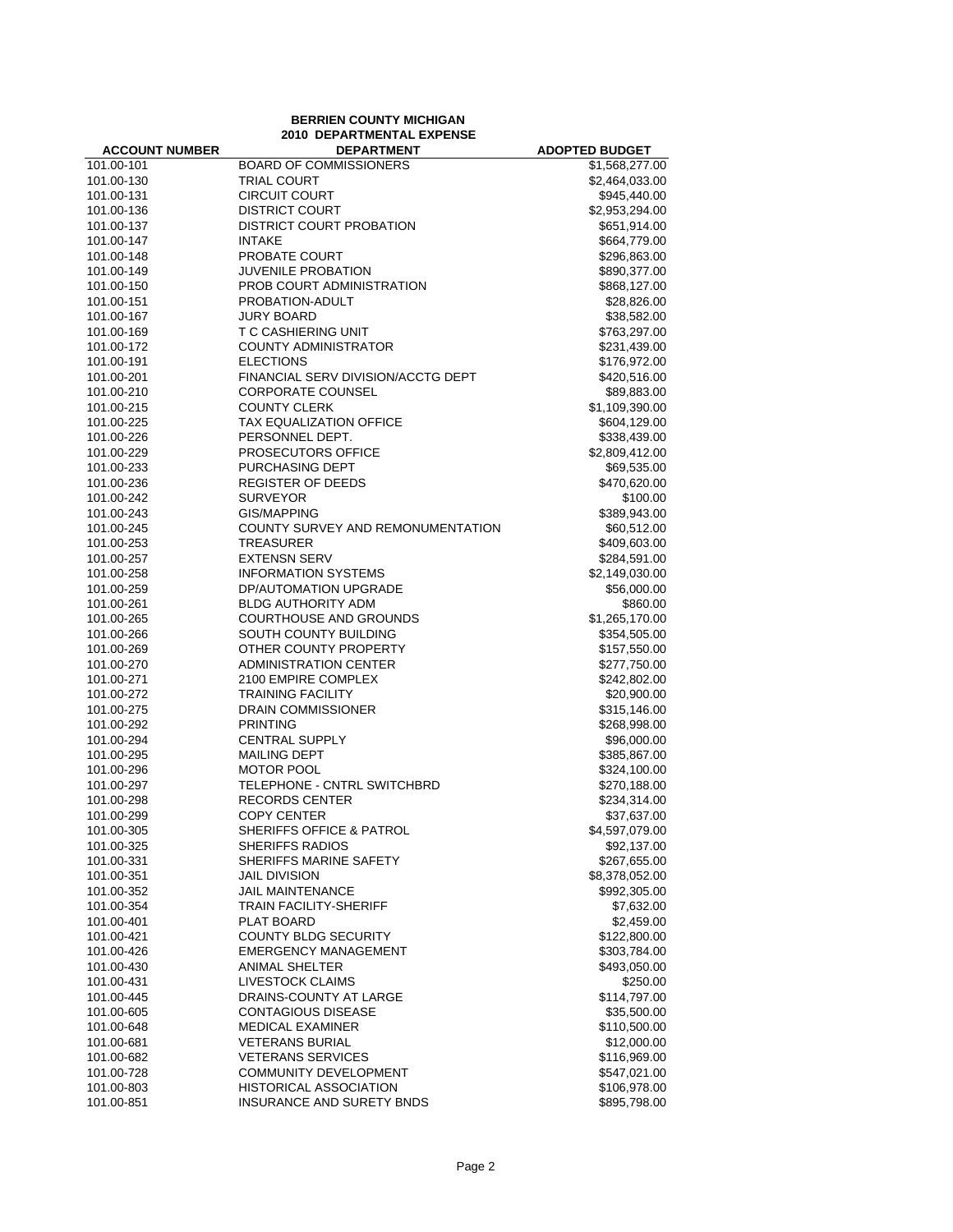| <b>BERRIEN COUNTY MICHIGAN</b><br>2010 DEPARTMENTAL EXPENSE |                                   |                          |
|-------------------------------------------------------------|-----------------------------------|--------------------------|
| <b>ACCOUNT NUMBER</b>                                       | <b>DEPARTMENT</b>                 | <b>ADOPTED BUDGET</b>    |
| 101.00-890                                                  | <b>CONTINGENCIES</b>              | \$1,500,000.00           |
| 101.00-966                                                  | <b>HEALTH</b>                     | \$884,637.00             |
| 101.00-968                                                  | <b>MENTAL HEALTH</b>              | \$500,000.00             |
| 101.00-969                                                  | CHILD CARE                        | \$3,500,000.00           |
| 101.00-970                                                  | SOCIAL SERVICES                   | \$447.200.00             |
| 101.00-971                                                  | <b>PARKS AND RECREATION</b>       | \$381,500.00             |
| 101.00-972                                                  | <b>HOUSE ARREST PROGRAM</b>       | \$8.311.00               |
| 101.00-973                                                  | CIGARETTE TAX-PUBLIC SAFETY DISTR | \$4,398.00               |
| 101.00-976                                                  | PROSECUTORS WELFARE FRAUD         | \$72,466.00              |
| 101.00-983                                                  | <b>VICTIM WITNESS</b>             | \$105.333.00             |
| 101.00-986                                                  | FRIEND OF THE COURT-FUND 215.00   | \$387,884.00             |
| 101.00-992                                                  | <b>LOCAL SHERIFF CONTRACT</b>     | \$50,000.00              |
|                                                             |                                   | \$51.094.205.00<br>TOTAL |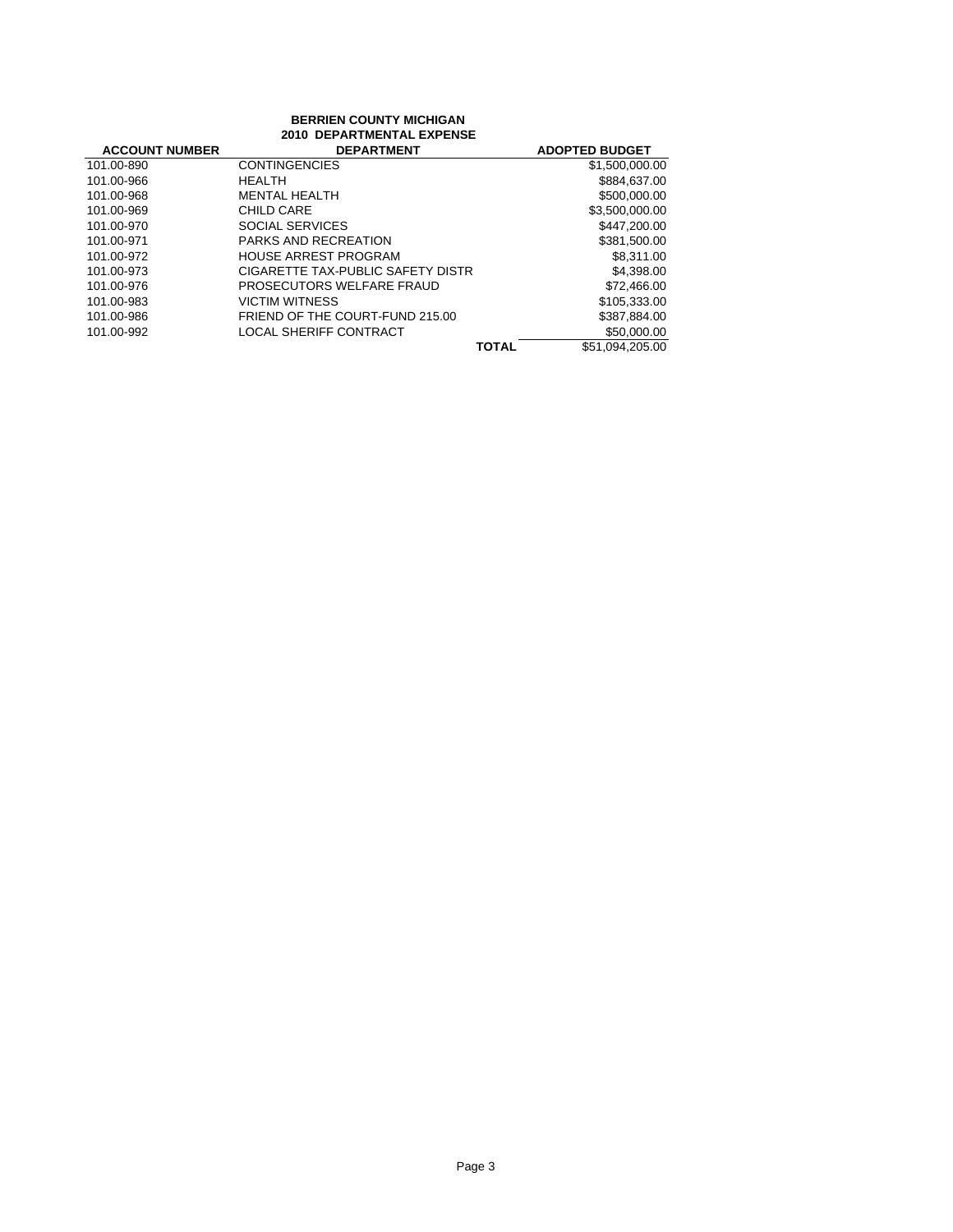#### **BERRIEN COUNTY MICHIGAN 2010 DEPARTMENTAL REVENUE 101.00 - 101 BOARD OF COMMISSIONERS**

| <b>ACCOUNT NUMBER</b> | <b>DEPARTMENT</b>                 | <b>ADOPTED BUDGET</b> |
|-----------------------|-----------------------------------|-----------------------|
|                       | 541.01 JUDGES SALARY STANDARD     | \$500,000.00          |
|                       | 546.00 STATE COURT FUNDING        | \$1,050,000.00        |
|                       | 648.00 SALES SCRAP AND SALVAGE    | \$1,800.00            |
|                       | 668.03 RENT-STATE FARM-THREE OAKS | \$8,100,00            |
|                       | 676.02 COMM CORRECTIONS REIMBURS  | \$37,500.00           |
|                       | 676.15 PENS ADM SVC FEE-MTL HLTH  | \$16,300,00           |
|                       | 676.23 ADM/POST REIMB-TAX SALE    | \$100,000,00          |
|                       | 676.38 INMATE REIMBURSEMENT-RDK   | \$25,000.00           |
|                       | 686.00 OTHER REIMBURSEMENTS       | \$3,000.00            |
| 692.00 CARS           |                                   | \$1,000.00            |
|                       | 692.01 GRAVEMARKERS               | \$2,500.00            |
|                       | 695.00 VENDING MACHINES           | \$3,000.00            |
|                       | <b>ACTIVITY TOTALS</b>            | \$1.748.200.00        |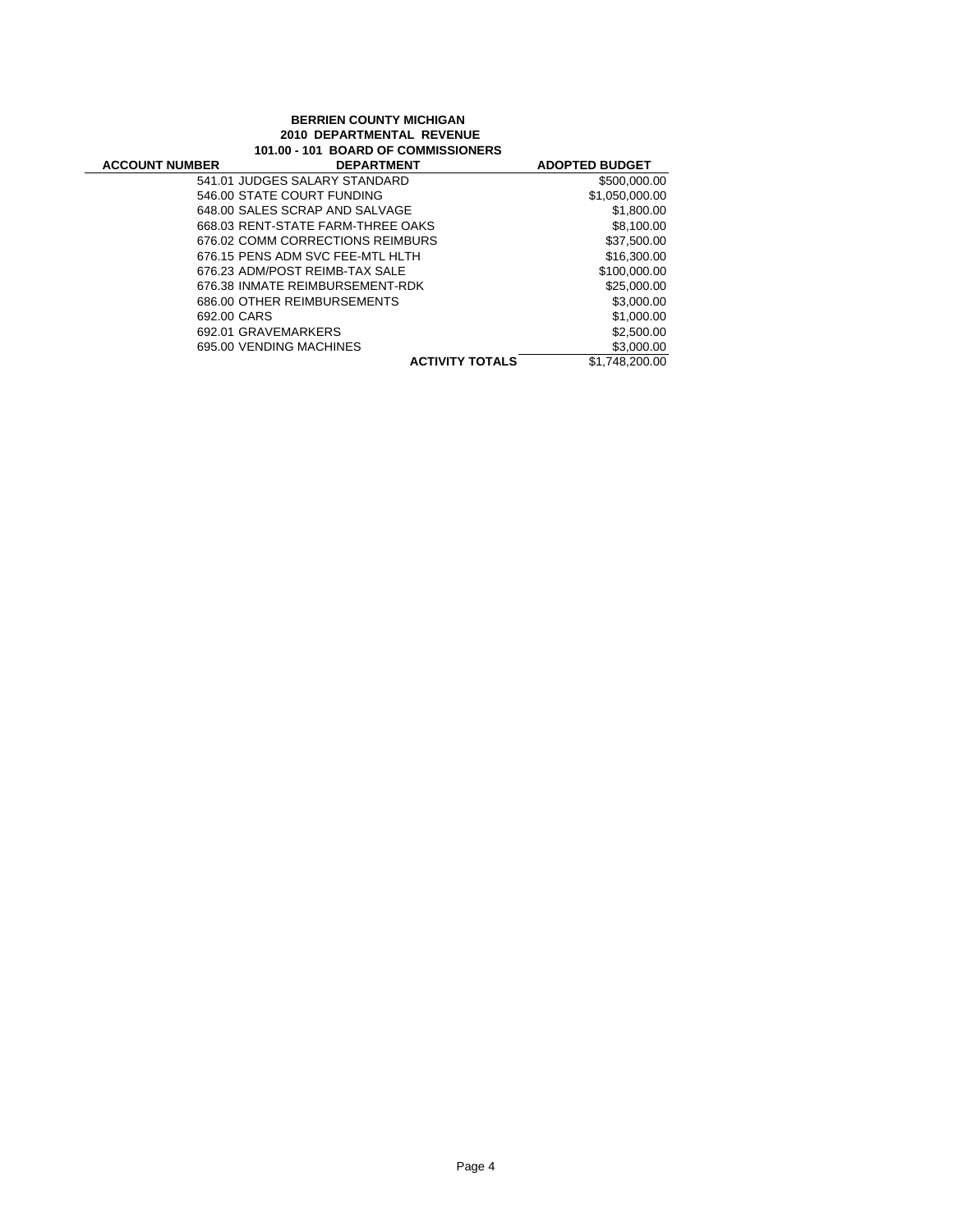|                       | <b>BERRIEN COUNTY MICHIGAN</b><br>2010 DEPARTMENTAL REVENUE<br><b>101.00 - 130 TRIAL COURT</b> |                       |
|-----------------------|------------------------------------------------------------------------------------------------|-----------------------|
| <b>ACCOUNT NUMBER</b> | <b>DEPARTMENT</b>                                                                              | <b>ADOPTED BUDGET</b> |
|                       | 543.01 STATE JUROR REIMBURSEMENT                                                               | \$40,000.00           |
|                       | 545.00 STATE AID-CASEFLOW ASST                                                                 | \$58,000.00           |
|                       | 605.01 LATE FEE                                                                                | \$1,200.00            |
|                       | 605.04 DNA ASSESS COURT FEE 10%                                                                | \$100.00              |
|                       | 613.00 BOND COSTS                                                                              | \$60,500.00           |
|                       | 631.02 VIDEO REPRODUCTION-COURTS                                                               | \$2,200.00            |
|                       | <b>ACTIVITY TOTALS</b>                                                                         | \$162,000.00          |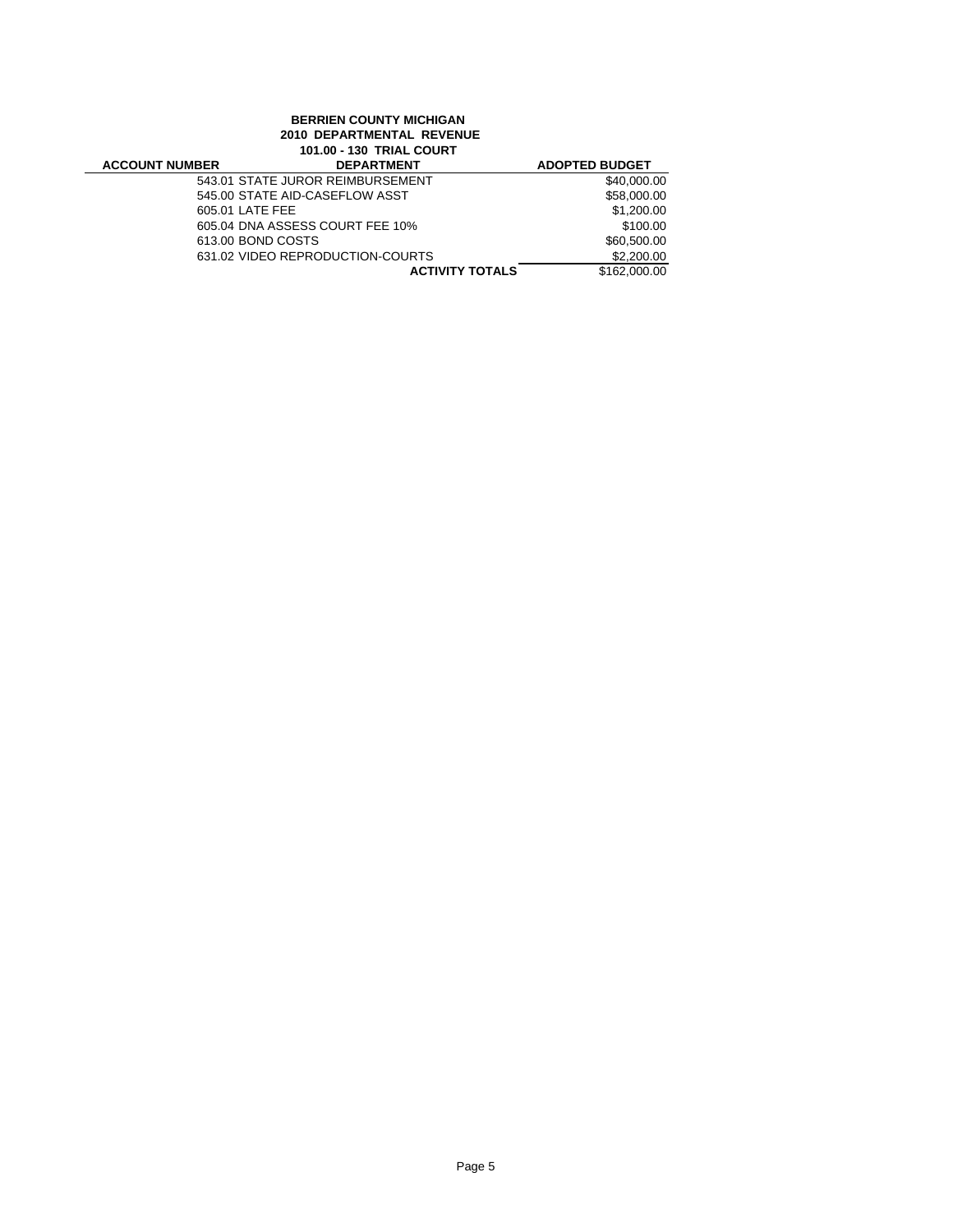### **BERRIEN COUNTY MICHIGAN 2010 DEPARTMENTAL REVENUE 101.00 - 136 DISTRICT COURT**

| <b>ACCOUNT NUMBER</b> | <b>DEPARTMENT</b>                | <b>ADOPTED BUDGET</b> |
|-----------------------|----------------------------------|-----------------------|
|                       | 533.00 BERRIEN COUNTY ORDINANCES | \$600.00              |
|                       | 604.00 DISTRICT COURT COSTS      | \$2,300,000.00        |
|                       | 605.00 CRIME VICTIM RIGHT ASSESS | \$20,000,00           |
|                       | 605.01 LATE FEE                  | \$70,000,00           |
|                       | 605.02 LATE FEE-STATE            | \$2,500.00            |
|                       | 605.06 N P I FEE                 | \$30,000.00           |
|                       | 614.00 MISC & CIVIL FEES         | \$500,000.00          |
|                       | 625.10 SERVICE FEES              | \$140,000,00          |
|                       | 630.01 SCREENING FEES            | \$80,000,00           |
|                       | 630.03 DRIVERS LIC REINSTATE FEE | \$60,000.00           |
|                       | 656.00 BOND FORFEITURE           | \$80,000,00           |
|                       | 658.00 ORDINANCE FINES & COSTS   | \$550,000.00          |
|                       | 666.00 INTEREST EARNED-OTHER     | \$9,000.00            |
|                       | <b>ACTIVITY TOTALS</b>           | \$3.842.100.00        |
|                       |                                  |                       |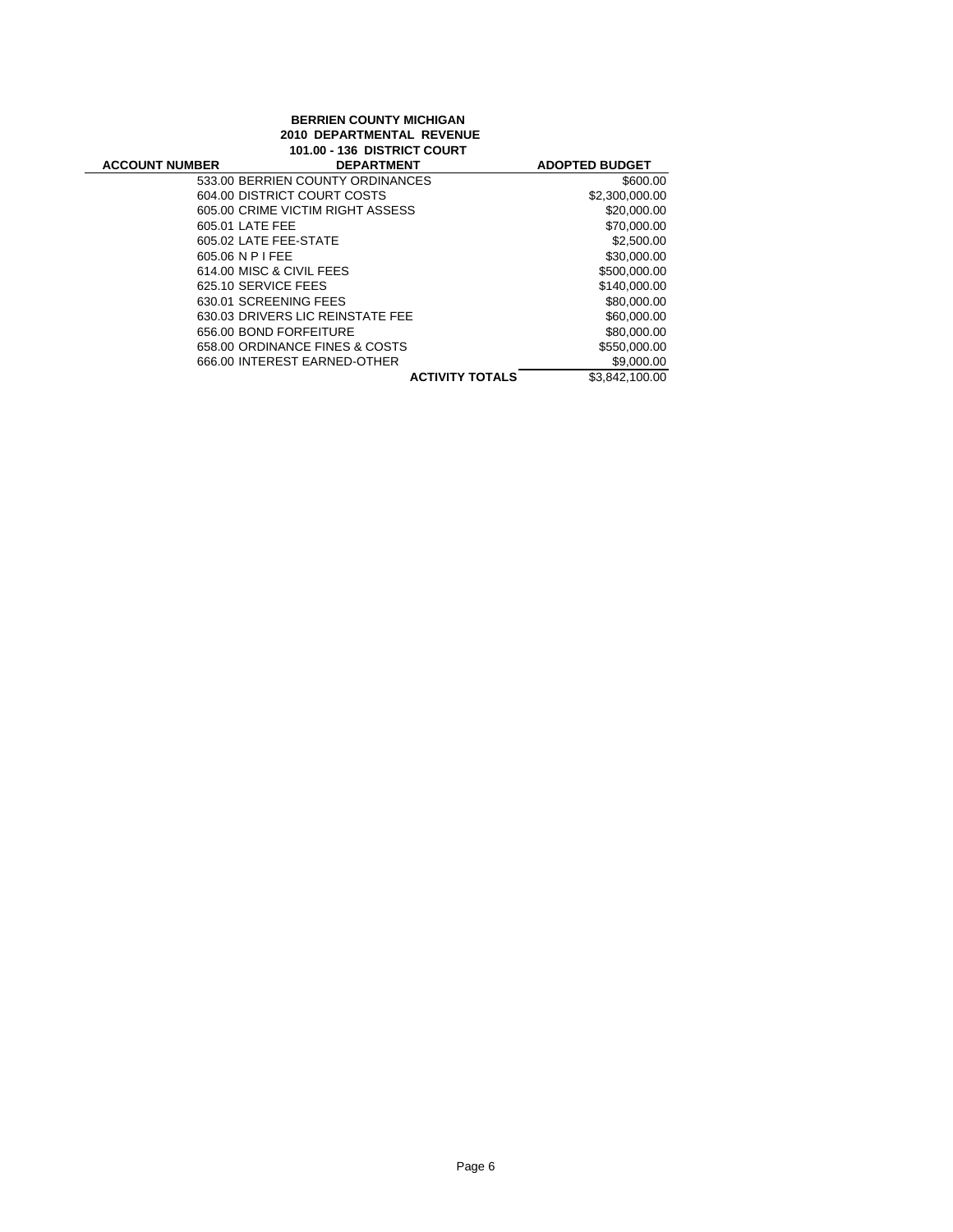# **BERRIEN COUNTY MICHIGAN 2010 DEPARTMENTAL REVENUE 101.00 - 148 PROBATE COURT**

| <b>ACCOUNT NUMBER</b> | <b>DEPARTMENT</b>         | <b>ADOPTED BUDGET</b> |
|-----------------------|---------------------------|-----------------------|
|                       | 616.00 PROBATE COURT FEES | \$83,000.00           |
|                       | 633.00 SERVICE CHARGES    | \$1.900.00            |
|                       | 676.00 REIMBURSEMENTS     | \$100.00              |
|                       | 676.10 REIMB-LIP REVIEWS  | \$200.00              |
|                       | <b>ACTIVITY TOTALS</b>    | \$85,200,00           |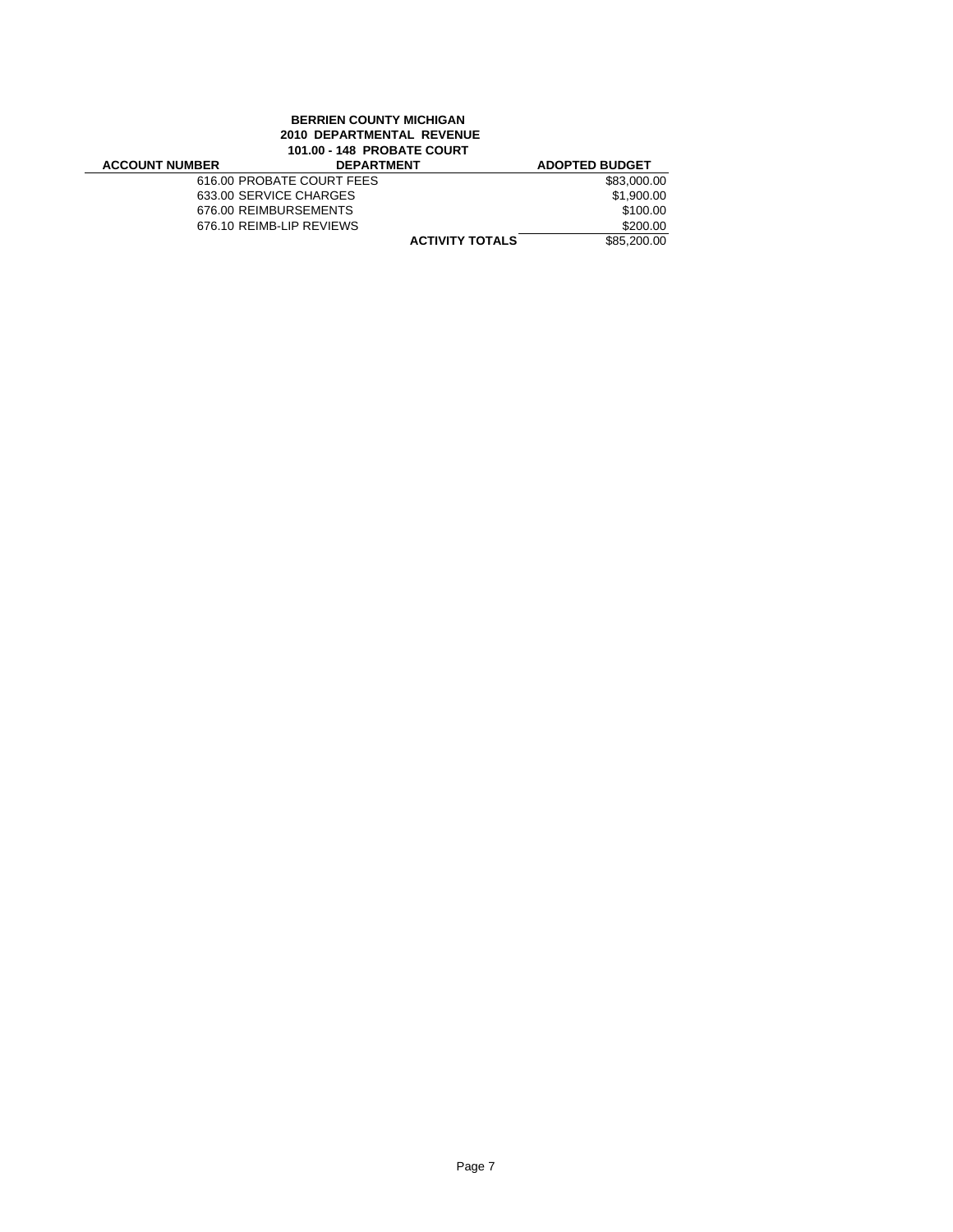### **BERRIEN COUNTY MICHIGAN 2010 DEPARTMENTAL REVENUE 101.00 - 149 JUVENILE PROBATION**

| <b>ACCOUNT NUMBER</b> | <b>DEPARTMENT</b>                | <b>ADOPTED BUDGET</b> |
|-----------------------|----------------------------------|-----------------------|
|                       | 541.02 JUVENILE OFFICER SAL REIM | \$78.388.00           |
|                       | 625.10 SERVICE FEES              | \$29.000.00           |
|                       | 676.00 REIMBURSEMENTS            | \$200.00              |
|                       | <b>ACTIVITY TOTALS</b>           | \$107.588.00          |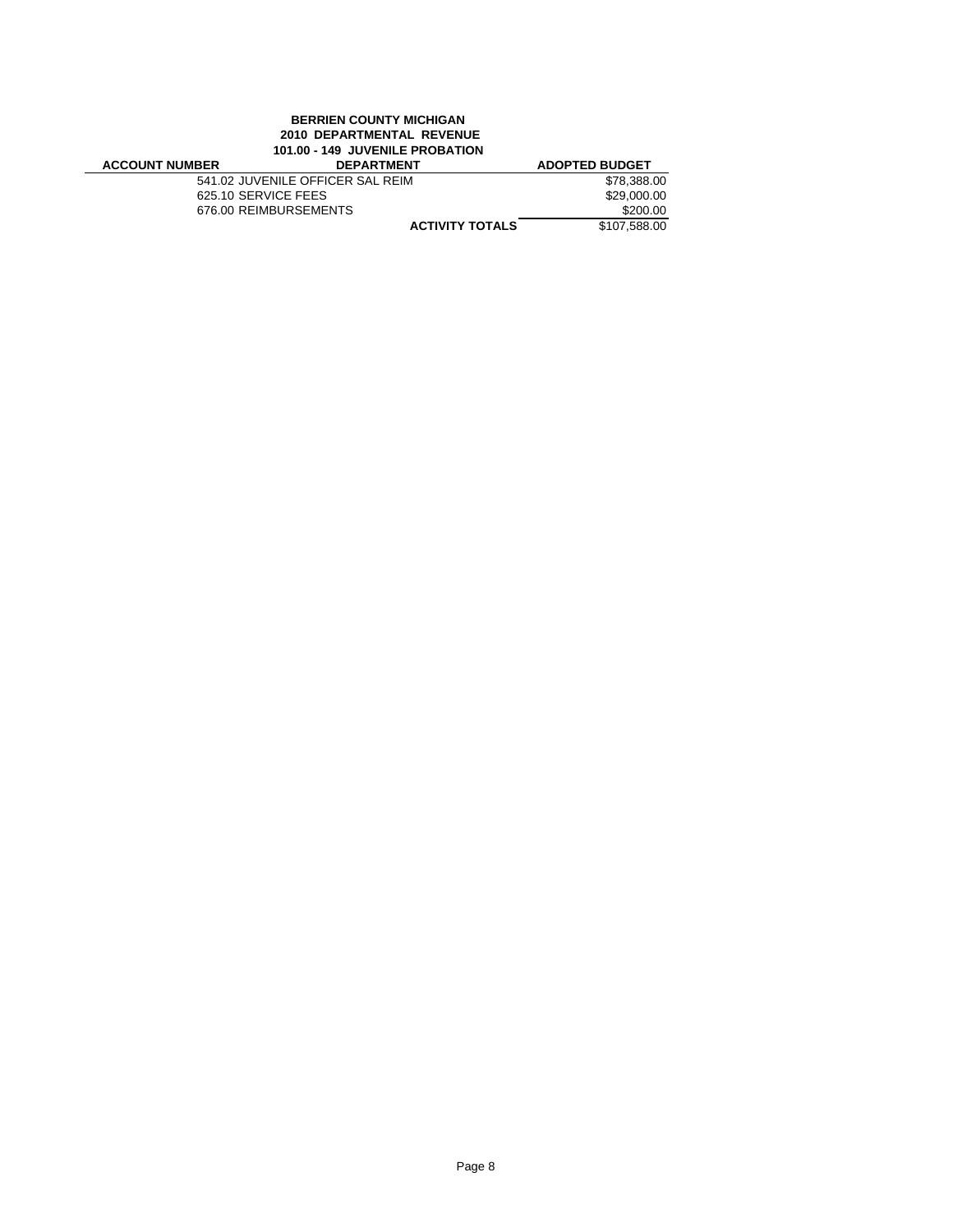#### **BERRIEN COUNTY MICHIGAN 2010 DEPARTMENTAL REVENUE 101.00 - 150 PROB COURT ADMINISTRATION**

| <b>ACCOUNT NUMBER</b>  | <b>DEPARTMENT</b>                | <b>ADOPTED BUDGET</b> |
|------------------------|----------------------------------|-----------------------|
|                        | 542.00 COURT APPT ATTORNEY-MINOR | \$3,400.00            |
| 604.01 COURT COSTS     |                                  | \$2,700.00            |
| 604.02 TRAFFIC COSTS   |                                  | \$1.500.00            |
|                        | 622.01 CCF COLLECTION FEE        | \$45,000.00           |
|                        | 622.03 ADOPTION RESEARCH FEES    | \$2,000.00            |
| 633.00 SERVICE CHARGES |                                  | \$500.00              |
| 676.00 REIMBURSEMENTS  |                                  | \$800.00              |
|                        | 686.00 OTHER REIMBURSEMENTS      | \$100.00              |
|                        | <b>ACTIVITY TOTALS</b>           | \$56,000.00           |
|                        |                                  |                       |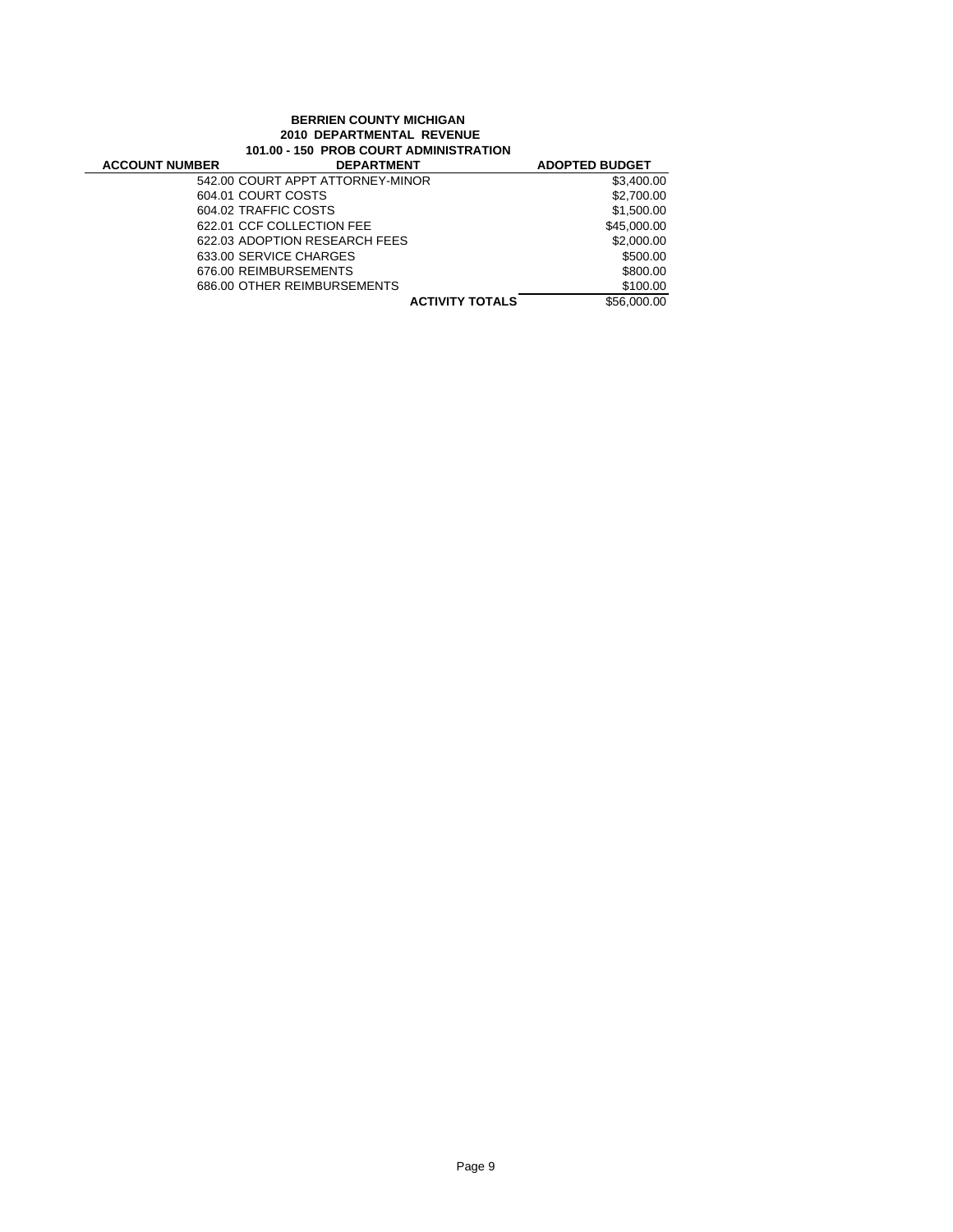# **BERRIEN COUNTY MICHIGAN 2010 DEPARTMENTAL REVENUE 101.00 - 169 T C CASHIERING UNIT**

| <b>ACCOUNT NUMBER</b> | <b>DEPARTMENT</b>           | <b>ADOPTED BUDGET</b> |
|-----------------------|-----------------------------|-----------------------|
| 542.02 ATTORNEY FEES  |                             | \$200,000.00          |
|                       | 686.00 OTHER REIMBURSEMENTS | \$80.00               |
|                       | <b>ACTIVITY TOTALS</b>      | \$200,080.00          |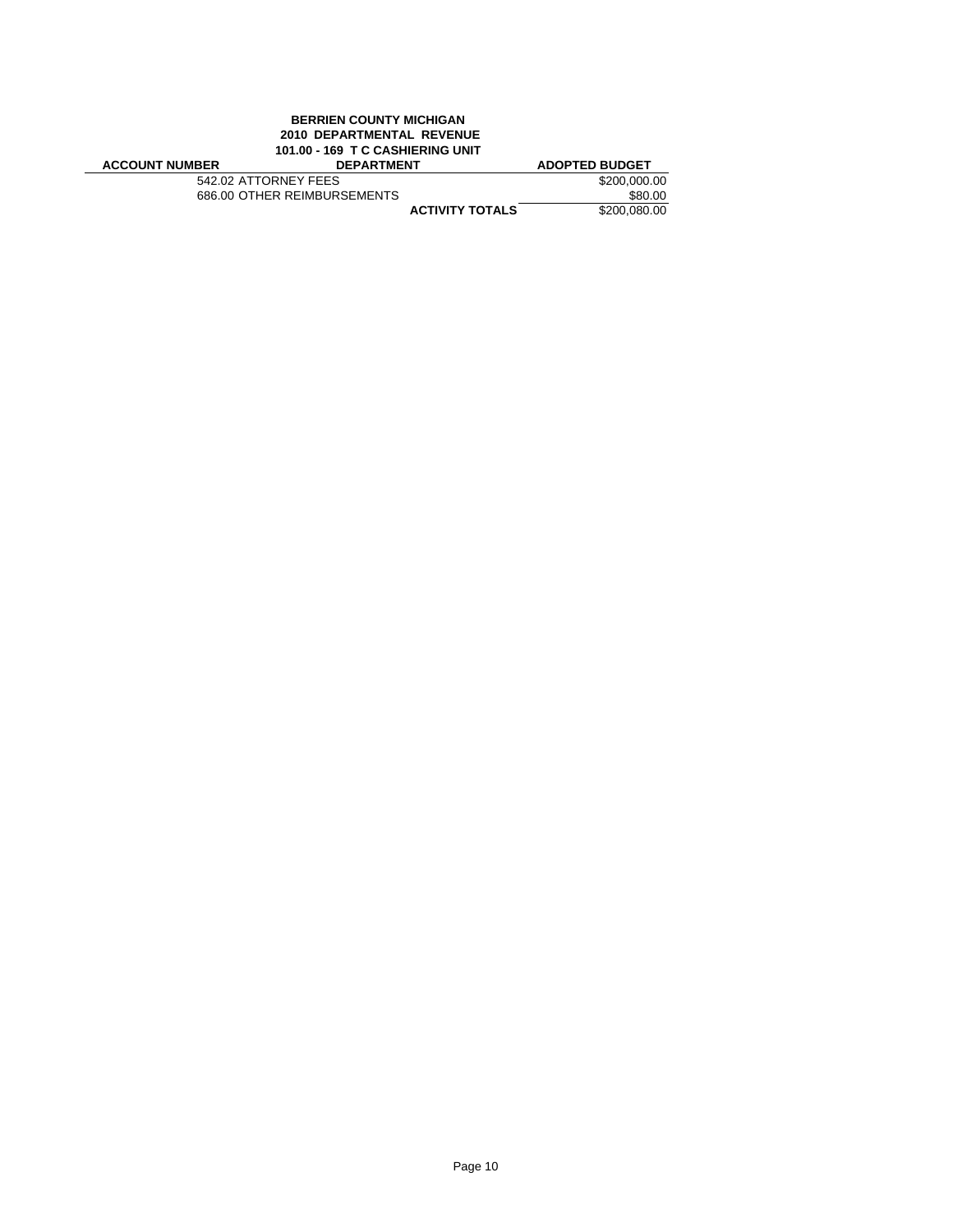# **BERRIEN COUNTY MICHIGAN 2010 DEPARTMENTAL REVENUE 101.00 - 191 ELECTIONS ACCOUNT NUMBER DEPARTMENT ADOPTED BUDGET**<br>633.01 VOTER REGISTRATION LIST \$1,200.00 633.01 VOTER REGISTRATION LIST \$1,200.00<br>633.05 SERVICE CHARGES-CODING \$12,000.00 633.05 SERVICE CHARGES-CODING<br>633.06 CANVASS FEES \$3.000.00 633.06 CANVASS FEES \$3,000.00<br>633.07 TEST DECKS-SERVICE FEE \$400.00 633.07 TEST DECKS-SERVICE FEE<br>686.22 STATE VOTER REG REIMB \$2,500.00 686.22 STATE VOTER REG REIMB \$2,500.00<br>686.23 BALLOT PRINTING REIMB \$9,000.00 686.23 BALLOT PRINTING REIMB 686.24 ELECTION SUPPLY REIMB \$700.00<br>686.25 ELECT PUB REIMB \$5,500.00

686.25 ELECT PUB REIMB **ACTIVITY TOTALS 55,500.00 686.25** ELECT PUB REIMB

**ACTIVITY TOTALS**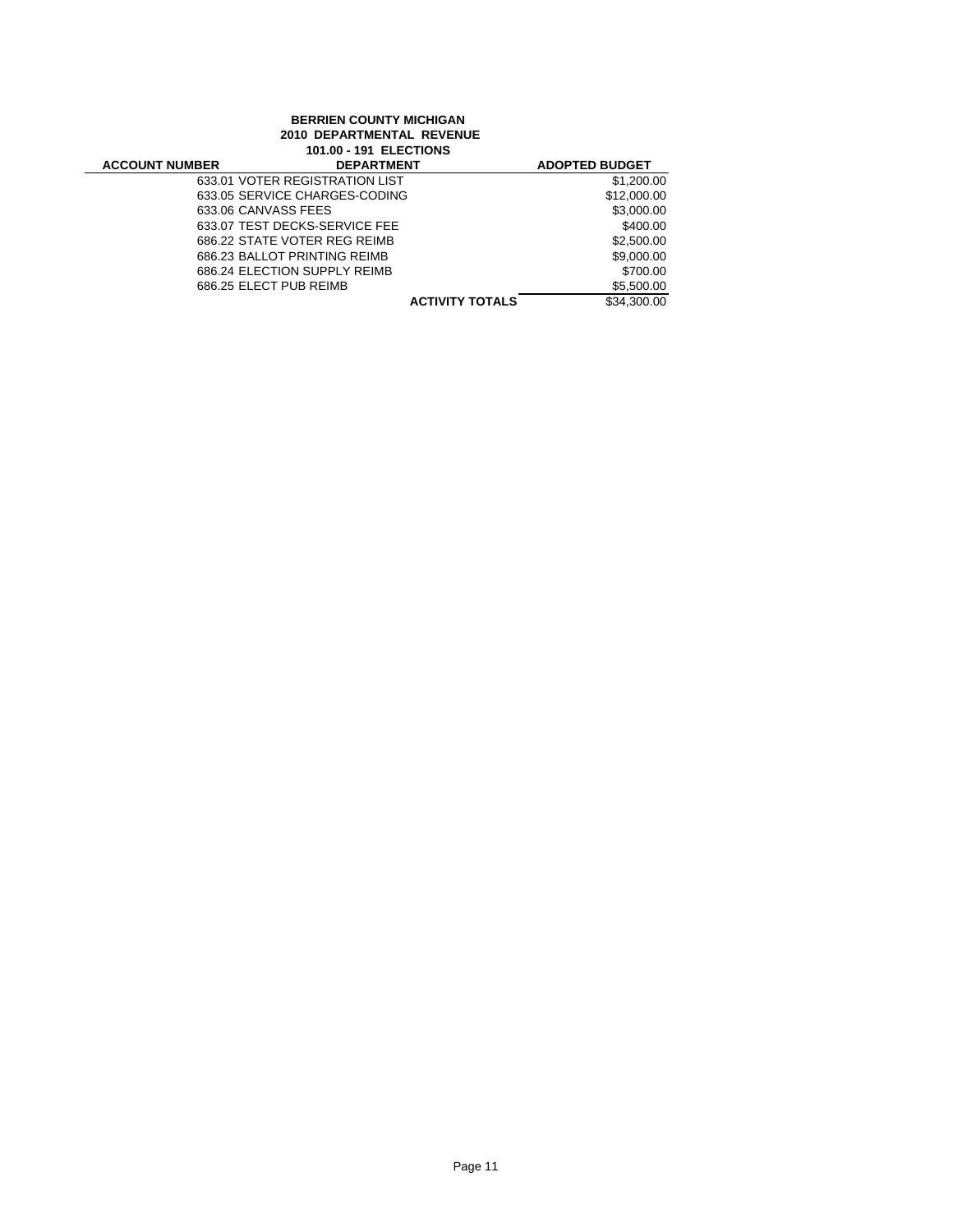## **BERRIEN COUNTY MICHIGAN 2010 DEPARTMENTAL REVENUE 101.00 - 215 COUNTY CLERK**

| <b>ACCOUNT NUMBER</b> | <b>DEPARTMENT</b>                 | <b>ADOPTED BUDGET</b> |
|-----------------------|-----------------------------------|-----------------------|
| 477.00 DOG LICENSES   |                                   | \$16,000.00           |
| 478.00 PISTOL PERMITS |                                   | \$16,000.00           |
|                       | 479.00 MARRIAGE LICENSES          | \$7,000.00            |
|                       | 480.00 PROFESSIONAL REGISTRATION  | \$100.00              |
|                       | 603.00 CIRCUIT COURT COSTS        | \$200,000.00          |
|                       | 605.00 CRIME VICTIM RIGHT ASSESS  | \$4,900.00            |
|                       | 608.00 CIRCUIT ENTRY (FILE FEES)  | \$31,000.00           |
|                       | 608.01 CIRCUIT MOTION FEES        | \$14,000.00           |
|                       | 610.00 CIRCUIT TRIAL FEES         | \$6,500.00            |
|                       | 611.00 CIRCUIT COURT APPEALS      | \$500.00              |
|                       | 612.00 CIRCUIT TRANSCRIPTS        | \$101,000.00          |
|                       | 622.00 CERTIFIED COPIES           | \$202,000.00          |
|                       | 622.04 NON-CERTIFIED COPY FEE     | \$500.00              |
|                       | 623.00 PARTNERSHIP FILING & DISS  | \$500.00              |
|                       | 624.00 ASSUMED NAMES              | \$10,000.00           |
|                       | 624.01 DBA REPORT COPY FEES       | \$600.00              |
|                       | 625.00 NOTARY BOND FEES           | \$900.00              |
| 625.01 PASSPORT FEES  |                                   | \$42,000.00           |
|                       | 625.09 GARNISHMENT FEES           | \$200.00              |
| 625.15 WRIT FEES      |                                   | \$4,800.00            |
|                       | 625.21 LAMINATING FEES            | \$350.00              |
|                       | 625.22 NOTARIZATION FEE-CLK SHARE | \$2,700.00            |
|                       | 630.00 PHOTO SERVICE FEES         | \$8,500.00            |
|                       | 633.00 SERVICE CHARGES            | \$200.00              |
|                       | 656.00 BOND FORFEITURE            | \$1,000.00            |
|                       | <b>ACTIVITY TOTALS</b>            | \$671,250.00          |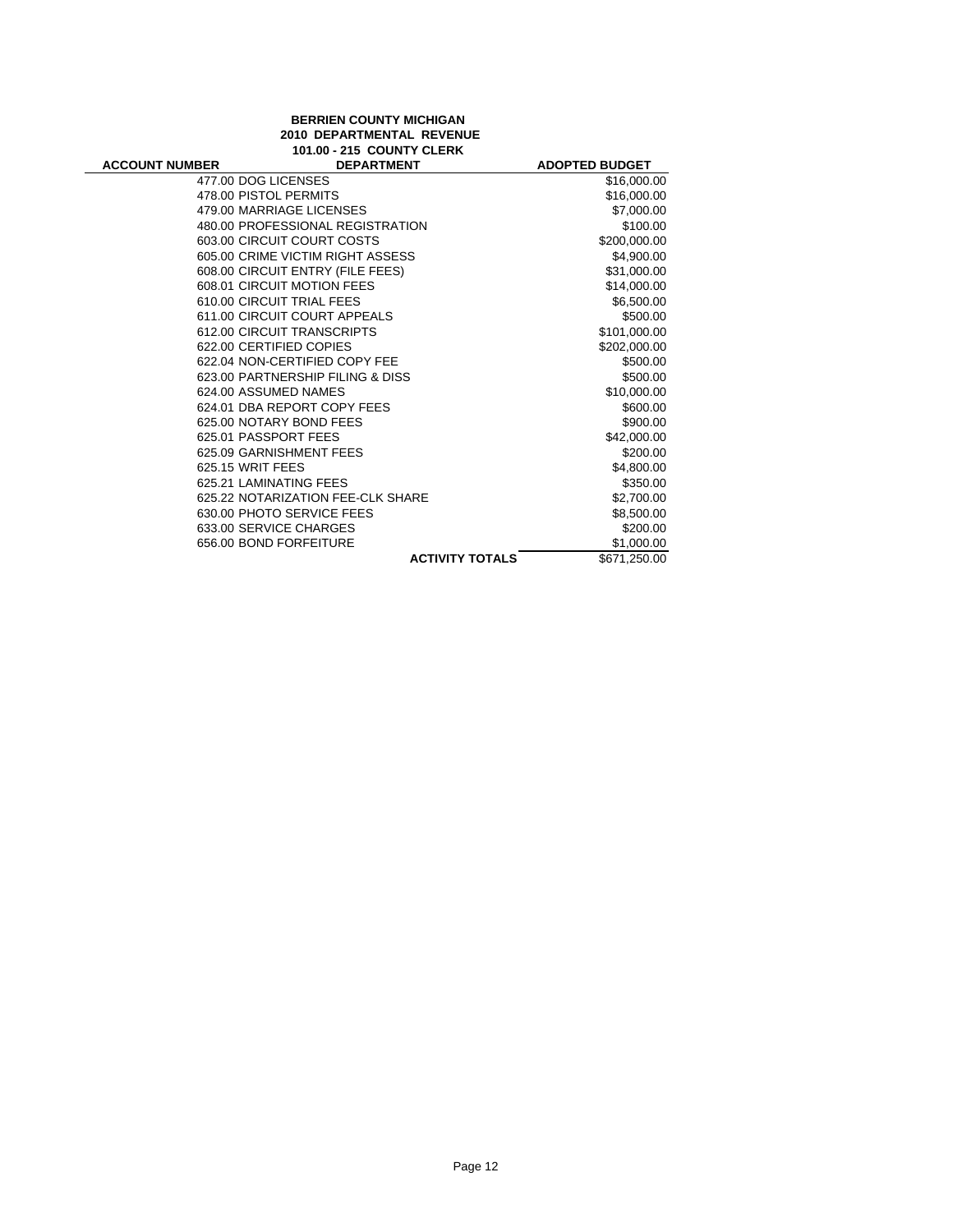| <b>BERRIEN COUNTY MICHIGAN</b><br><b>2010 DEPARTMENTAL REVENUE</b><br>101.00 - 225 TAX EQUALIZATION OFFICE |                        |                       |  |
|------------------------------------------------------------------------------------------------------------|------------------------|-----------------------|--|
|                                                                                                            |                        |                       |  |
| <b>ACCOUNT NUMBER</b>                                                                                      | <b>DEPARTMENT</b>      | <b>ADOPTED BUDGET</b> |  |
| 633.00 SERVICE CHARGES                                                                                     |                        | \$41,000.00           |  |
|                                                                                                            | <b>ACTIVITY TOTALS</b> | \$41,000.00           |  |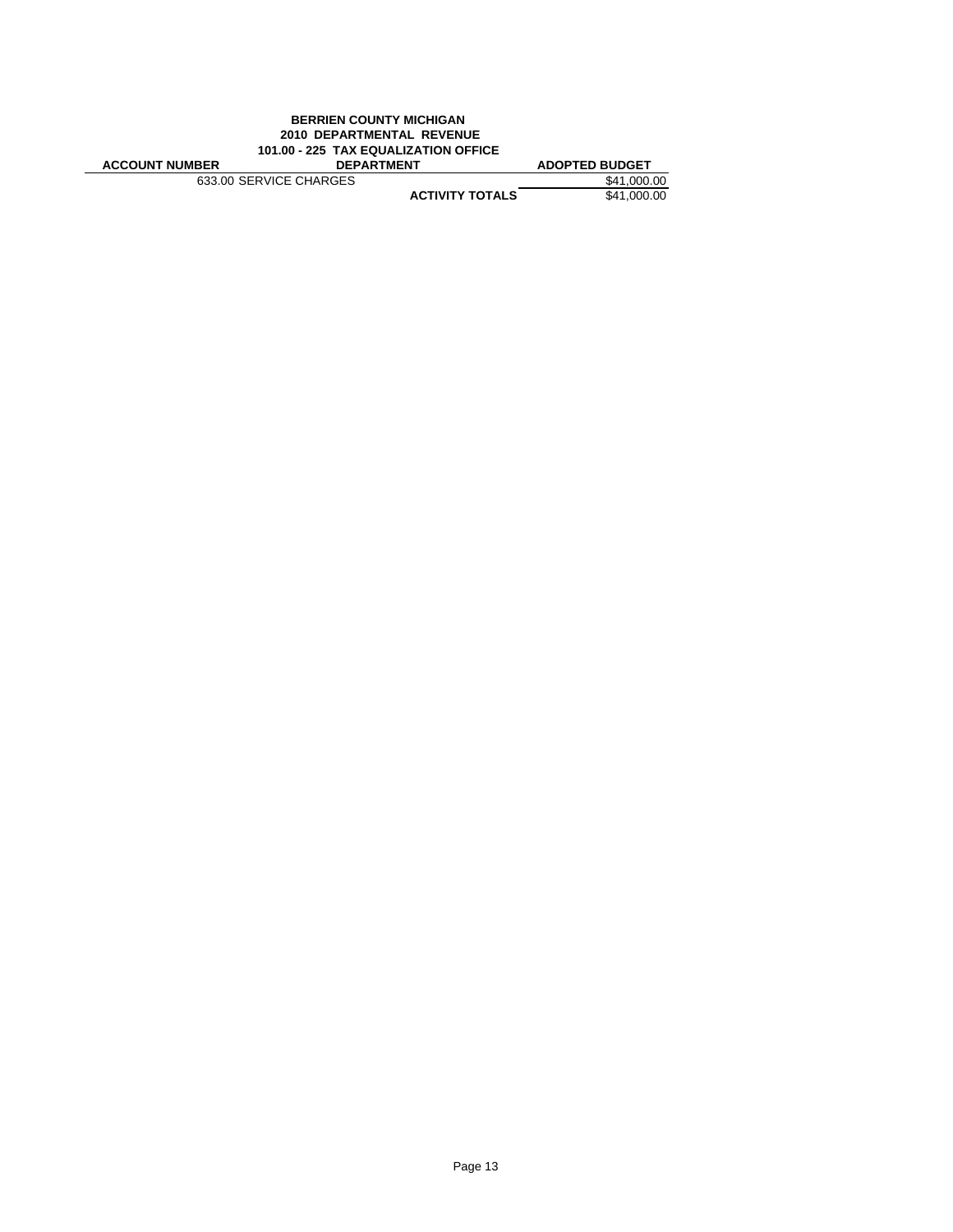# **BERRIEN COUNTY MICHIGAN 2010 DEPARTMENTAL REVENUE 101.00 - 229 PROSECUTORS OFFICE**

| <b>ACCOUNT NUMBER</b> | <b>DEPARTMENT</b>                | <b>ADOPTED BUDGET</b> |
|-----------------------|----------------------------------|-----------------------|
|                       | 523.00 GRANTS-FEDERAL            | \$61,660.00           |
|                       | 607.00 FOOD STAMP RECOVERY FEE   | \$5,000.00            |
|                       | 627.00 LEGAL FEE CIVIL/DRG FORF  | \$2,000.00            |
|                       | 630.03 DRIVERS LIC REINSTATE FEE | \$600.00              |
|                       | 633.00 SERVICE CHARGES           | \$2,000.00            |
|                       | 699.00 CONTRIBUTION OTHER FUNDS  | \$106,176,00          |
|                       | <b>ACTIVITY TOTALS</b>           | \$177.436.00          |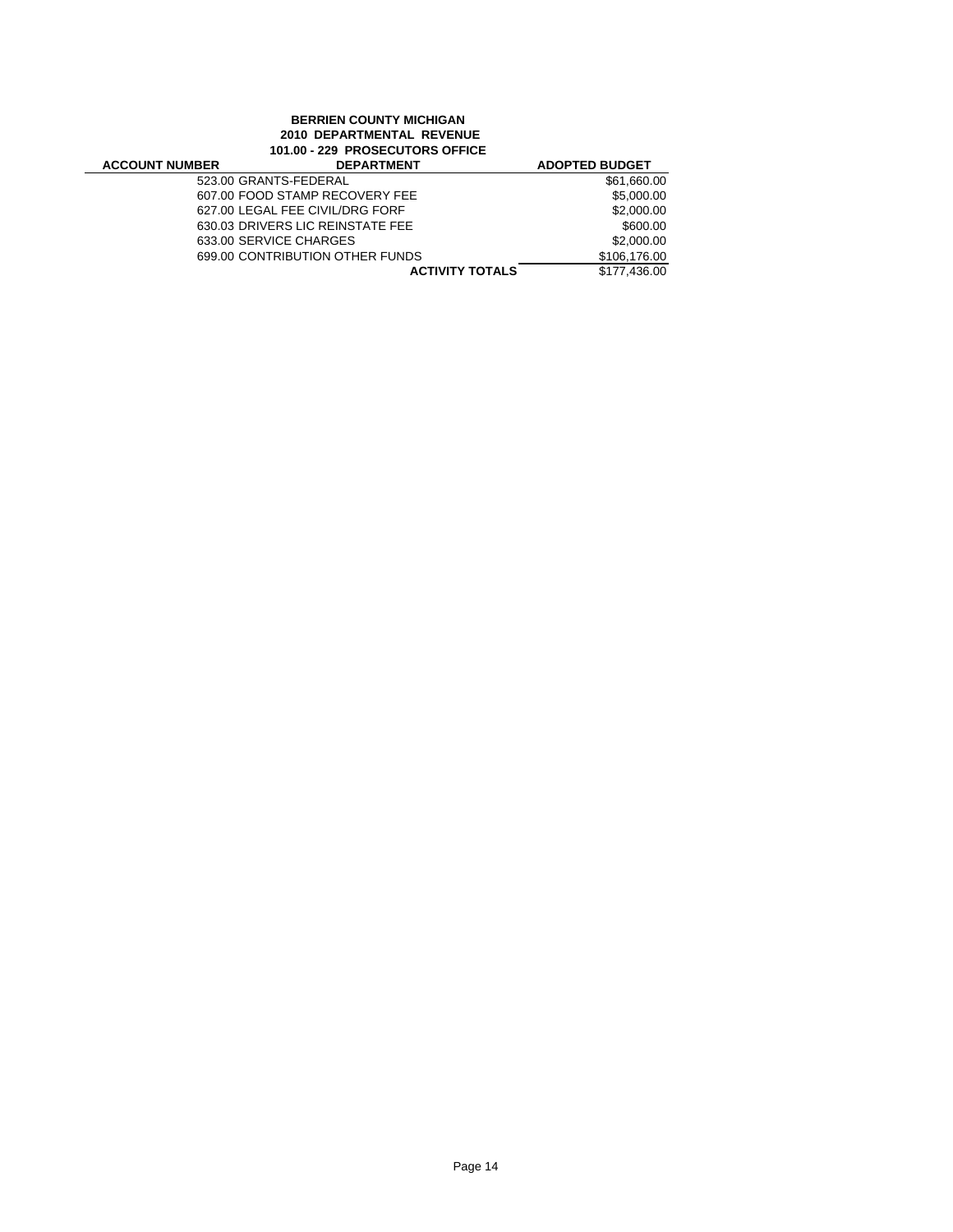#### **BERRIEN COUNTY MICHIGAN 2010 DEPARTMENTAL REVENUE 101.00 - 236 REGISTER OF DEEDS**

| <b>ACCOUNT NUMBER</b> | <b>DEPARTMENT</b>              | <b>ADOPTED BUDGET</b> |
|-----------------------|--------------------------------|-----------------------|
|                       | 625.05 REAL ESTATE TRANSFER    | \$325,000.00          |
|                       | 625.06 RECORDING FEES          | \$660,000.00          |
|                       | 625.07 RECORDING COPYING       | \$175,000.00          |
|                       | 625.08 RECORDING SERVICES      | \$3,000.00            |
|                       | 625.11 SURVEY-REMONUMENT FEE   | \$2,100.00            |
|                       | 625.29 COPY FEES-INTERNET      | \$500.00              |
|                       | 625.30 SVC FEE-INTERNET ACCESS | \$2,400.00            |
|                       | 697.01 OVERPAYMENTS/REFUNDS    | \$1,000.00            |
|                       | <b>ACTIVITY TOTALS</b>         | \$1,169,000.00        |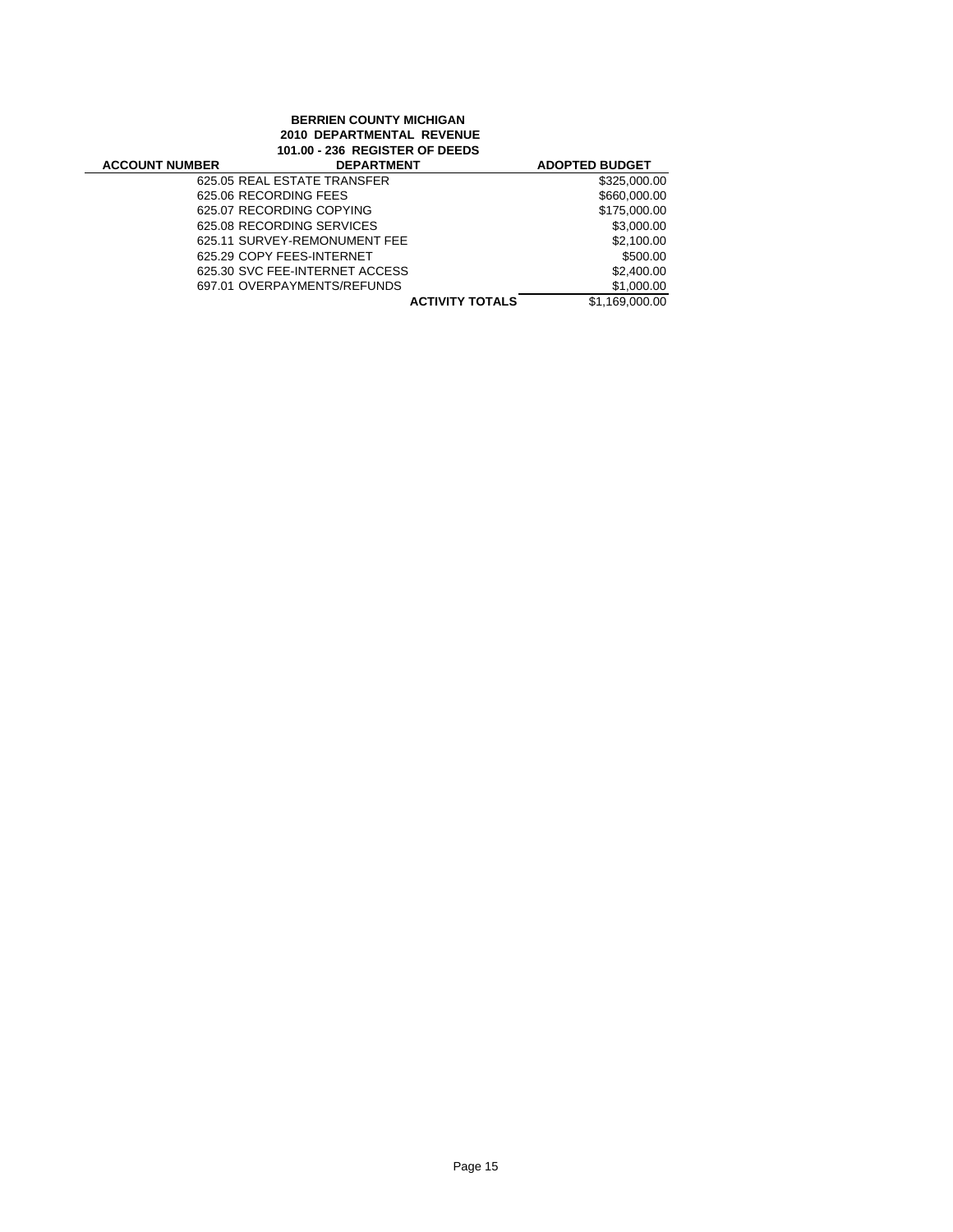### **BERRIEN COUNTY MICHIGAN 2010 DEPARTMENTAL REVENUE 101.00 - 243 GIS/MAPPING**

| <b>ACCOUNT NUMBER</b> | <b>DEPARTMENT</b>                | <b>ADOPTED BUDGET</b> |
|-----------------------|----------------------------------|-----------------------|
|                       | 633.00 SERVICE CHARGES           | \$6,000.00            |
|                       | 633.04 SERV CHG-PROP SPLIT RECOV | \$28,000.00           |
|                       | 644.00 SALE OF MAPS              | \$34,000.00           |
|                       | 644.01 GIS PARCEL MAPPING        | \$1,600.00            |
|                       | <b>ACTIVITY TOTALS</b>           | \$69,600.00           |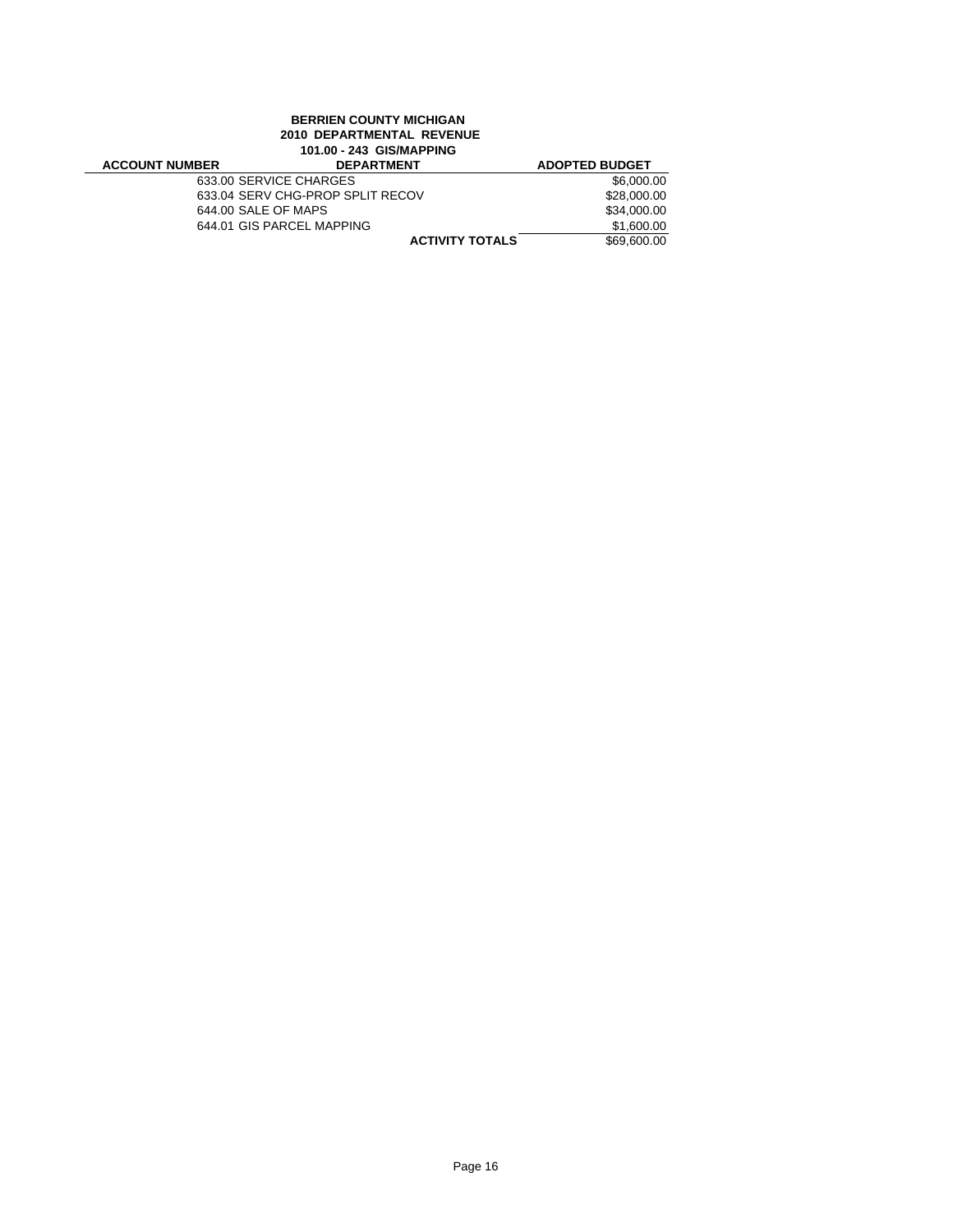|                                                | <b>BERRIEN COUNTY MICHIGAN</b>   |                       |  |  |
|------------------------------------------------|----------------------------------|-----------------------|--|--|
| <b>2010 DEPARTMENTAL REVENUE</b>               |                                  |                       |  |  |
| 101.00 - 245 COUNTY SURVEY AND REMONUMENTATION |                                  |                       |  |  |
| <b>ACCOUNT NUMBER</b>                          | <b>DEPARTMENT</b>                | <b>ADOPTED BUDGET</b> |  |  |
|                                                | 575.02 STATE SURV-REMON 345 GRNT | \$61.512.00           |  |  |
|                                                | <b>ACTIVITY TOTALS</b>           | \$61.512.00           |  |  |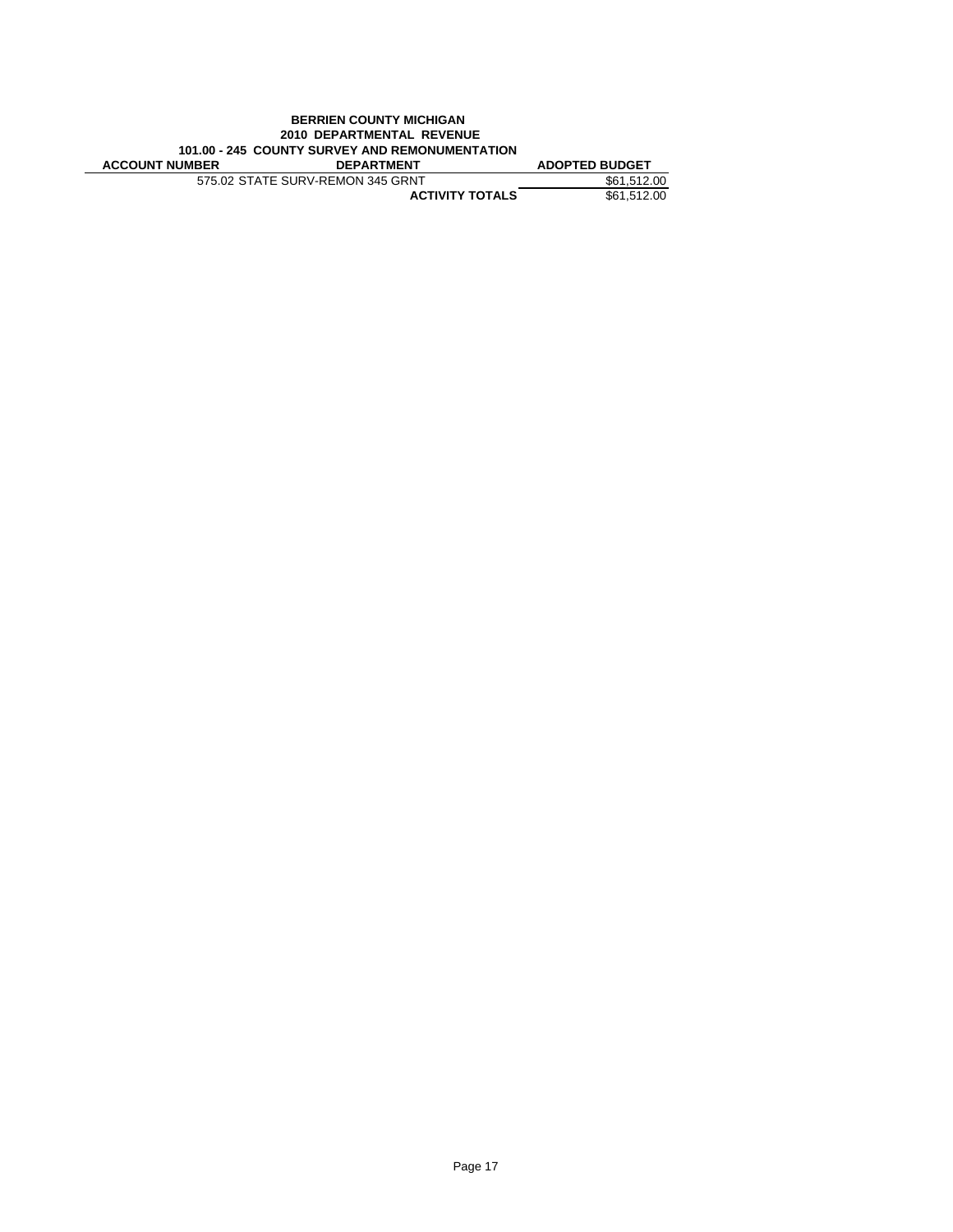# **BERRIEN COUNTY MICHIGAN 2010 DEPARTMENTAL REVENUE 101.00 - 253 TREASURER**

| <b>ACCOUNT NUMBER</b> | <b>DEPARTMENT</b>                    | <b>ADOPTED BUDGET</b> |
|-----------------------|--------------------------------------|-----------------------|
|                       | 403.00 CURRENT PROPERTY TAX          | \$31,270,000.00       |
|                       | 407.00 DELINQUENT REAL PROPERTY      | \$1,383,000.00        |
|                       | 407.01 DELINQUENT TAX FUND           | \$1,300,000.00        |
|                       | 408.01 ADMIN FEE - SET               | \$2,000.00            |
|                       | 408.02 ADM FEE-CURR CNTY TAX         | \$1,000.00            |
|                       | 410.00 TAX REVERTED LANDS            | \$100.00              |
|                       | 411.00 INDUSTRIAL & COMM FAC TAX     | \$145,000.00          |
|                       | 417.00 PERSONAL PROPERTY             | \$40,000.00           |
|                       | 424.00 TRAILER FEES                  | \$15,500.00           |
|                       | 425.00 PAYMENTS IN LIEU OF TAXES     | \$84,000.00           |
|                       | 425.01 PMT IN LIEU TAX-FOUR WIND     | \$260,000.00          |
|                       | 447.00 INTEREST TAX                  | \$4,500.00            |
|                       | 447.01 CURRENT COLL INT TAX          | \$3,000.00            |
|                       | 448.00 PENALTY COLLECTED             | \$7,500.00            |
|                       | 449.00 PROCESSING FEE                | \$8,500.00            |
|                       | 451.00 TRANSIENT MERCHANT-LICEN      | \$25.00               |
|                       | 477.00 DOG LICENSES                  | \$15,000.00           |
|                       | 541.00 PROBATE JUDGES SALARIES       | \$202,000.00          |
|                       | 570.00 STATE CIGARETTE TAX DIST      | \$14,952.00           |
|                       | 575.01 STATE COBO HALL TAX           | \$809,483.00          |
|                       | 615.00 FRIEND OF THE COURT FEES      | \$165.00              |
|                       | 615.02 FRIEND OF COURT SERV FEE      | \$23,000.00           |
|                       | 617.00 TAX CERTIFICATION             | \$4,800.00            |
|                       | 619.00 CERTIFICATION OF PLATS        | \$5.00                |
|                       | 620.00 ESCHEATS FEES                 | \$75.00               |
|                       | 621.00 INHERITANCE TAX FEES          | \$5.00                |
|                       | 633.00 SERVICE CHARGES               | \$2,050.00            |
|                       | 665.00 INTEREST EARNED C.D.'S        | \$200,000.00          |
|                       | 666.00 INTEREST EARNED-OTHER         | \$200,000.00          |
|                       | 676.01 FOC INDIRECT COSTS REIMB      | \$327,201.00          |
|                       | 676.03 SAL REIMB TAX REV FUND        | \$45,000.00           |
|                       | 676.04 HEALTH INDIR COST REIMB       | \$47,500.00           |
|                       | 676.05 NARC INDIRECT COST REIMB      | \$54,618.00           |
|                       | 676.07 911 INDIRECT COST REIMB       | \$147,923.00          |
|                       | 676.08 SENIOR CITIZENS-INDIR CST     | \$20,922.00           |
|                       | 676.28 CHILD CARE FUND INDIRECT COST | \$325,217.00          |
|                       | 676.29 LOCAL POLICE CONTR-ADMIN      | \$76,220.00           |
|                       | 676.31 HAGAR POLICE ADM REIMB        | \$702.00              |
|                       | 676.33 WTVLIET POLICE CONTR REIMB    | \$10,783.00           |
|                       | 676.34 BUCH POLICE CNTR REIMB        | \$1,595.00            |
|                       | 676.36 NEW BUFF TWP POLICE ADM       | \$53,701.00           |
|                       | 676.41 FORECLOSURE FND REIMB         | \$100,000.00          |
|                       | 686.00 OTHER REIMBURSEMENTS          | \$520,000.00          |
|                       | 688.00 REFUNDS                       | \$2,100.00            |
|                       | 699.00 CONTRIBUTION OTHER FUNDS      | \$3,067,187.00        |
|                       | <b>ACTIVITY TOTALS</b>               | \$40,796,329.00       |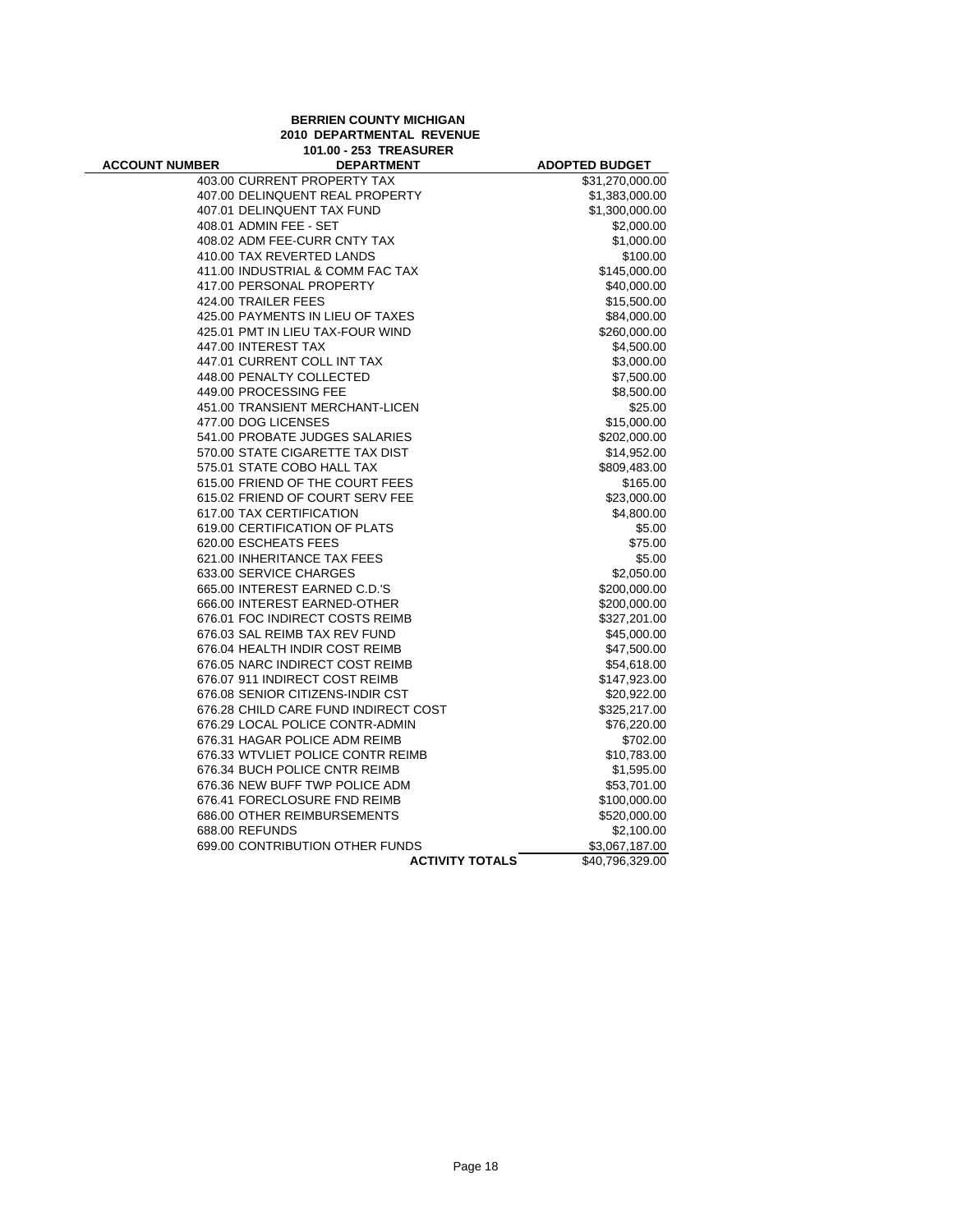## **BERRIEN COUNTY MICHIGAN 2010 DEPARTMENTAL REVENUE 101.00 - 257 EXTENSN SERV**

| <b>ACCOUNT NUMBER</b> | <b>DEPARTMENT</b>                | <b>ADOPTED BUDGET</b> |
|-----------------------|----------------------------------|-----------------------|
| 643.00 TELEPHONE      |                                  | \$150.00              |
|                       | 649.00 SALE OF BOOKS AND PAMPHLT | \$4,500.00            |
|                       | 676.12 REIMBURSE POSTAGE USE     | \$200.00              |
|                       | 686.00 OTHER REIMBURSEMENTS      | \$300.00              |
| 688.00 REFUNDS        |                                  | \$500.00              |
|                       | <b>ACTIVITY TOTALS</b>           | \$5,650,00            |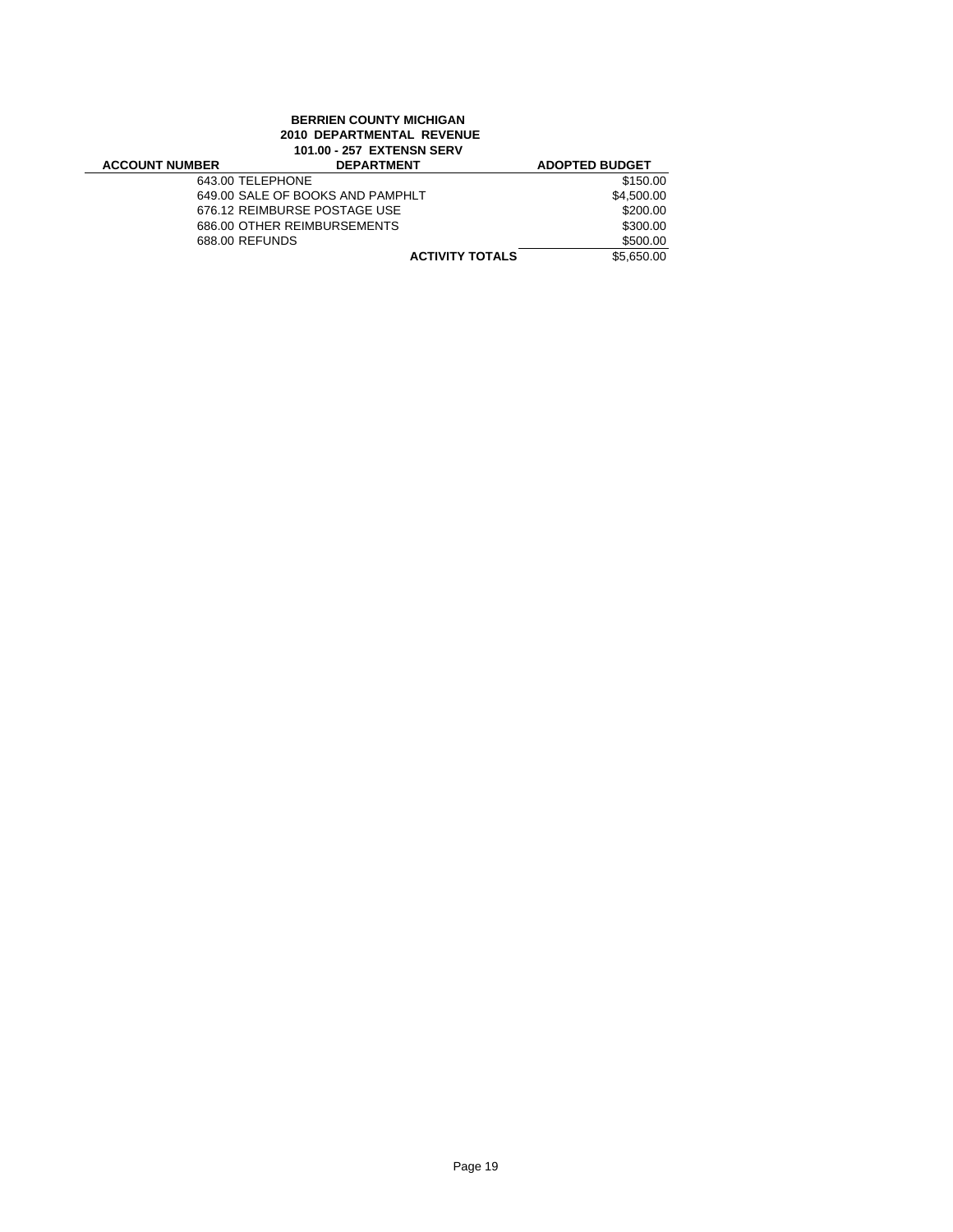## **BERRIEN COUNTY MICHIGAN 2010 DEPARTMENTAL REVENUE 101.00 - 258 INFORMATION SYSTEMS**

| <b>ACCOUNT NUMBER</b> | <b>DEPARTMENT</b>               | <b>ADOPTED BUDGET</b> |  |
|-----------------------|---------------------------------|-----------------------|--|
|                       | 633.10 SVC FEES-INTERNET ROD    | \$200.00              |  |
|                       | 641.01 SERVICE CHARGES COMPUTER | \$363,640.00          |  |
|                       | 641.09 SERV CHGS COMPUTER-911   | \$63,000,00           |  |
|                       | <b>ACTIVITY TOTALS</b>          | \$426,840,00          |  |
|                       |                                 |                       |  |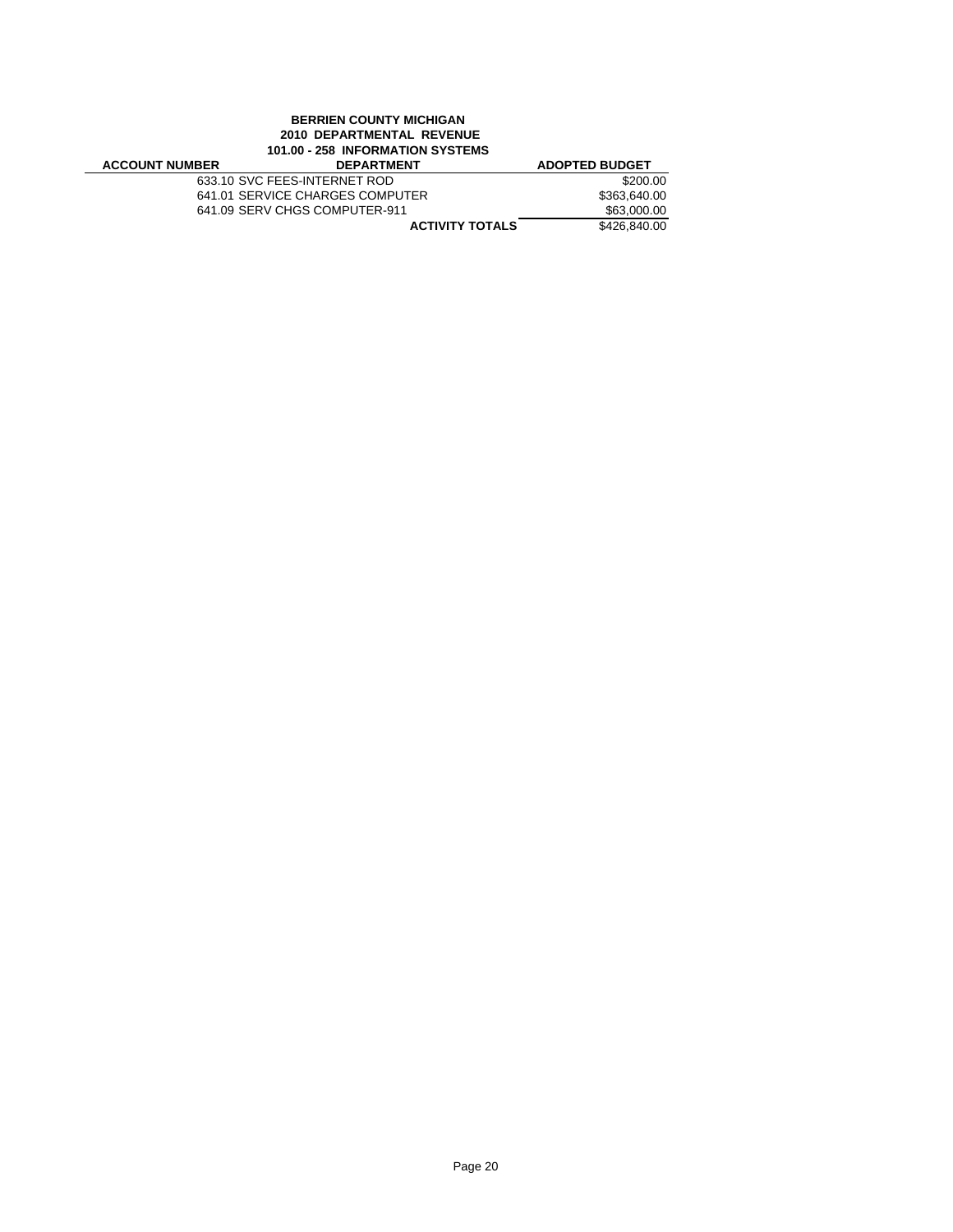## **BERRIEN COUNTY MICHIGAN 2010 DEPARTMENTAL REVENUE 101.00 - 275 DRAIN COMMISSIONER**

| <b>ACCOUNT NUMBER</b> | <b>DEPARTMENT</b>               | <b>ADOPTED BUDGET</b> |
|-----------------------|---------------------------------|-----------------------|
|                       | 625.12 COST OF SERVICES         | \$50.00               |
|                       | 625.24 DRAIN ESTAB ADM FEE      | \$1,500.00            |
|                       | 636.00 INSPECTION FEES          | \$19,000.00           |
|                       | 637.00 SOIL SEDIMENTATION FEES  | \$3,500.00            |
|                       | 676.00 REIMBURSEMENTS           | \$33,560.00           |
|                       | 699.00 CONTRIBUTION OTHER FUNDS | \$15,000.00           |
|                       | <b>ACTIVITY TOTALS</b>          | \$72,610.00           |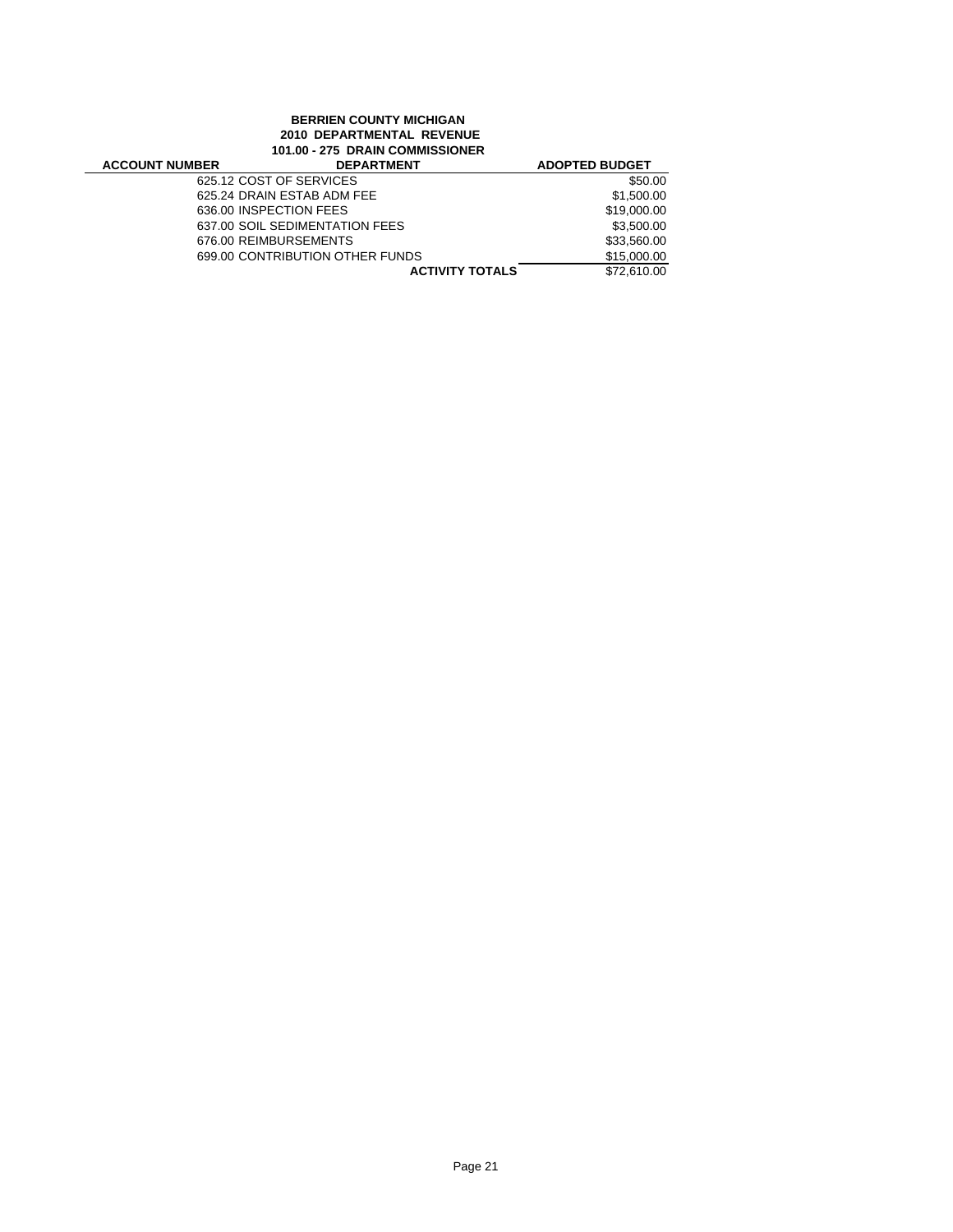| <b>BERRIEN COUNTY MICHIGAN</b>   |                        |                       |  |  |
|----------------------------------|------------------------|-----------------------|--|--|
| <b>2010 DEPARTMENTAL REVENUE</b> |                        |                       |  |  |
| 101.00 - 292 PRINTING            |                        |                       |  |  |
| <b>ACCOUNT NUMBER</b>            | <b>DEPARTMENT</b>      | <b>ADOPTED BUDGET</b> |  |  |
| 631.00 PRINTING SERVICES         | \$15,000.00            |                       |  |  |
|                                  | <b>ACTIVITY TOTALS</b> | \$15,000.00           |  |  |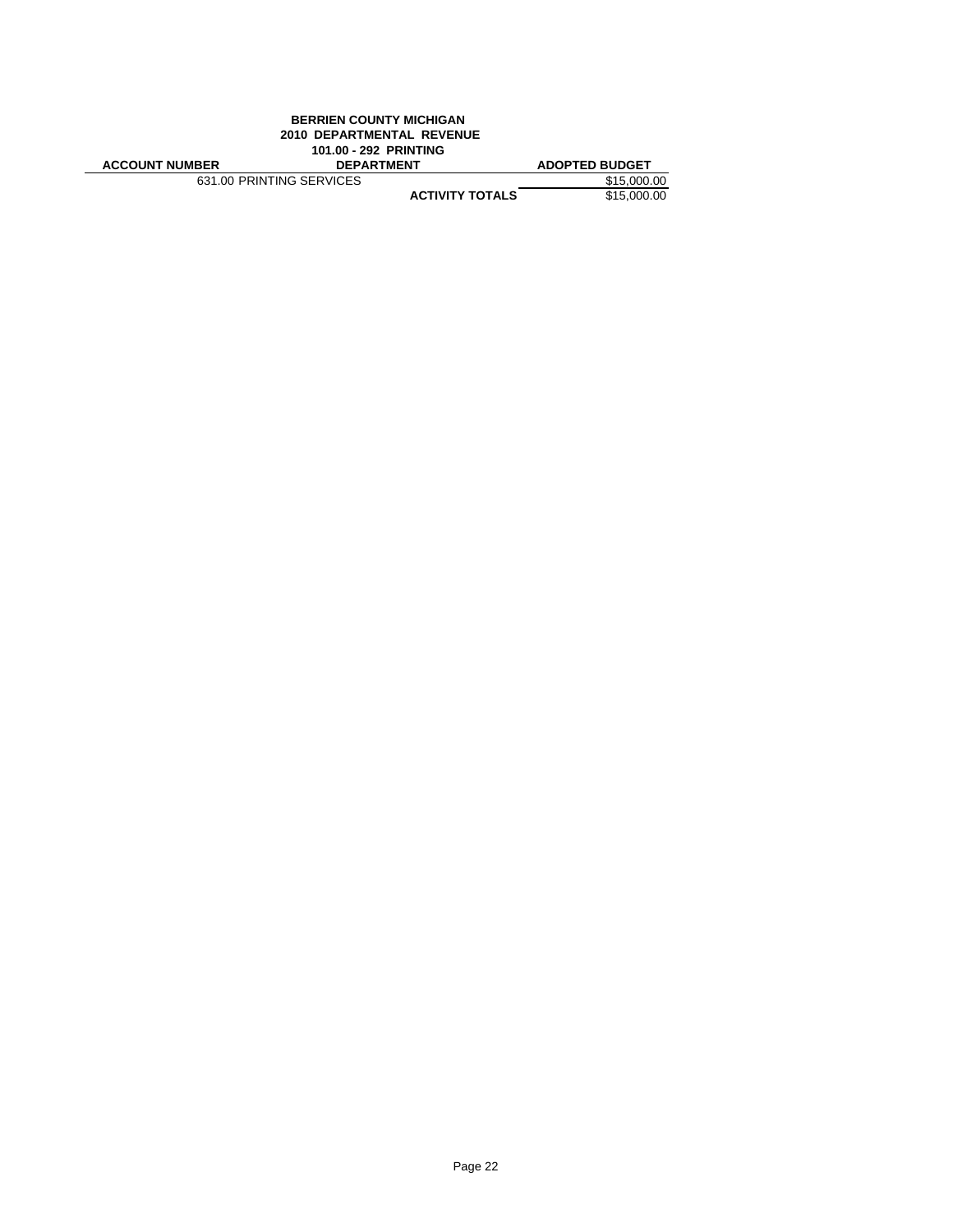| <b>BERRIEN COUNTY MICHIGAN</b> |                   |                       |  |
|--------------------------------|-------------------|-----------------------|--|
| 2010 DEPARTMENTAL REVENUE      |                   |                       |  |
| 101.00 - 296 MOTOR POOL        |                   |                       |  |
| <b>ACCOUNT NUMBER</b>          | <b>DEPARTMENT</b> | <b>ADOPTED BUDGET</b> |  |
| 648.00 SALES SCRAP AND SALVAGE | \$500.00          |                       |  |
|                                |                   |                       |  |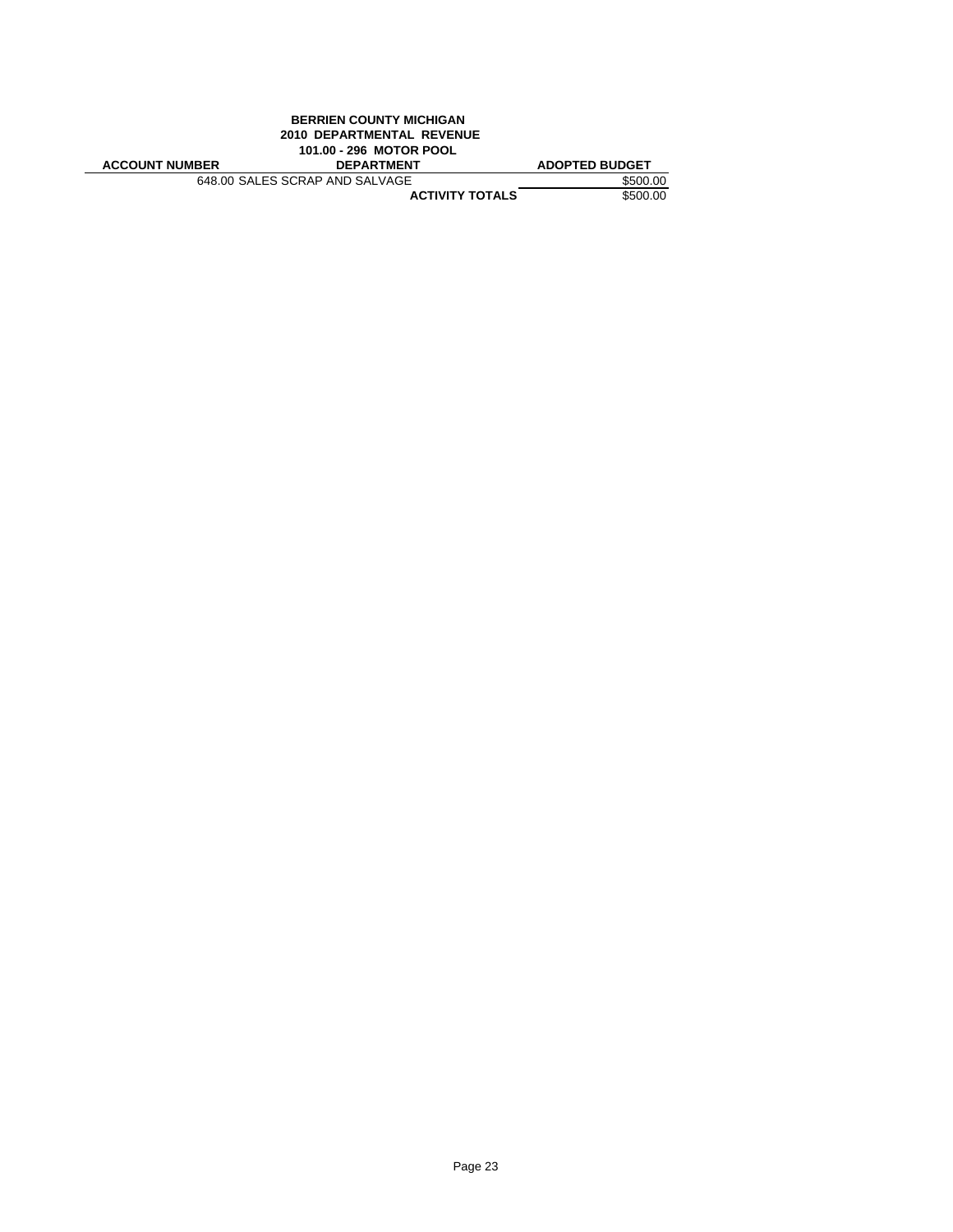| <b>BERRIEN COUNTY MICHIGAN</b>           |                                   |                       |  |
|------------------------------------------|-----------------------------------|-----------------------|--|
| <b>2010 DEPARTMENTAL REVENUE</b>         |                                   |                       |  |
| 101.00 - 297 TELEPHONE - CNTRL SWITCHBRD |                                   |                       |  |
|                                          |                                   |                       |  |
| <b>ACCOUNT NUMBER</b>                    | <b>DEPARTMENT</b>                 | <b>ADOPTED BUDGET</b> |  |
|                                          | 676.35 JUVENILE T1 LINE REIMBURSE | \$14,400.00           |  |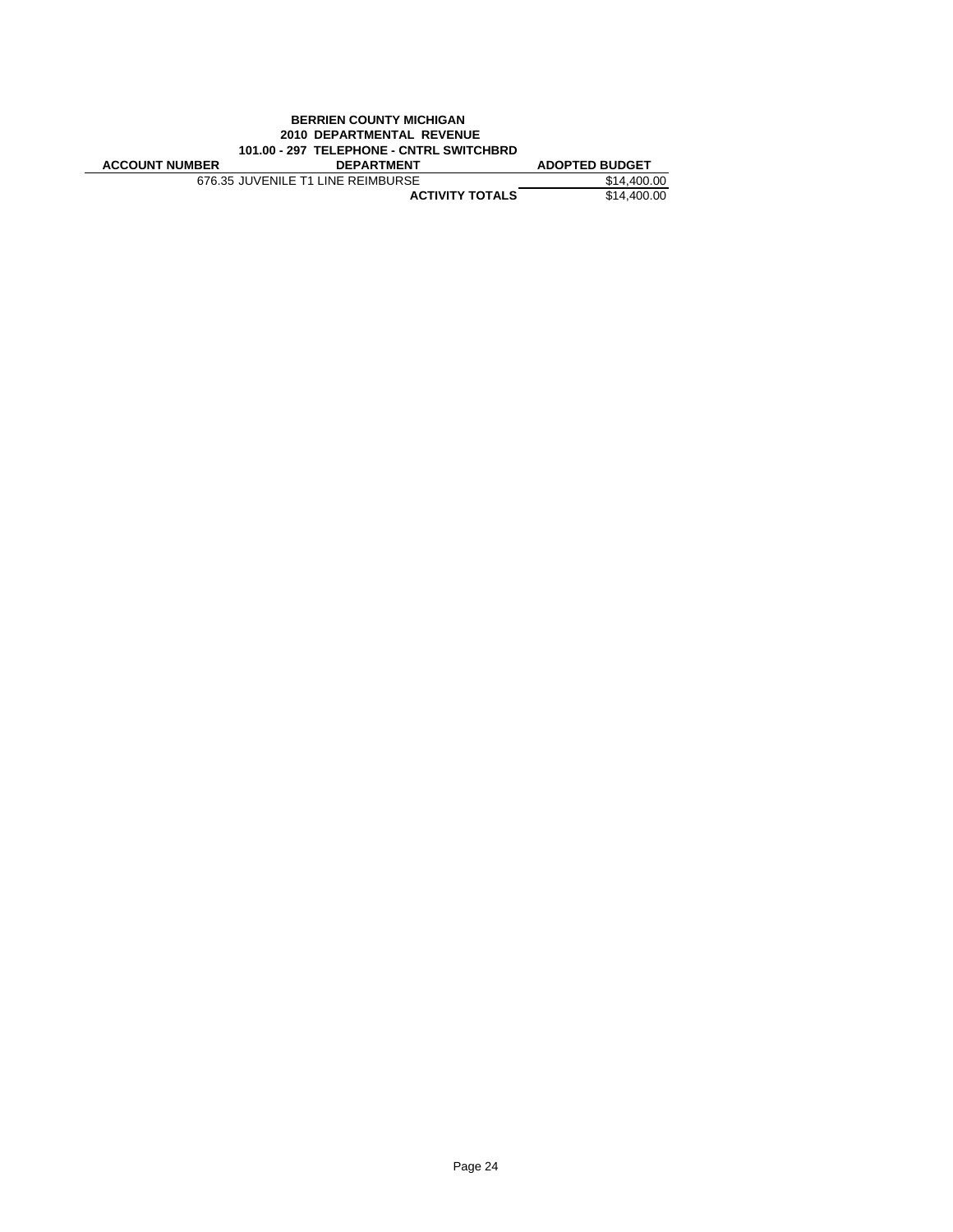#### **BERRIEN COUNTY MICHIGAN 2010 DEPARTMENTAL REVENUE 101.00 - 305 SHERIFFS OFFICE & PATROL**

÷

| <b>ACCOUNT NUMBER</b> | <b>DEPARTMENT</b>               |                        | <b>ADOPTED BUDGET</b> |
|-----------------------|---------------------------------|------------------------|-----------------------|
|                       | 605.05 DNA ASSESS FEE 25%       |                        | \$360.00              |
|                       | 625.20 SEX OFFENDER REG FEE     |                        | \$350.00              |
|                       | 629.00 CARE OF PRISONERS        |                        | \$162,000.00          |
|                       | 629.02 INMATE MEDICAL FEES      |                        | \$12,300.00           |
|                       | 629.03 INMATE LODGING FEES      |                        | \$25,000.00           |
|                       | 629.05 INMATE-TV RENTAL FEES    |                        | \$11,600.00           |
|                       | 630.00 PHOTO SERVICE FEES       |                        | \$11,100.00           |
|                       | 630.09 FINGERPRINT FEES         |                        | \$2,600.00            |
|                       | 633.00 SERVICE CHARGES          |                        | \$9,000.00            |
|                       | 636.02 SALVAGE INSPECTION FEES  |                        | \$800.00              |
|                       | 642.00 SALE OF CONFISCATED PROP |                        | \$1,000.00            |
|                       | 643.00 TELEPHONE                |                        | \$252,000.00          |
|                       | 645.01 POSTAGE                  |                        | \$100.00              |
|                       | 646.00 CANDY AND SUPPLIES       |                        | \$148,000.00          |
|                       | 648.00 SALES SCRAP AND SALVAGE  |                        | \$3,500.00            |
|                       | 663.00 RESTITUTION              |                        | \$1,000.00            |
|                       | 676.00 REIMBURSEMENTS           |                        | \$8,100.00            |
|                       | 676.17 SSA REIMBURSEMENTS       |                        | \$46,500.00           |
|                       | 686.18 JUSTICE BENEFITS PROGRAM |                        | \$15,000.00           |
| 692.00 CARS           |                                 |                        | \$3,000.00            |
|                       | 695.00 VENDING MACHINES         |                        | \$500.00              |
|                       |                                 | <b>ACTIVITY TOTALS</b> | \$713,810.00          |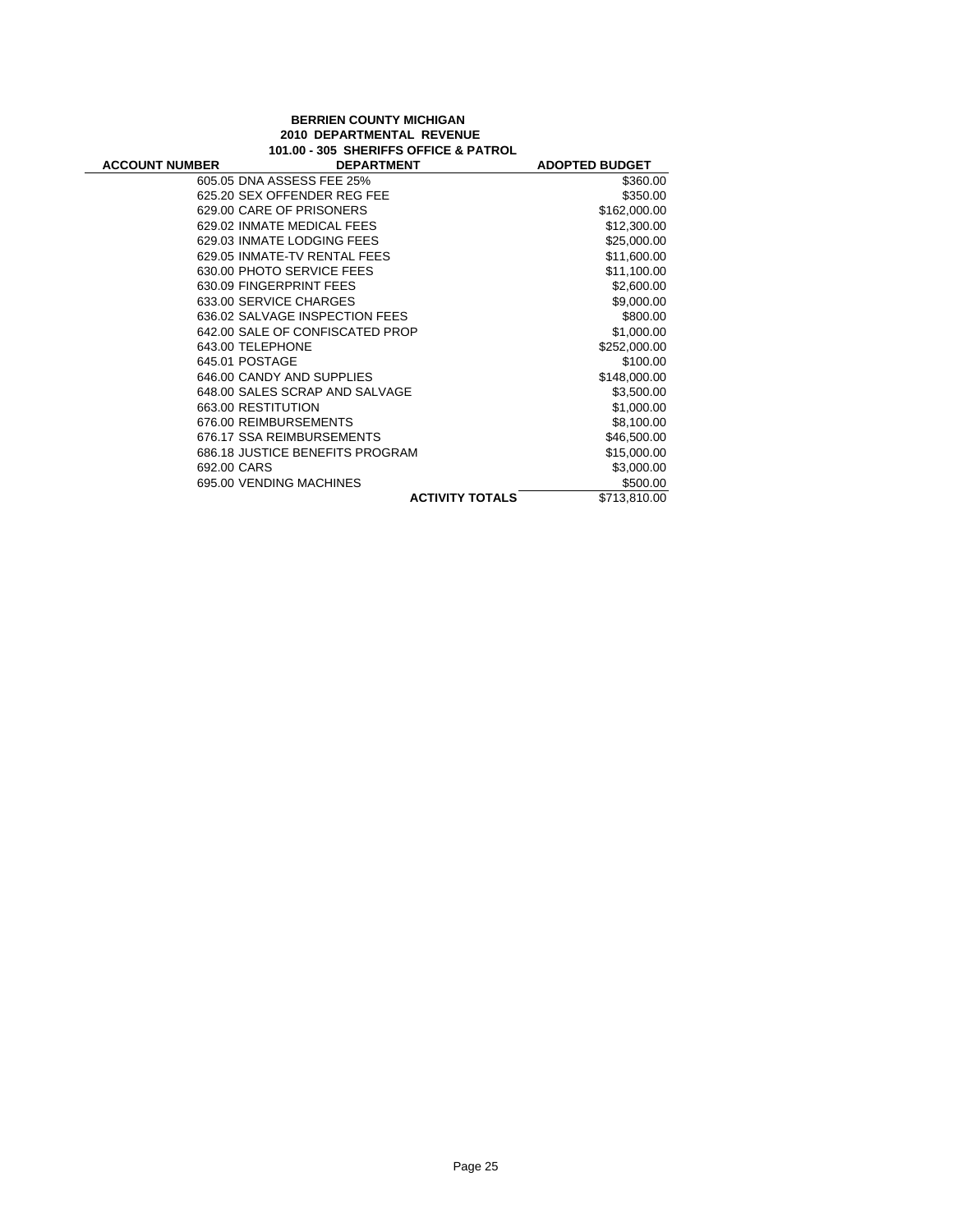#### **BERRIEN COUNTY MICHIGAN 2010 DEPARTMENTAL REVENUE 101.00 - 331 SHERIFFS MARINE SAFETY ACCOUNT NUMBER DEPARTMENT ADOPTED BUDGET**<br>544.00 MARINE \$128,650.00 544.00 MARINE **\$128,650.00**<br> **ACTIVITY TOTALS** \$128,650.00 **ACTIVITY TOTALS**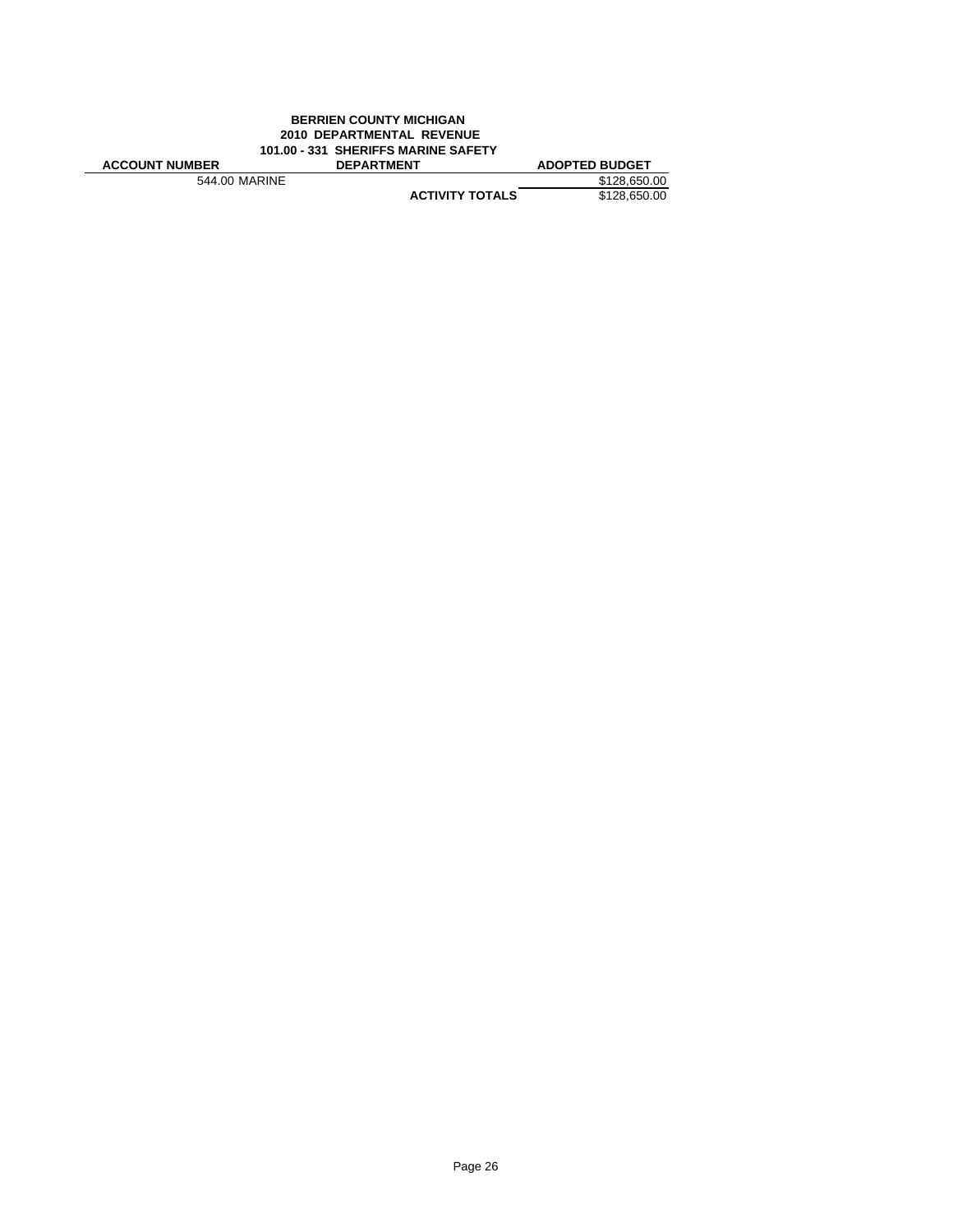| <b>BERRIEN COUNTY MICHIGAN</b> |                                   |                       |  |
|--------------------------------|-----------------------------------|-----------------------|--|
|                                | 2010 DEPARTMENTAL REVENUE         |                       |  |
|                                | <b>101.00 - 351 JAIL DIVISION</b> |                       |  |
|                                |                                   |                       |  |
| <b>ACCOUNT NUMBER</b>          | <b>DEPARTMENT</b>                 | <b>ADOPTED BUDGET</b> |  |
|                                | 676.45 RIVERWOOD SALARY REIMB     | \$31,000.00           |  |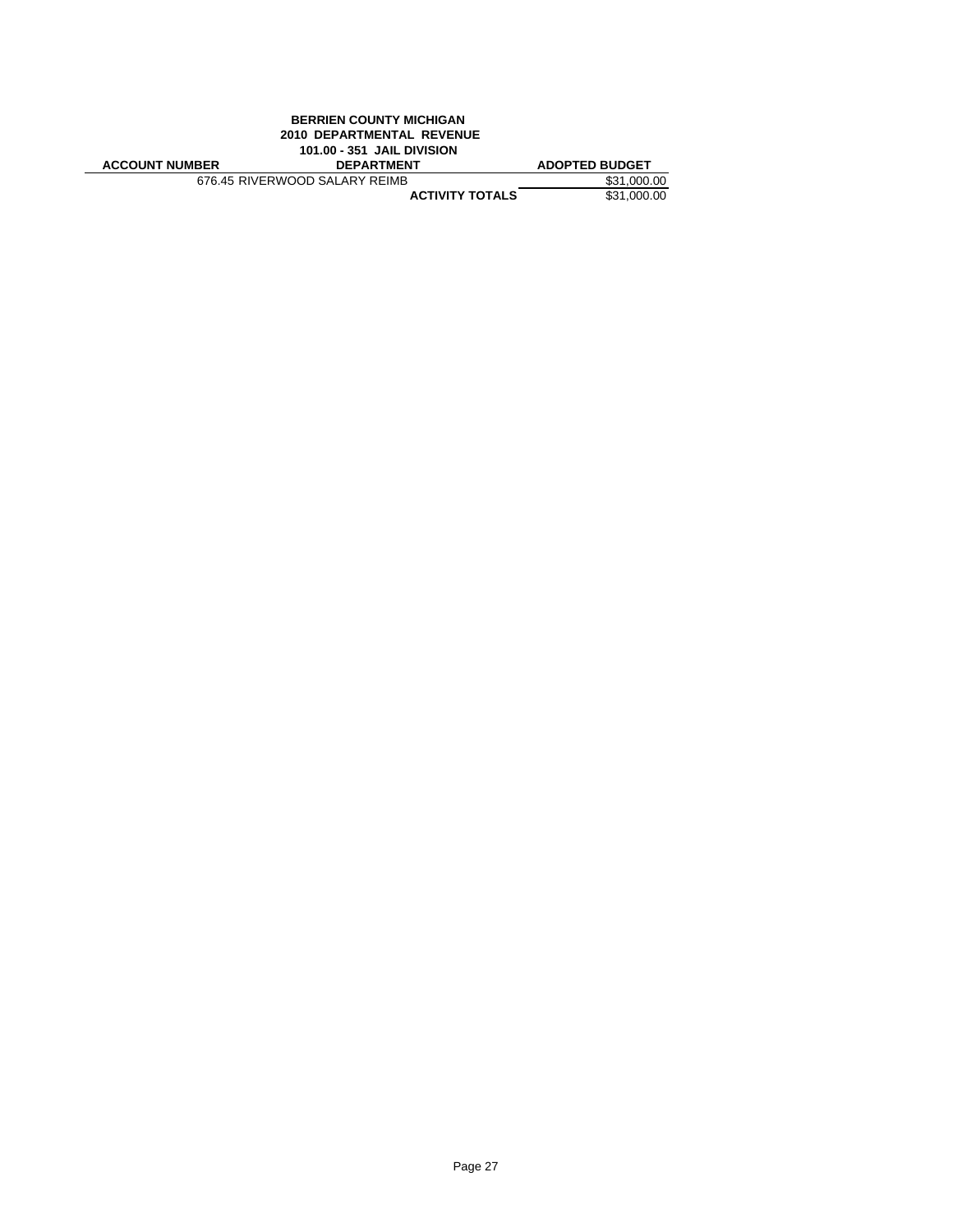| <b>BERRIEN COUNTY MICHIGAN</b>    |                                  |                       |
|-----------------------------------|----------------------------------|-----------------------|
|                                   | <b>2010 DEPARTMENTAL REVENUE</b> |                       |
| 101.00 - 426 EMERGENCY MANAGEMENT |                                  |                       |
| <b>ACCOUNT NUMBER</b>             | <b>DEPARTMENT</b>                | <b>ADOPTED BUDGET</b> |
| 506.00 CIVIL DEFENSE              |                                  | \$42,000.00           |
|                                   | <b>ACTIVITY TOTALS</b>           | \$42,000.00           |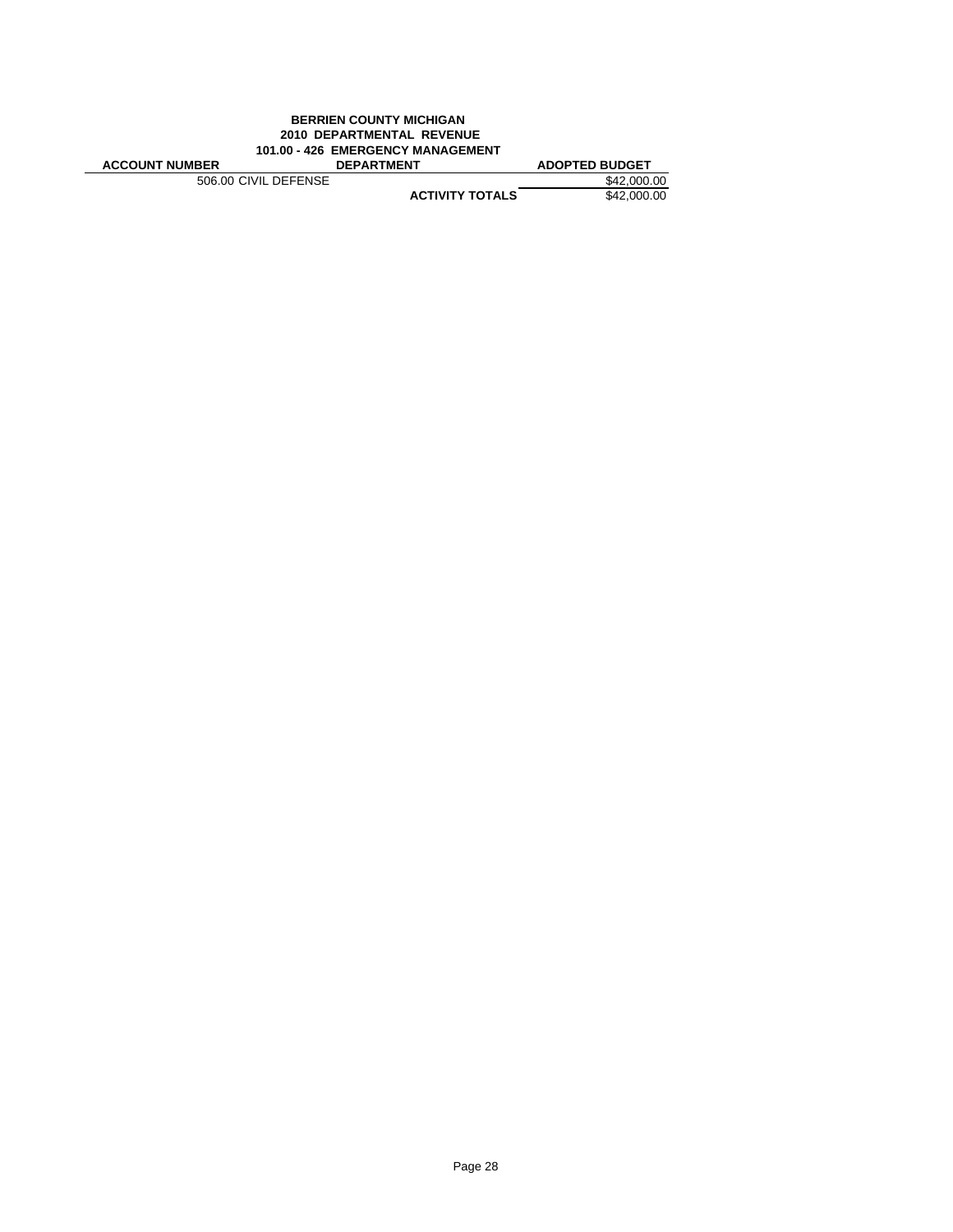# **BERRIEN COUNTY MICHIGAN 2010 DEPARTMENTAL REVENUE 101.00 - 430 ANIMAL SHELTER**

| <b>ACCOUNT NUMBER</b> | <b>DEPARTMENT</b>               | <b>ADOPTED BUDGET</b> |
|-----------------------|---------------------------------|-----------------------|
| 477.00 DOG LICENSES   |                                 | \$125,000.00          |
| 604.01 COURT COSTS    |                                 | \$1,300.00            |
| 626.01 ADOPTION FEES  |                                 | \$9,000.00            |
|                       | 626.02 REDEMPTION FEES          | \$15,000.00           |
|                       | 633.00 SERVICE CHARGES          | \$7,000.00            |
| 650.00 SALES-VARIOUS  |                                 | \$800.00              |
|                       | 669.00 EQUIPMENT RENTAL         | \$50.00               |
|                       | 699.00 CONTRIBUTION OTHER FUNDS | \$15,000.00           |
|                       | <b>ACTIVITY TOTALS</b>          | \$173.150.00          |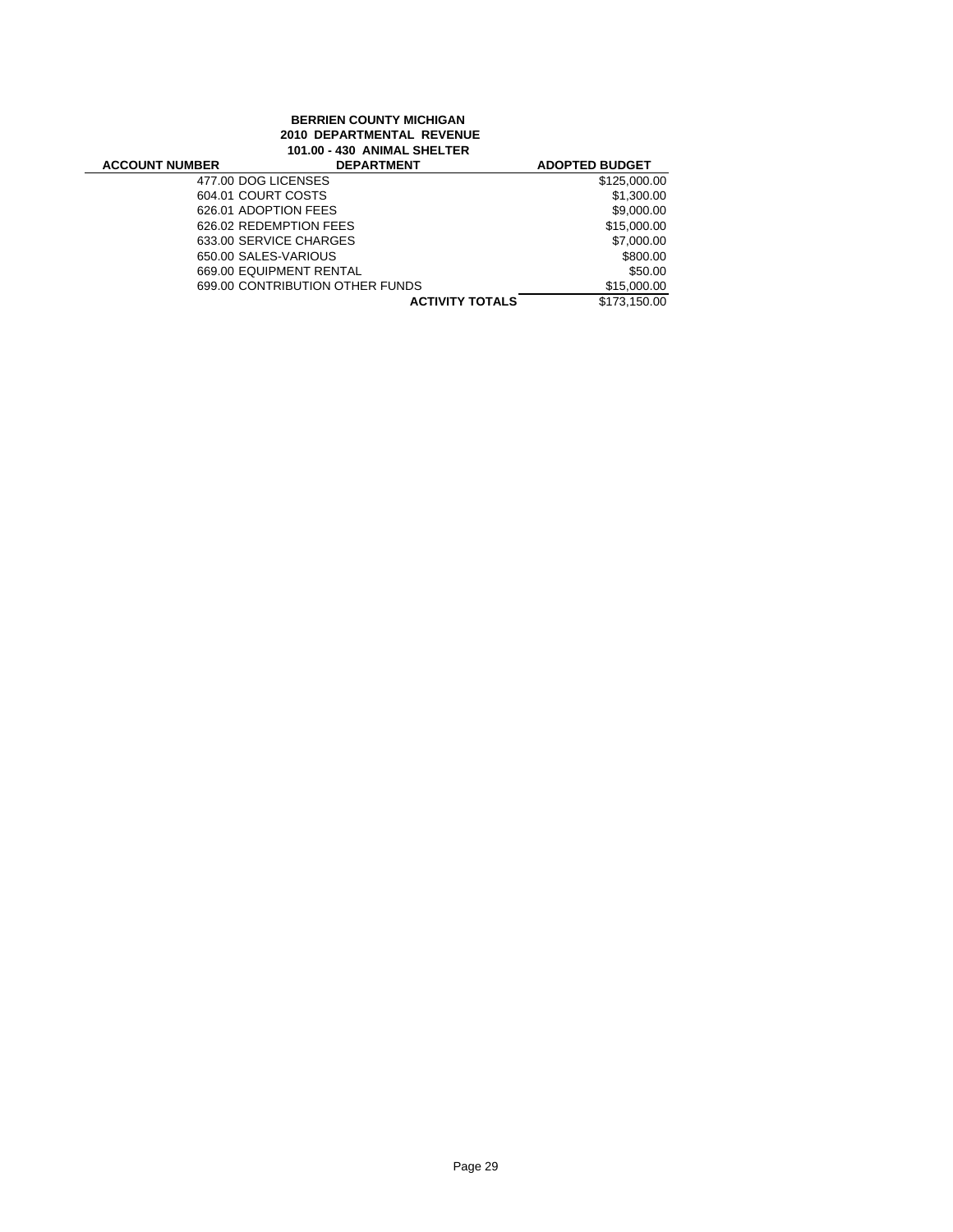# **BERRIEN COUNTY MICHIGAN 2010 DEPARTMENTAL REVENUE 101.00 - 728 COMMUNITY DEVELOPMENT**

| <b>ACCOUNT NUMBER</b> | <b>DEPARTMENT</b>                | <b>ADOPTED BUDGET</b> |
|-----------------------|----------------------------------|-----------------------|
|                       | 625.10 SERVICE FEES              | \$65,000.00           |
|                       | 625.13 SERVICE FEES-LANDFILL ADM | \$136,000.00          |
|                       | 699.00 CONTRIBUTION OTHER FUNDS  | \$48,000.00           |
|                       | <b>ACTIVITY TOTALS</b>           | \$249,000.00          |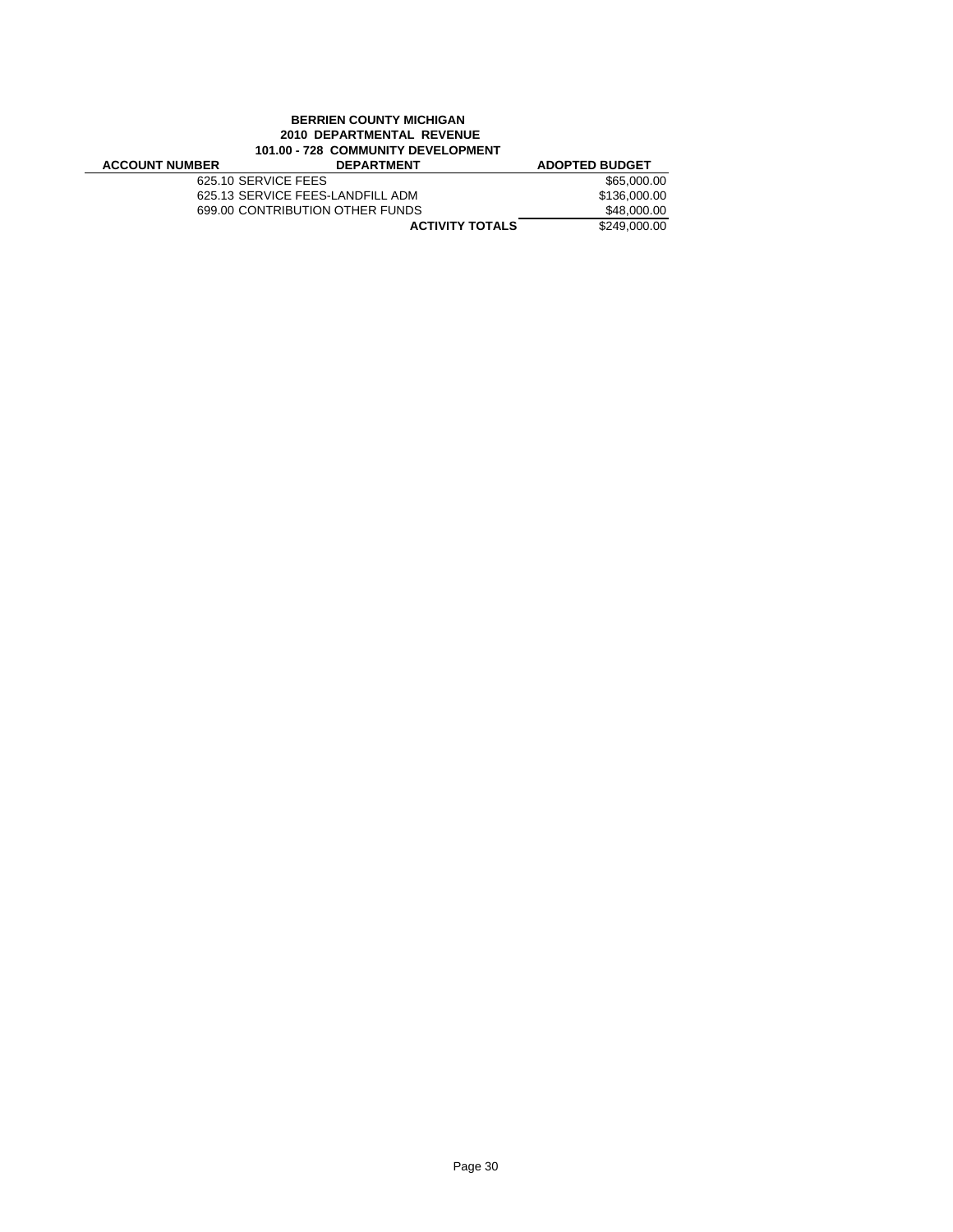#### **BERRIEN COUNTY MICHIGAN 2010 DEPARTMENTAL BUDGET 101.00 - 101 BOARD OF COMMISSIONERS**

÷

| <b>ACCOUNT NUMBER</b> | <b>DEPARTMENT</b>                | <b>ADOPTED BUDGET</b> |
|-----------------------|----------------------------------|-----------------------|
|                       | 701.01 SAL AND WAGES PER DIEM    | \$122,555.00          |
|                       | 701.03 OTHER AREA PER DIEM       | \$60,000.00           |
| 715.00 FICA           |                                  | \$13,966.00           |
|                       | 716.00 HOSPITALIZATION           | \$151,465.00          |
|                       | 717.00 LIFE/ADD/STD INSURANCE    | \$4,290.00            |
|                       | 718.00 PENSION                   | \$15,402.00           |
|                       | 722.00 WORKMEN'S COMPENSATION    | \$1,826.00            |
|                       | 725.00 EMPLY TRAINING AND IMPROV | \$7,350.00            |
|                       | 726.00 DENTAL INSURANCE          | \$12,350.00           |
|                       | 730.00 OFFICE SUPPLIES           | \$750.00              |
|                       | 802.01 CONTRACTUAL SERVICES      | \$26,000.00           |
|                       | 813.00 AUDIT                     | \$59,900.00           |
|                       | 814.00 LEGAL                     | \$59,000.00           |
|                       | 817.00 MEMBERSHIP & SUBSCRIPTION | \$53,000.00           |
|                       | 851.00 TELEPHONE                 | \$25.00               |
|                       | 861.00 TRAVEL                    | \$29,200.00           |
|                       | 864.03 TRAVEL-AM EXP BILLING     | \$500.00              |
|                       | 881.00 APPROPRIATION OTHER       | \$947,098.00          |
|                       | 901.00 ADVERTISING               | \$1,000.00            |
|                       | 956.00 MISCELLANEOUS             | \$500.00              |
|                       | 956.04 MISC-MEETING EXPENSES     | \$2,000.00            |
|                       | 980.00 BOOKS                     | \$100.00              |
|                       | <b>ACTIVITY TOTALS</b>           | \$1,568,277.00        |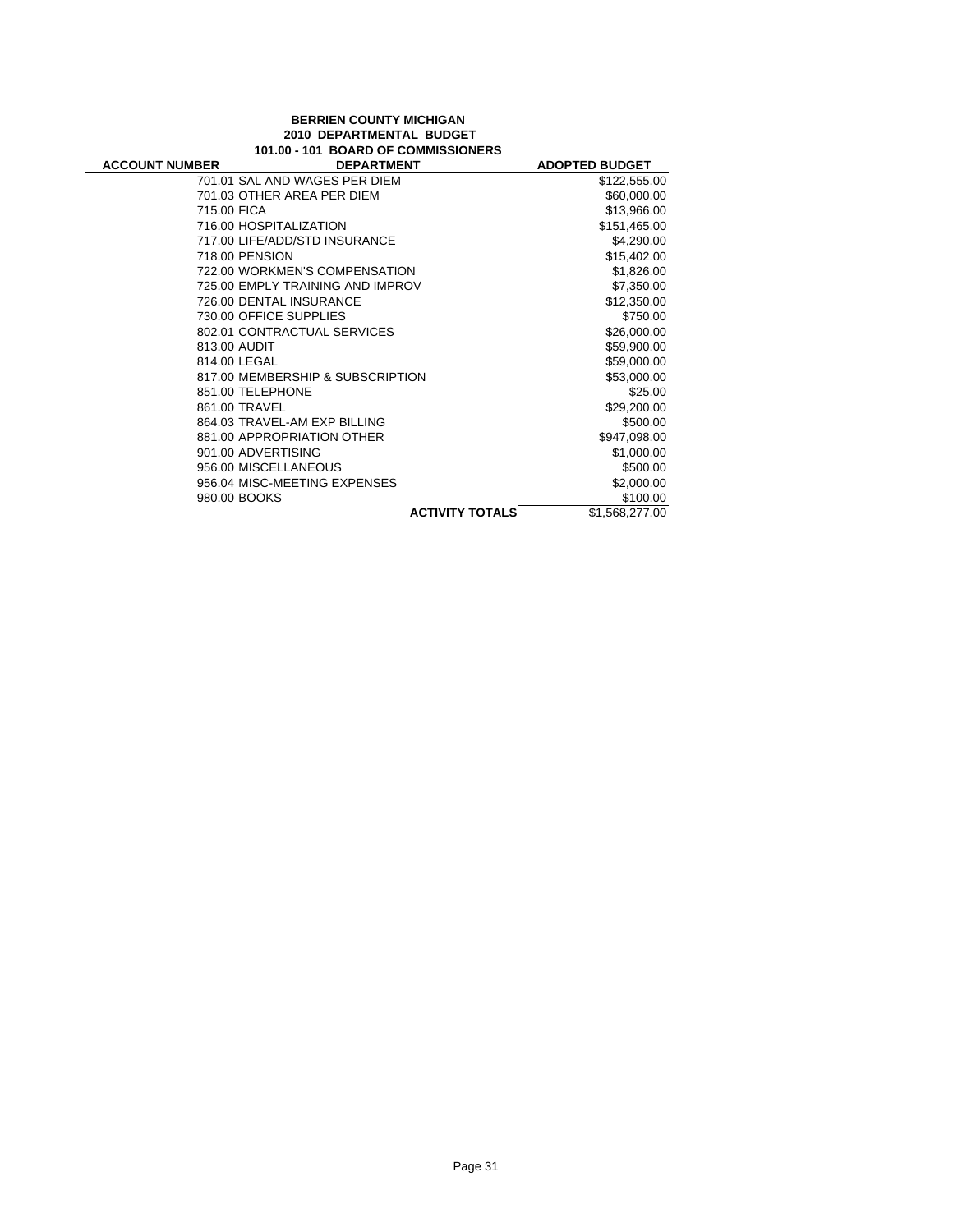# **BERRIEN COUNTY MICHIGAN 2010 DEPARTMENTAL BUDGET 101.00 - 130 TRIAL COURT**

÷

| <b>ACCOUNT NUMBER</b> | <b>DEPARTMENT</b>                | <b>ADOPTED BUDGET</b>      |
|-----------------------|----------------------------------|----------------------------|
|                       | 701.00 SAL AND WAGES SUPERV      | \$188,390.00               |
|                       | 701.02 SAL & WAGE-STANDARDIZE    | \$502,964.00               |
|                       | 703.00 SAL AND WAGES EMPLY TEM   | \$2,500.00                 |
| 715.00 FICA           |                                  | \$21,599.00                |
|                       | 716.00 HOSPITALIZATION           | \$166,612.00               |
|                       | 717.00 LIFE/ADD/STD INSURANCE    | \$3,630.00                 |
|                       | 718.00 PENSION                   | \$5,163.00                 |
|                       | 720.00 UNEMPLOYMENT INSURANCE    | \$4.00                     |
|                       | 722.00 WORKMEN'S COMPENSATION    | \$25.00                    |
|                       | 724.00 UNIFORMS AND ACCESSORIES  | \$2,242.00                 |
|                       | 725.00 EMPLY TRAINING AND IMPROV | \$500.00                   |
|                       | 726.00 DENTAL INSURANCE          | \$10,450.00                |
|                       | 728.00 PRINTING & BINDING        | \$2,626.00                 |
|                       | 730.00 OFFICE SUPPLIES           | \$4,196.00                 |
|                       | 752.00 UNIFORM CLEANING          | \$400.00                   |
|                       | 802.01 CONTRACTUAL SERVICES      | \$660.00                   |
|                       | 802.06 CONTRACT SERVICES MEDICAL | \$200.00                   |
|                       | 802.28 CONTRACTUAL-STATE MI-JIS  | \$296,602.00               |
|                       | 803.00 STENO ARRAIGNMENTS & TR   | \$107,000.00               |
|                       | 806.07 JURY-CRIMINAL DIVISION    | \$146,000.00               |
|                       | 806.08 JURY-CIVIL DIVISION       | \$10,000.00                |
|                       | 806.09 JURY-FAMILY COURT         | \$1,500.00                 |
|                       | 808.03 INTERPRETERS              | \$40,000.00                |
|                       | 815.06 LEGAL-IND CRIMINAL DIV    | \$655,000.00               |
|                       | 815.07 LEGAL-IND FAMILY COURT    | \$50,000.00                |
|                       | 815.08 LEGAL-IND PATERNITY       | \$300.00                   |
|                       | 816.03 LEGAL-APPEALS FELONY      | \$105,000.00               |
|                       | 816.04 LEGAL-APPEALS MISDEMEANOR | \$750.00                   |
|                       | 816.05 LEGAL-APPEALS N/A         | \$20,700.00                |
|                       | 817.00 MEMBERSHIP & SUBSCRIPTION | \$3,810.00                 |
|                       | 851.00 TELEPHONE                 | \$1,350.00                 |
|                       | 853.00 SERVICE CONTRACT RADIO    | \$3,000.00                 |
|                       | 855.00 CABLE SUBSCRIPTION        | \$190.00                   |
|                       | 861.00 TRAVEL                    | \$200.00                   |
|                       | 935.00 EQUIPMENT REPAIRS & MAINT | \$4,270.00                 |
|                       | 956.05 MISC-JUROR VENDING EXP    | \$450.00                   |
|                       | 977.00 MACHINERY & EQUIPMENT     | \$2,299.00                 |
|                       | 979.00 OFFICE EQUIP & FURNITURE  | \$418.00                   |
|                       | 979.02 OFFICE EQUIPMENT-SMALL    | \$171.00                   |
|                       | 979.05 COMPUTER EQUIPMENT        | \$228.00                   |
|                       | 983.00 PURCHASED SOFTWARE        | \$3,400.00                 |
|                       | 999.00 APPROP-COUNTY AGENCIES    | \$99,234.00                |
|                       | <b>ACTIVITY TOTALS</b>           | $\overline{$2,464,033.00}$ |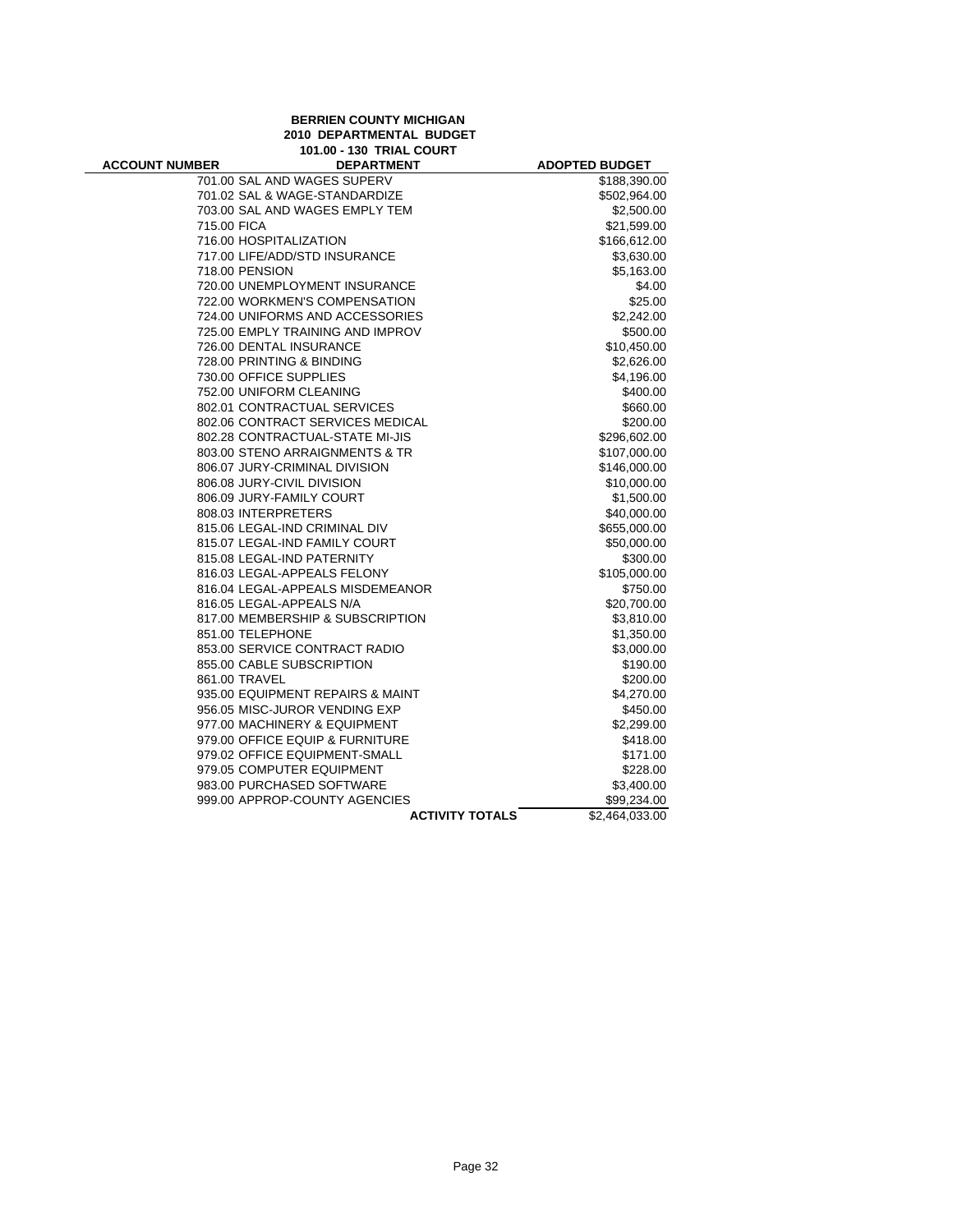# **BERRIEN COUNTY MICHIGAN 2010 DEPARTMENTAL BUDGET 101.00 - 131 CIRCUIT COURT**

| <b>ACCOUNT NUMBER</b> | <b>DEPARTMENT</b>                | <b>ADOPTED BUDGET</b> |
|-----------------------|----------------------------------|-----------------------|
|                       | 701.00 SAL AND WAGES SUPERV      | \$97,674.00           |
|                       | 702.00 SAL AND WAGES EMPLY PER   | \$507,480.00          |
| 715.00 FICA           |                                  | \$46,295.00           |
|                       | 716.00 HOSPITALIZATION           | \$155,252.00          |
|                       | 717.00 LIFE/ADD/STD INSURANCE    | \$4,248.00            |
|                       | 718.00 PENSION                   | \$53,039.00           |
|                       | 720.00 UNEMPLOYMENT INSURANCE    | \$908.00              |
|                       | 722.00 WORKMEN'S COMPENSATION    | \$6,051.00            |
|                       | 725.00 EMPLY TRAINING AND IMPROV | \$375.00              |
|                       | 726.00 DENTAL INSURANCE          | \$12,538.00           |
|                       | 730.00 OFFICE SUPPLIES           | \$330.00              |
|                       | 730.05 CENTRAL OFFICE SUPPLIES   | \$400.00              |
|                       | 733.00 COPIER CHARGES            | \$300.00              |
|                       | 805.00 STENO CONTR SERV TRANS    | \$1,153.00            |
|                       | 817.00 MEMBERSHIP & SUBSCRIPTION | \$190.00              |
|                       | 836.00 HEALTH SERVICE DOCTORS    | \$500.00              |
|                       | 851.00 TELEPHONE                 | \$1,650.00            |
|                       | 861.00 TRAVEL                    | \$850.00              |
|                       | 901.00 ADVERTISING               | \$202.00              |
|                       | 937.00 OFF EQUIP REP & MAINT     | \$156.00              |
|                       | 947.00 EQUIPMENT RENTAL          | \$360.00              |
|                       | 979.00 OFFICE EQUIP & FURNITURE  | \$200.00              |
|                       | 979.02 OFFICE EQUIPMENT-SMALL    | \$119.00              |
|                       | 999.00 APPROP-COUNTY AGENCIES    | \$55,170.00           |
|                       | <b>ACTIVITY TOTALS</b>           | \$945,440.00          |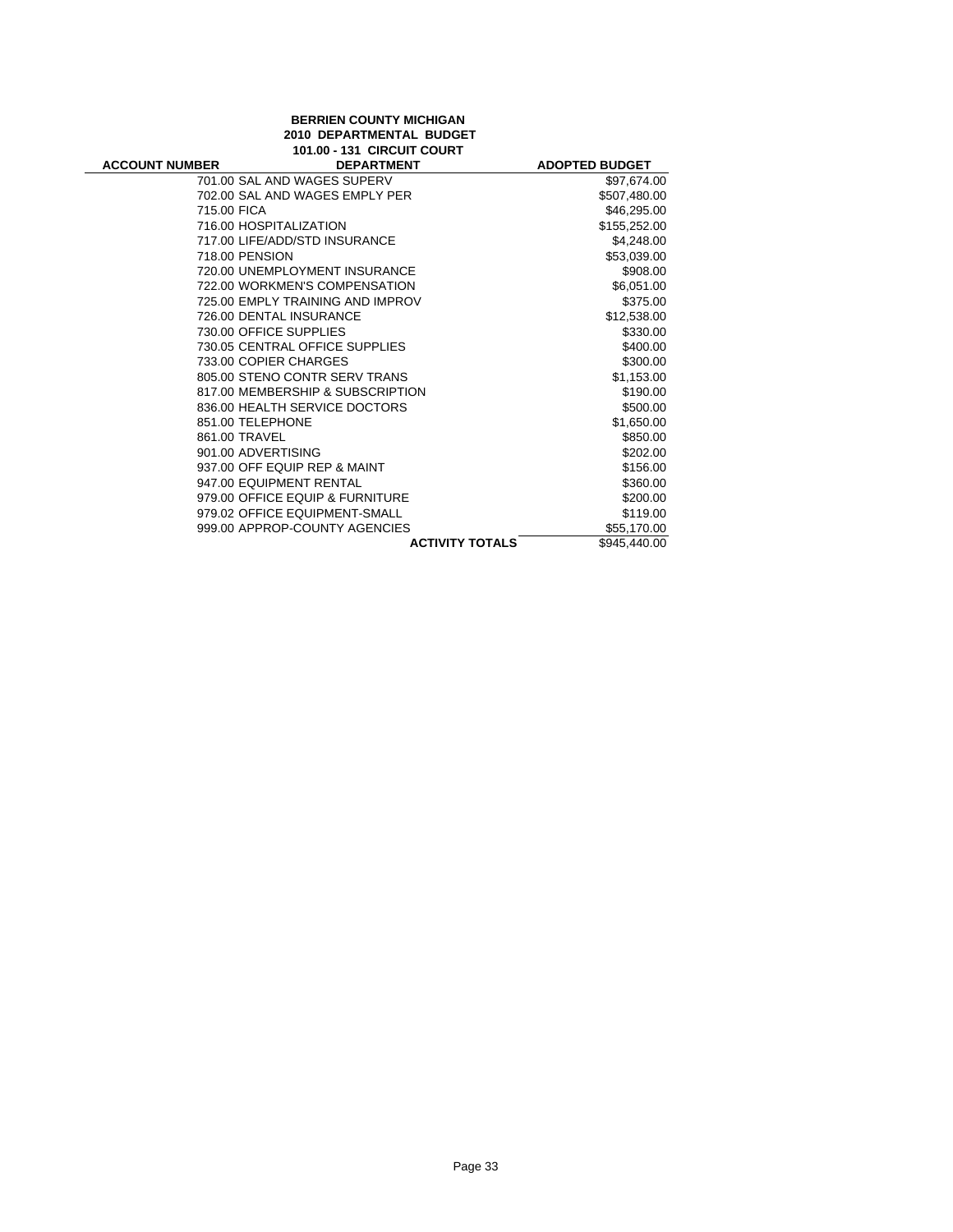| <b>BERRIEN COUNTY MICHIGAN</b>  |
|---------------------------------|
| <b>2010 DEPARTMENTAL BUDGET</b> |
| 101.00 - 136 DISTRICT COURT     |

| <b>ACCOUNT NUMBER</b> | <b>101.00 - 130 DISTRICT COURT</b><br><b>DEPARTMENT</b> | <b>ADOPTED BUDGET</b> |
|-----------------------|---------------------------------------------------------|-----------------------|
|                       | 701.00 SAL AND WAGES SUPERV                             | \$88,795.00           |
|                       | 702.00 SAL AND WAGES EMPLY PER                          | \$1,713,329.00        |
|                       | 704.00 SAL AND WAGES EMPLY OTIME                        | \$7,000.00            |
| 715.00 FICA           |                                                         | \$138,398.00          |
|                       | 716.00 HOSPITALIZATION                                  | \$696,734.00          |
|                       | 717.00 LIFE/ADD/STD INSURANCE                           | \$15.840.00           |
|                       | 718.00 PENSION                                          | \$166,300.00          |
|                       | 720.00 UNEMPLOYMENT INSURANCE                           | \$2,715.00            |
|                       | 722.00 WORKMEN'S COMPENSATION                           | \$18,092.00           |
|                       | 725.00 EMPLY TRAINING AND IMPROV                        | \$600.00              |
|                       | 726.00 DENTAL INSURANCE                                 | \$43,350.00           |
|                       | 728.00 PRINTING & BINDING                               | \$16,400.00           |
|                       | 730.00 OFFICE SUPPLIES                                  | \$1,433.00            |
|                       | 730.05 CENTRAL OFFICE SUPPLIES                          | \$3,000.00            |
|                       | 733.00 COPIER CHARGES                                   | \$3,337.00            |
|                       | 802.01 CONTRACTUAL SERVICES                             | \$4,125.00            |
|                       | 817.00 MEMBERSHIP & SUBSCRIPTION                        | \$1,000.00            |
|                       | 827.03 TAX INTERCEPT FEES                               | \$14,000.00           |
|                       | 851.00 TELEPHONE                                        | \$5,804.00            |
|                       | 861.00 TRAVEL                                           | \$1,000.00            |
|                       | 937.00 OFF EQUIP REP & MAINT                            | \$2,500.00            |
|                       | 947.00 EQUIPMENT RENTAL                                 | \$5,592.00            |
|                       | 979.00 OFFICE EQUIP & FURNITURE                         | \$2,500.00            |
|                       | 979.02 OFFICE EQUIPMENT-SMALL                           | \$1,000.00            |
|                       | 980.00 BOOKS                                            | \$350.00              |
|                       | 983.00 PURCHASED SOFTWARE                               | \$100.00              |
|                       | <b>ACTIVITY TOTALS</b>                                  | \$2,953,294.00        |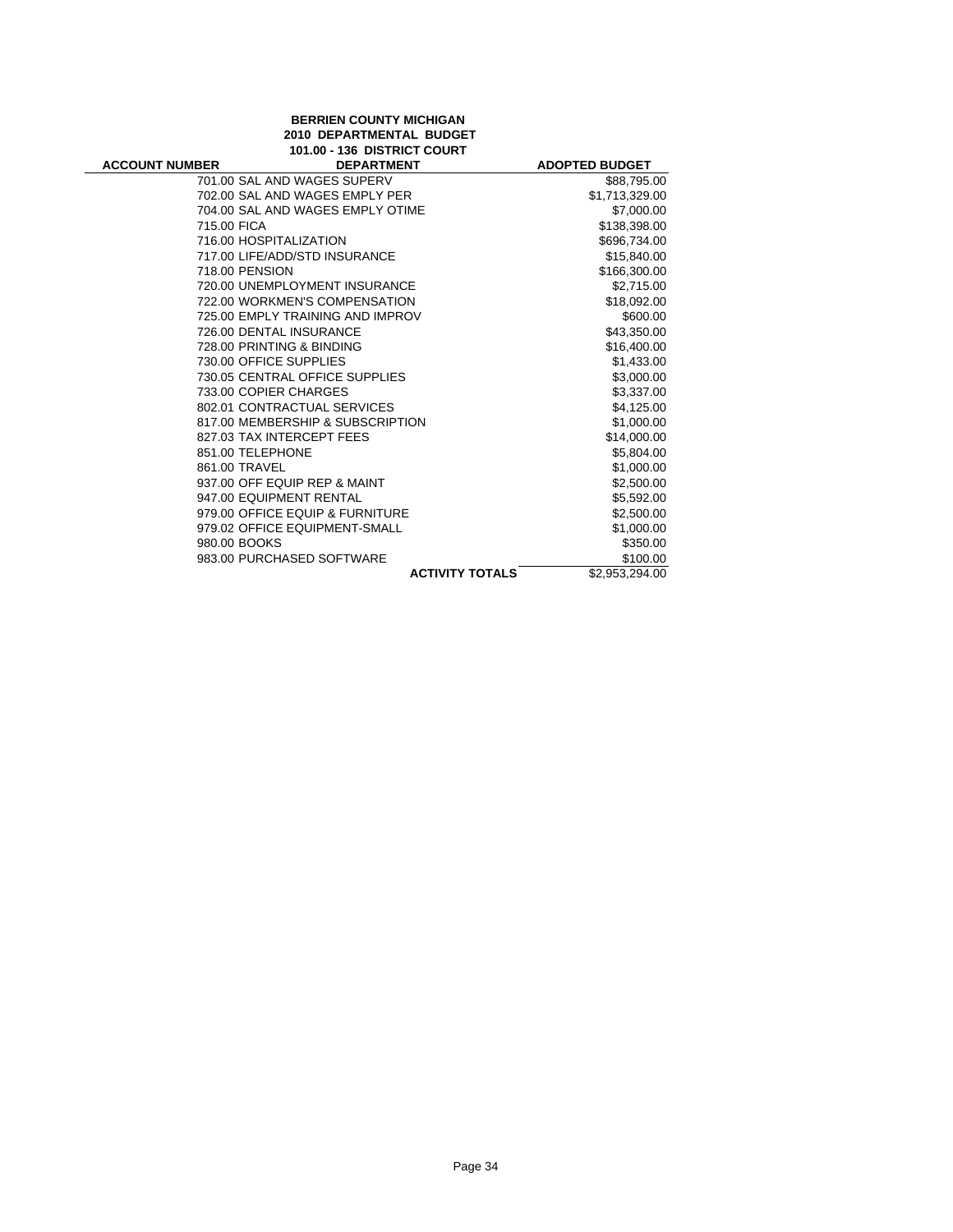#### **BERRIEN COUNTY MICHIGAN 2010 DEPARTMENTAL BUDGET 101.00 - 137 DISTRICT COURT PROBATION**

| <b>ACCOUNT NUMBER</b> | <b>DEPARTMENT</b>                | <b>ADOPTED BUDGET</b> |
|-----------------------|----------------------------------|-----------------------|
|                       | 701.00 SAL AND WAGES SUPERV      | \$44,639.00           |
|                       | 702.00 SAL AND WAGES EMPLY PER   | \$362,889.00          |
|                       | 704.00 SAL AND WAGES EMPLY OTIME | \$5,000.00            |
| 715.00 FICA           |                                  | \$31,559.00           |
|                       | 716.00 HOSPITALIZATION           | \$136,319.00          |
|                       | 717.00 LIFE/ADD/STD INSURANCE    | \$3,300.00            |
| 718.00 PENSION        |                                  | \$38,819.00           |
|                       | 720.00 UNEMPLOYMENT INSURANCE    | \$619.00              |
|                       | 722.00 WORKMEN'S COMPENSATION    | \$4,125.00            |
|                       | 725.00 EMPLY TRAINING AND IMPROV | \$2,010.00            |
|                       | 726.00 DENTAL INSURANCE          | \$9,200.00            |
|                       | 730.00 OFFICE SUPPLIES           | \$600.00              |
|                       | 761.00 MEDICAL SUPPLIES          | \$3,000.00            |
|                       | 817.00 MEMBERSHIP & SUBSCRIPTION | \$700.00              |
|                       | 827.01 SERVICE CHARGES-IMP PANEL | \$785.00              |
|                       | 837.00 HEALTH SERVICES           | \$150.00              |
|                       | 837.06 HEALTH SERVICE ARP        | \$5,000.00            |
|                       | 851.00 TELEPHONE                 | \$1,400.00            |
| 861.00 TRAVEL         |                                  | \$1,500.00            |
|                       | 979.02 OFFICE EQUIPMENT-SMALL    | \$150.00              |
| 980.00 BOOKS          |                                  | \$150.00              |
|                       | <b>ACTIVITY TOTALS</b>           | \$651,914.00          |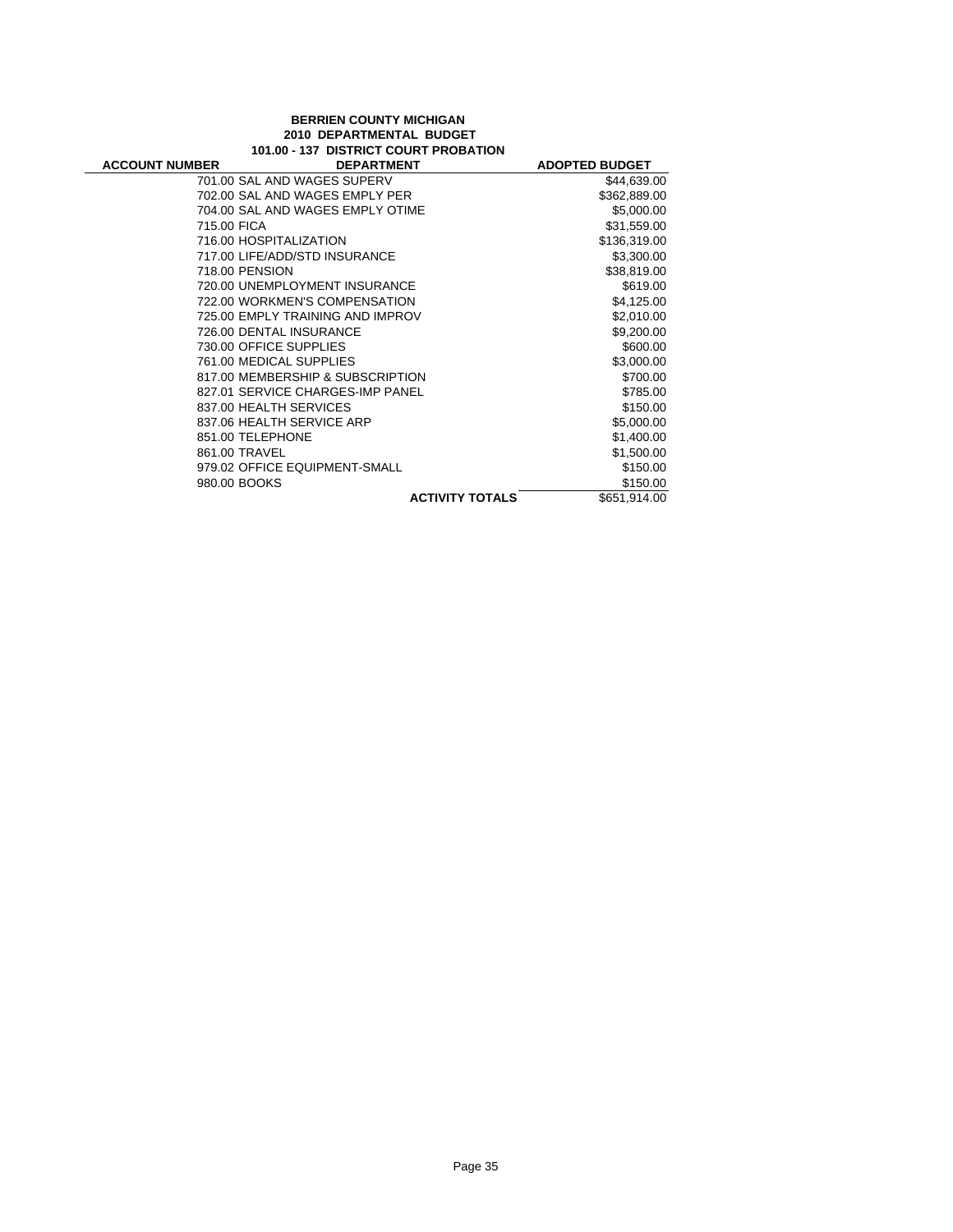| <b>BERRIEN COUNTY MICHIGAN</b> |
|--------------------------------|
| 2010 DEPARTMENTAL BUDGET       |
| 101.00 - 147 INTAKE            |

 $\overline{\phantom{0}}$ 

|                       | שמחמות ודו־טטויטו                |                       |
|-----------------------|----------------------------------|-----------------------|
| <b>ACCOUNT NUMBER</b> | <b>DEPARTMENT</b>                | <b>ADOPTED BUDGET</b> |
|                       | 702.00 SAL AND WAGES EMPLY PER   | \$443,748.00          |
| 715.00 FICA           |                                  | \$33,946.00           |
|                       | 716.00 HOSPITALIZATION           | \$121,172.00          |
|                       | 717.00 LIFE/ADD/STD INSURANCE    | \$2,221.00            |
|                       | 718.00 PENSION                   | \$41,757.00           |
|                       | 720.00 UNEMPLOYMENT INSURANCE    | \$666.00              |
|                       | 722.00 WORKMEN'S COMPENSATION    | \$4,438.00            |
|                       | 725.00 EMPLY TRAINING AND IMPROV | \$100.00              |
|                       | 726.00 DENTAL INSURANCE          | \$8,250.00            |
|                       | 728.00 PRINTING & BINDING        | \$3,097.00            |
|                       | 730.00 OFFICE SUPPLIES           | \$948.00              |
|                       | 817.00 MEMBERSHIP & SUBSCRIPTION | \$945.00              |
|                       | 848.08 RECOGNITION EXPENSES      | \$1,543.00            |
|                       | 851.00 TELEPHONE                 | \$600.00              |
|                       | 856.00 PAGER SERVICE             | \$120.00              |
|                       | 861.00 TRAVEL                    | \$450.00              |
|                       | 937.00 OFF EQUIP REP & MAINT     | \$74.00               |
|                       | 956.00 MISCELLANEOUS             | \$61.00               |
|                       | 979.00 OFFICE EQUIP & FURNITURE  | \$275.00              |
|                       | 979.02 OFFICE EQUIPMENT-SMALL    | \$74.00               |
|                       | 979.05 COMPUTER EQUIPMENT        | \$199.00              |
|                       | 983.00 PURCHASED SOFTWARE        | \$95.00               |
|                       | <b>ACTIVITY TOTALS</b>           | \$664,779.00          |
|                       |                                  |                       |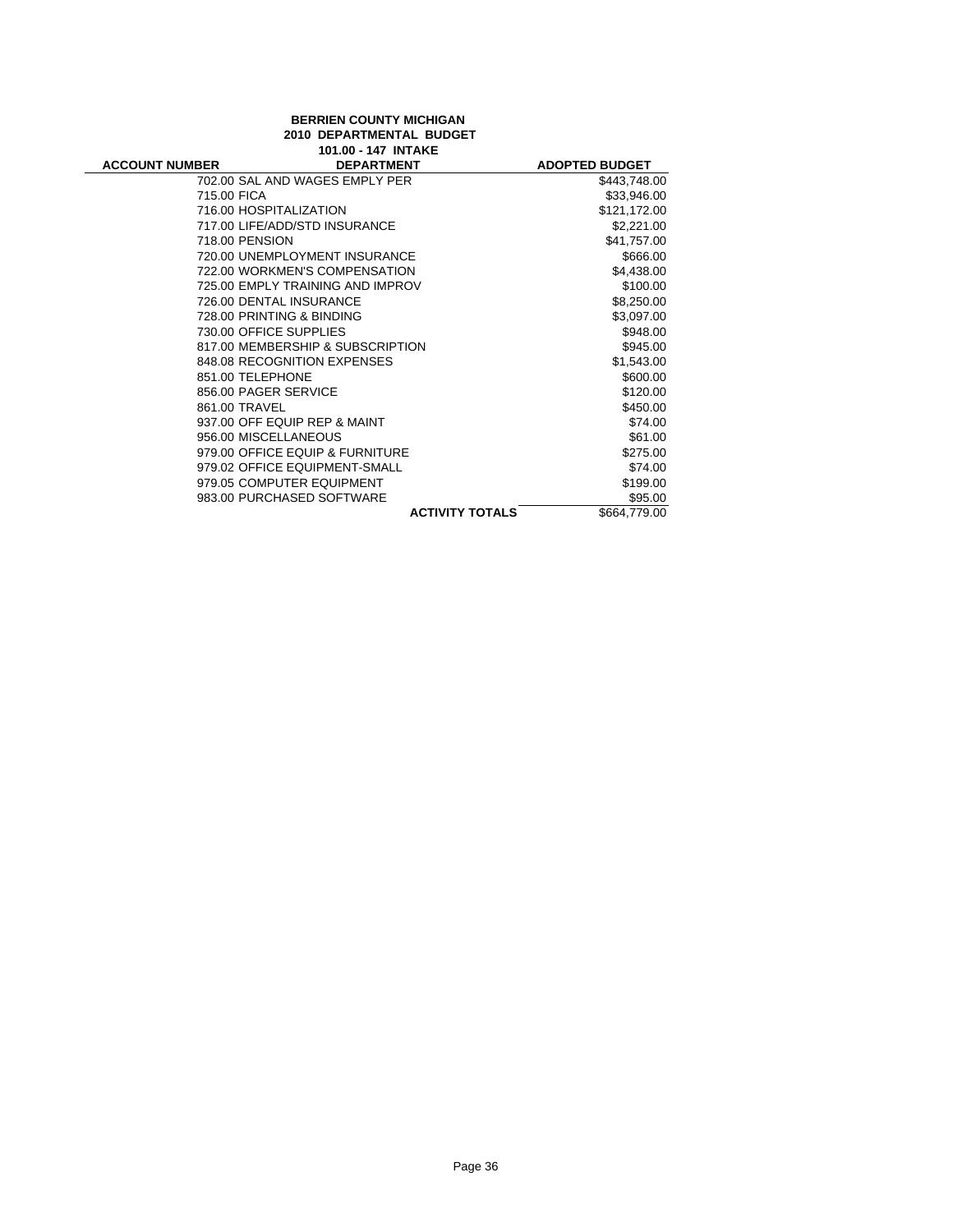| <b>BERRIEN COUNTY MICHIGAN</b> |
|--------------------------------|
| 2010 DEPARTMENTAL BUDGET       |
| 101.00 - 148 PROBATE COURT     |

| <b>ACCOUNT NUMBER</b> | ורשטווי שדו<br><b>DEPARTMENT</b> | <b>ADOPTED BUDGET</b>                  |  |
|-----------------------|----------------------------------|----------------------------------------|--|
|                       | 702.00 SAL AND WAGES EMPLY PER   | \$164,136.00                           |  |
| 715.00 FICA           |                                  | \$12,556.00                            |  |
|                       | 716.00 HOSPITALIZATION           | \$60,586.00                            |  |
|                       | 717.00 LIFE/ADD/STD INSURANCE    | \$1,151.00                             |  |
|                       | 718.00 PENSION                   | \$15,445.00                            |  |
|                       | 720.00 UNEMPLOYMENT INSURANCE    | \$246.00                               |  |
|                       | 722.00 WORKMEN'S COMPENSATION    | \$1,641.00                             |  |
|                       | 725.00 EMPLY TRAINING AND IMPROV | \$250.00                               |  |
|                       | 726.00 DENTAL INSURANCE          | \$4,550.00                             |  |
|                       | 728.00 PRINTING & BINDING        | \$2,036.00                             |  |
|                       | 730.00 OFFICE SUPPLIES           | \$342.00                               |  |
|                       | 730.05 CENTRAL OFFICE SUPPLIES   | \$500.00                               |  |
|                       | 802.26 CONTRACTUAL-EVALUATIONS   | \$4,100.00                             |  |
|                       | 815.00 LEGAL-CONT ATTORNEYS      | \$20,500.00                            |  |
|                       | 815.02 LEGAL-VISITORS & GUARDIAN | \$6,400.00                             |  |
|                       | 817.00 MEMBERSHIP & SUBSCRIPTION | \$100.00                               |  |
|                       | 836.04 HEALTH SERV PSYCHIATRIC   | \$600.00                               |  |
|                       | 851.00 TELEPHONE                 | \$200.00                               |  |
|                       | 861.00 TRAVEL                    | \$600.00                               |  |
|                       | 937.00 OFF EQUIP REP & MAINT     | \$260.00                               |  |
|                       | 947.00 EQUIPMENT RENTAL          | \$100.00                               |  |
|                       | 956.00 MISCELLANEOUS             | \$54.00                                |  |
|                       | 979.00 OFFICE EQUIP & FURNITURE  | \$390.00                               |  |
|                       | 979.02 OFFICE EQUIPMENT-SMALL    | \$90.00                                |  |
| 980.00 BOOKS          |                                  | \$30.00                                |  |
|                       |                                  | \$296,863.00<br><b>ACTIVITY TOTALS</b> |  |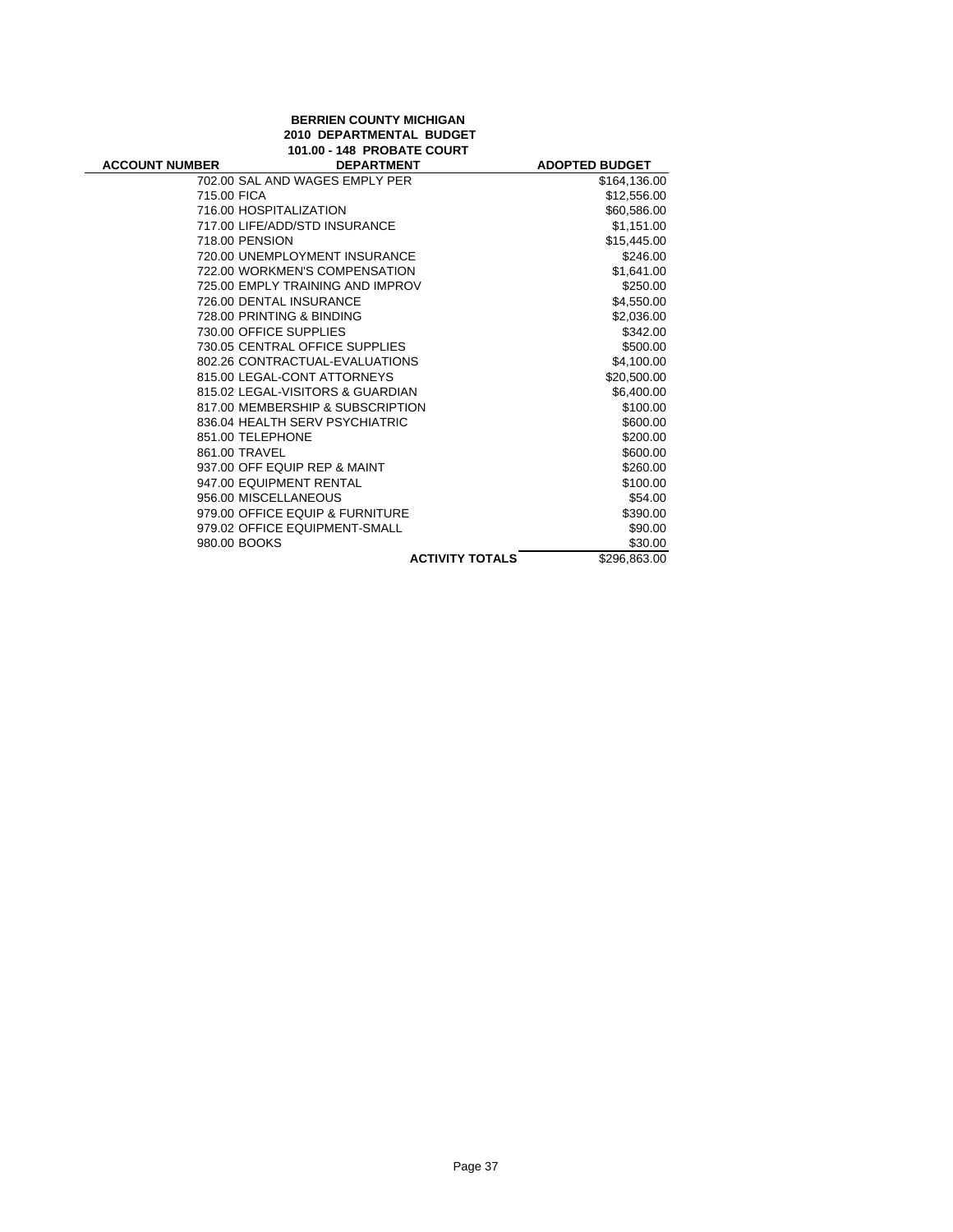## **BERRIEN COUNTY MICHIGAN 2010 DEPARTMENTAL BUDGET 101.00 - 149 JUVENILE PROBATION**

| <b>ACCOUNT NUMBER</b> | <b>DEPARTMENT</b>                |                        | <b>ADOPTED BUDGET</b> |
|-----------------------|----------------------------------|------------------------|-----------------------|
|                       | 702.00 SAL AND WAGES EMPLY PER   |                        | \$589,777.00          |
| 715.00 FICA           |                                  |                        | \$45,118.00           |
|                       | 716.00 HOSPITALIZATION           |                        | \$154,494.00          |
|                       | 717.00 LIFE/ADD/STD INSURANCE    |                        | \$2,983.00            |
|                       | 718.00 PENSION                   |                        | \$55,498.00           |
|                       | 720.00 UNEMPLOYMENT INSURANCE    |                        | \$885.00              |
|                       | 722.00 WORKMEN'S COMPENSATION    |                        | \$5,898.00            |
|                       | 725.00 EMPLY TRAINING AND IMPROV |                        | \$1,500.00            |
|                       | 726.00 DENTAL INSURANCE          |                        | \$11,990.00           |
|                       | 730.00 OFFICE SUPPLIES           |                        | \$450.00              |
|                       | 761.00 MEDICAL SUPPLIES          |                        | \$2,000.00            |
|                       | 802.01 CONTRACTUAL SERVICES      |                        | \$800.00              |
|                       | 817.00 MEMBERSHIP & SUBSCRIPTION |                        | \$100.00              |
|                       | 848.06 PROBATION ACTIVITIES      |                        | \$500.00              |
|                       | 851.00 TELEPHONE                 |                        | \$11,500.00           |
| 861.00 TRAVEL         |                                  |                        | \$1,700.00            |
|                       | 868.00 GAS OIL GREASE & ANTIFRZE |                        | \$1,000.00            |
|                       | 937.00 OFF EQUIP REP & MAINT     |                        | \$300.00              |
|                       | 956.01 MISCELLANEOUS-MKT PROGRAM |                        | \$2,000.00            |
|                       | 956.04 MISC-MEETING EXPENSES     |                        | \$500.00              |
|                       | 977.04 TOOLS & EQUIPMENT         |                        | \$560.00              |
|                       | 979.00 OFFICE EQUIP & FURNITURE  |                        | \$526.00              |
|                       | 979.02 OFFICE EQUIPMENT-SMALL    |                        | \$180.00              |
|                       | 983.00 PURCHASED SOFTWARE        |                        | \$118.00              |
|                       |                                  | <b>ACTIVITY TOTALS</b> | \$890,377.00          |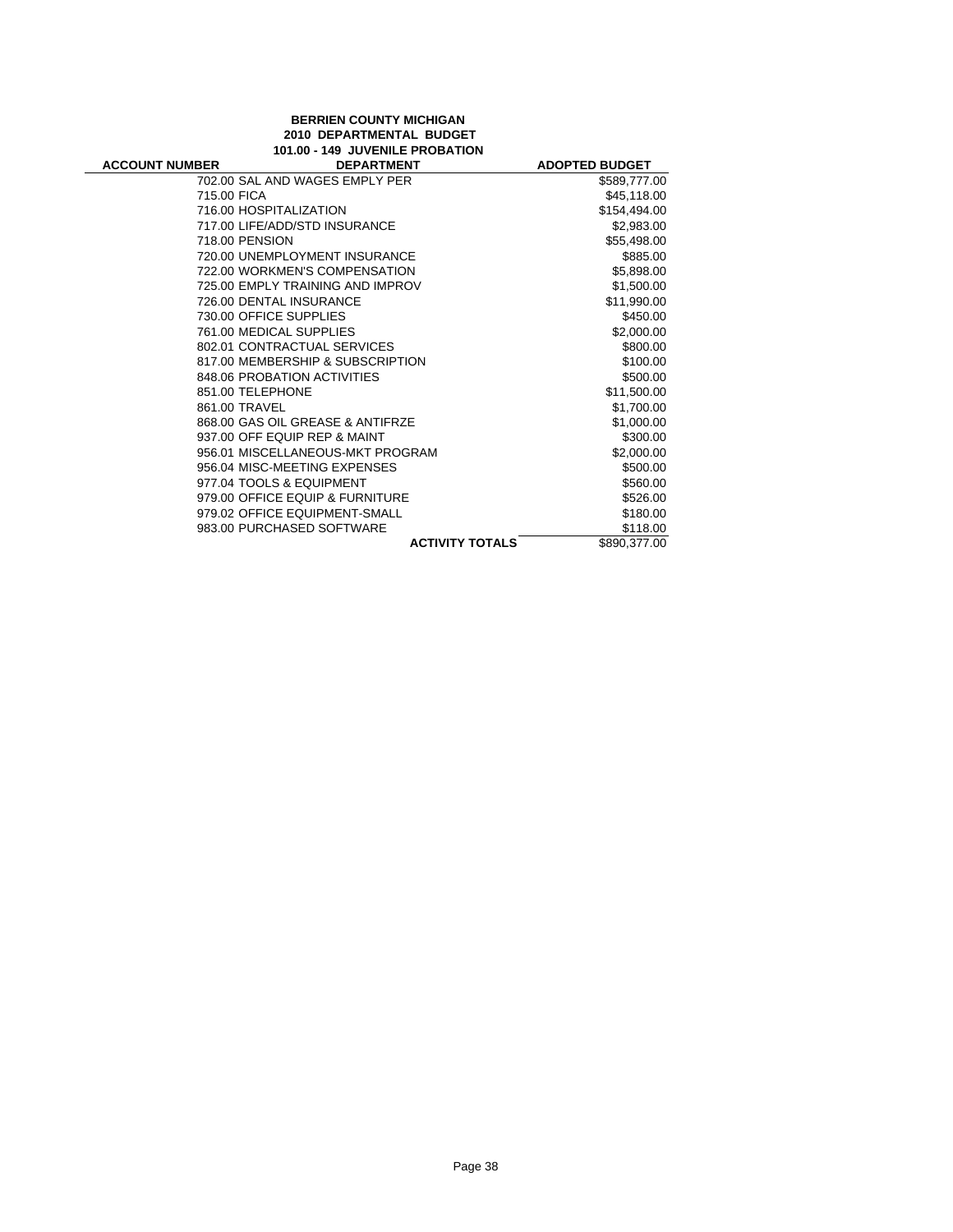## **BERRIEN COUNTY MICHIGAN 2010 DEPARTMENTAL BUDGET 101.00 - 150 PROB COURT ADMINISTRATION**

| <b>ACCOUNT NUMBER</b> | <b>DEPARTMENT</b>                | <b>ADOPTED BUDGET</b> |
|-----------------------|----------------------------------|-----------------------|
|                       | 701.00 SAL AND WAGES SUPERV      | \$88,795.00           |
|                       | 702.00 SAL AND WAGES EMPLY PER   | \$235,940.00          |
|                       | 703.00 SAL AND WAGES EMPLY TEM   | \$3,400.00            |
| 715.00 FICA           |                                  | \$25,102.00           |
|                       | 716.00 HOSPITALIZATION           | \$90,879.00           |
|                       | 717.00 LIFE/ADD/STD INSURANCE    | \$2,310.00            |
|                       | 718.00 PENSION                   | \$26,588.00           |
|                       | 720.00 UNEMPLOYMENT INSURANCE    | \$492.00              |
|                       | 722.00 WORKMEN'S COMPENSATION    | \$3,281.00            |
|                       | 725.00 EMPLY TRAINING AND IMPROV | \$400.00              |
|                       | 726.00 DENTAL INSURANCE          | \$6,650.00            |
|                       | 730.00 OFFICE SUPPLIES           | \$905.00              |
|                       | 730.05 CENTRAL OFFICE SUPPLIES   | \$720.00              |
|                       | 733.00 COPIER CHARGES            | \$2,600.00            |
|                       | 802.01 CONTRACTUAL SERVICES      | \$500.00              |
|                       | 811.00 SUMMONS                   | \$30,000.00           |
|                       | 816.01 LEGAL-INDIGENT PARENT DEF | \$245,363.00          |
|                       | 816.02 LEGAL-GUARDIAN ADLITEM    | \$72,828.00           |
|                       | 817.00 MEMBERSHIP & SUBSCRIPTION | \$858.00              |
|                       | 836.04 HEALTH SERV PSYCHIATRIC   | \$19,450.00           |
|                       | 851.00 TELEPHONE                 | \$2,000.00            |
|                       | 861.00 TRAVEL                    | \$315.00              |
|                       | 901.00 ADVERTISING               | \$3,000.00            |
|                       | 902.00 ADVERTISING LEGAL NOTICE  | \$377.00              |
|                       | 937.00 OFF EQUIP REP & MAINT     | \$480.00              |
|                       | 947.00 EQUIPMENT RENTAL          | \$4,584.00            |
|                       | 979.00 OFFICE EQUIP & FURNITURE  | \$250.00              |
|                       | 979.02 OFFICE EQUIPMENT-SMALL    | \$60.00               |
|                       | <b>ACTIVITY TOTALS</b>           | \$868,127.00          |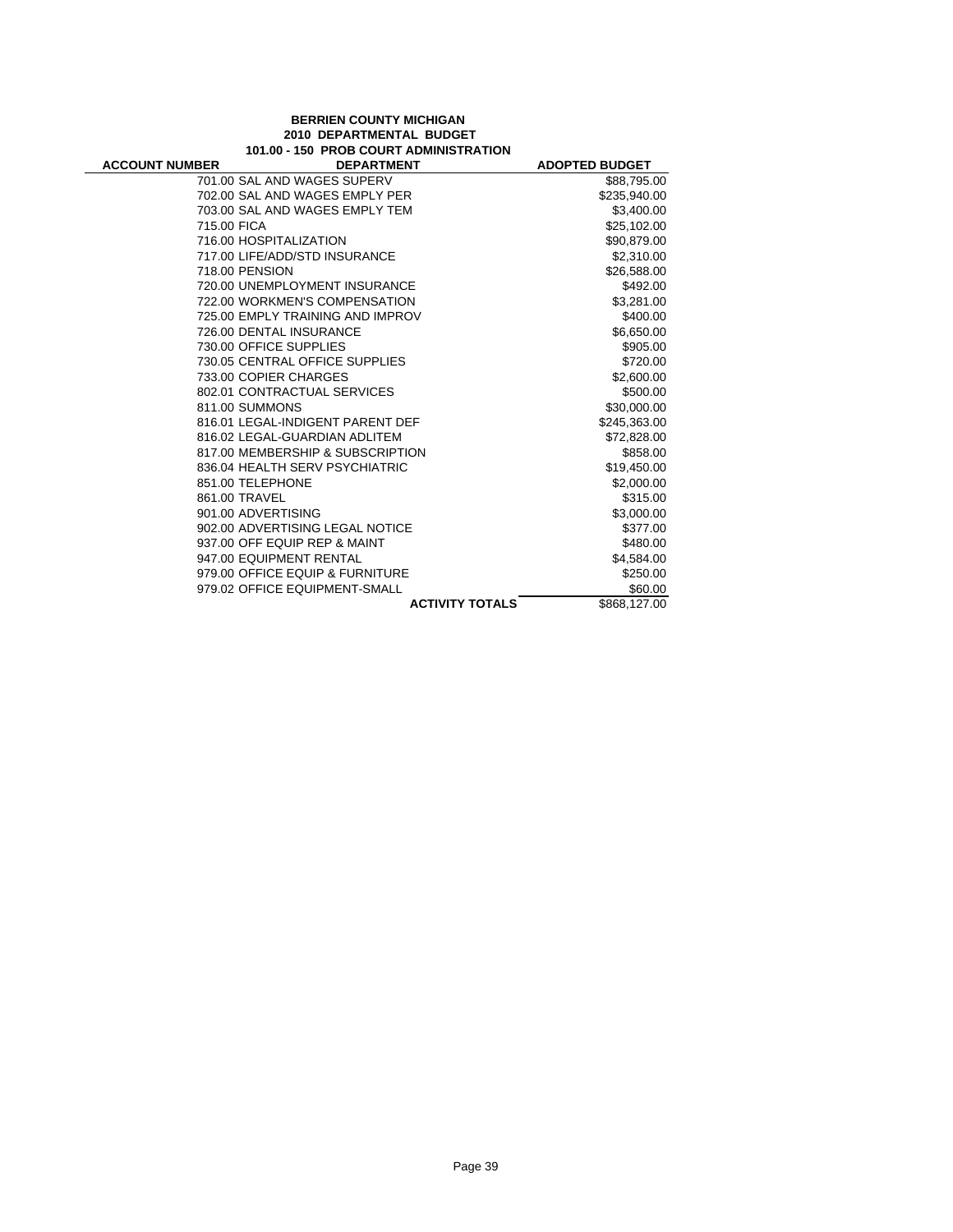## **BERRIEN COUNTY MICHIGAN 2010 DEPARTMENTAL BUDGET 101.00 - 151 PROBATION-ADULT**

| <b>ACCOUNT NUMBER</b>  | <b>DEPARTMENT</b>                | <b>ADOPTED BUDGET</b> |
|------------------------|----------------------------------|-----------------------|
| 730.00 OFFICE SUPPLIES |                                  | \$952.00              |
|                        | 730.05 CENTRAL OFFICE SUPPLIES   | \$1,283.00            |
|                        | 733.00 COPIER CHARGES            | \$2,052.00            |
| 808.03 INTERPRETERS    |                                  | \$3,000.00            |
|                        | 817.00 MEMBERSHIP & SUBSCRIPTION | \$710.00              |
|                        | 836.04 HEALTH SERV PSYCHIATRIC   | \$336.00              |
| 851.00 TELEPHONE       |                                  | \$10,652.00           |
|                        | 855.00 CABLE SUBSCRIPTION        | \$200.00              |
| 861.00 TRAVEL          |                                  | \$500.00              |
|                        | 937.00 OFF EQUIP REP & MAINT     | \$1,570.00            |
|                        | 947.00 EQUIPMENT RENTAL          | \$5,061.00            |
| 956.00 MISCELLANEOUS   |                                  | \$76.00               |
|                        | 956.04 MISC-MEETING EXPENSES     | \$173.00              |
|                        | 979.00 OFFICE EQUIP & FURNITURE  | \$900.00              |
|                        | 979.02 OFFICE EQUIPMENT-SMALL    | \$361.00              |
| 980.00 BOOKS           |                                  | \$1,000.00            |
|                        | <b>ACTIVITY TOTALS</b>           | \$28,826.00           |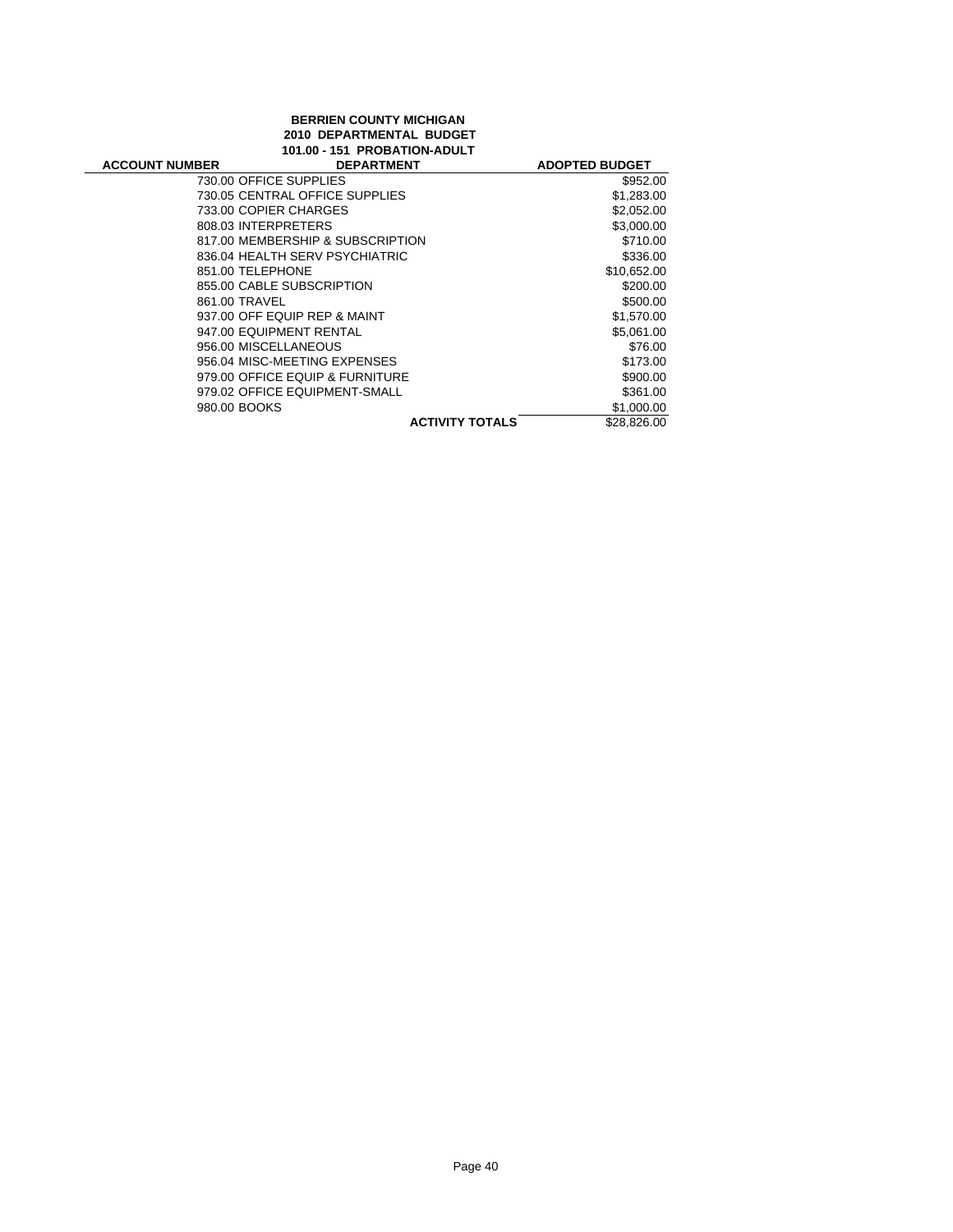## **BERRIEN COUNTY MICHIGAN 2010 DEPARTMENTAL BUDGET 101.00 - 167 JURY BOARD**

| <b>ACCOUNT NUMBER</b> | <b>DEPARTMENT</b>             |                        | <b>ADOPTED BUDGET</b> |
|-----------------------|-------------------------------|------------------------|-----------------------|
|                       | 701.01 SAL AND WAGES PER DIEM |                        | \$4,300.00            |
| 715.00 FICA           |                               |                        | \$329.00              |
|                       | 728.00 PRINTING & BINDING     |                        | \$1,250.00            |
|                       | 730.00 OFFICE SUPPLIES        |                        | \$400.00              |
|                       | 802.01 CONTRACTUAL SERVICES   |                        | \$9,425.00            |
|                       | 851.00 TELEPHONE              |                        | \$325.00              |
| 861.00 TRAVEL         |                               |                        | \$2,548.00            |
|                       | 937.01 SOFTWARE MAINTENANCE   |                        | \$19.755.00           |
|                       | 956.00 MISCELLANEOUS          |                        | \$250.00              |
|                       |                               | <b>ACTIVITY TOTALS</b> | \$38.582.00           |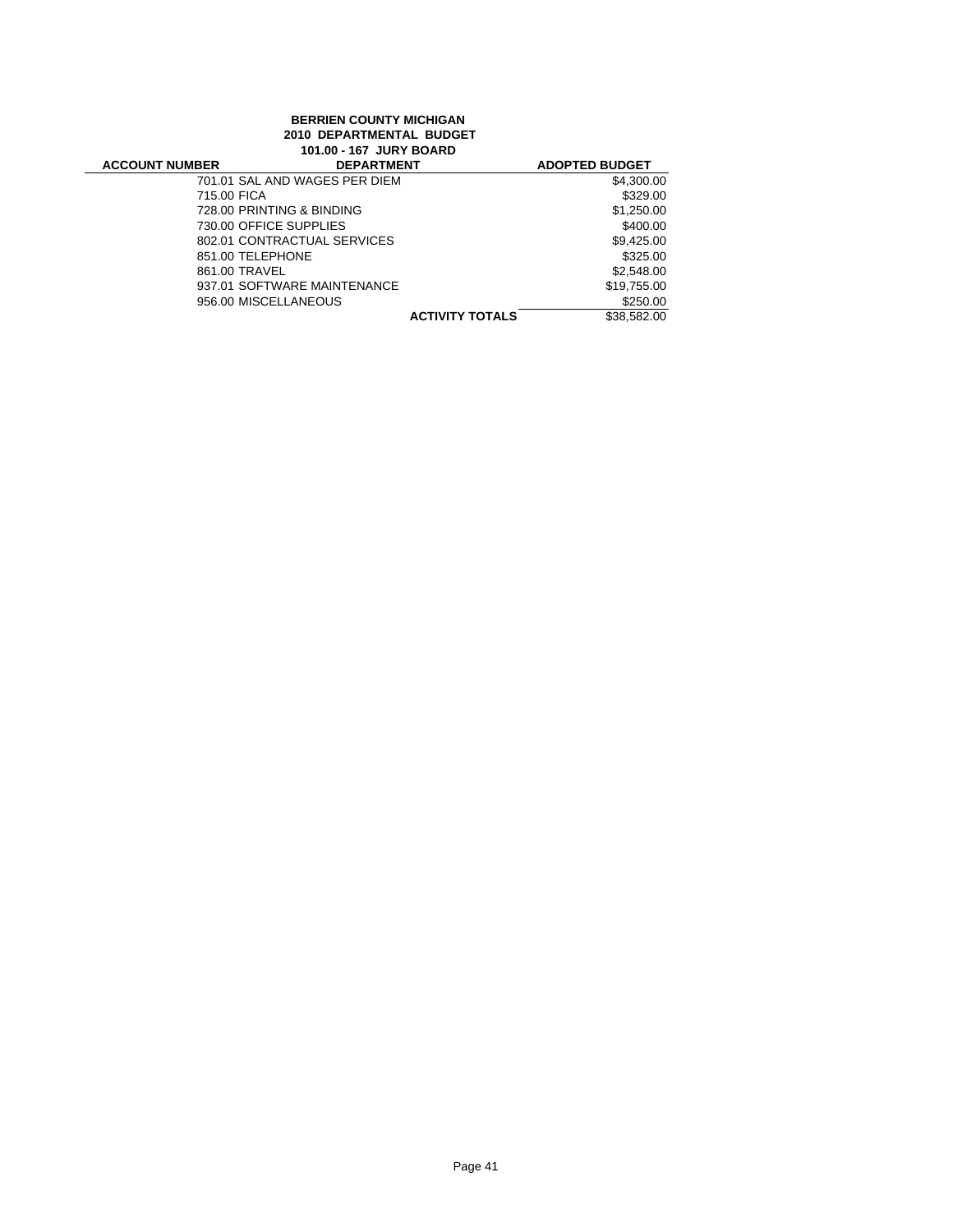## **BERRIEN COUNTY MICHIGAN 2010 DEPARTMENTAL BUDGET 101.00 - 169 T C CASHIERING UNIT**

| <b>ACCOUNT NUMBER</b> | <b>DEPARTMENT</b>                | <b>ADOPTED BUDGET</b> |
|-----------------------|----------------------------------|-----------------------|
|                       | 702.00 SAL AND WAGES EMPLY PER   | \$494,315.00          |
| 715.00 FICA           |                                  | \$37,814.00           |
|                       | 716.00 HOSPITALIZATION           | \$136,319.00          |
|                       | 717.00 LIFE/ADD/STD INSURANCE    | \$3,380.00            |
| 718.00 PENSION        |                                  | \$46,515.00           |
|                       | 720.00 UNEMPLOYMENT INSURANCE    | \$743.00              |
|                       | 722.00 WORKMEN'S COMPENSATION    | \$4,943.00            |
|                       | 725.00 EMPLY TRAINING AND IMPROV | \$100.00              |
|                       | 726.00 DENTAL INSURANCE          | \$10,350.00           |
|                       | 730.00 OFFICE SUPPLIES           | \$1,487.00            |
|                       | 730.05 CENTRAL OFFICE SUPPLIES   | \$400.00              |
|                       | 733.00 COPIER CHARGES            | \$300.00              |
|                       | 802.01 CONTRACTUAL SERVICES      | \$1,200.00            |
| 851.00 TELEPHONE      |                                  | \$565.00              |
| 861.00 TRAVEL         |                                  | \$750.00              |
|                       | 937.00 OFF EQUIP REP & MAINT     | \$920.00              |
|                       | 947.00 EQUIPMENT RENTAL          | \$1,416.00            |
|                       | 979.00 OFFICE EQUIP & FURNITURE  | \$913.00              |
|                       | 979.02 OFFICE EQUIPMENT-SMALL    | \$423.00              |
| 980.00 BOOKS          |                                  | \$44.00               |
|                       | 983.00 PURCHASED SOFTWARE        | \$20,400.00           |
|                       | <b>ACTIVITY TOTALS</b>           | \$763,297.00          |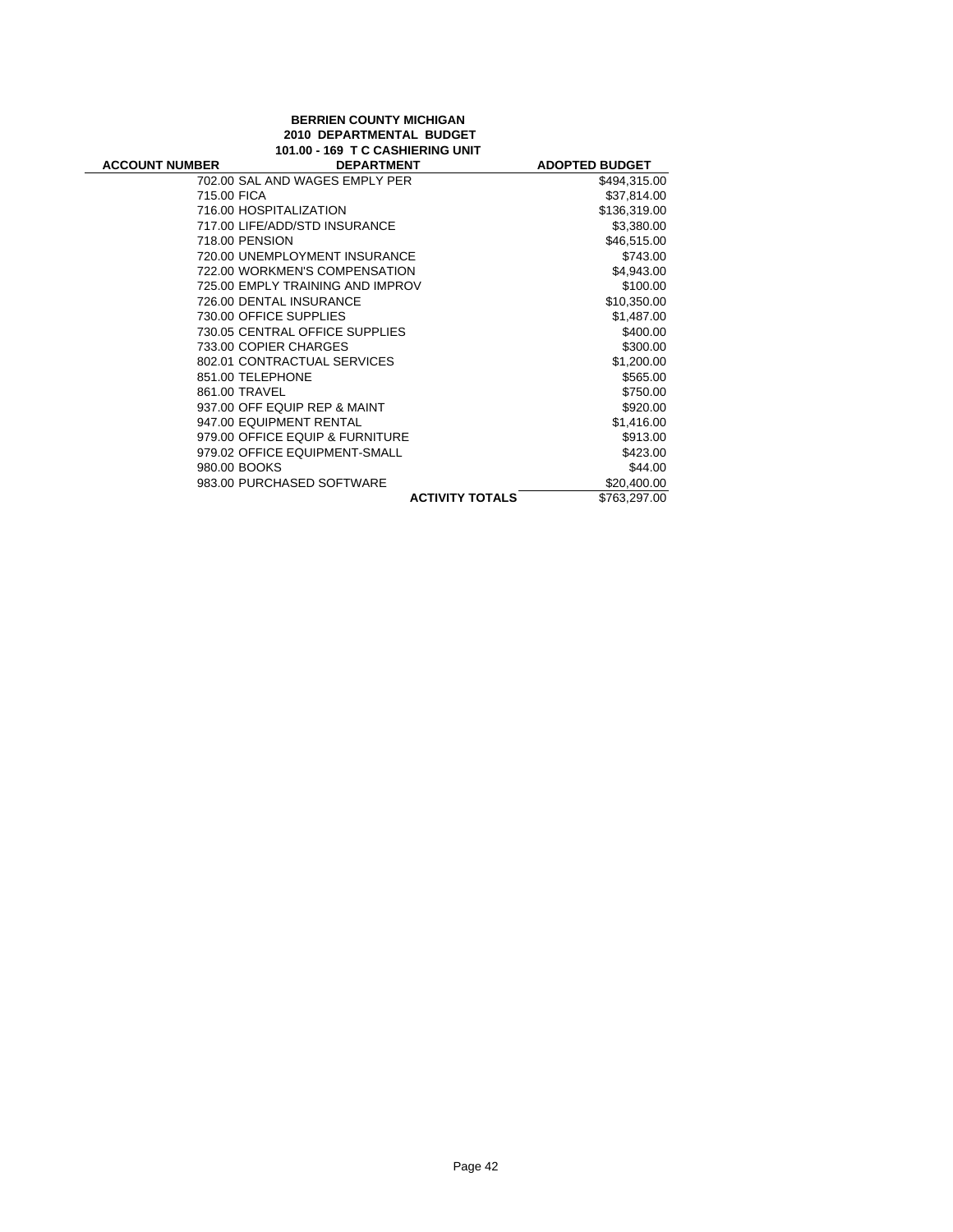### **BERRIEN COUNTY MICHIGAN 2010 DEPARTMENTAL BUDGET 101.00 - 172 COUNTY ADMINISTRATOR**

| <b>ACCOUNT NUMBER</b> | <b>DEPARTMENT</b>                | <b>ADOPTED BUDGET</b> |
|-----------------------|----------------------------------|-----------------------|
|                       | 701.00 SAL AND WAGES SUPERV      | \$119,119.00          |
|                       | 702.00 SAL AND WAGES EMPLY PER   | \$43,495.00           |
| 715.00 FICA           |                                  | \$12,440.00           |
|                       | 716.00 HOSPITALIZATION           | \$30.293.00           |
|                       | 717.00 LIFE/ADD/STD INSURANCE    | \$660.00              |
|                       | 718.00 PENSION                   | \$15,302.00           |
|                       | 720.00 UNEMPLOYMENT INSURANCE    | \$244.00              |
|                       | 722.00 WORKMEN'S COMPENSATION    | \$1,626.00            |
|                       | 725.00 EMPLY TRAINING AND IMPROV | \$200.00              |
|                       | 726.00 DENTAL INSURANCE          | \$1,900.00            |
|                       | 730.05 CENTRAL OFFICE SUPPLIES   | \$270.00              |
|                       | 817.00 MEMBERSHIP & SUBSCRIPTION | \$190.00              |
|                       | 851.00 TELEPHONE                 | \$1,500.00            |
|                       | 861.00 TRAVEL                    | \$4,200.00            |
|                       | <b>ACTIVITY TOTALS</b>           | \$231,439.00          |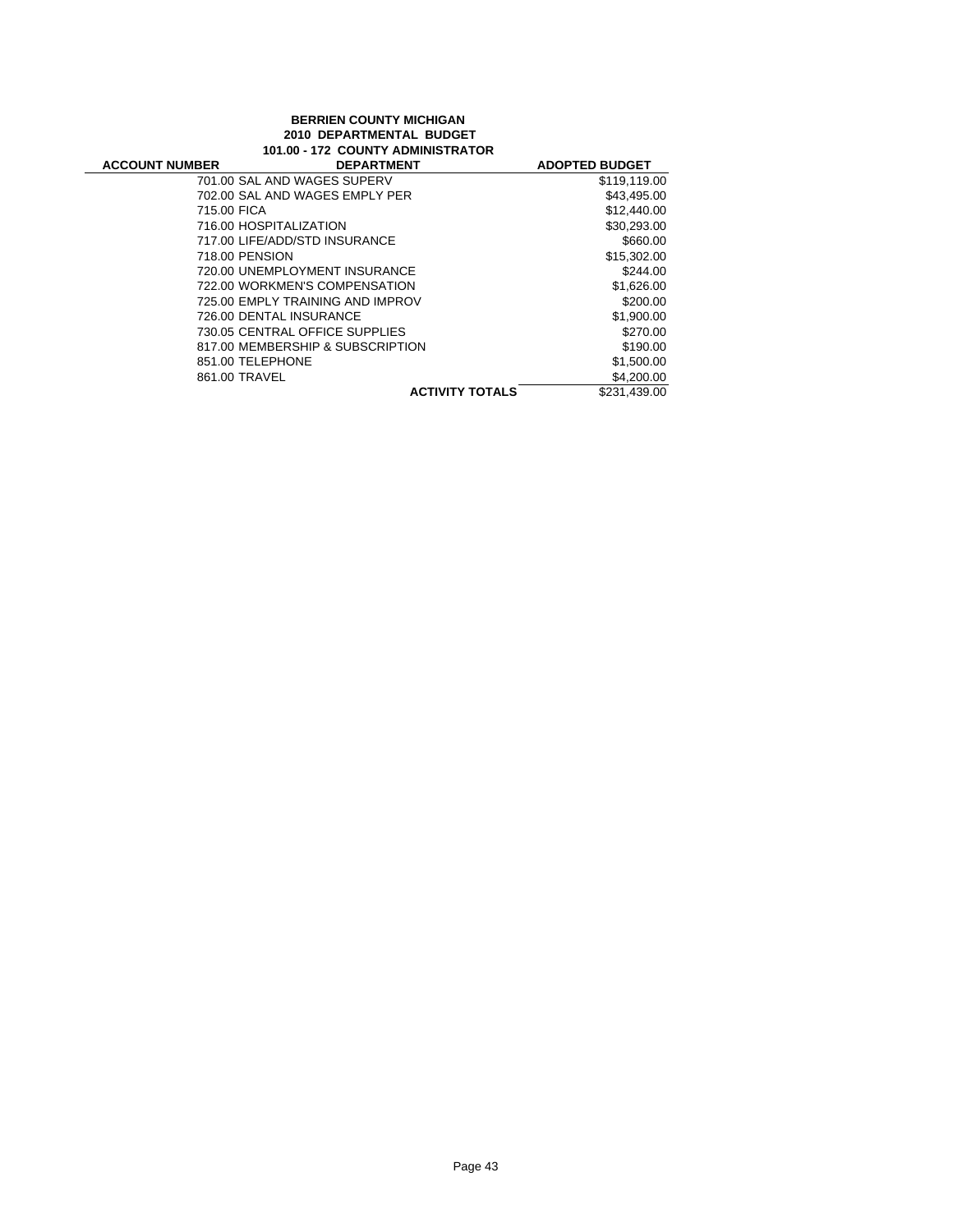# **BERRIEN COUNTY MICHIGAN 2010 DEPARTMENTAL BUDGET 101.00 - 191 ELECTIONS**

| <b>DEPARTMENT</b>                | <b>ADOPTED BUDGET</b>                          |
|----------------------------------|------------------------------------------------|
| 701.01 SAL AND WAGES PER DIEM    | \$1,600.00                                     |
| 702.00 SAL AND WAGES EMPLY PER   | \$38,890.00                                    |
| 704.00 SAL AND WAGES EMPLY OTIME | \$1,100.00                                     |
| 715.00 FICA                      | \$3,182.00                                     |
| 716.00 HOSPITALIZATION           | \$15,147.00                                    |
| 717.00 LIFE/ADD/STD INSURANCE    | \$330.00                                       |
| 718.00 PENSION                   | \$3,763.00                                     |
| 720.00 UNEMPLOYMENT INSURANCE    | \$60.00                                        |
| 722.00 WORKMEN'S COMPENSATION    | \$400.00                                       |
| 726.00 DENTAL INSURANCE          | \$900.00                                       |
| 728.00 PRINTING & BINDING        | \$97,000.00                                    |
| 730.00 OFFICE SUPPLIES           | \$100.00                                       |
| 817.00 MEMBERSHIP & SUBSCRIPTION | \$200.00                                       |
| 851.00 TELEPHONE                 | \$350.00                                       |
| 861.00 TRAVEL                    | \$1,800.00                                     |
| 901.00 ADVERTISING               | \$5,500.00                                     |
| 937.00 OFF EQUIP REP & MAINT     | \$650.00                                       |
| 937.01 SOFTWARE MAINTENANCE      | \$6,000.00                                     |
|                                  | \$176,972.00                                   |
|                                  | 101.00 - 131 LLLUINJ<br><b>ACTIVITY TOTALS</b> |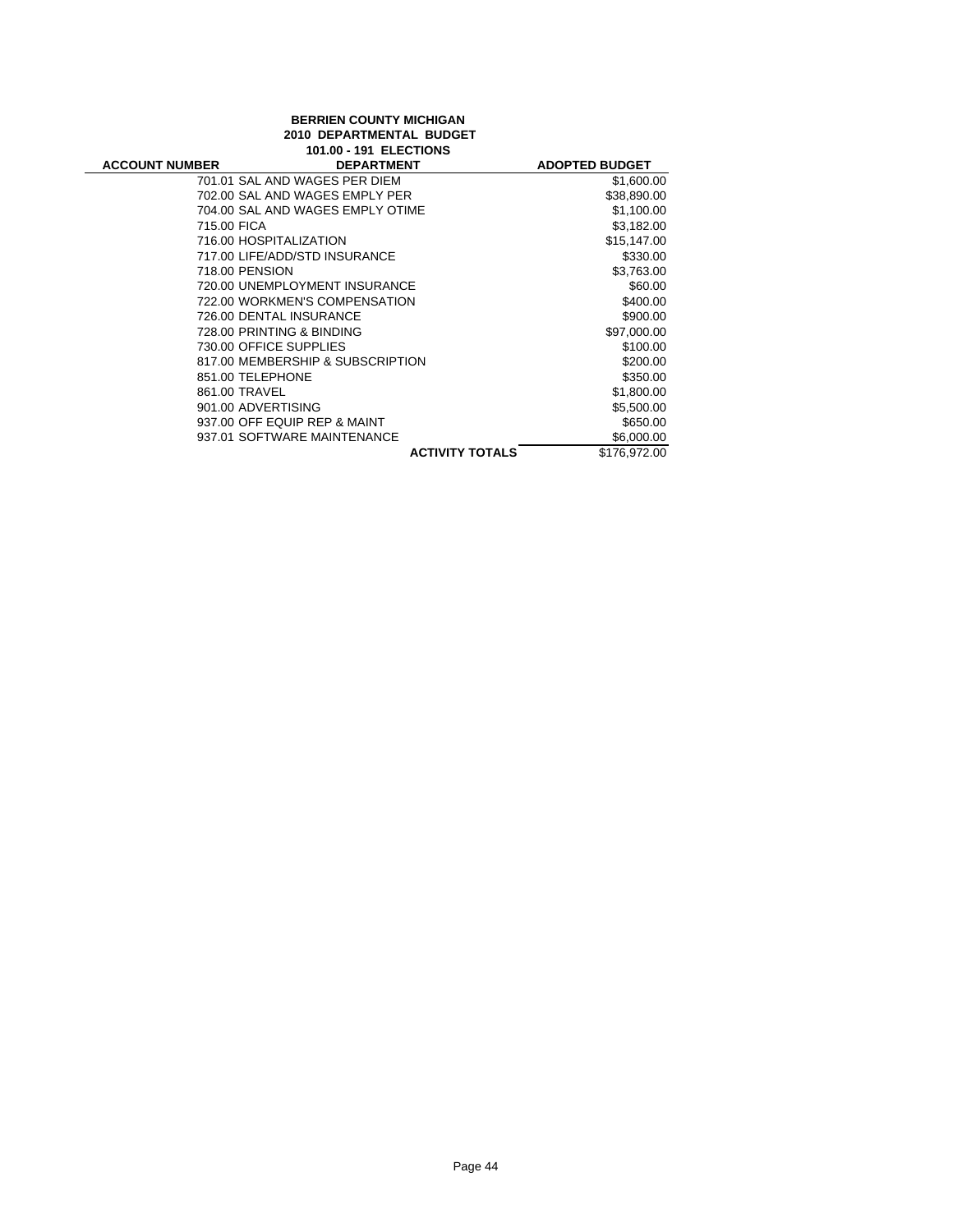### **BERRIEN COUNTY MICHIGAN 2010 DEPARTMENTAL BUDGET 101.00 - 201 FINANCIAL SERV DIVISION/ACCTG DEPT**

| <b>ACCOUNT NUMBER</b>  | <b>DEPARTMENT</b>                | <b>ADOPTED BUDGET</b> |
|------------------------|----------------------------------|-----------------------|
|                        | 702.00 SAL AND WAGES EMPLY PER   | \$284,398.00          |
|                        | 704.00 SAL AND WAGES EMPLY OTIME | \$200.00              |
| 715.00 FICA            |                                  | \$21,771.00           |
| 716.00 HOSPITALIZATION |                                  | \$75,733.00           |
|                        | 717.00 LIFE/ADD/STD INSURANCE    | \$1,650.00            |
| 718.00 PENSION         |                                  | \$26,781.00           |
|                        | 720.00 UNEMPLOYMENT INSURANCE    | \$427.00              |
|                        | 722.00 WORKMEN'S COMPENSATION    | \$2,846.00            |
|                        | 725.00 EMPLY TRAINING AND IMPROV | \$500.00              |
|                        | 726.00 DENTAL INSURANCE          | \$4,700.00            |
| 730.00 OFFICE SUPPLIES |                                  | \$450.00              |
|                        | 730.05 CENTRAL OFFICE SUPPLIES   | \$200.00              |
| 851.00 TELEPHONE       |                                  | \$460.00              |
| 861.00 TRAVEL          |                                  | \$300.00              |
|                        | 937.00 OFF EQUIP REP & MAINT     | \$100.00              |
|                        | <b>ACTIVITY TOTALS</b>           | \$420,516.00          |
|                        |                                  |                       |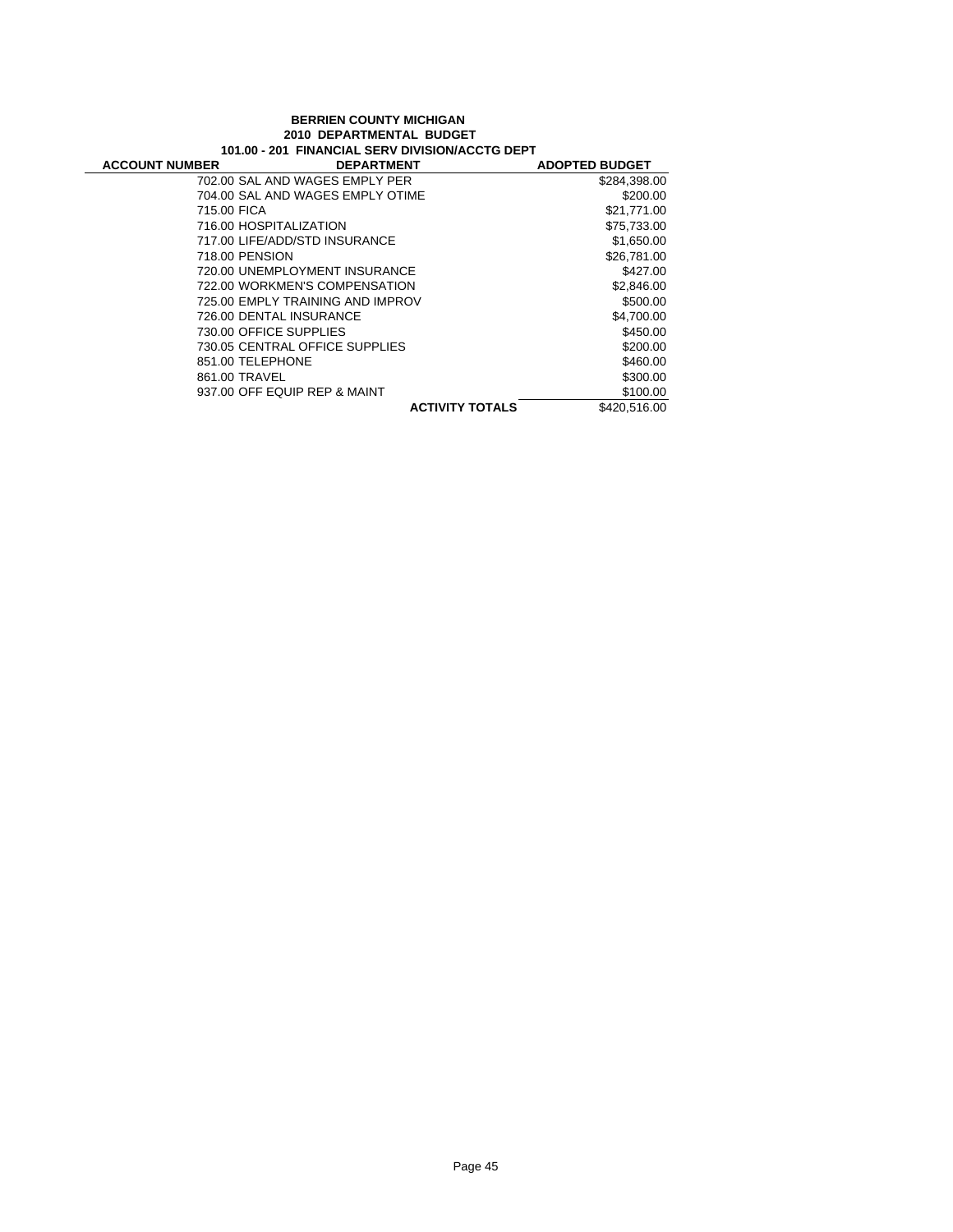### **BERRIEN COUNTY MICHIGAN 2010 DEPARTMENTAL BUDGET 101.00 - 210 CORPORATE COUNSEL**

| <b>ACCOUNT NUMBER</b> | <b>DEPARTMENT</b>                | <b>ADOPTED BUDGET</b> |
|-----------------------|----------------------------------|-----------------------|
|                       | 702.00 SAL AND WAGES EMPLY PER   | \$57,500.00           |
| 715.00 FICA           |                                  | \$4,399.00            |
|                       | 716.00 HOSPITALIZATION           | \$15,147.00           |
|                       | 717.00 LIFE/ADD/STD INSURANCE    | \$330.00              |
| 718.00 PENSION        |                                  | \$5,411.00            |
|                       | 720.00 UNEMPLOYMENT INSURANCE    | \$86.00               |
|                       | 722.00 WORKMEN'S COMPENSATION    | \$575.00              |
|                       | 726.00 DENTAL INSURANCE          | \$950.00              |
|                       | 817.00 MEMBERSHIP & SUBSCRIPTION | \$85.00               |
| 861.00 TRAVEL         |                                  | \$3,600.00            |
| 980.00 BOOKS          |                                  | \$1,800.00            |
|                       | <b>ACTIVITY TOTALS</b>           | \$89.883.00           |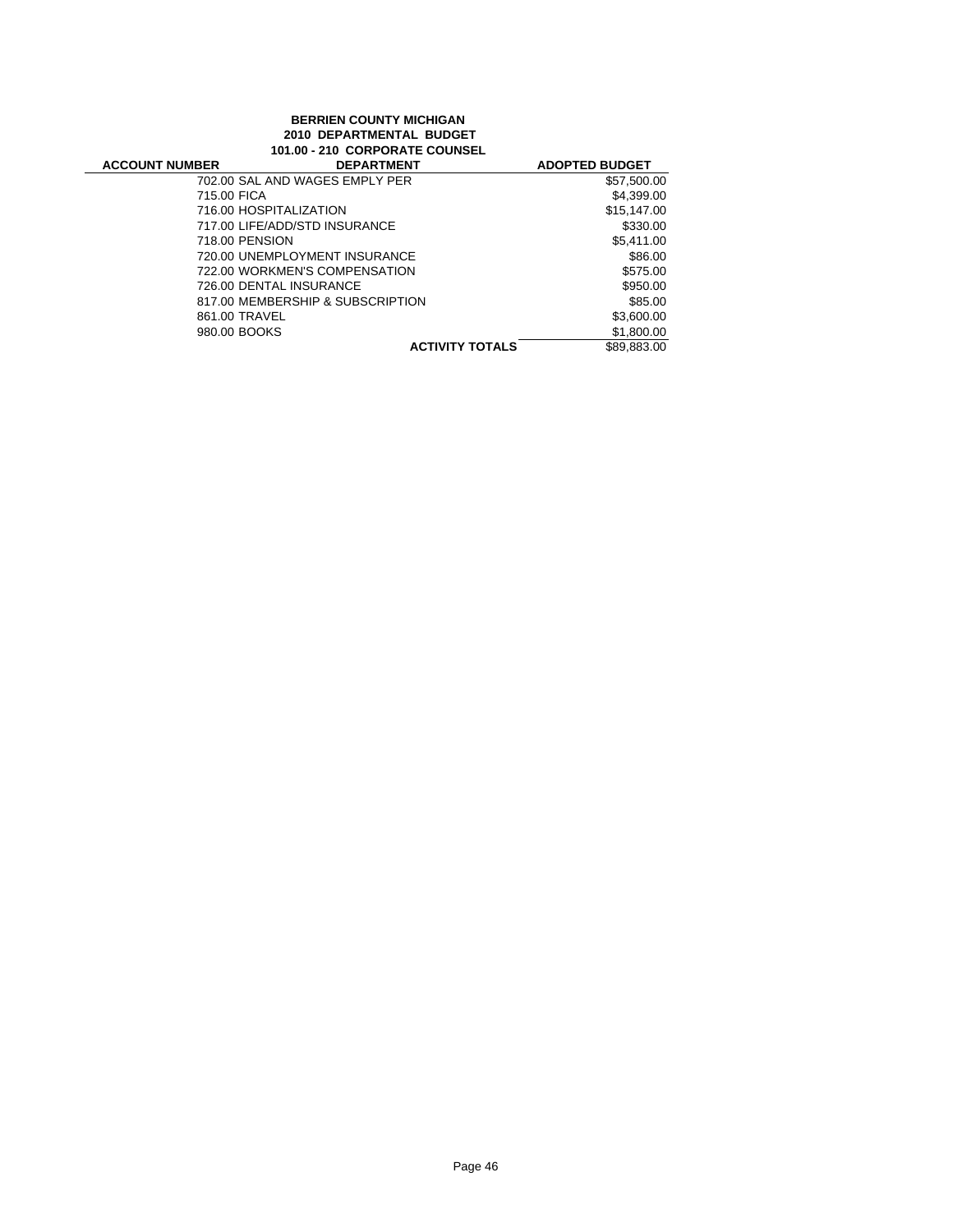# **BERRIEN COUNTY MICHIGAN 2010 DEPARTMENTAL BUDGET 101.00 - 215 COUNTY CLERK**

| <b>ACCOUNT NUMBER</b> | <b>DEPARTMENT</b>                | <b>ADOPTED BUDGET</b> |
|-----------------------|----------------------------------|-----------------------|
|                       | 701.00 SAL AND WAGES SUPERV      | \$70,620.00           |
|                       | 702.00 SAL AND WAGES EMPLY PER   | \$589,820.00          |
|                       | 703.00 SAL AND WAGES EMPLY TEM   | \$1,500.00            |
|                       | 704.00 SAL AND WAGES EMPLY OTIME | \$800.00              |
| 715.00 FICA           |                                  | \$50,700.00           |
|                       | 716.00 HOSPITALIZATION           | \$272,637.00          |
|                       | 717.00 LIFE/ADD/STD INSURANCE    | \$5,940.00            |
|                       | 718.00 PENSION                   | \$62,223.00           |
|                       | 720.00 UNEMPLOYMENT INSURANCE    | \$888.00              |
|                       | 722.00 WORKMEN'S COMPENSATION    | \$6,627.00            |
|                       | 725.00 EMPLY TRAINING AND IMPROV | \$200.00              |
|                       | 726.00 DENTAL INSURANCE          | \$16,450.00           |
|                       | 728.00 PRINTING & BINDING        | \$14,000.00           |
|                       | 730.00 OFFICE SUPPLIES           | \$4,200.00            |
|                       | 730.05 CENTRAL OFFICE SUPPLIES   | \$600.00              |
|                       | 817.00 MEMBERSHIP & SUBSCRIPTION | \$685.00              |
|                       | 851.00 TELEPHONE                 | \$1,000.00            |
|                       | 861.00 TRAVEL                    | \$1,200.00            |
|                       | 937.00 OFF EQUIP REP & MAINT     | \$3,500.00            |
|                       | 937.01 SOFTWARE MAINTENANCE      | \$5,800.00            |
|                       | <b>ACTIVITY TOTALS</b>           | \$1,109,390.00        |
|                       |                                  |                       |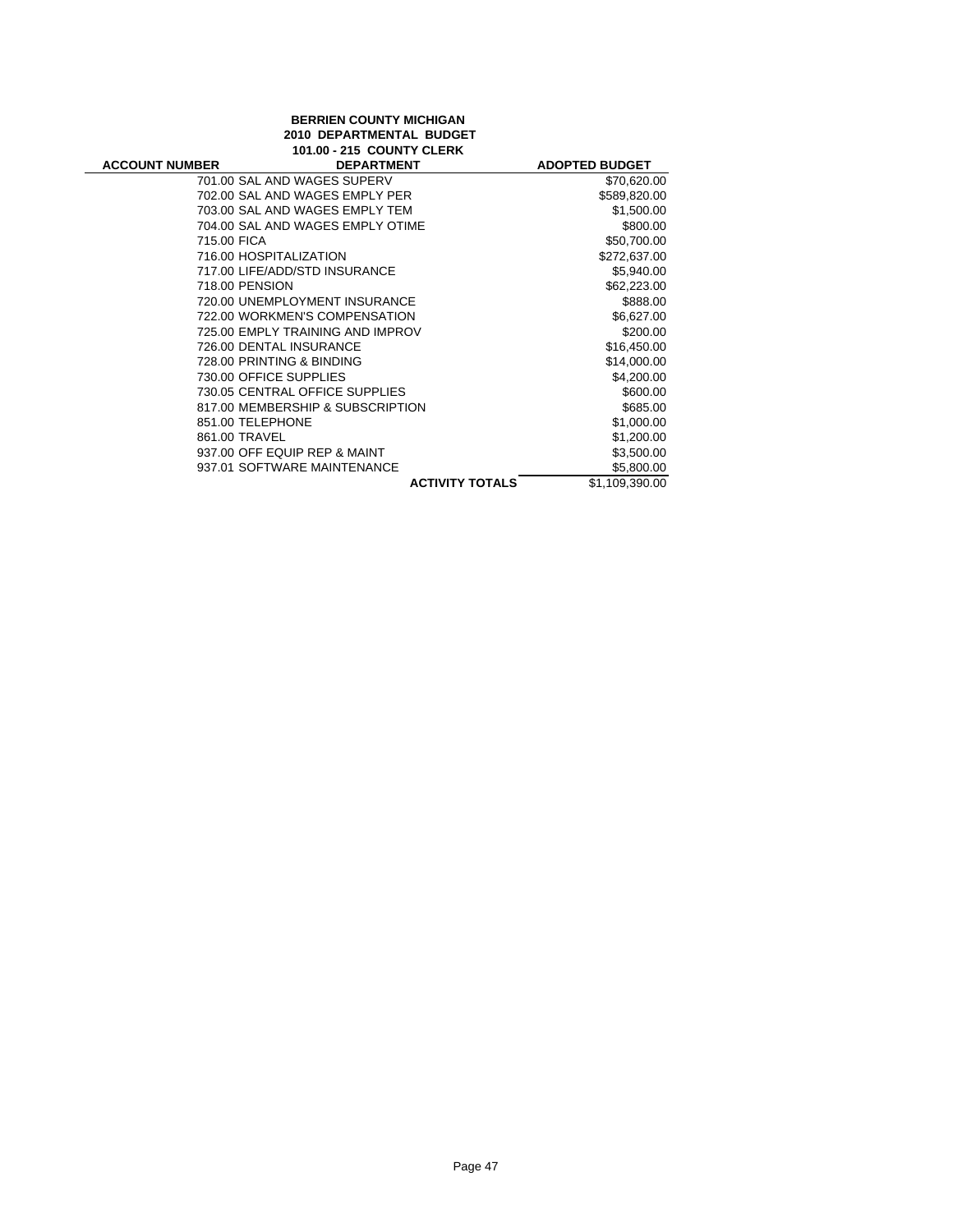### **BERRIEN COUNTY MICHIGAN 2010 DEPARTMENTAL BUDGET 101.00 - 225 TAX EQUALIZATION OFFICE**

 $\overline{\phantom{0}}$ 

| <b>ACCOUNT NUMBER</b> | <b>DEPARTMENT</b>                |                        | <b>ADOPTED BUDGET</b> |
|-----------------------|----------------------------------|------------------------|-----------------------|
|                       | 702.00 SAL AND WAGES EMPLY PER   |                        | \$357,984.00          |
| 715.00 FICA           |                                  |                        | \$27,386.00           |
|                       | 716.00 HOSPITALIZATION           |                        | \$106,026.00          |
|                       | 717.00 LIFE/ADD/STD INSURANCE    |                        | \$2,310.00            |
|                       | 718.00 PENSION                   |                        | \$33,686.00           |
|                       | 720.00 UNEMPLOYMENT INSURANCE    |                        | \$537.00              |
|                       | 722.00 WORKMEN'S COMPENSATION    |                        | \$3,580.00            |
|                       | 725.00 EMPLY TRAINING AND IMPROV |                        | \$3,600.00            |
|                       | 726.00 DENTAL INSURANCE          |                        | \$6,400.00            |
|                       | 728.00 PRINTING & BINDING        |                        | \$7,000.00            |
|                       | 730.00 OFFICE SUPPLIES           |                        | \$270.00              |
|                       | 730.05 CENTRAL OFFICE SUPPLIES   |                        | \$450.00              |
|                       | 802.01 CONTRACTUAL SERVICES      |                        | \$45,000.00           |
|                       | 817.00 MEMBERSHIP & SUBSCRIPTION |                        | \$1,700.00            |
|                       | 851.00 TELEPHONE                 |                        | \$135.00              |
|                       | 853.00 SERVICE CONTRACT RADIO    |                        | \$600.00              |
|                       | 861.00 TRAVEL                    |                        | \$1,260.00            |
|                       | 868.00 GAS OIL GREASE & ANTIFRZE |                        | \$1,200.00            |
|                       | 902.00 ADVERTISING LEGAL NOTICE  |                        | \$400.00              |
|                       | 937.00 OFF EQUIP REP & MAINT     |                        | \$135.00              |
|                       | 937.01 SOFTWARE MAINTENANCE      |                        | \$4,200.00            |
|                       | 979.00 OFFICE EQUIP & FURNITURE  |                        | \$220.00              |
|                       | 979.02 OFFICE EQUIPMENT-SMALL    |                        | \$50.00               |
|                       |                                  | <b>ACTIVITY TOTALS</b> | \$604,129.00          |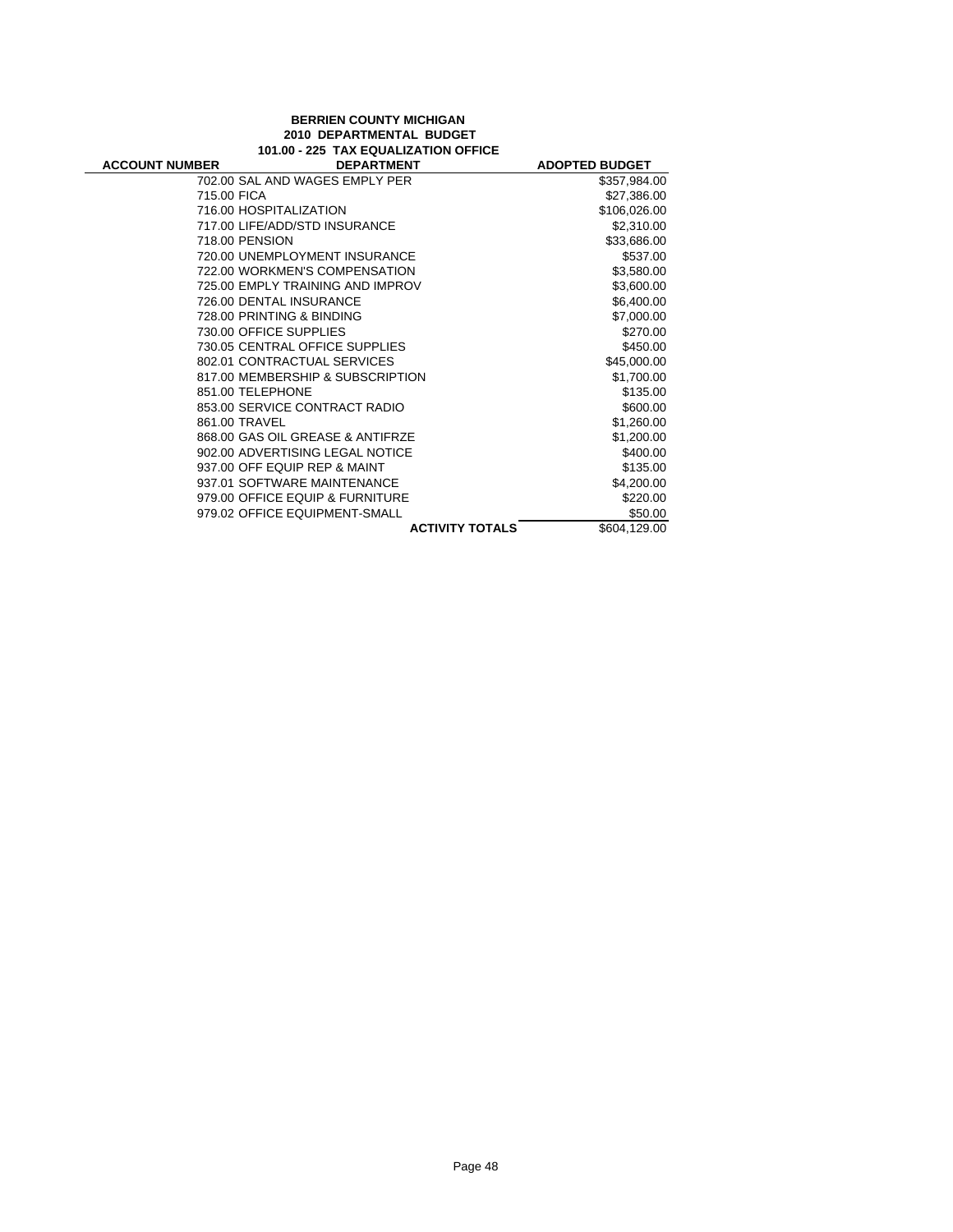# **BERRIEN COUNTY MICHIGAN 2010 DEPARTMENTAL BUDGET 101.00 - 226 PERSONNEL DEPT.**

| <b>ACCOUNT NUMBER</b> | <b>DEPARTMENT</b>                |                        | <b>ADOPTED BUDGET</b> |
|-----------------------|----------------------------------|------------------------|-----------------------|
|                       | 702.00 SAL AND WAGES EMPLY PER   |                        | \$236,392.00          |
| 715.00 FICA           |                                  |                        | \$18,084.00           |
|                       | 716.00 HOSPITALIZATION           |                        | \$45,440.00           |
|                       | 717.00 LIFE/ADD/STD INSURANCE    |                        | \$1,320.00            |
| 718.00 PENSION        |                                  |                        | \$22,244.00           |
|                       | 720.00 UNEMPLOYMENT INSURANCE    |                        | \$355.00              |
|                       | 722.00 WORKMEN'S COMPENSATION    |                        | \$2,364.00            |
|                       | 725.12 APPRENTICESHIP PROG       |                        | \$1,500.00            |
|                       | 726.00 DENTAL INSURANCE          |                        | \$3,800.00            |
|                       | 730.00 OFFICE SUPPLIES           |                        | \$100.00              |
|                       | 730.05 CENTRAL OFFICE SUPPLIES   |                        | \$200.00              |
|                       | 817.00 MEMBERSHIP & SUBSCRIPTION |                        | \$50.00               |
|                       | 836.00 HEALTH SERVICE DOCTORS    |                        | \$5,000.00            |
|                       | 837.00 HEALTH SERVICES           |                        | \$1,000.00            |
| 851.00 TELEPHONE      |                                  |                        | \$150.00              |
| 861.00 TRAVEL         |                                  |                        | \$400.00              |
|                       | 937.00 OFF EQUIP REP & MAINT     |                        | \$40.00               |
|                       |                                  | <b>ACTIVITY TOTALS</b> | \$338,439.00          |
|                       |                                  |                        |                       |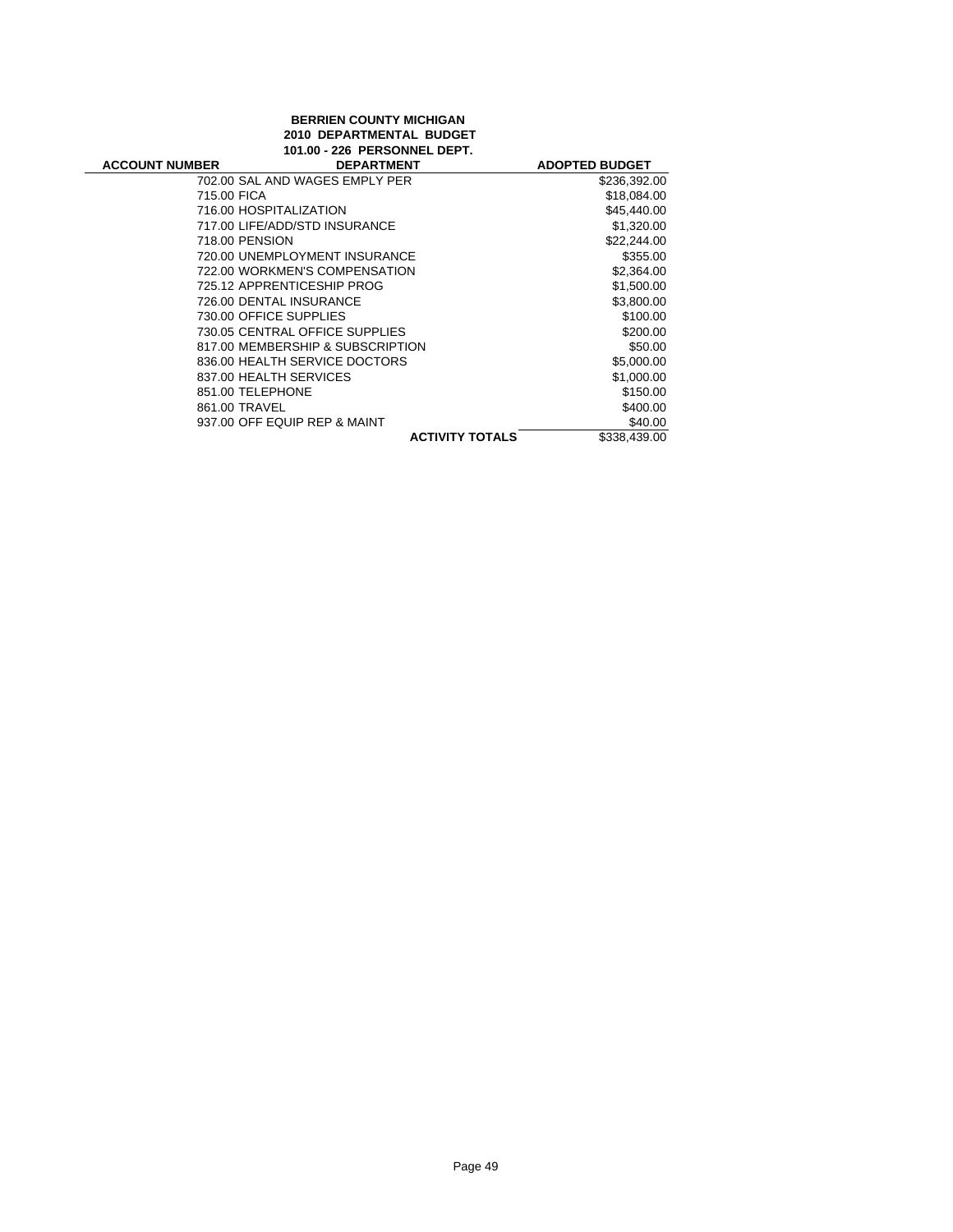## **BERRIEN COUNTY MICHIGAN 2010 DEPARTMENTAL BUDGET 101.00 - 229 PROSECUTORS OFFICE**

| <b>ACCOUNT NUMBER</b> | <b>DEPARTMENT</b>                | <b>ADOPTED BUDGET</b> |
|-----------------------|----------------------------------|-----------------------|
|                       | 701.00 SAL AND WAGES SUPERV      | \$112,017.00          |
|                       | 702.00 SAL AND WAGES EMPLY PER   | \$1,773,168.00        |
| 715.00 FICA           |                                  | \$144,217.00          |
|                       | 716.00 HOSPITALIZATION           | \$408,956.00          |
|                       | 717.00 LIFE/ADD/STD INSURANCE    | \$9,735.00            |
| 718.00 PENSION        |                                  | \$177,396.00          |
|                       | 720.00 UNEMPLOYMENT INSURANCE    | \$2,660.00            |
|                       | 722.00 WORKMEN'S COMPENSATION    | \$18,852.00           |
|                       | 725.00 EMPLY TRAINING AND IMPROV | \$2,000.00            |
|                       | 726.00 DENTAL INSURANCE          | \$25,700.00           |
|                       | 728.00 PRINTING & BINDING        | \$2,000.00            |
|                       | 730.00 OFFICE SUPPLIES           | \$1,500.00            |
|                       | 730.01 INVESTIGATIVE EXPENSES    | \$150.00              |
|                       | 730.05 CENTRAL OFFICE SUPPLIES   | \$1,200.00            |
|                       | 733.00 COPIER CHARGES            | \$1,500.00            |
|                       | 802.01 CONTRACTUAL SERVICES      | \$6,424.00            |
|                       | 802.17 CONT SERV-LEXISNEXIS      | \$9,360.00            |
|                       | 802.25 ABUSE EVAL & INVESTIGAT   | \$20,000.00           |
|                       | 803.00 STENO ARRAIGNMENTS & TR   | \$2,000.00            |
|                       | 808.00 WITNESSES-CIRCUIT COURT   | \$23,000.00           |
|                       | 808.01 WITNESSES-DISTRICT COURT  | \$21,800.00           |
|                       | 808.02 WITNESSES-PROBATE COURT   | \$4,000.00            |
|                       | 817.00 MEMBERSHIP & SUBSCRIPTION | \$10,873.00           |
| 817.02 SERVICE FEES   |                                  | \$160.00              |
| 827.00 FILING FEES    |                                  | \$600.00              |
|                       | 839.01 AUTOPSY TRANSPORT         | \$1,000.00            |
| 851.00 TELEPHONE      |                                  | \$5,840.00            |
| 861.00 TRAVEL         |                                  | \$6,600.00            |
|                       | 868.00 GAS OIL GREASE & ANTIFRZE | \$1,400.00            |
|                       | 937.00 OFF EQUIP REP & MAINT     | \$784.00              |
|                       | 947.00 EQUIPMENT RENTAL          | \$5,400.00            |
|                       | 956.00 MISCELLANEOUS             | \$100.00              |
|                       | 977.06 RADIO EQUIPMENT-800 MHZ   | \$400.00              |
| 980.00 BOOKS          |                                  | \$8,620.00            |
|                       | <b>ACTIVITY TOTALS</b>           | \$2,809,412.00        |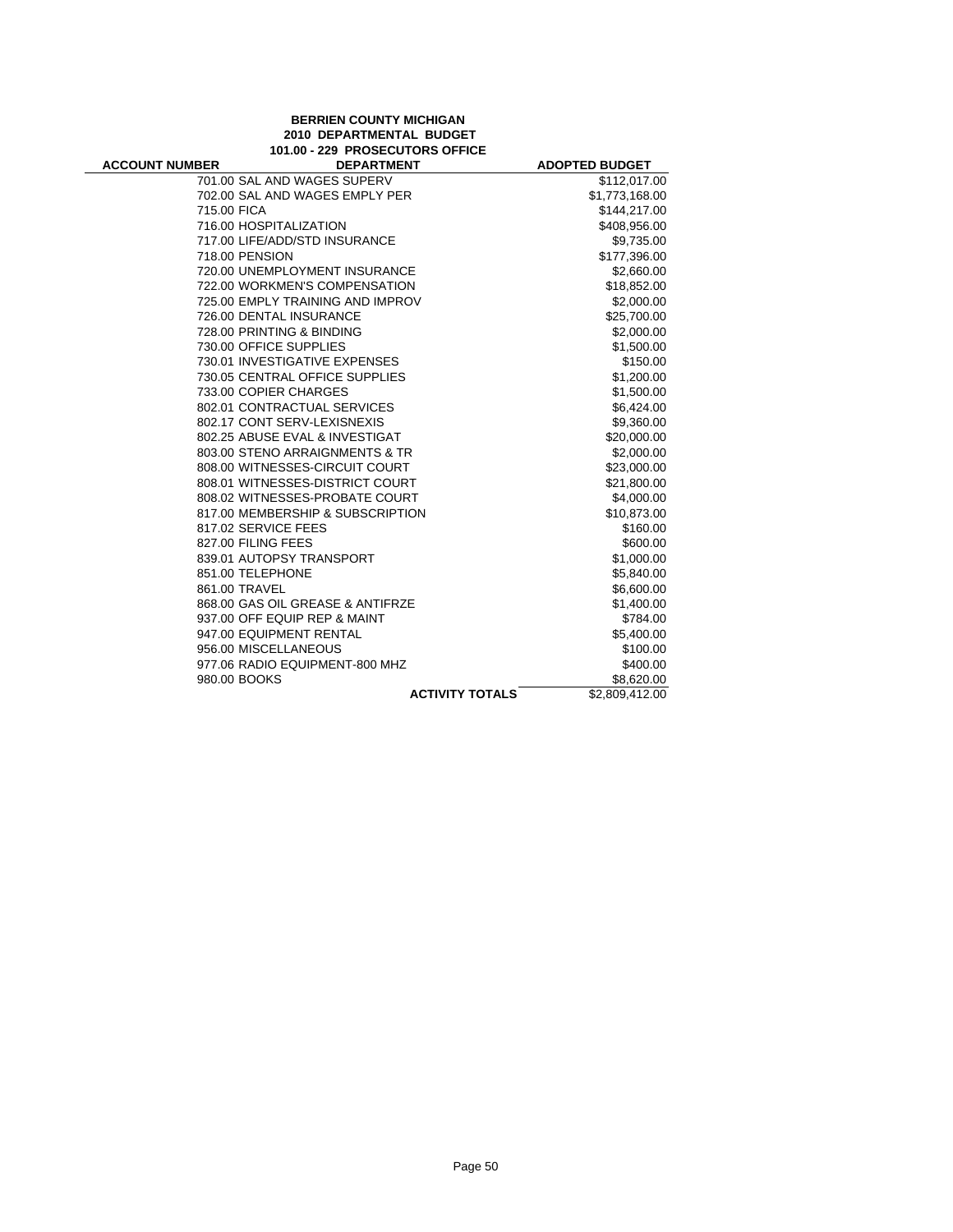## **BERRIEN COUNTY MICHIGAN 2010 DEPARTMENTAL BUDGET 101.00 - 233 PURCHASING DEPT**

| <b>ACCOUNT NUMBER</b> | <b>DEPARTMENT</b>                | <b>ADOPTED BUDGET</b> |
|-----------------------|----------------------------------|-----------------------|
|                       | 702.00 SAL AND WAGES EMPLY PER   | \$41,512.00           |
| 715.00 FICA           |                                  | \$3,176.00            |
|                       | 716.00 HOSPITALIZATION           | \$15.147.00           |
|                       | 717.00 LIFE/ADD/STD INSURANCE    | \$330.00              |
| 718.00 PENSION        |                                  | \$3,906.00            |
|                       | 720.00 UNEMPLOYMENT INSURANCE    | \$62.00               |
|                       | 722.00 WORKMEN'S COMPENSATION    | \$415.00              |
|                       | 726.00 DENTAL INSURANCE          | \$900.00              |
|                       | 730.00 OFFICE SUPPLIES           | \$100.00              |
|                       | 730.05 CENTRAL OFFICE SUPPLIES   | \$100.00              |
|                       | 817.01 PURCHASING MEMBERSHIP/FEE | \$3.700.00            |
| 851.00 TELEPHONE      |                                  | \$150.00              |
|                       | 937.00 OFF EQUIP REP & MAINT     | \$37.00               |
|                       | <b>ACTIVITY TOTALS</b>           | \$69,535.00           |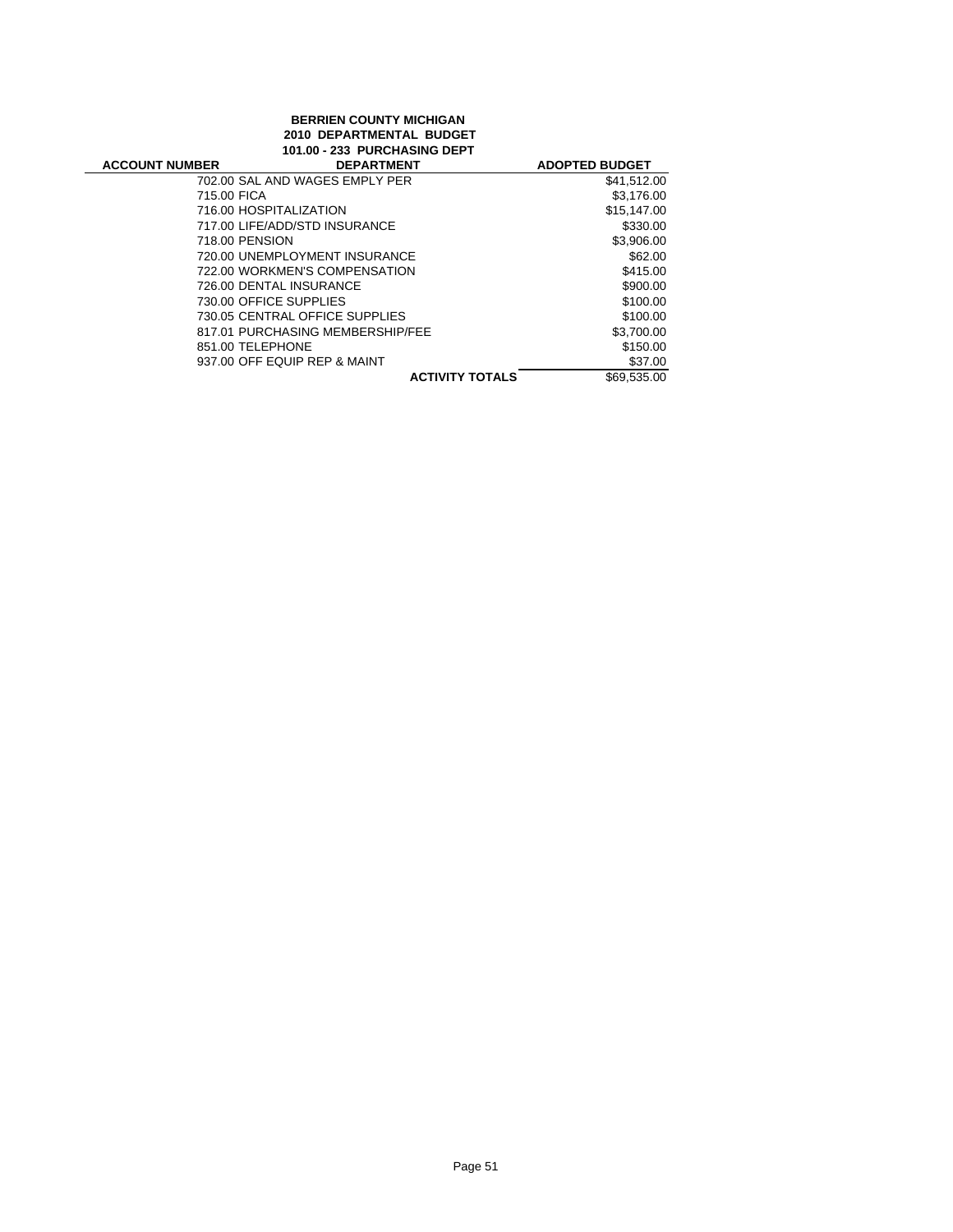## **BERRIEN COUNTY MICHIGAN 2010 DEPARTMENTAL BUDGET 101.00 - 236 REGISTER OF DEEDS**

| <b>ACCOUNT NUMBER</b> | <b>DEPARTMENT</b>                | <b>ADOPTED BUDGET</b> |
|-----------------------|----------------------------------|-----------------------|
|                       | 701.00 SAL AND WAGES SUPERV      | \$70,620.00           |
|                       | 702.00 SAL AND WAGES EMPLY PER   | \$129,974.00          |
|                       | 704.00 SAL AND WAGES EMPLY OTIME | \$2,000.00            |
| 715.00 FICA           |                                  | \$15,498.00           |
|                       | 716.00 HOSPITALIZATION           | \$45,440.00           |
|                       | 717.00 LIFE/ADD/STD INSURANCE    | \$1,650.00            |
| 718.00 PENSION        |                                  | \$19,064.00           |
|                       | 720.00 UNEMPLOYMENT INSURANCE    | \$198.00              |
|                       | 722.00 WORKMEN'S COMPENSATION    | \$2,026.00            |
|                       | 726.00 DENTAL INSURANCE          | \$3,650.00            |
|                       | 730.00 OFFICE SUPPLIES           | \$3,000.00            |
|                       | 730.05 CENTRAL OFFICE SUPPLIES   | \$300.00              |
| 851.00 TELEPHONE      |                                  | \$200.00              |
| 956.00 MISCELLANEOUS  |                                  | \$1,000.00            |
|                       | 979.02 OFFICE EQUIPMENT-SMALL    | \$1,000.00            |
|                       | 999.00 APPROP-COUNTY AGENCIES    | \$175,000.00          |
|                       | <b>ACTIVITY TOTALS</b>           | \$470,620.00          |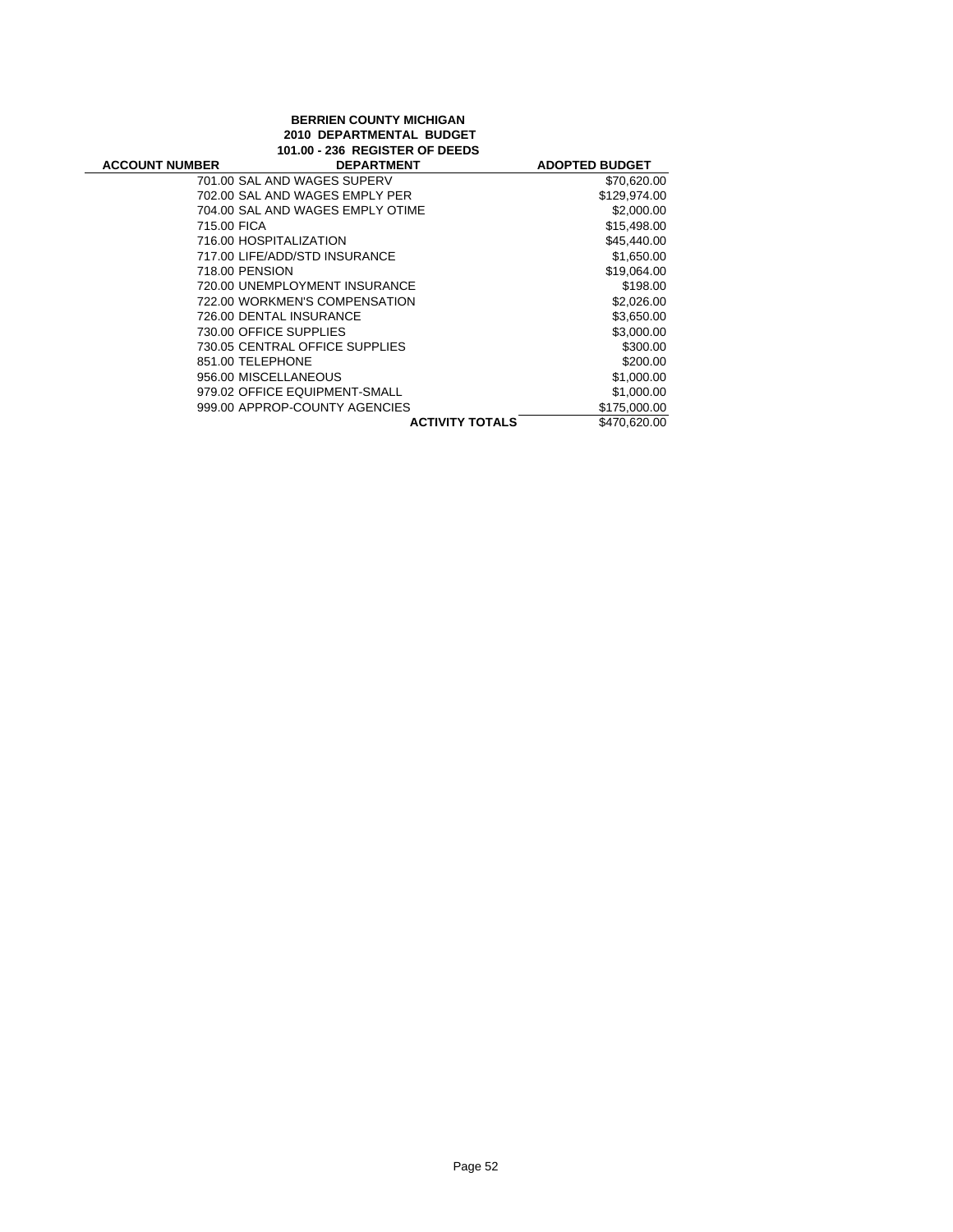|                          | <b>BERRIEN COUNTY MICHIGAN</b>   |                       |  |
|--------------------------|----------------------------------|-----------------------|--|
| 2010 DEPARTMENTAL BUDGET |                                  |                       |  |
| 101.00 - 242 SURVEYOR    |                                  |                       |  |
| <b>ACCOUNT NUMBER</b>    | <b>DEPARTMENT</b>                | <b>ADOPTED BUDGET</b> |  |
|                          | 817.00 MEMBERSHIP & SUBSCRIPTION | \$100.00              |  |
|                          | <b>ACTIVITY TOTALS</b>           | \$100.00              |  |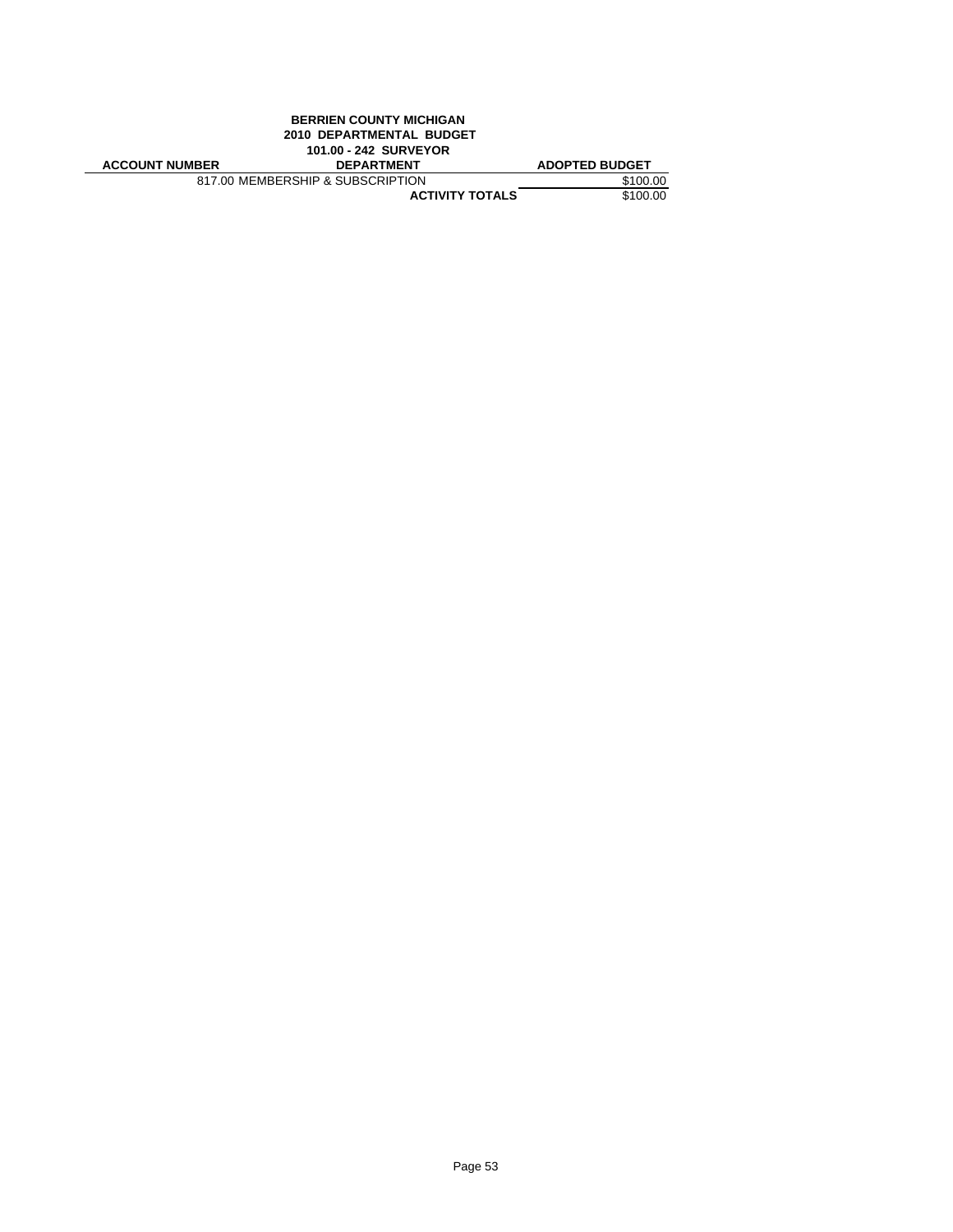# **BERRIEN COUNTY MICHIGAN 2010 DEPARTMENTAL BUDGET**

| 101.00 - 243 GIS/MAPPING |                                  |                        |                       |
|--------------------------|----------------------------------|------------------------|-----------------------|
| <b>ACCOUNT NUMBER</b>    | <b>DEPARTMENT</b>                |                        | <b>ADOPTED BUDGET</b> |
|                          | 702.00 SAL AND WAGES EMPLY PER   |                        | \$204,802.00          |
|                          | 703.00 SAL AND WAGES EMPLY TEM   |                        | \$15,040.00           |
| 715.00 FICA              |                                  |                        | \$16,818.00           |
|                          | 716.00 HOSPITALIZATION           |                        | \$75,733.00           |
|                          | 717.00 LIFE/ADD/STD INSURANCE    |                        | \$1,650.00            |
|                          | 718.00 PENSION                   |                        | \$19,272.00           |
|                          | 720.00 UNEMPLOYMENT INSURANCE    |                        | \$330.00              |
|                          | 722.00 WORKMEN'S COMPENSATION    |                        | \$2,198.00            |
|                          | 725.00 EMPLY TRAINING AND IMPROV |                        | \$500.00              |
|                          | 726.00 DENTAL INSURANCE          |                        | \$4,550.00            |
|                          | 730.00 OFFICE SUPPLIES           |                        | \$7,900.00            |
|                          | 730.05 CENTRAL OFFICE SUPPLIES   |                        | \$150.00              |
|                          | 802.01 CONTRACTUAL SERVICES      |                        | \$27,000.00           |
|                          | 817.00 MEMBERSHIP & SUBSCRIPTION |                        | \$200.00              |
|                          | 851.00 TELEPHONE                 |                        | \$300.00              |
|                          | 861.00 TRAVEL                    |                        | \$600.00              |
|                          | 937.00 OFF EQUIP REP & MAINT     |                        | \$6,000.00            |
|                          | 937.01 SOFTWARE MAINTENANCE      |                        | \$2,500.00            |
|                          | 979.05 COMPUTER EQUIPMENT        |                        | \$1,500.00            |
|                          | 983.00 PURCHASED SOFTWARE        |                        | \$2,900.00            |
|                          |                                  | <b>ACTIVITY TOTALS</b> | \$389,943.00          |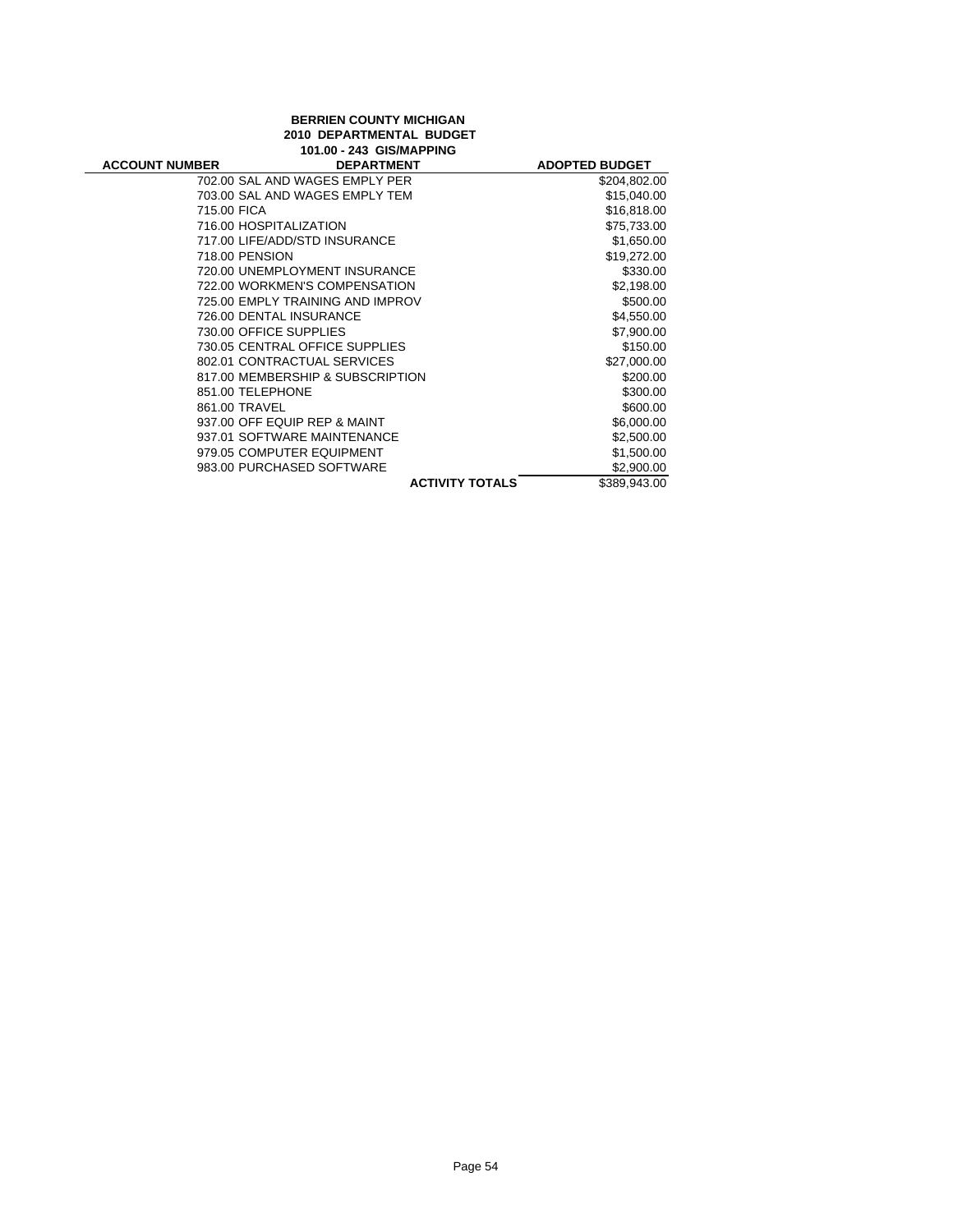#### **BERRIEN COUNTY MICHIGAN 2010 DEPARTMENTAL BUDGET 101.00 - 245 COUNTY SURVEY AND REMONUMENTATION**

| וטווחוויים וויטוויים וויט וויט וויט של היים וויט של היום של היים ו |                                  |                       |
|--------------------------------------------------------------------|----------------------------------|-----------------------|
| <b>ACCOUNT NUMBER</b>                                              | <b>DEPARTMENT</b>                | <b>ADOPTED BUDGET</b> |
|                                                                    | 701.01 SAL AND WAGES PER DIEM    | \$2,640.00            |
|                                                                    | 702.00 SAL AND WAGES EMPLY PER   | \$4,500.00            |
| 715.00 FICA                                                        |                                  | \$345.00              |
| 718.00 PENSION                                                     |                                  | \$424.00              |
|                                                                    | 720.00 UNEMPLOYMENT INSURANCE    | \$7.00                |
|                                                                    | 722.00 WORKMEN'S COMPENSATION    | \$45.00               |
|                                                                    | 781.00 SUPPLIES AND MATERIALS    | \$1,430,00            |
| 802.00 CONSULTANTS                                                 |                                  | \$5,851.00            |
|                                                                    | 802.01 CONTRACTUAL SERVICES      | \$42,360,00           |
| 861.00 TRAVEL                                                      |                                  | \$50.00               |
|                                                                    | 867.00 TRAVEL PER DIEM           | \$860.00              |
|                                                                    | 935.00 EQUIPMENT REPAIRS & MAINT | \$2,000.00            |
|                                                                    | <b>ACTIVITY TOTALS</b>           | \$60,512,00           |
|                                                                    |                                  |                       |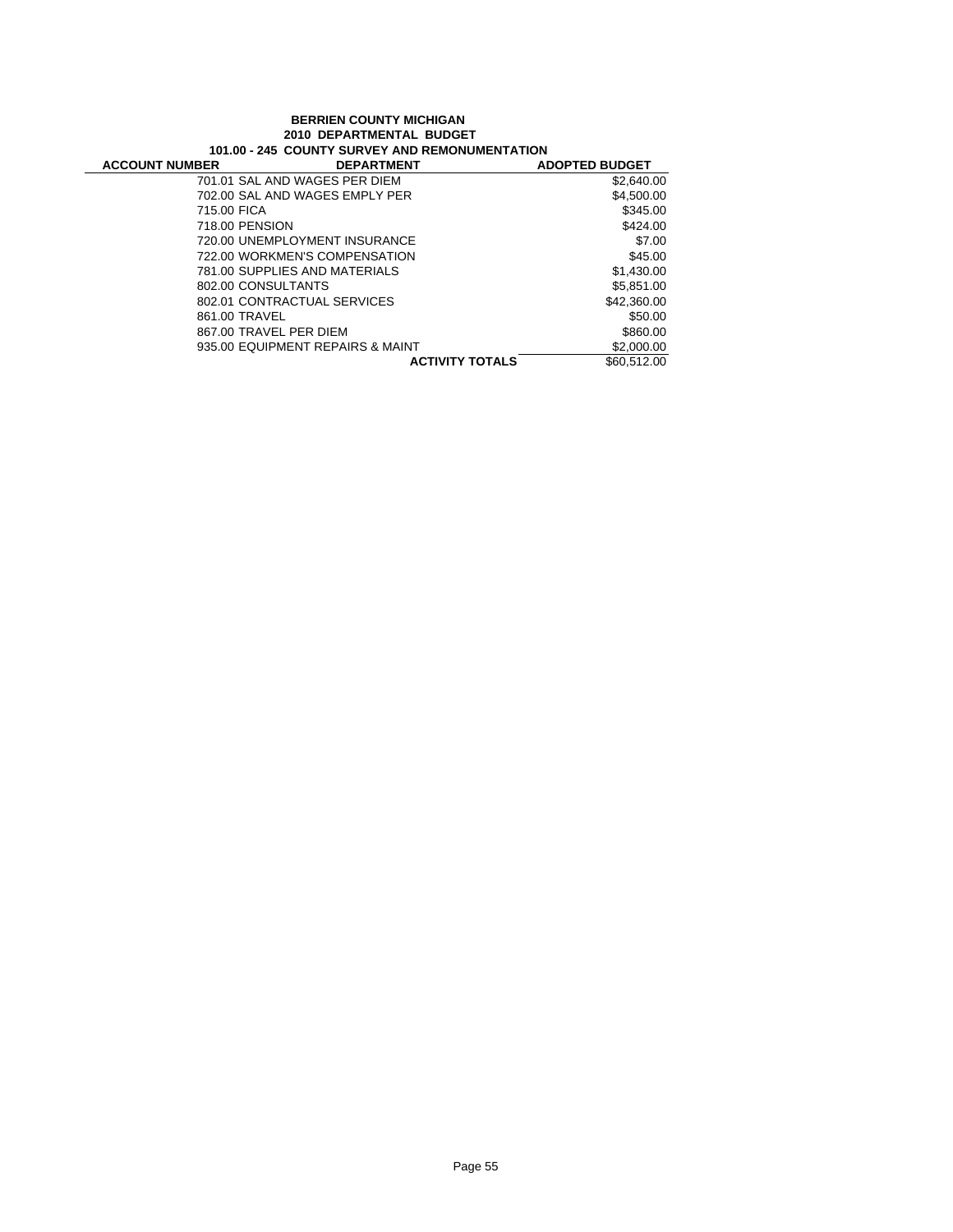# **BERRIEN COUNTY MICHIGAN 2010 DEPARTMENTAL BUDGET 101.00 - 253 TREASURER**

| <b>ACCOUNT NUMBER</b> | <b>DEPARTMENT</b>                | <b>ADOPTED BUDGET</b> |
|-----------------------|----------------------------------|-----------------------|
|                       | 701.00 SAL AND WAGES SUPERV      | \$70,620.00           |
|                       | 702.00 SAL AND WAGES EMPLY PER   | \$188,960.00          |
| 715.00 FICA           |                                  | \$19,858.00           |
|                       | 716.00 HOSPITALIZATION           | \$90.879.00           |
|                       | 717.00 LIFE/ADD/STD INSURANCE    | \$1,980.00            |
| 718.00 PENSION        |                                  | \$24,427.00           |
|                       | 720.00 UNEMPLOYMENT INSURANCE    | \$283.00              |
|                       | 722.00 WORKMEN'S COMPENSATION    | \$2,596.00            |
|                       | 726.00 DENTAL INSURANCE          | \$5,500.00            |
|                       | 728.00 PRINTING & BINDING        | \$2,000.00            |
|                       | 730.00 OFFICE SUPPLIES           | \$400.00              |
|                       | 730.05 CENTRAL OFFICE SUPPLIES   | \$200.00              |
|                       | 817.00 MEMBERSHIP & SUBSCRIPTION | \$500.00              |
|                       | 851.00 TELEPHONE                 | \$500.00              |
|                       | 901.00 ADVERTISING               | \$350.00              |
|                       | 937.00 OFF EQUIP REP & MAINT     | \$550.00              |
|                       | <b>ACTIVITY TOTALS</b>           | \$409.603.00          |
|                       |                                  |                       |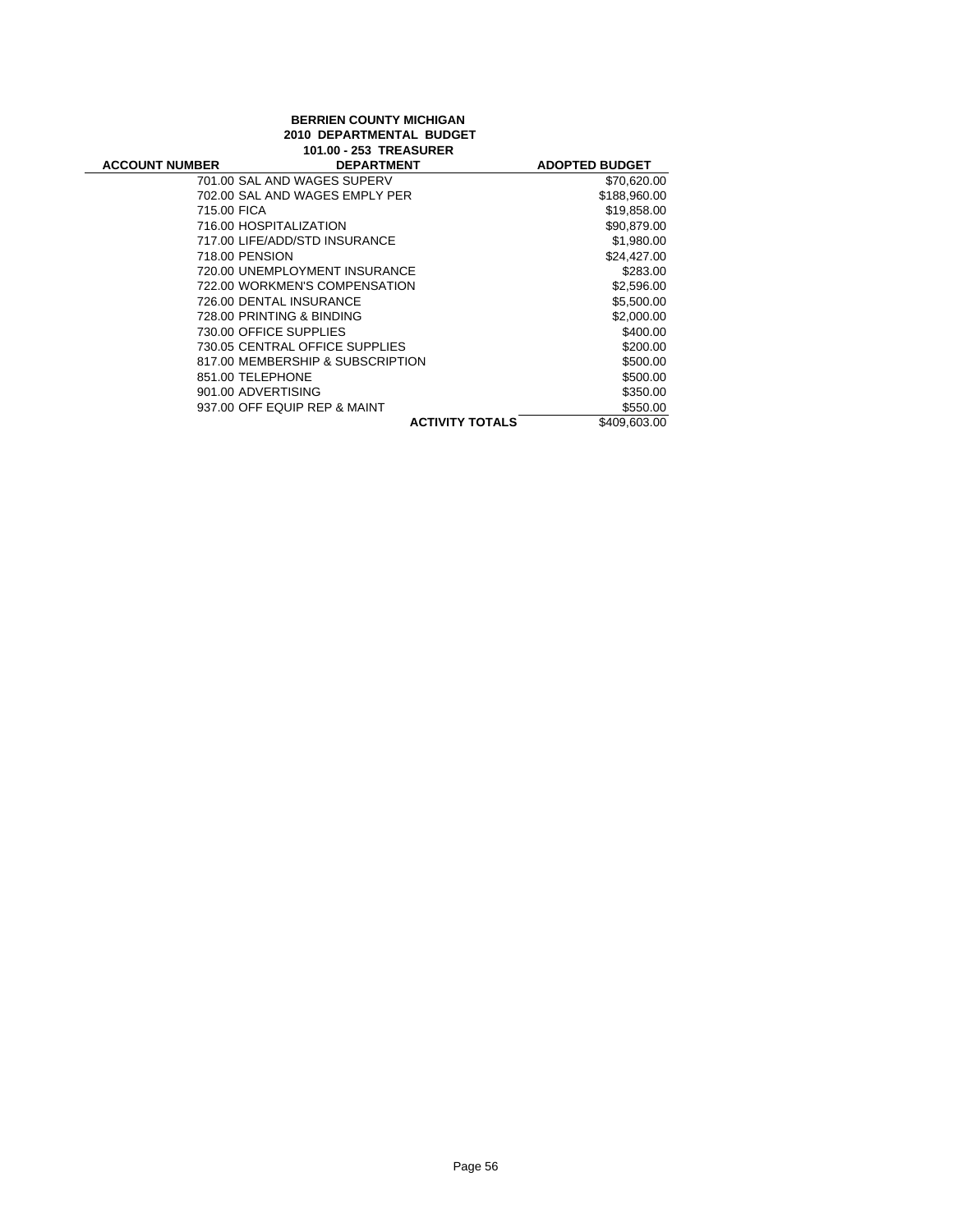# **BERRIEN COUNTY MICHIGAN 2010 DEPARTMENTAL BUDGET**

| 101.00 - 257 EXTENSN SERV |                                  |                        |                       |
|---------------------------|----------------------------------|------------------------|-----------------------|
| <b>ACCOUNT NUMBER</b>     | <b>DEPARTMENT</b>                |                        | <b>ADOPTED BUDGET</b> |
|                           | 702.00 SAL AND WAGES EMPLY PER   |                        | \$96,011.00           |
|                           | 703.00 SAL AND WAGES EMPLY TEM   |                        | \$1,500.00            |
| 715.00 FICA               |                                  |                        | \$7,460.00            |
|                           | 716.00 HOSPITALIZATION           |                        | \$45,440.00           |
|                           | 717.00 LIFE/ADD/STD INSURANCE    |                        | \$990.00              |
|                           | 718.00 PENSION                   |                        | \$9,035.00            |
|                           | 720.00 UNEMPLOYMENT INSURANCE    |                        | \$146.00              |
|                           | 722.00 WORKMEN'S COMPENSATION    |                        | \$975.00              |
|                           | 726.00 DENTAL INSURANCE          |                        | \$2,750.00            |
|                           | 730.00 OFFICE SUPPLIES           |                        | \$500.00              |
|                           | 730.05 CENTRAL OFFICE SUPPLIES   |                        | \$270.00              |
|                           | 746.00 OTHER EDUCATIONAL SUPPL   |                        | \$5,000.00            |
|                           | 802.01 CONTRACTUAL SERVICES      |                        | \$67,932.00           |
|                           | 802.03 CLEANING SERVICES         |                        | \$1,536.00            |
|                           | 817.00 MEMBERSHIP & SUBSCRIPTION |                        | \$490.00              |
|                           | 820.03 JANITORIAL SERVICES       |                        | \$1,860.00            |
|                           | 851.00 TELEPHONE                 |                        | \$15,530.00           |
|                           | 861.00 TRAVEL                    |                        | \$4,000.00            |
|                           | 868.00 GAS OIL GREASE & ANTIFRZE |                        | \$2,800.00            |
|                           | 935.00 EQUIPMENT REPAIRS & MAINT |                        | \$372.00              |
|                           | 937.00 OFF EQUIP REP & MAINT     |                        | \$263.00              |
|                           | 941.00 BUILDING RENTAL           |                        | \$19,731.00           |
|                           |                                  | <b>ACTIVITY TOTALS</b> | \$284,591.00          |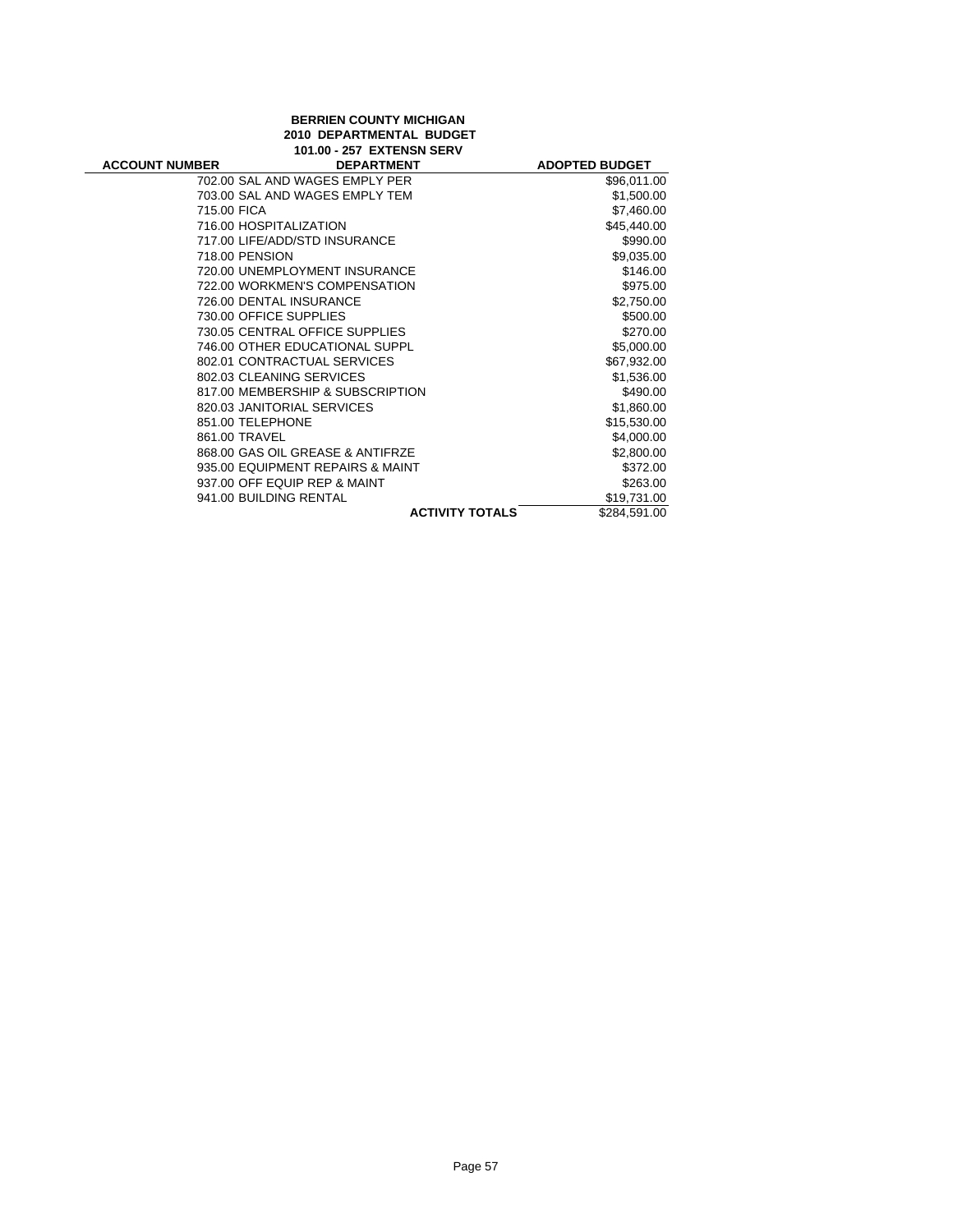## **BERRIEN COUNTY MICHIGAN 2010 DEPARTMENTAL BUDGET 101.00 - 258 INFORMATION SYSTEMS**

| <b>ACCOUNT NUMBER</b> | <b>DEPARTMENT</b>                | <b>ADOPTED BUDGET</b> |
|-----------------------|----------------------------------|-----------------------|
|                       | 701.00 SAL AND WAGES SUPERV      | \$97,675.00           |
|                       | 702.00 SAL AND WAGES EMPLY PER   | \$934,779.00          |
|                       | 704.00 SAL AND WAGES EMPLY OTIME | \$9,000.00            |
| 715.00 FICA           |                                  | \$79,671.00           |
|                       | 716.00 HOSPITALIZATION           | \$272,637.00          |
|                       | 717.00 LIFE/ADD/STD INSURANCE    | \$6,105.00            |
|                       | 718.00 PENSION                   | \$98,001.00           |
|                       | 720.00 UNEMPLOYMENT INSURANCE    | \$1,562.00            |
|                       | 722.00 WORKMEN'S COMPENSATION    | \$10,415.00           |
|                       | 726.00 DENTAL INSURANCE          | \$16,850.00           |
|                       | 730.00 OFFICE SUPPLIES           | \$600.00              |
|                       | 730.02 OPERATING SUPPLIES        | \$9,000.00            |
|                       | 730.04 OPERATING SUPPLIE-DP FORM | \$33,000.00           |
|                       | 730.05 CENTRAL OFFICE SUPPLIES   | \$300.00              |
|                       | 781.00 SUPPLIES AND MATERIALS    | \$3,000.00            |
|                       | 802.01 CONTRACTUAL SERVICES      | \$87,635.00           |
|                       | 817.00 MEMBERSHIP & SUBSCRIPTION | \$1,000.00            |
|                       | 851.00 TELEPHONE                 | \$6,000.00            |
|                       | 854.00 TELEPHONE-DATA STATIONS   | \$5,000.00            |
|                       | 861.00 TRAVEL                    | \$400.00              |
|                       | 868.00 GAS OIL GREASE & ANTIFRZE | \$1,000.00            |
|                       | 901.00 ADVERTISING               | \$2,400.00            |
|                       | 937.00 OFF EQUIP REP & MAINT     | \$10,000.00           |
|                       | 937.01 SOFTWARE MAINTENANCE      | \$399,000.00          |
|                       | 937.02 COMPUTER MAINTENANCE      | \$57,000.00           |
|                       | 956.04 MISC-MEETING EXPENSES     | \$100.00              |
|                       | 979.02 OFFICE EQUIPMENT-SMALL    | \$400.00              |
|                       | 979.05 COMPUTER EQUIPMENT        | \$5,500.00            |
|                       | 983.00 PURCHASED SOFTWARE        | \$1,000.00            |
|                       | <b>ACTIVITY TOTALS</b>           | \$2,149,030.00        |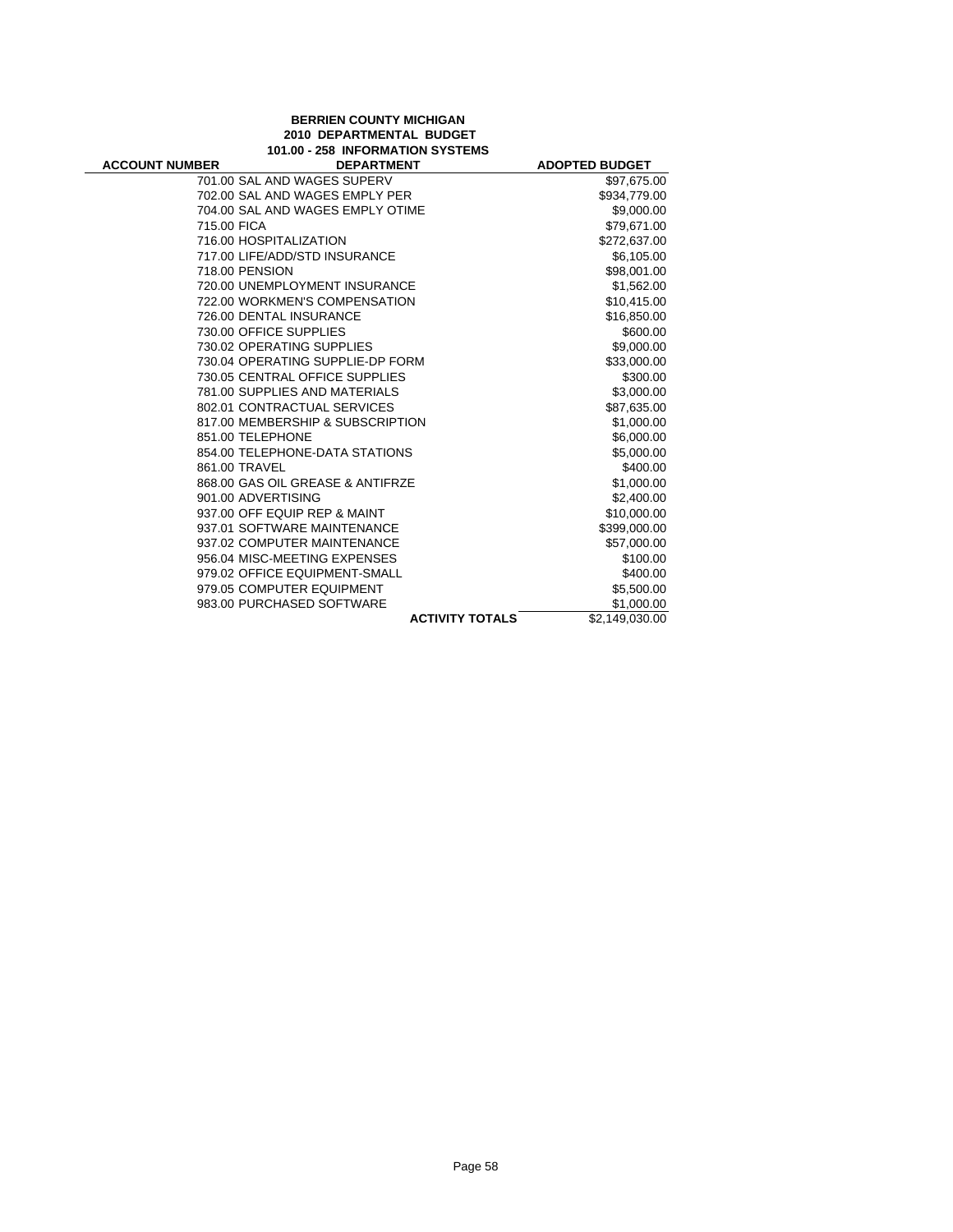## **BERRIEN COUNTY MICHIGAN 2010 DEPARTMENTAL BUDGET 101.00 - 259 DP/AUTOMATION UPGRADE**

| <b>ACCOUNT NUMBER</b> | <b>DEPARTMENT</b>                | <b>ADOPTED BUDGET</b> |
|-----------------------|----------------------------------|-----------------------|
|                       | 781.00 SUPPLIES AND MATERIALS    | \$500.00              |
|                       | 802.01 CONTRACTUAL SERVICES      | \$25,000.00           |
| 851.00 TELEPHONE      |                                  | \$1,000.00            |
|                       | 935.00 EQUIPMENT REPAIRS & MAINT | \$1,000.00            |
|                       | 937.01 SOFTWARE MAINTENANCE      | \$3,000.00            |
|                       | 979.05 COMPUTER EQUIPMENT        | \$21,500.00           |
|                       | 983.00 PURCHASED SOFTWARE        | \$4,000.00            |
|                       | <b>ACTIVITY TOTALS</b>           | \$56,000.00           |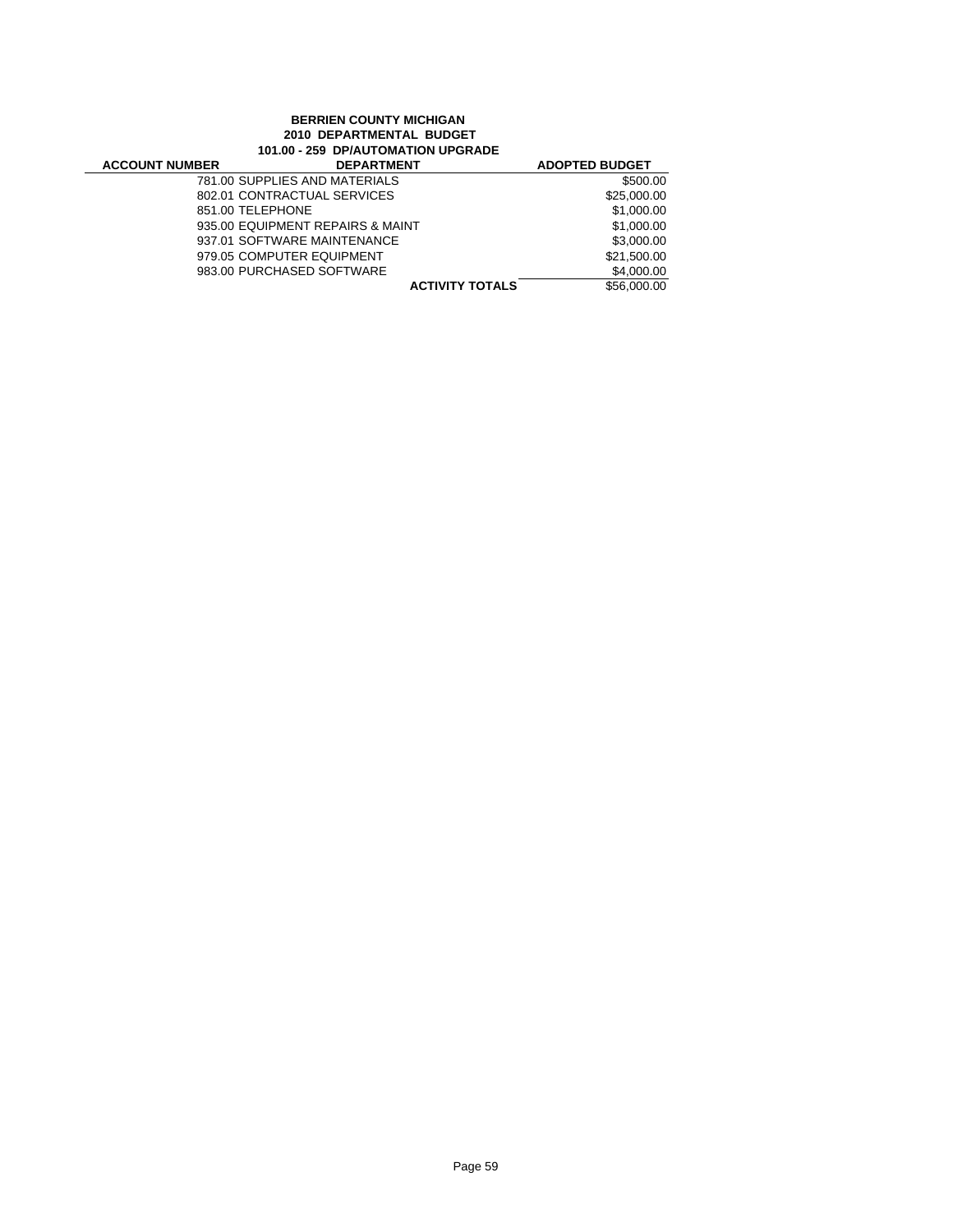# **BERRIEN COUNTY MICHIGAN 2010 DEPARTMENTAL BUDGET 101.00 - 261 BLDG AUTHORITY ADM**

| <b>ACCOUNT NUMBER</b> | <b>DEPARTMENT</b>             | <b>ADOPTED BUDGET</b> |
|-----------------------|-------------------------------|-----------------------|
|                       | 701.01 SAL AND WAGES PER DIEM | \$669.00              |
| 715.00 FICA           |                               | \$51.00               |
| 861.00 TRAVEL         |                               | \$140.00              |
|                       | <b>ACTIVITY TOTALS</b>        | \$860.00              |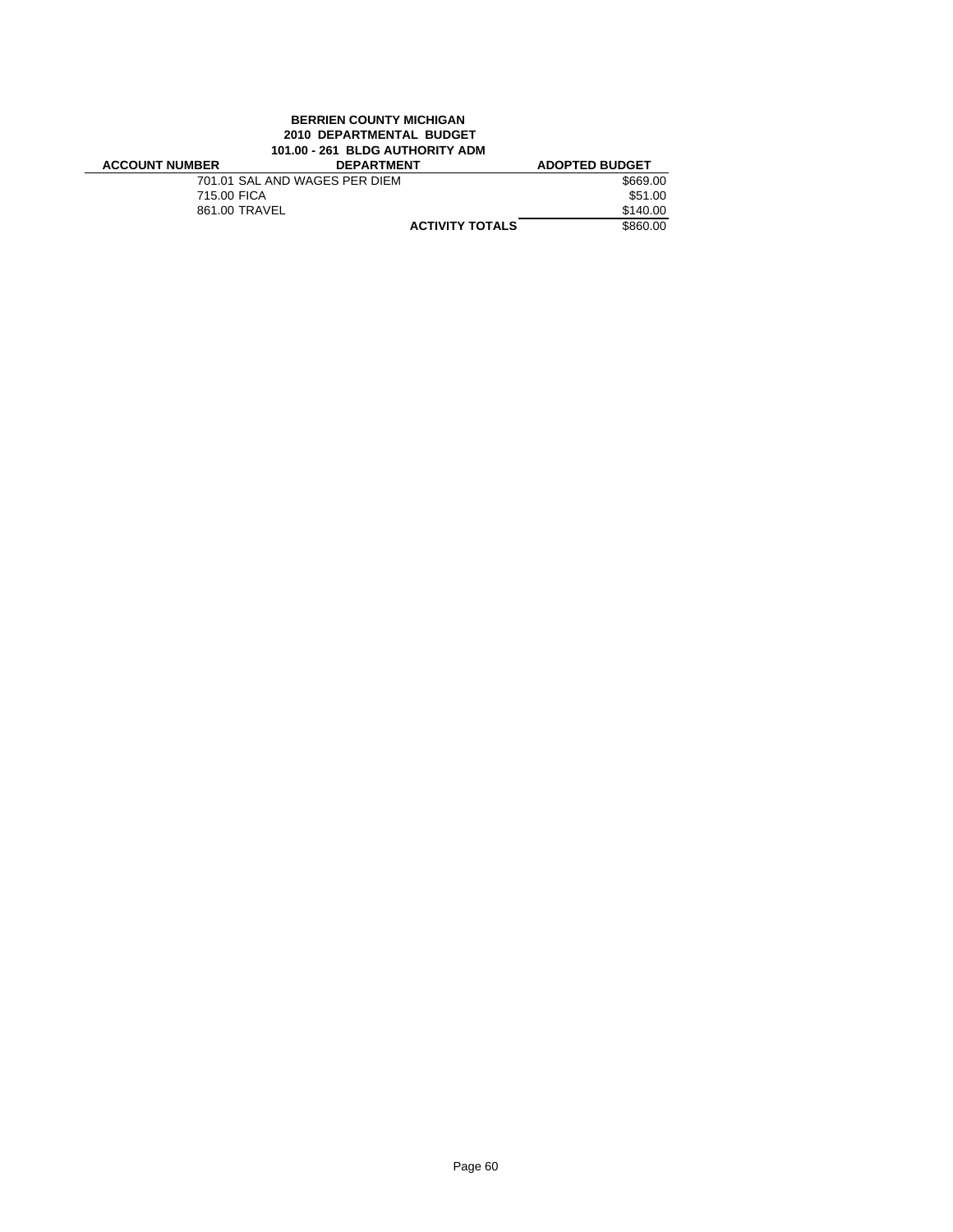## **BERRIEN COUNTY MICHIGAN 2010 DEPARTMENTAL BUDGET 101.00 - 265 COURTHOUSE AND GROUNDS**

| 701.00 SAL AND WAGES SUPERV<br>\$88,795.00<br>702.00 SAL AND WAGES EMPLY PER<br>\$390,475.00<br>703.00 SAL AND WAGES EMPLY TEM<br>\$27,000.00<br>704.00 SAL AND WAGES EMPLY OTIME<br>\$5,000.00<br>715.00 FICA<br>\$39,113.00<br>716.00 HOSPITALIZATION<br>\$166,612.00<br>717.00 LIFE/ADD/STD INSURANCE<br>\$4,290.00<br>718.00 PENSION<br>\$45,570.00<br>720.00 UNEMPLOYMENT INSURANCE<br>\$768.00<br>722.00 WORKMEN'S COMPENSATION<br>\$5,113.00<br>724.00 UNIFORMS AND ACCESSORIES<br>\$1,600.00<br>725.00 EMPLY TRAINING AND IMPROV<br>\$1,200.00<br>726.00 DENTAL INSURANCE<br>\$11,850.00<br>728.00 PRINTING & BINDING<br>\$750.00<br>730.00 OFFICE SUPPLIES<br>\$200.00<br>730.05 CENTRAL OFFICE SUPPLIES<br>\$100.00<br>733.00 COPIER CHARGES<br>\$300.00<br>746.02 SAFETY EQUIPMENT/GEAR<br>\$2,500.00<br>747.00 OTHER SUPPLIES<br>\$675.00<br>776.00 JANITORIAL SUPPLIES<br>\$18,000.00<br>777.00 OTHER SUPPLIES PARKING<br>\$3,500.00<br>802.01 CONTRACTUAL SERVICES<br>\$42,000.00<br>802.02 SNOW PLOWING<br>\$12,000.00<br>802.24 CONTRACT SERV-LAWN CARE<br>\$1,500.00<br>827.09 LICENSE<br>\$100.00<br>851.00 TELEPHONE<br>\$3,750.00<br>868.00 GAS OIL GREASE & ANTIFRZE<br>\$6,509.00<br>871.00 FREIGHT AND EXPRESS<br>\$100.00<br>920.00 UTILITIES<br>\$148,000.00<br>921.00 UTILITIES-HEAT<br>\$127,500.00<br>922.00 UTILITIES-WATER&SEWAGE<br>\$10,000.00<br>931.00 BUILDING REP & MAINT<br>\$27,500.00<br>932.00 BUILDING REP & MAINT-ELEC<br>\$16,900.00<br>933.00 BUILDING REP & MAIN-PLUMB<br>\$9,000.00<br>934.00 BUILDING REP & MAINT-BOIL<br>\$10,000.00<br>935.00 EQUIPMENT REPAIRS & MAINT<br>\$17,000.00<br>937.00 OFF EQUIP REP & MAINT<br>\$150.00<br>938.00 LAWN GROUNDS & MAINT<br>\$4,000.00<br>947.00 EQUIPMENT RENTAL<br>\$1,900.00<br>956.00 MISCELLANEOUS<br>\$100.00<br>975.00 BUILD & BLDNG IMPROVEMENT<br>\$7,300.00<br>977.00 MACHINERY & EQUIPMENT<br>\$5,600.00<br>979.00 OFFICE EQUIP & FURNITURE<br>\$550.00<br>979.02 OFFICE EQUIPMENT-SMALL<br>\$300.00<br><b>ACTIVITY TOTALS</b><br>\$1,265,170.00 | <b>ACCOUNT NUMBER</b> | <b>DEPARTMENT</b> | <b>ADOPTED BUDGET</b> |
|-------------------------------------------------------------------------------------------------------------------------------------------------------------------------------------------------------------------------------------------------------------------------------------------------------------------------------------------------------------------------------------------------------------------------------------------------------------------------------------------------------------------------------------------------------------------------------------------------------------------------------------------------------------------------------------------------------------------------------------------------------------------------------------------------------------------------------------------------------------------------------------------------------------------------------------------------------------------------------------------------------------------------------------------------------------------------------------------------------------------------------------------------------------------------------------------------------------------------------------------------------------------------------------------------------------------------------------------------------------------------------------------------------------------------------------------------------------------------------------------------------------------------------------------------------------------------------------------------------------------------------------------------------------------------------------------------------------------------------------------------------------------------------------------------------------------------------------------------------------------------------------------------------------------------------------------------------------------------------------------------------------------------------------------------------|-----------------------|-------------------|-----------------------|
|                                                                                                                                                                                                                                                                                                                                                                                                                                                                                                                                                                                                                                                                                                                                                                                                                                                                                                                                                                                                                                                                                                                                                                                                                                                                                                                                                                                                                                                                                                                                                                                                                                                                                                                                                                                                                                                                                                                                                                                                                                                       |                       |                   |                       |
|                                                                                                                                                                                                                                                                                                                                                                                                                                                                                                                                                                                                                                                                                                                                                                                                                                                                                                                                                                                                                                                                                                                                                                                                                                                                                                                                                                                                                                                                                                                                                                                                                                                                                                                                                                                                                                                                                                                                                                                                                                                       |                       |                   |                       |
|                                                                                                                                                                                                                                                                                                                                                                                                                                                                                                                                                                                                                                                                                                                                                                                                                                                                                                                                                                                                                                                                                                                                                                                                                                                                                                                                                                                                                                                                                                                                                                                                                                                                                                                                                                                                                                                                                                                                                                                                                                                       |                       |                   |                       |
|                                                                                                                                                                                                                                                                                                                                                                                                                                                                                                                                                                                                                                                                                                                                                                                                                                                                                                                                                                                                                                                                                                                                                                                                                                                                                                                                                                                                                                                                                                                                                                                                                                                                                                                                                                                                                                                                                                                                                                                                                                                       |                       |                   |                       |
|                                                                                                                                                                                                                                                                                                                                                                                                                                                                                                                                                                                                                                                                                                                                                                                                                                                                                                                                                                                                                                                                                                                                                                                                                                                                                                                                                                                                                                                                                                                                                                                                                                                                                                                                                                                                                                                                                                                                                                                                                                                       |                       |                   |                       |
|                                                                                                                                                                                                                                                                                                                                                                                                                                                                                                                                                                                                                                                                                                                                                                                                                                                                                                                                                                                                                                                                                                                                                                                                                                                                                                                                                                                                                                                                                                                                                                                                                                                                                                                                                                                                                                                                                                                                                                                                                                                       |                       |                   |                       |
|                                                                                                                                                                                                                                                                                                                                                                                                                                                                                                                                                                                                                                                                                                                                                                                                                                                                                                                                                                                                                                                                                                                                                                                                                                                                                                                                                                                                                                                                                                                                                                                                                                                                                                                                                                                                                                                                                                                                                                                                                                                       |                       |                   |                       |
|                                                                                                                                                                                                                                                                                                                                                                                                                                                                                                                                                                                                                                                                                                                                                                                                                                                                                                                                                                                                                                                                                                                                                                                                                                                                                                                                                                                                                                                                                                                                                                                                                                                                                                                                                                                                                                                                                                                                                                                                                                                       |                       |                   |                       |
|                                                                                                                                                                                                                                                                                                                                                                                                                                                                                                                                                                                                                                                                                                                                                                                                                                                                                                                                                                                                                                                                                                                                                                                                                                                                                                                                                                                                                                                                                                                                                                                                                                                                                                                                                                                                                                                                                                                                                                                                                                                       |                       |                   |                       |
|                                                                                                                                                                                                                                                                                                                                                                                                                                                                                                                                                                                                                                                                                                                                                                                                                                                                                                                                                                                                                                                                                                                                                                                                                                                                                                                                                                                                                                                                                                                                                                                                                                                                                                                                                                                                                                                                                                                                                                                                                                                       |                       |                   |                       |
|                                                                                                                                                                                                                                                                                                                                                                                                                                                                                                                                                                                                                                                                                                                                                                                                                                                                                                                                                                                                                                                                                                                                                                                                                                                                                                                                                                                                                                                                                                                                                                                                                                                                                                                                                                                                                                                                                                                                                                                                                                                       |                       |                   |                       |
|                                                                                                                                                                                                                                                                                                                                                                                                                                                                                                                                                                                                                                                                                                                                                                                                                                                                                                                                                                                                                                                                                                                                                                                                                                                                                                                                                                                                                                                                                                                                                                                                                                                                                                                                                                                                                                                                                                                                                                                                                                                       |                       |                   |                       |
|                                                                                                                                                                                                                                                                                                                                                                                                                                                                                                                                                                                                                                                                                                                                                                                                                                                                                                                                                                                                                                                                                                                                                                                                                                                                                                                                                                                                                                                                                                                                                                                                                                                                                                                                                                                                                                                                                                                                                                                                                                                       |                       |                   |                       |
|                                                                                                                                                                                                                                                                                                                                                                                                                                                                                                                                                                                                                                                                                                                                                                                                                                                                                                                                                                                                                                                                                                                                                                                                                                                                                                                                                                                                                                                                                                                                                                                                                                                                                                                                                                                                                                                                                                                                                                                                                                                       |                       |                   |                       |
|                                                                                                                                                                                                                                                                                                                                                                                                                                                                                                                                                                                                                                                                                                                                                                                                                                                                                                                                                                                                                                                                                                                                                                                                                                                                                                                                                                                                                                                                                                                                                                                                                                                                                                                                                                                                                                                                                                                                                                                                                                                       |                       |                   |                       |
|                                                                                                                                                                                                                                                                                                                                                                                                                                                                                                                                                                                                                                                                                                                                                                                                                                                                                                                                                                                                                                                                                                                                                                                                                                                                                                                                                                                                                                                                                                                                                                                                                                                                                                                                                                                                                                                                                                                                                                                                                                                       |                       |                   |                       |
|                                                                                                                                                                                                                                                                                                                                                                                                                                                                                                                                                                                                                                                                                                                                                                                                                                                                                                                                                                                                                                                                                                                                                                                                                                                                                                                                                                                                                                                                                                                                                                                                                                                                                                                                                                                                                                                                                                                                                                                                                                                       |                       |                   |                       |
|                                                                                                                                                                                                                                                                                                                                                                                                                                                                                                                                                                                                                                                                                                                                                                                                                                                                                                                                                                                                                                                                                                                                                                                                                                                                                                                                                                                                                                                                                                                                                                                                                                                                                                                                                                                                                                                                                                                                                                                                                                                       |                       |                   |                       |
|                                                                                                                                                                                                                                                                                                                                                                                                                                                                                                                                                                                                                                                                                                                                                                                                                                                                                                                                                                                                                                                                                                                                                                                                                                                                                                                                                                                                                                                                                                                                                                                                                                                                                                                                                                                                                                                                                                                                                                                                                                                       |                       |                   |                       |
|                                                                                                                                                                                                                                                                                                                                                                                                                                                                                                                                                                                                                                                                                                                                                                                                                                                                                                                                                                                                                                                                                                                                                                                                                                                                                                                                                                                                                                                                                                                                                                                                                                                                                                                                                                                                                                                                                                                                                                                                                                                       |                       |                   |                       |
|                                                                                                                                                                                                                                                                                                                                                                                                                                                                                                                                                                                                                                                                                                                                                                                                                                                                                                                                                                                                                                                                                                                                                                                                                                                                                                                                                                                                                                                                                                                                                                                                                                                                                                                                                                                                                                                                                                                                                                                                                                                       |                       |                   |                       |
|                                                                                                                                                                                                                                                                                                                                                                                                                                                                                                                                                                                                                                                                                                                                                                                                                                                                                                                                                                                                                                                                                                                                                                                                                                                                                                                                                                                                                                                                                                                                                                                                                                                                                                                                                                                                                                                                                                                                                                                                                                                       |                       |                   |                       |
|                                                                                                                                                                                                                                                                                                                                                                                                                                                                                                                                                                                                                                                                                                                                                                                                                                                                                                                                                                                                                                                                                                                                                                                                                                                                                                                                                                                                                                                                                                                                                                                                                                                                                                                                                                                                                                                                                                                                                                                                                                                       |                       |                   |                       |
|                                                                                                                                                                                                                                                                                                                                                                                                                                                                                                                                                                                                                                                                                                                                                                                                                                                                                                                                                                                                                                                                                                                                                                                                                                                                                                                                                                                                                                                                                                                                                                                                                                                                                                                                                                                                                                                                                                                                                                                                                                                       |                       |                   |                       |
|                                                                                                                                                                                                                                                                                                                                                                                                                                                                                                                                                                                                                                                                                                                                                                                                                                                                                                                                                                                                                                                                                                                                                                                                                                                                                                                                                                                                                                                                                                                                                                                                                                                                                                                                                                                                                                                                                                                                                                                                                                                       |                       |                   |                       |
|                                                                                                                                                                                                                                                                                                                                                                                                                                                                                                                                                                                                                                                                                                                                                                                                                                                                                                                                                                                                                                                                                                                                                                                                                                                                                                                                                                                                                                                                                                                                                                                                                                                                                                                                                                                                                                                                                                                                                                                                                                                       |                       |                   |                       |
|                                                                                                                                                                                                                                                                                                                                                                                                                                                                                                                                                                                                                                                                                                                                                                                                                                                                                                                                                                                                                                                                                                                                                                                                                                                                                                                                                                                                                                                                                                                                                                                                                                                                                                                                                                                                                                                                                                                                                                                                                                                       |                       |                   |                       |
|                                                                                                                                                                                                                                                                                                                                                                                                                                                                                                                                                                                                                                                                                                                                                                                                                                                                                                                                                                                                                                                                                                                                                                                                                                                                                                                                                                                                                                                                                                                                                                                                                                                                                                                                                                                                                                                                                                                                                                                                                                                       |                       |                   |                       |
|                                                                                                                                                                                                                                                                                                                                                                                                                                                                                                                                                                                                                                                                                                                                                                                                                                                                                                                                                                                                                                                                                                                                                                                                                                                                                                                                                                                                                                                                                                                                                                                                                                                                                                                                                                                                                                                                                                                                                                                                                                                       |                       |                   |                       |
|                                                                                                                                                                                                                                                                                                                                                                                                                                                                                                                                                                                                                                                                                                                                                                                                                                                                                                                                                                                                                                                                                                                                                                                                                                                                                                                                                                                                                                                                                                                                                                                                                                                                                                                                                                                                                                                                                                                                                                                                                                                       |                       |                   |                       |
|                                                                                                                                                                                                                                                                                                                                                                                                                                                                                                                                                                                                                                                                                                                                                                                                                                                                                                                                                                                                                                                                                                                                                                                                                                                                                                                                                                                                                                                                                                                                                                                                                                                                                                                                                                                                                                                                                                                                                                                                                                                       |                       |                   |                       |
|                                                                                                                                                                                                                                                                                                                                                                                                                                                                                                                                                                                                                                                                                                                                                                                                                                                                                                                                                                                                                                                                                                                                                                                                                                                                                                                                                                                                                                                                                                                                                                                                                                                                                                                                                                                                                                                                                                                                                                                                                                                       |                       |                   |                       |
|                                                                                                                                                                                                                                                                                                                                                                                                                                                                                                                                                                                                                                                                                                                                                                                                                                                                                                                                                                                                                                                                                                                                                                                                                                                                                                                                                                                                                                                                                                                                                                                                                                                                                                                                                                                                                                                                                                                                                                                                                                                       |                       |                   |                       |
|                                                                                                                                                                                                                                                                                                                                                                                                                                                                                                                                                                                                                                                                                                                                                                                                                                                                                                                                                                                                                                                                                                                                                                                                                                                                                                                                                                                                                                                                                                                                                                                                                                                                                                                                                                                                                                                                                                                                                                                                                                                       |                       |                   |                       |
|                                                                                                                                                                                                                                                                                                                                                                                                                                                                                                                                                                                                                                                                                                                                                                                                                                                                                                                                                                                                                                                                                                                                                                                                                                                                                                                                                                                                                                                                                                                                                                                                                                                                                                                                                                                                                                                                                                                                                                                                                                                       |                       |                   |                       |
|                                                                                                                                                                                                                                                                                                                                                                                                                                                                                                                                                                                                                                                                                                                                                                                                                                                                                                                                                                                                                                                                                                                                                                                                                                                                                                                                                                                                                                                                                                                                                                                                                                                                                                                                                                                                                                                                                                                                                                                                                                                       |                       |                   |                       |
|                                                                                                                                                                                                                                                                                                                                                                                                                                                                                                                                                                                                                                                                                                                                                                                                                                                                                                                                                                                                                                                                                                                                                                                                                                                                                                                                                                                                                                                                                                                                                                                                                                                                                                                                                                                                                                                                                                                                                                                                                                                       |                       |                   |                       |
|                                                                                                                                                                                                                                                                                                                                                                                                                                                                                                                                                                                                                                                                                                                                                                                                                                                                                                                                                                                                                                                                                                                                                                                                                                                                                                                                                                                                                                                                                                                                                                                                                                                                                                                                                                                                                                                                                                                                                                                                                                                       |                       |                   |                       |
|                                                                                                                                                                                                                                                                                                                                                                                                                                                                                                                                                                                                                                                                                                                                                                                                                                                                                                                                                                                                                                                                                                                                                                                                                                                                                                                                                                                                                                                                                                                                                                                                                                                                                                                                                                                                                                                                                                                                                                                                                                                       |                       |                   |                       |
|                                                                                                                                                                                                                                                                                                                                                                                                                                                                                                                                                                                                                                                                                                                                                                                                                                                                                                                                                                                                                                                                                                                                                                                                                                                                                                                                                                                                                                                                                                                                                                                                                                                                                                                                                                                                                                                                                                                                                                                                                                                       |                       |                   |                       |
|                                                                                                                                                                                                                                                                                                                                                                                                                                                                                                                                                                                                                                                                                                                                                                                                                                                                                                                                                                                                                                                                                                                                                                                                                                                                                                                                                                                                                                                                                                                                                                                                                                                                                                                                                                                                                                                                                                                                                                                                                                                       |                       |                   |                       |
|                                                                                                                                                                                                                                                                                                                                                                                                                                                                                                                                                                                                                                                                                                                                                                                                                                                                                                                                                                                                                                                                                                                                                                                                                                                                                                                                                                                                                                                                                                                                                                                                                                                                                                                                                                                                                                                                                                                                                                                                                                                       |                       |                   |                       |
|                                                                                                                                                                                                                                                                                                                                                                                                                                                                                                                                                                                                                                                                                                                                                                                                                                                                                                                                                                                                                                                                                                                                                                                                                                                                                                                                                                                                                                                                                                                                                                                                                                                                                                                                                                                                                                                                                                                                                                                                                                                       |                       |                   |                       |
|                                                                                                                                                                                                                                                                                                                                                                                                                                                                                                                                                                                                                                                                                                                                                                                                                                                                                                                                                                                                                                                                                                                                                                                                                                                                                                                                                                                                                                                                                                                                                                                                                                                                                                                                                                                                                                                                                                                                                                                                                                                       |                       |                   |                       |
|                                                                                                                                                                                                                                                                                                                                                                                                                                                                                                                                                                                                                                                                                                                                                                                                                                                                                                                                                                                                                                                                                                                                                                                                                                                                                                                                                                                                                                                                                                                                                                                                                                                                                                                                                                                                                                                                                                                                                                                                                                                       |                       |                   |                       |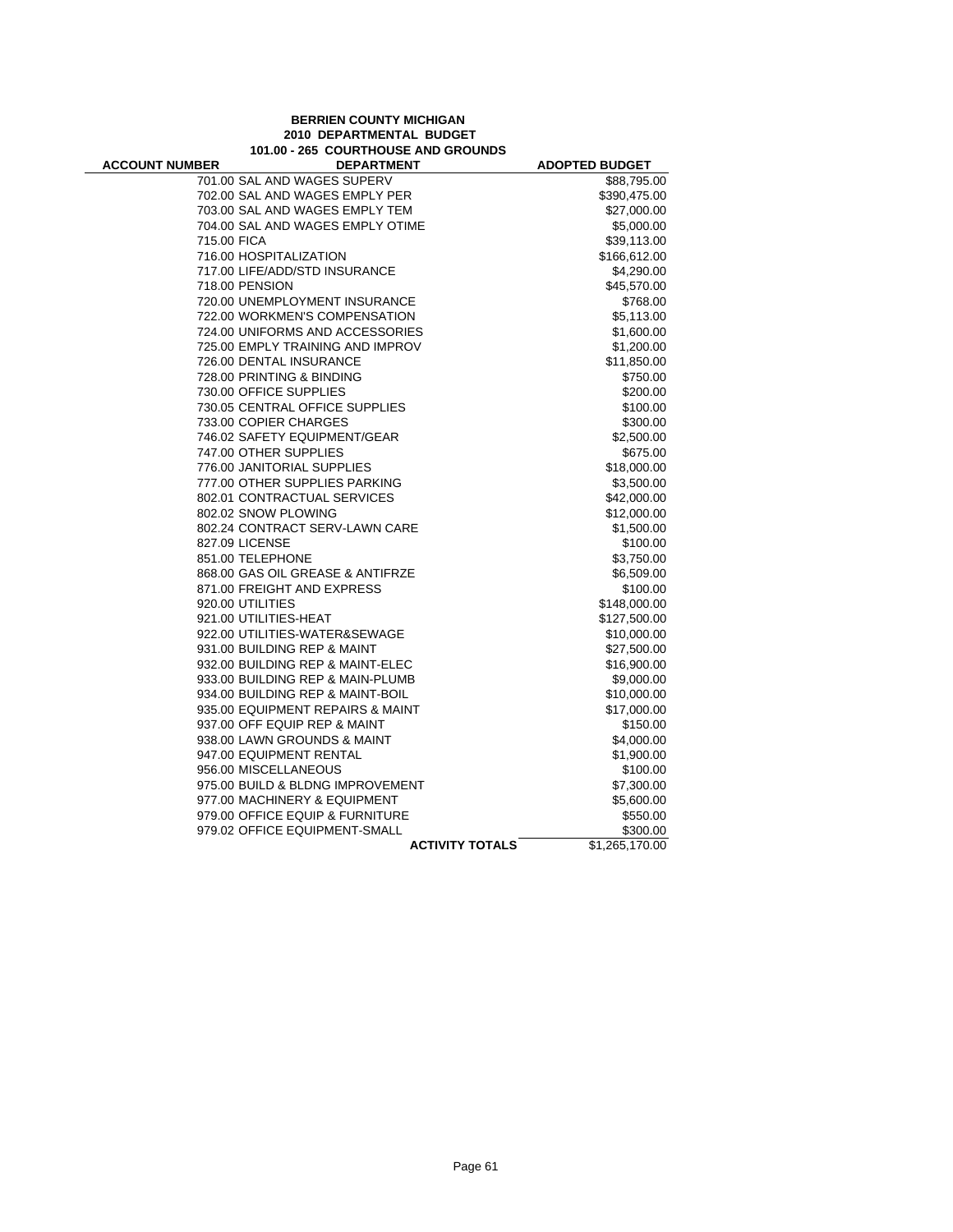## **BERRIEN COUNTY MICHIGAN 2010 DEPARTMENTAL BUDGET 101.00 - 266 SOUTH COUNTY BUILDING**

÷

| <b>ACCOUNT NUMBER</b> | <b>DEPARTMENT</b>                |                        | <b>ADOPTED BUDGET</b> |
|-----------------------|----------------------------------|------------------------|-----------------------|
|                       | 702.00 SAL AND WAGES EMPLY PER   |                        | \$59,312.00           |
|                       | 703.00 SAL AND WAGES EMPLY TEM   |                        | \$16,000.00           |
|                       | 704.00 SAL AND WAGES EMPLY OTIME |                        | \$1,000.00            |
| 715.00 FICA           |                                  |                        | \$5,838.00            |
|                       | 716.00 HOSPITALIZATION           |                        | \$30,293.00           |
|                       | 717.00 LIFE/ADD/STD INSURANCE    |                        | \$660.00              |
|                       | 718.00 PENSION                   |                        | \$5,675.00            |
|                       | 720.00 UNEMPLOYMENT INSURANCE    |                        | \$114.00              |
|                       | 722.00 WORKMEN'S COMPENSATION    |                        | \$763.00              |
|                       | 724.00 UNIFORMS AND ACCESSORIES  |                        | \$700.00              |
|                       | 725.00 EMPLY TRAINING AND IMPROV |                        | \$150.00              |
|                       | 726.00 DENTAL INSURANCE          |                        | \$1,800.00            |
|                       | 746.02 SAFETY EQUIPMENT/GEAR     |                        | \$1,600.00            |
|                       | 747.00 OTHER SUPPLIES            |                        | \$350.00              |
|                       | 776.00 JANITORIAL SUPPLIES       |                        | \$8,500.00            |
|                       | 777.00 OTHER SUPPLIES PARKING    |                        | \$2,000.00            |
|                       | 802.01 CONTRACTUAL SERVICES      |                        | \$16,000.00           |
|                       | 802.02 SNOW PLOWING              |                        | \$12,500.00           |
|                       | 802.24 CONTRACT SERV-LAWN CARE   |                        | \$5,800.00            |
|                       | 851.00 TELEPHONE                 |                        | \$1,700.00            |
|                       | 871.00 FREIGHT AND EXPRESS       |                        | \$200.00              |
|                       | 920.00 UTILITIES                 |                        | \$60,000.00           |
|                       | 921.00 UTILITIES-HEAT            |                        | \$58,000.00           |
|                       | 922.00 UTILITIES-WATER&SEWAGE    |                        | \$6,000.00            |
|                       | 931.00 BUILDING REP & MAINT      |                        | \$14,700.00           |
|                       | 932.00 BUILDING REP & MAINT-ELEC |                        | \$12,000.00           |
|                       | 933.00 BUILDING REP & MAIN-PLUMB |                        | \$3,500.00            |
|                       | 934.00 BUILDING REP & MAINT-BOIL |                        | \$8,000.00            |
|                       | 935.00 EQUIPMENT REPAIRS & MAINT |                        | \$5,800.00            |
|                       | 938.00 LAWN GROUNDS & MAINT      |                        | \$1,000.00            |
|                       | 947.00 EQUIPMENT RENTAL          |                        | \$500.00              |
|                       | 956.00 MISCELLANEOUS             |                        | \$100.00              |
|                       | 975.00 BUILD & BLDNG IMPROVEMENT |                        | \$8,000.00            |
|                       | 977.00 MACHINERY & EQUIPMENT     |                        | \$4,000.00            |
|                       | 979.00 OFFICE EQUIP & FURNITURE  |                        | \$350.00              |
|                       | 979.02 OFFICE EQUIPMENT-SMALL    |                        | \$100.00              |
| 981.00 TOOLS          |                                  |                        | \$1,500.00            |
|                       |                                  | <b>ACTIVITY TOTALS</b> | \$354,505.00          |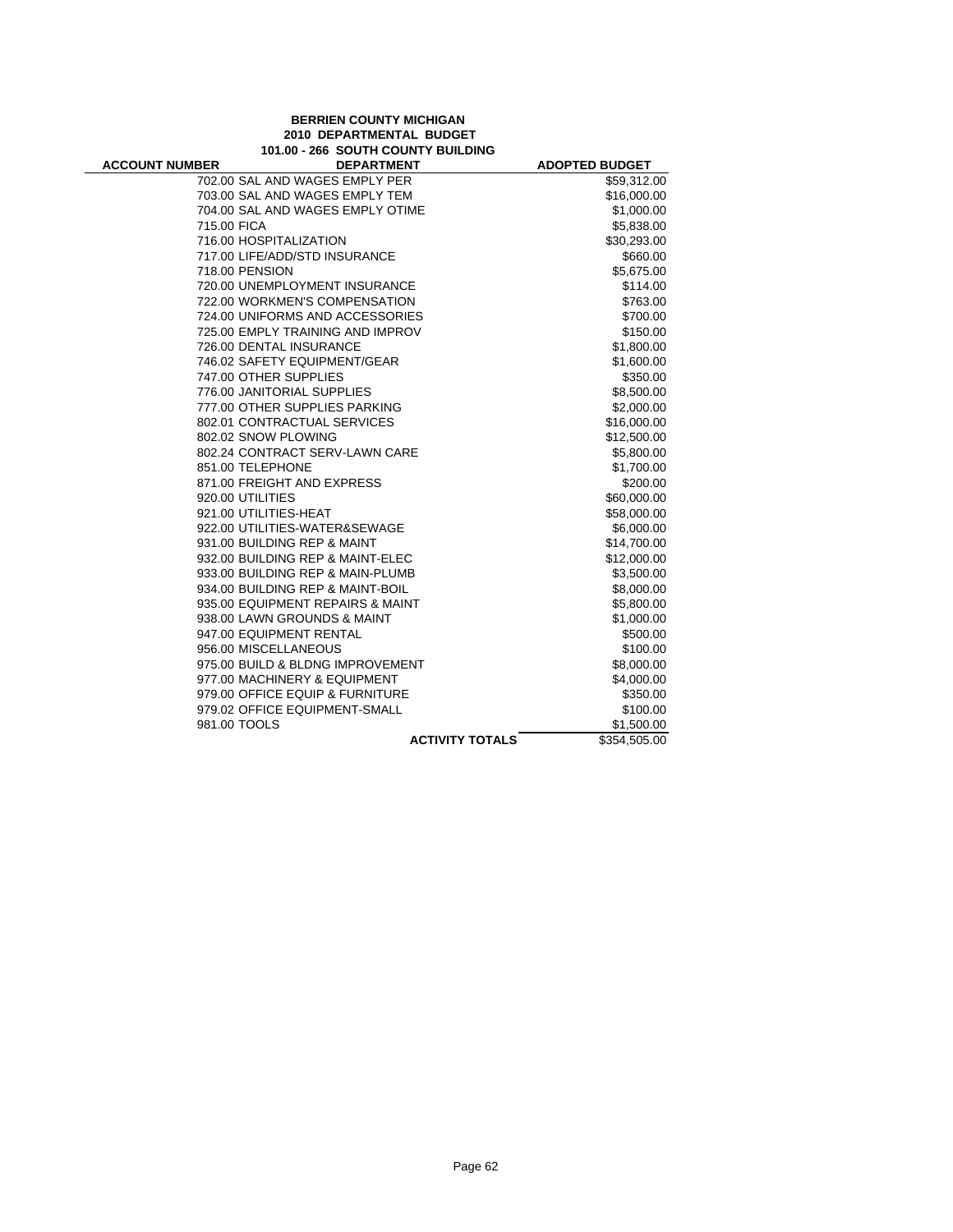## **BERRIEN COUNTY MICHIGAN 2010 DEPARTMENTAL BUDGET 101.00 - 269 OTHER COUNTY PROPERTY**

| <b>ACCOUNT NUMBER</b> | <b>DEPARTMENT</b>                | <b>ADOPTED BUDGET</b>  |              |
|-----------------------|----------------------------------|------------------------|--------------|
|                       | 746.02 SAFETY EQUIPMENT/GEAR     |                        | \$850.00     |
|                       | 747.00 OTHER SUPPLIES            |                        | \$250.00     |
|                       | 776.00 JANITORIAL SUPPLIES       |                        | \$6,000.00   |
|                       | 777.00 OTHER SUPPLIES PARKING    |                        | \$1,800.00   |
|                       | 802.01 CONTRACTUAL SERVICES      |                        | \$13,000.00  |
|                       | 802.02 SNOW PLOWING              |                        | \$10,000.00  |
|                       | 802.24 CONTRACT SERV-LAWN CARE   |                        | \$4,000.00   |
|                       | 820.03 JANITORIAL SERVICES       |                        | \$7,500.00   |
|                       | 820.04 JANITOR SERV-THREE OAKS   |                        | \$8,500.00   |
|                       | 827.08 ENVIRON PERMITS           |                        | \$500.00     |
|                       | 827.12 SAFETY/ENVIRON INSPECTION |                        | \$1,500.00   |
|                       | 851.00 TELEPHONE                 |                        | \$1,500.00   |
|                       | 914.00 LIABILITY INSURANCE       |                        | \$1,050.00   |
|                       | 920.00 UTILITIES                 |                        | \$28,000.00  |
|                       | 921.00 UTILITIES-HEAT            |                        | \$42,000.00  |
|                       | 922.00 UTILITIES-WATER&SEWAGE    |                        | \$2,000.00   |
|                       | 931.00 BUILDING REP & MAINT      |                        | \$6,000.00   |
|                       | 932.00 BUILDING REP & MAINT-ELEC |                        | \$6,000.00   |
|                       | 933.00 BUILDING REP & MAIN-PLUMB |                        | \$5,000.00   |
|                       | 935.00 EQUIPMENT REPAIRS & MAINT |                        | \$4,250.00   |
|                       | 938.00 LAWN GROUNDS & MAINT      |                        | \$2,250.00   |
|                       | 947.00 EQUIPMENT RENTAL          |                        | \$500.00     |
|                       | 975.00 BUILD & BLDNG IMPROVEMENT |                        | \$3,100.00   |
|                       | 977.00 MACHINERY & EQUIPMENT     |                        | \$2,000.00   |
|                       |                                  | <b>ACTIVITY TOTALS</b> | \$157,550.00 |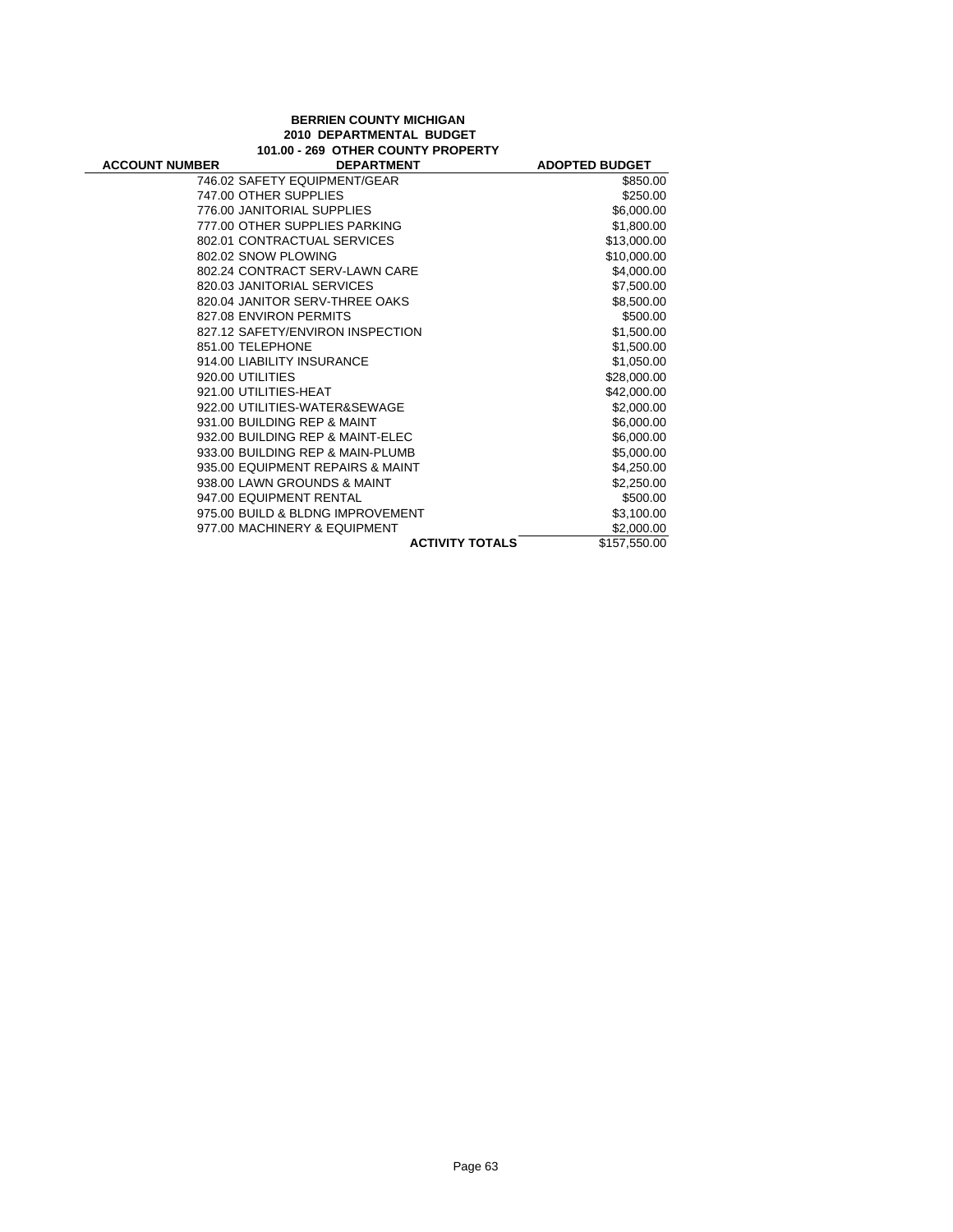## **BERRIEN COUNTY MICHIGAN 2010 DEPARTMENTAL BUDGET 101.00 - 270 ADMINISTRATION CENTER**

| <b>ACCOUNT NUMBER</b> | <b>DEPARTMENT</b>                | <b>ADOPTED BUDGET</b> |
|-----------------------|----------------------------------|-----------------------|
|                       | 702.00 SAL AND WAGES EMPLY PER   | \$31,930.00           |
|                       | 703.00 SAL AND WAGES EMPLY TEM   | \$4,000.00            |
|                       | 704.00 SAL AND WAGES EMPLY OTIME | \$1,300.00            |
| 715.00 FICA           |                                  | \$2,848.00            |
|                       | 716.00 HOSPITALIZATION           | \$15,147.00           |
|                       | 717.00 LIFE/ADD/STD INSURANCE    | \$330.00              |
| 718.00 PENSION        |                                  | \$3,217.00            |
|                       | 720.00 UNEMPLOYMENT INSURANCE    | \$56.00               |
|                       | 722.00 WORKMEN'S COMPENSATION    | \$372.00              |
|                       | 724.00 UNIFORMS AND ACCESSORIES  | \$200.00              |
|                       | 725.00 EMPLY TRAINING AND IMPROV | \$150.00              |
|                       | 726.00 DENTAL INSURANCE          | \$900.00              |
|                       | 746.02 SAFETY EQUIPMENT/GEAR     | \$3,000.00            |
|                       | 747.00 OTHER SUPPLIES            | \$250.00              |
|                       | 776.00 JANITORIAL SUPPLIES       | \$7,000.00            |
|                       | 777.00 OTHER SUPPLIES PARKING    | \$4,000.00            |
|                       | 802.01 CONTRACTUAL SERVICES      | \$14,000.00           |
|                       | 802.02 SNOW PLOWING              | \$7,000.00            |
|                       | 802.03 CLEANING SERVICES         | \$36,000.00           |
|                       | 802.24 CONTRACT SERV-LAWN CARE   | \$6,000.00            |
|                       | 851.00 TELEPHONE                 | \$1,200.00            |
| 920.00 UTILITIES      |                                  | \$37,000.00           |
|                       | 921.00 UTILITIES-HEAT            | \$39,000.00           |
|                       | 922.00 UTILITIES-WATER&SEWAGE    | \$4,000.00            |
|                       | 931.00 BUILDING REP & MAINT      | \$19,000.00           |
|                       | 932.00 BUILDING REP & MAINT-ELEC | \$6,500.00            |
|                       | 933.00 BUILDING REP & MAIN-PLUMB | \$4,000.00            |
|                       | 934.00 BUILDING REP & MAINT-BOIL | \$10,000.00           |
|                       | 935.00 EQUIPMENT REPAIRS & MAINT | \$6,250.00            |
|                       | 938.00 LAWN GROUNDS & MAINT      | \$2,500.00            |
|                       | 947.00 EQUIPMENT RENTAL          | \$1,000.00            |
|                       | 956.00 MISCELLANEOUS             | \$100.00              |
|                       | 975.00 BUILD & BLDNG IMPROVEMENT | \$6,000.00            |
|                       | 977.00 MACHINERY & EQUIPMENT     | \$3,000.00            |
| 981.00 TOOLS          |                                  | \$500.00              |
|                       | <b>ACTIVITY TOTALS</b>           | \$277,750.00          |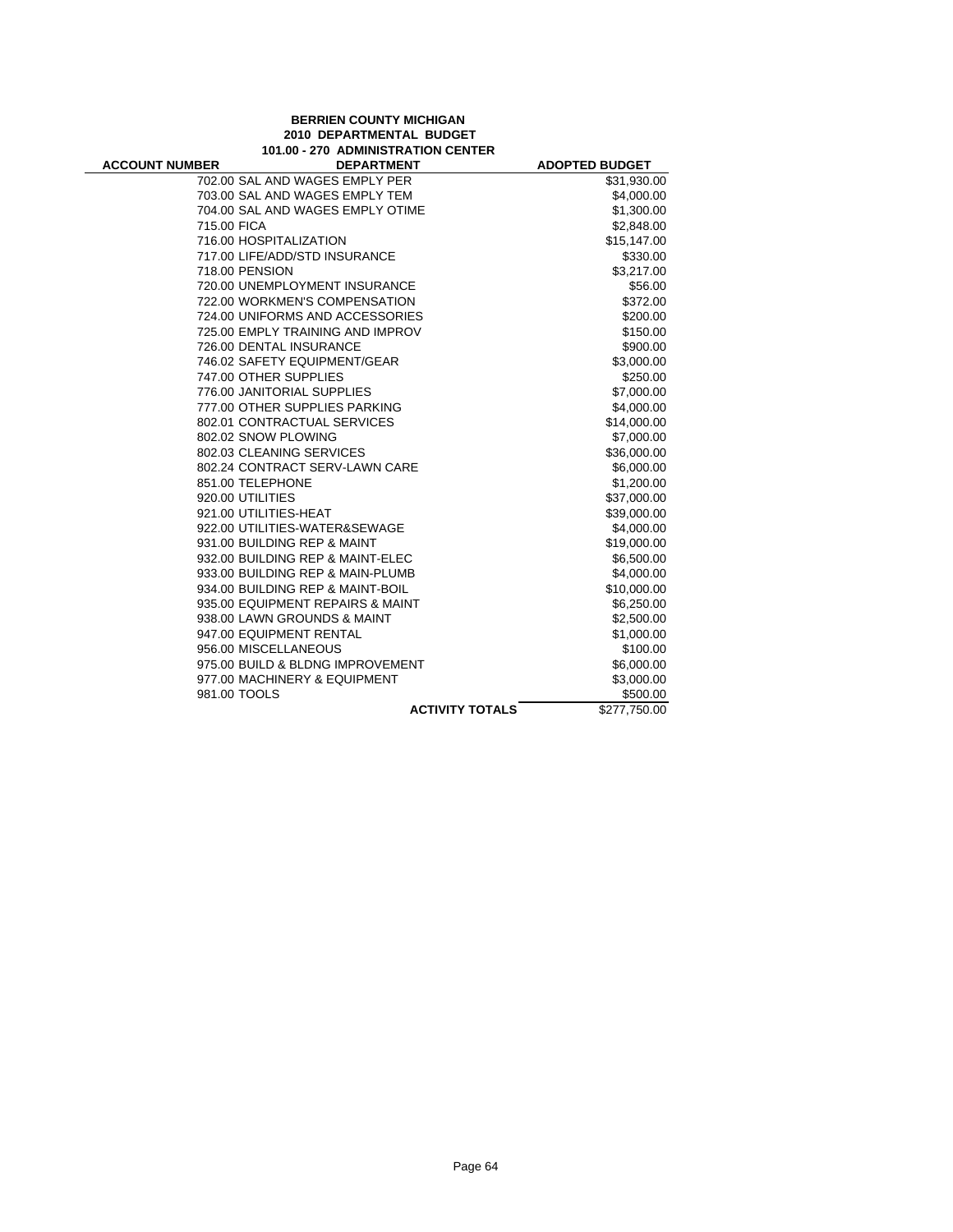## **BERRIEN COUNTY MICHIGAN 2010 DEPARTMENTAL BUDGET 101.00 - 271 2100 EMPIRE COMPLEX**

÷

| <b>ACCOUNT NUMBER</b> | <b>DEPARTMENT</b>                | <b>ADOPTED BUDGET</b> |
|-----------------------|----------------------------------|-----------------------|
|                       | 702.00 SAL AND WAGES EMPLY PER   | \$27,100.00           |
|                       | 703.00 SAL AND WAGES EMPLY TEM   | \$10,000.00           |
|                       | 704.00 SAL AND WAGES EMPLY OTIME | \$500.00              |
| 715.00 FICA           |                                  | \$2,876.00            |
|                       | 716.00 HOSPITALIZATION           | \$15,147.00           |
|                       | 717.00 LIFE/ADD/STD INSURANCE    | \$330.00              |
|                       | 718.00 PENSION                   | \$2,597.00            |
|                       | 720.00 UNEMPLOYMENT INSURANCE    | \$56.00               |
|                       | 722.00 WORKMEN'S COMPENSATION    | \$376.00              |
|                       | 724.00 UNIFORMS AND ACCESSORIES  | \$200.00              |
|                       | 725.00 EMPLY TRAINING AND IMPROV | \$100.00              |
|                       | 726.00 DENTAL INSURANCE          | \$900.00              |
|                       | 746.02 SAFETY EQUIPMENT/GEAR     | \$1,400.00            |
|                       | 747.00 OTHER SUPPLIES            | \$200.00              |
|                       | 776.00 JANITORIAL SUPPLIES       | \$10,000.00           |
|                       | 777.00 OTHER SUPPLIES PARKING    | \$1,000.00            |
|                       | 802.01 CONTRACTUAL SERVICES      | \$20,400.00           |
|                       | 802.02 SNOW PLOWING              | \$10,000.00           |
|                       | 802.24 CONTRACT SERV-LAWN CARE   | \$4,100.00            |
|                       | 820.03 JANITORIAL SERVICES       | \$1,000.00            |
|                       | 827.12 SAFETY/ENVIRON INSPECTION | \$250.00              |
|                       | 851.00 TELEPHONE                 | \$300.00              |
|                       | 871.00 FREIGHT AND EXPRESS       | \$100.00              |
|                       | 920.00 UTILITIES                 | \$43,870.00           |
|                       | 920.01 UTIL-EMERG DIESEL FUEL    | \$4,000.00            |
|                       | 921.00 UTILITIES-HEAT            | \$35,200.00           |
|                       | 922.00 UTILITIES-WATER&SEWAGE    | \$3,500.00            |
|                       | 931.00 BUILDING REP & MAINT      | \$8,000.00            |
|                       | 932.00 BUILDING REP & MAINT-ELEC | \$8,000.00            |
|                       | 933.00 BUILDING REP & MAIN-PLUMB | \$3,500.00            |
|                       | 934.00 BUILDING REP & MAINT-BOIL | \$2,000.00            |
|                       | 935.00 EQUIPMENT REPAIRS & MAINT | \$6,500.00            |
|                       | 938.00 LAWN GROUNDS & MAINT      | \$4,200.00            |
|                       | 947.00 EQUIPMENT RENTAL          | \$1,000.00            |
|                       | 956.00 MISCELLANEOUS             | \$100.00              |
|                       | 975.00 BUILD & BLDNG IMPROVEMENT | \$9,500.00            |
|                       | 977.00 MACHINERY & EQUIPMENT     | \$4,000.00            |
|                       | 981.00 TOOLS                     | \$500.00              |
|                       | <b>ACTIVITY TOTALS</b>           | \$242,802.00          |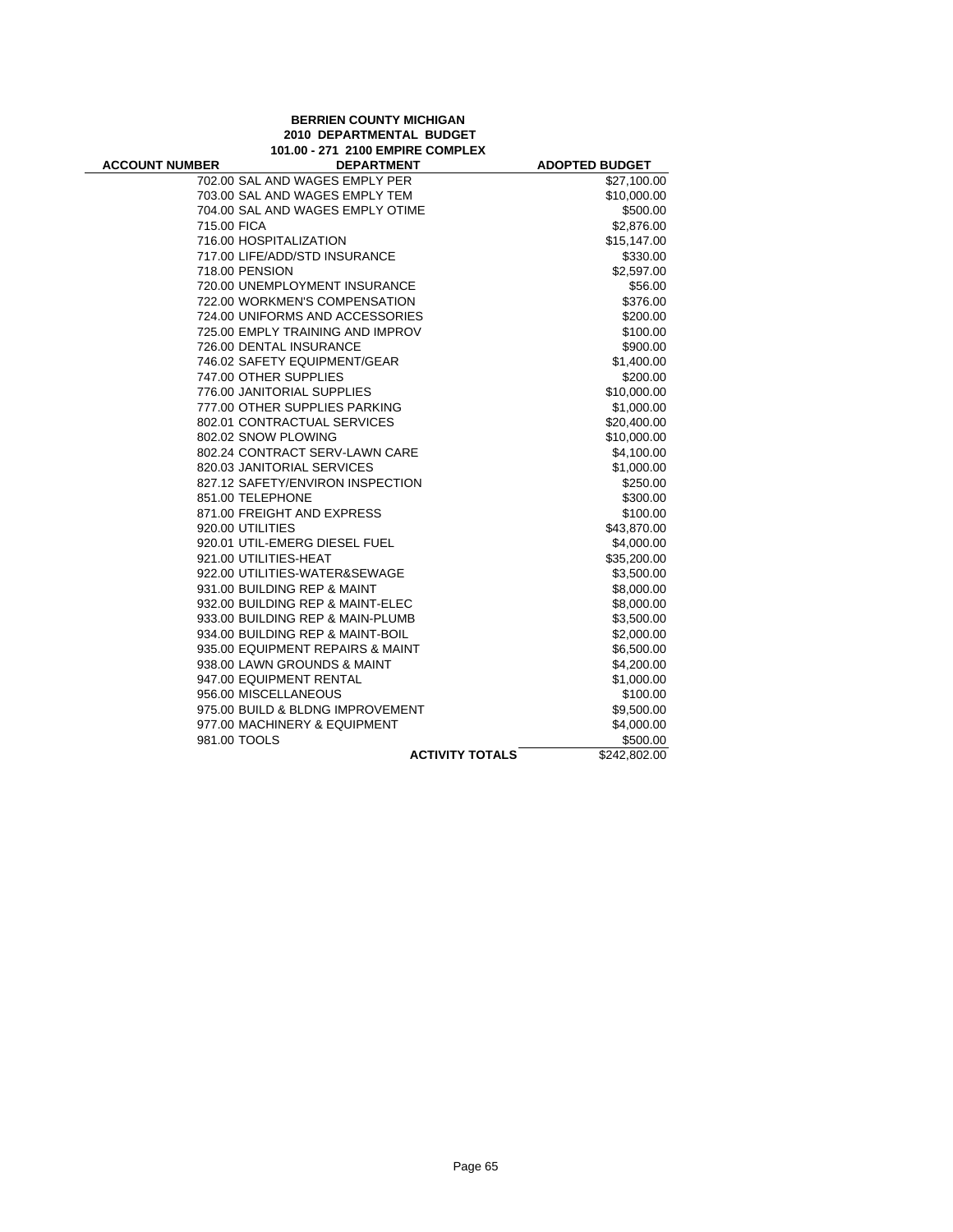# **BERRIEN COUNTY MICHIGAN 2010 DEPARTMENTAL BUDGET 101.00 - 272 TRAINING FACILITY**

| <b>ACCOUNT NUMBER</b> | <b>DEPARTMENT</b>                | <b>ADOPTED BUDGET</b> |
|-----------------------|----------------------------------|-----------------------|
|                       | 746.02 SAFETY EQUIPMENT/GEAR     | \$500.00              |
|                       | 747.00 OTHER SUPPLIES            | \$750.00              |
|                       | 776.00 JANITORIAL SUPPLIES       | \$1,000.00            |
|                       | 777.00 OTHER SUPPLIES PARKING    | \$250.00              |
|                       | 802.01 CONTRACTUAL SERVICES      | \$2,700.00            |
|                       | 802.02 SNOW PLOWING              | \$2,500.00            |
| 851.00 TELEPHONE      |                                  | \$1,600.00            |
| 920.00 UTILITIES      |                                  | \$8,200.00            |
|                       | 922.00 UTILITIES-WATER&SEWAGE    | \$800.00              |
|                       | 931.00 BUILDING REP & MAINT      | \$500.00              |
|                       | 932.00 BUILDING REP & MAINT-ELEC | \$500.00              |
|                       | 933.00 BUILDING REP & MAIN-PLUMB | \$500.00              |
|                       | 935.00 EQUIPMENT REPAIRS & MAINT | \$250.00              |
|                       | 938.00 LAWN GROUNDS & MAINT      | \$750.00              |
|                       | 956.00 MISCELLANEOUS             | \$100.00              |
|                       | <b>ACTIVITY TOTALS</b>           | \$20,900.00           |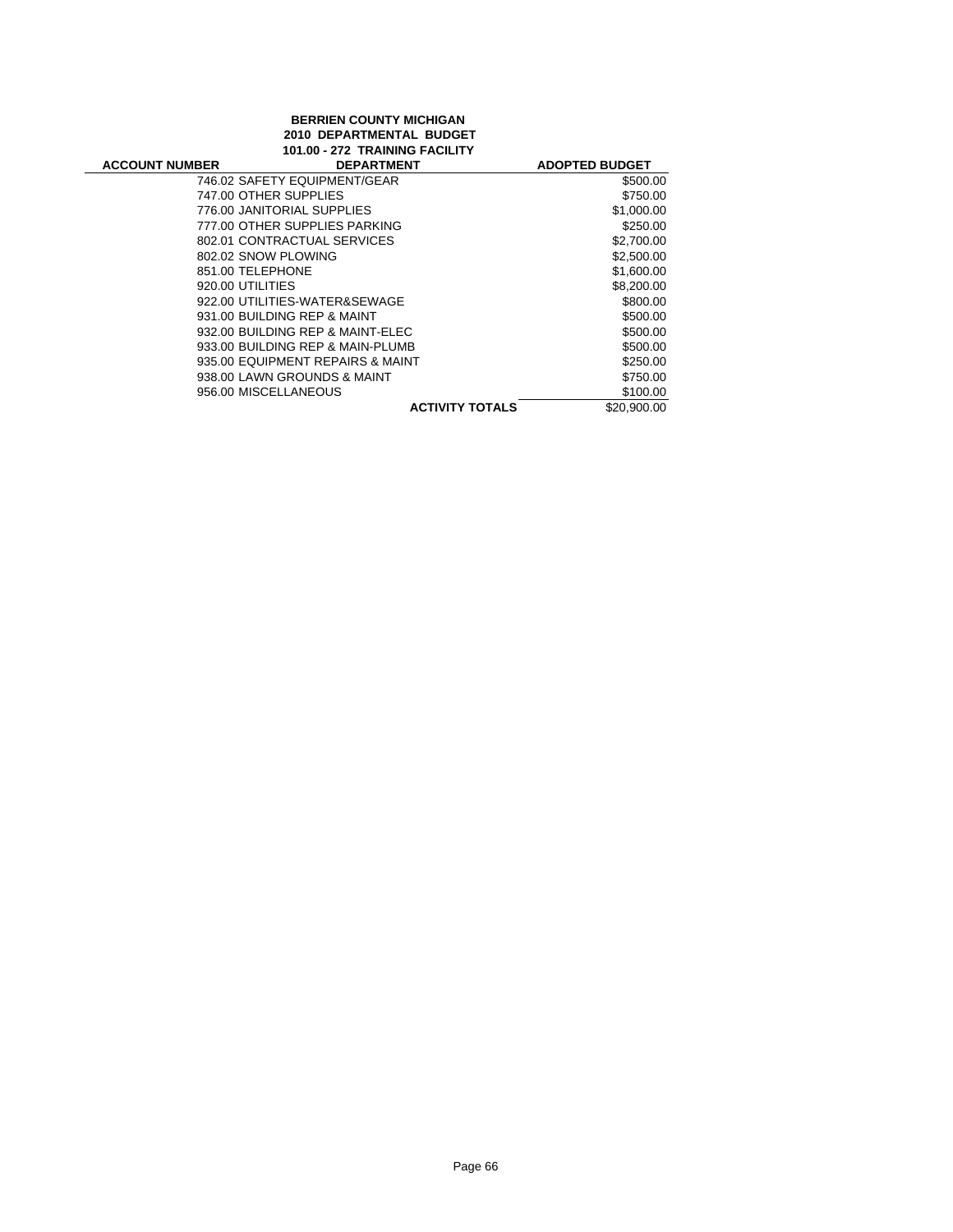## **BERRIEN COUNTY MICHIGAN 2010 DEPARTMENTAL BUDGET 101.00 - 275 DRAIN COMMISSIONER**

÷

| <b>ACCOUNT NUMBER</b> | <b>DEPARTMENT</b>                       | <b>ADOPTED BUDGET</b> |
|-----------------------|-----------------------------------------|-----------------------|
|                       | 701.00 SAL AND WAGES SUPERV             | \$70,620.00           |
|                       | 702.00 SAL AND WAGES EMPLY PER          | \$81,115.00           |
| 715.00 FICA           |                                         | \$11,608.00           |
|                       | 716.00 HOSPITALIZATION                  | \$45,440.00           |
|                       | 717.00 LIFE/ADD/STD INSURANCE           | \$990.00              |
|                       | 718.00 PENSION                          | \$14,278.00           |
|                       | 720.00 UNEMPLOYMENT INSURANCE           | \$122.00              |
|                       | 722.00 WORKMEN'S COMPENSATION           | \$1,517.00            |
|                       | 725.00 EMPLY TRAINING AND IMPROV        | \$250.00              |
|                       | 726.00 DENTAL INSURANCE                 | \$2,800.00            |
|                       | 730.00 OFFICE SUPPLIES                  | \$150.00              |
|                       | 730.05 CENTRAL OFFICE SUPPLIES          | \$90.00               |
|                       | 802.01 CONTRACTUAL SERVICES             | \$65,002.00           |
|                       | 817.00 MEMBERSHIP & SUBSCRIPTION        | \$500.00              |
|                       | 827.07 STORM WATER DISCHARGE PERMIT FEE | \$3,000.00            |
|                       | 851.00 TELEPHONE                        | \$700.00              |
|                       | 861.00 TRAVEL                           | \$1,500.00            |
|                       | 868.00 GAS OIL GREASE & ANTIFRZE        | \$15,000.00           |
|                       | 937.00 OFF EQUIP REP & MAINT            | \$39.00               |
|                       | 956.00 MISCELLANEOUS                    | \$225.00              |
|                       | 956.04 MISC-MEETING EXPENSES            | \$200.00              |
|                       | <b>ACTIVITY TOTALS</b>                  | \$315,146.00          |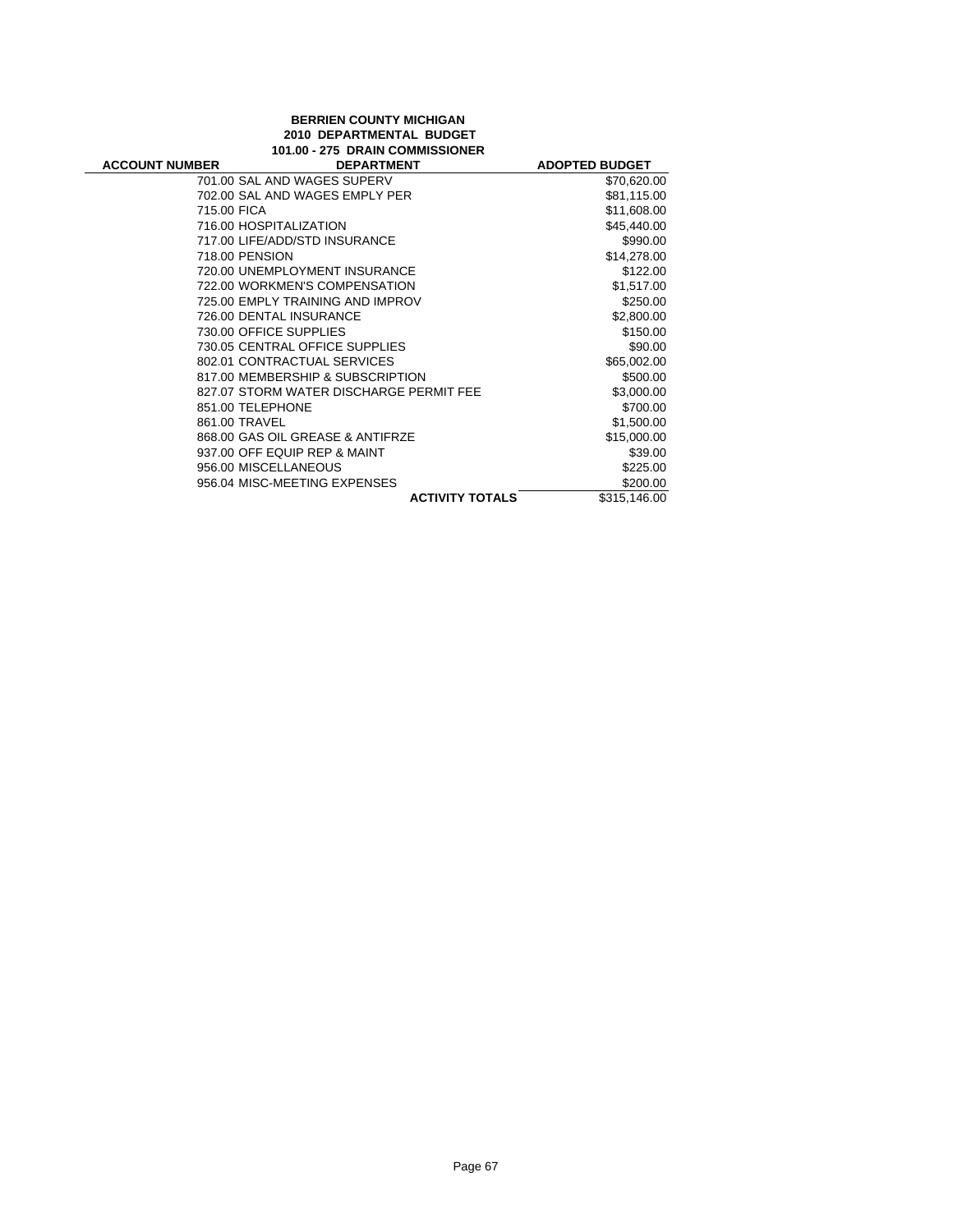| <b>BERRIEN COUNTY MICHIGAN</b> |                                  |                        |                       |
|--------------------------------|----------------------------------|------------------------|-----------------------|
| 2010 DEPARTMENTAL BUDGET       |                                  |                        |                       |
|                                | 101.00 - 292 PRINTING            |                        |                       |
| <b>ACCOUNT NUMBER</b>          | <b>DEPARTMENT</b>                |                        | <b>ADOPTED BUDGET</b> |
|                                | 702.00 SAL AND WAGES EMPLY PER   |                        | \$101,638.00          |
|                                | 703.00 SAL AND WAGES EMPLY TEM   |                        | \$2,500.00            |
|                                | 704.00 SAL AND WAGES EMPLY OTIME |                        | \$1,000.00            |
| 715.00 FICA                    |                                  |                        | \$8,043.00            |
|                                | 716.00 HOSPITALIZATION           |                        | \$45,440.00           |
|                                | 717.00 LIFE/ADD/STD INSURANCE    |                        | \$990.00              |
| 718.00 PENSION                 |                                  |                        | \$9,658.00            |
|                                | 720.00 UNEMPLOYMENT INSURANCE    |                        | \$158.00              |
|                                | 722.00 WORKMEN'S COMPENSATION    |                        | \$1,051.00            |
|                                | 726.00 DENTAL INSURANCE          |                        | \$2,750.00            |
|                                | 730.00 OFFICE SUPPLIES           |                        | \$200.00              |
|                                | 730.02 OPERATING SUPPLIES        |                        | \$7,800.00            |
|                                | 730.05 CENTRAL OFFICE SUPPLIES   |                        | \$150.00              |
|                                | 733.00 COPIER CHARGES            |                        | \$32,000.00           |
|                                | 747.00 OTHER SUPPLIES            |                        | \$20.00               |
| 861.00 TRAVEL                  |                                  |                        | \$100.00              |
|                                | 937.00 OFF EQUIP REP & MAINT     |                        | \$17,000.00           |
|                                | 947.07 LEASED EQUIPMENT          |                        | \$36,500.00           |
|                                | 979.00 OFFICE EQUIP & FURNITURE  |                        | \$1,000.00            |
|                                | 983.00 PURCHASED SOFTWARE        |                        | \$1,000.00            |
|                                |                                  | <b>ACTIVITY TOTALS</b> | \$268,998.00          |

÷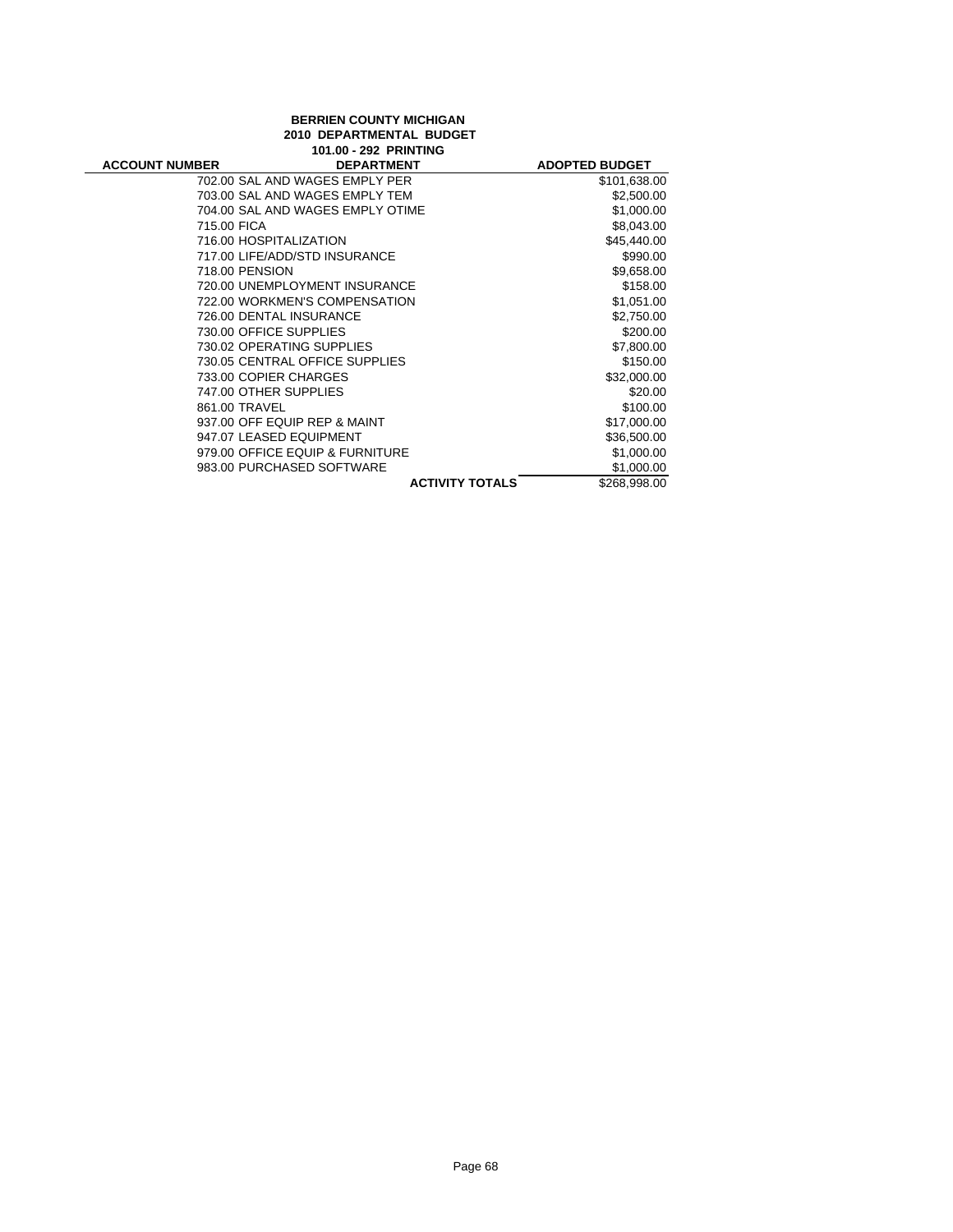# **BERRIEN COUNTY MICHIGAN 2010 DEPARTMENTAL BUDGET 101.00 - 294 CENTRAL SUPPLY**

| <b>ACCOUNT NUMBER</b>  | <b>DEPARTMENT</b>              | <b>ADOPTED BUDGET</b> |
|------------------------|--------------------------------|-----------------------|
| 730.00 OFFICE SUPPLIES |                                | \$95,000.00           |
|                        | 730.05 CENTRAL OFFICE SUPPLIES | \$1,000.00            |
|                        | <b>ACTIVITY TOTALS</b>         | \$96,000.00           |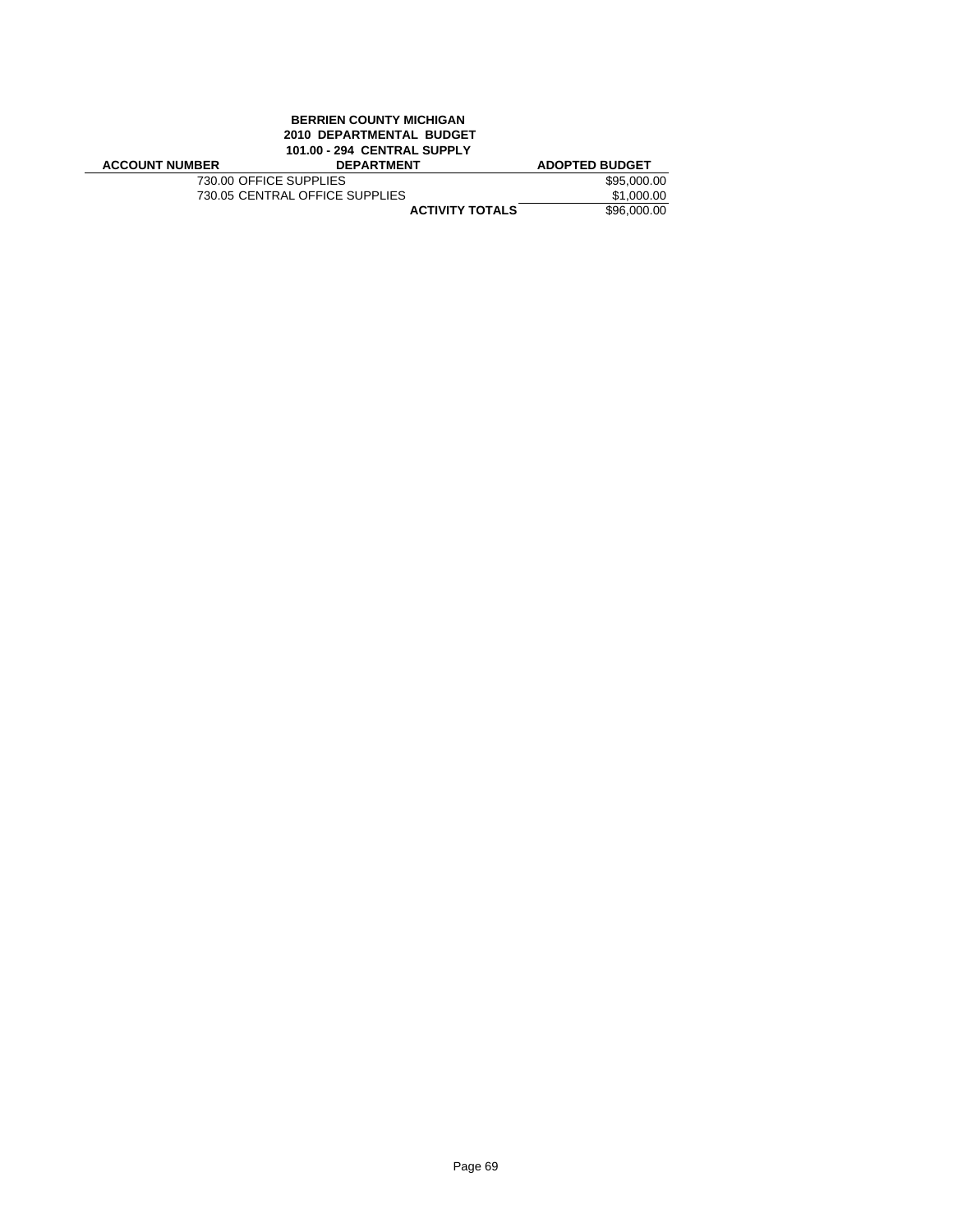# **BERRIEN COUNTY MICHIGAN 2010 DEPARTMENTAL BUDGET 101.00 - 295 MAILING DEPT**

| IVI.OV - 293 MAILING DEFI |                                  |                       |  |
|---------------------------|----------------------------------|-----------------------|--|
| <b>ACCOUNT NUMBER</b>     | <b>DEPARTMENT</b>                | <b>ADOPTED BUDGET</b> |  |
|                           | 702.00 SAL AND WAGES EMPLY PER   | \$30,690.00           |  |
|                           | 704.00 SAL AND WAGES EMPLY OTIME | \$500.00              |  |
|                           | 715.00 FICA                      | \$2,386.00            |  |
|                           | 716.00 HOSPITALIZATION           | \$15,147.00           |  |
|                           | 717.00 LIFE/ADD/STD INSURANCE    | \$330.00              |  |
|                           | 718.00 PENSION                   | \$2,935.00            |  |
|                           | 720.00 UNEMPLOYMENT INSURANCE    | \$47.00               |  |
|                           | 722.00 WORKMEN'S COMPENSATION    | \$312.00              |  |
|                           | 726.00 DENTAL INSURANCE          | \$900.00              |  |
|                           | 728.00 PRINTING & BINDING        | \$500.00              |  |
|                           | 729.00 POSTAGE                   | \$291,000.00          |  |
|                           | 730.00 OFFICE SUPPLIES           | \$500.00              |  |
|                           | 730.02 OPERATING SUPPLIES        | \$1,300.00            |  |
|                           | 802.01 CONTRACTUAL SERVICES      | \$22,675.00           |  |
|                           | 851.00 TELEPHONE                 | \$100.00              |  |
|                           | 937.00 OFF EQUIP REP & MAINT     | \$500.00              |  |
|                           | 947.00 EQUIPMENT RENTAL          | \$15,445.00           |  |
|                           | 956.00 MISCELLANEOUS             | \$100.00              |  |
|                           | 979.00 OFFICE EQUIP & FURNITURE  | \$500.00              |  |
|                           | <b>ACTIVITY TOTALS</b>           | \$385,867.00          |  |
|                           |                                  |                       |  |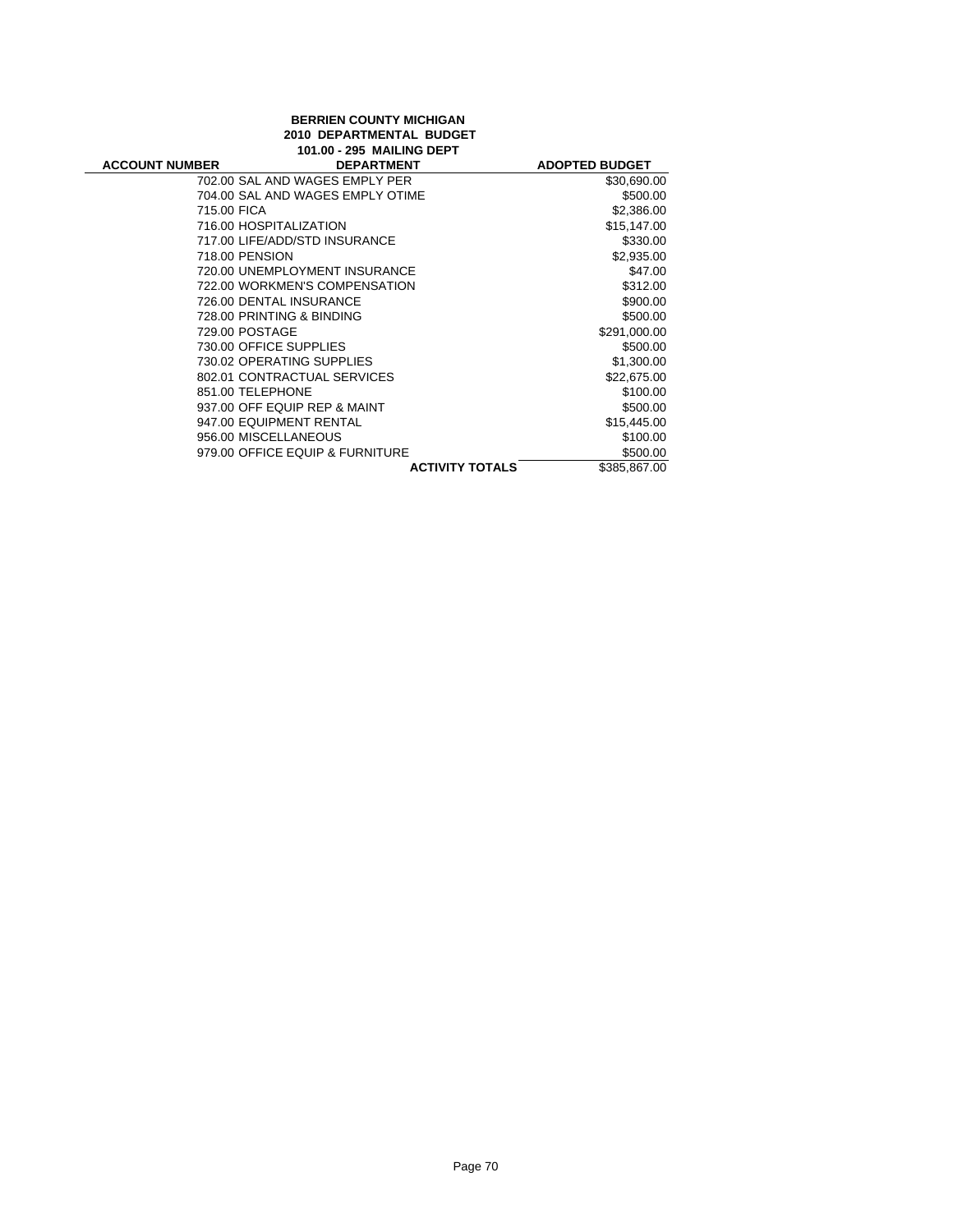# **BERRIEN COUNTY MICHIGAN 2010 DEPARTMENTAL BUDGET 101.00 - 296 MOTOR POOL**

| <b>ACCOUNT NUMBER</b> | <b>DEPARTMENT</b>                |                        | <b>ADOPTED BUDGET</b> |
|-----------------------|----------------------------------|------------------------|-----------------------|
|                       | 702.00 SAL AND WAGES EMPLY PER   |                        | \$112,994.00          |
|                       | 715.00 FICA                      |                        | \$8,644.00            |
|                       | 716.00 HOSPITALIZATION           |                        | \$45,440.00           |
|                       | 717.00 LIFE/ADD/STD INSURANCE    |                        | \$990.00              |
|                       | 718.00 PENSION                   |                        | \$10,633.00           |
|                       | 720.00 UNEMPLOYMENT INSURANCE    |                        | \$169.00              |
|                       | 722.00 WORKMEN'S COMPENSATION    |                        | \$1,130.00            |
|                       | 724.00 UNIFORMS AND ACCESSORIES  |                        | \$1,000.00            |
|                       | 726.00 DENTAL INSURANCE          |                        | \$2,750.00            |
|                       | 744.00 VEHICLE OPER SUPPLIES     |                        | \$5,000.00            |
|                       | 746.02 SAFETY EQUIPMENT/GEAR     |                        | \$250.00              |
|                       | 776.00 JANITORIAL SUPPLIES       |                        | \$400.00              |
|                       | 851.00 TELEPHONE                 |                        | \$550.00              |
|                       | 868.00 GAS OIL GREASE & ANTIFRZE |                        | \$32,000.00           |
|                       | 936.00 VEHICLE REPAIRS & MAINT   |                        | \$92,000.00           |
|                       | 936.01 VEH REP & MAINT-NON INSUR |                        | \$8,000.00            |
|                       | 937.01 SOFTWARE MAINTENANCE      |                        | \$1,900.00            |
|                       | 981.00 TOOLS                     |                        | \$250.00              |
|                       |                                  | <b>ACTIVITY TOTALS</b> | \$324,100.00          |
|                       |                                  |                        |                       |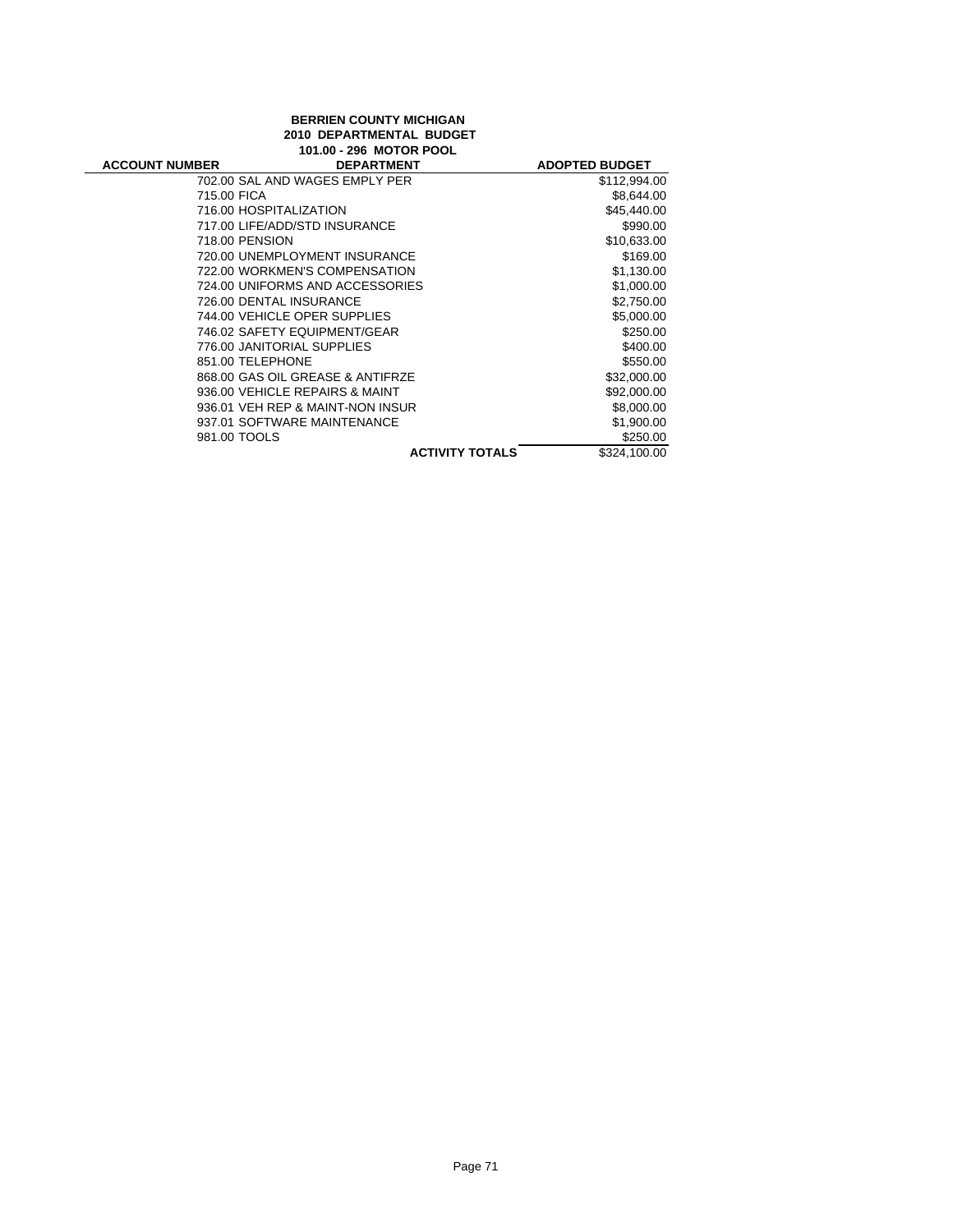## **BERRIEN COUNTY MICHIGAN 2010 DEPARTMENTAL BUDGET 101.00 - 297 TELEPHONE - CNTRL SWITCHBRD**

| <b>ACCOUNT NUMBER</b> | <b>DEPARTMENT</b>                | <b>ADOPTED BUDGET</b> |
|-----------------------|----------------------------------|-----------------------|
|                       | 702.00 SAL AND WAGES EMPLY PER   | \$46,892.00           |
|                       | 703.00 SAL AND WAGES EMPLY TEM   | \$9,700.00            |
|                       | 704.00 SAL AND WAGES EMPLY OTIME | \$200.00              |
| 715.00 FICA           |                                  | \$4,344.00            |
|                       | 716.00 HOSPITALIZATION           | \$15,147.00           |
|                       | 717.00 LIFE/ADD/STD INSURANCE    | \$330.00              |
|                       | 718.00 PENSION                   | \$3,247.00            |
|                       | 720.00 UNEMPLOYMENT INSURANCE    | \$85.00               |
|                       | 722.00 WORKMEN'S COMPENSATION    | \$568.00              |
|                       | 726.00 DENTAL INSURANCE          | \$900.00              |
|                       | 747.00 OTHER SUPPLIES            | \$100.00              |
|                       | 781.00 SUPPLIES AND MATERIALS    | \$100.00              |
|                       | 802.01 CONTRACTUAL SERVICES      | \$20,000.00           |
|                       | 817.00 MEMBERSHIP & SUBSCRIPTION | \$500.00              |
|                       | 852.00 TELEPHONE SWITCHBOARD     | \$95,000.00           |
|                       | 861.00 TRAVEL                    | \$100.00              |
|                       | 937.00 OFF EQUIP REP & MAINT     | \$250.00              |
|                       | 937.01 SOFTWARE MAINTENANCE      | \$2,100.00            |
|                       | 937.02 COMPUTER MAINTENANCE      | \$40,000.00           |
|                       | 947.04 LEASED HARDWARE           | \$28,475.00           |
|                       | 956.00 MISCELLANEOUS             | \$150.00              |
|                       | 979.05 COMPUTER EQUIPMENT        | \$2,000.00            |
|                       | <b>ACTIVITY TOTALS</b>           | \$270,188.00          |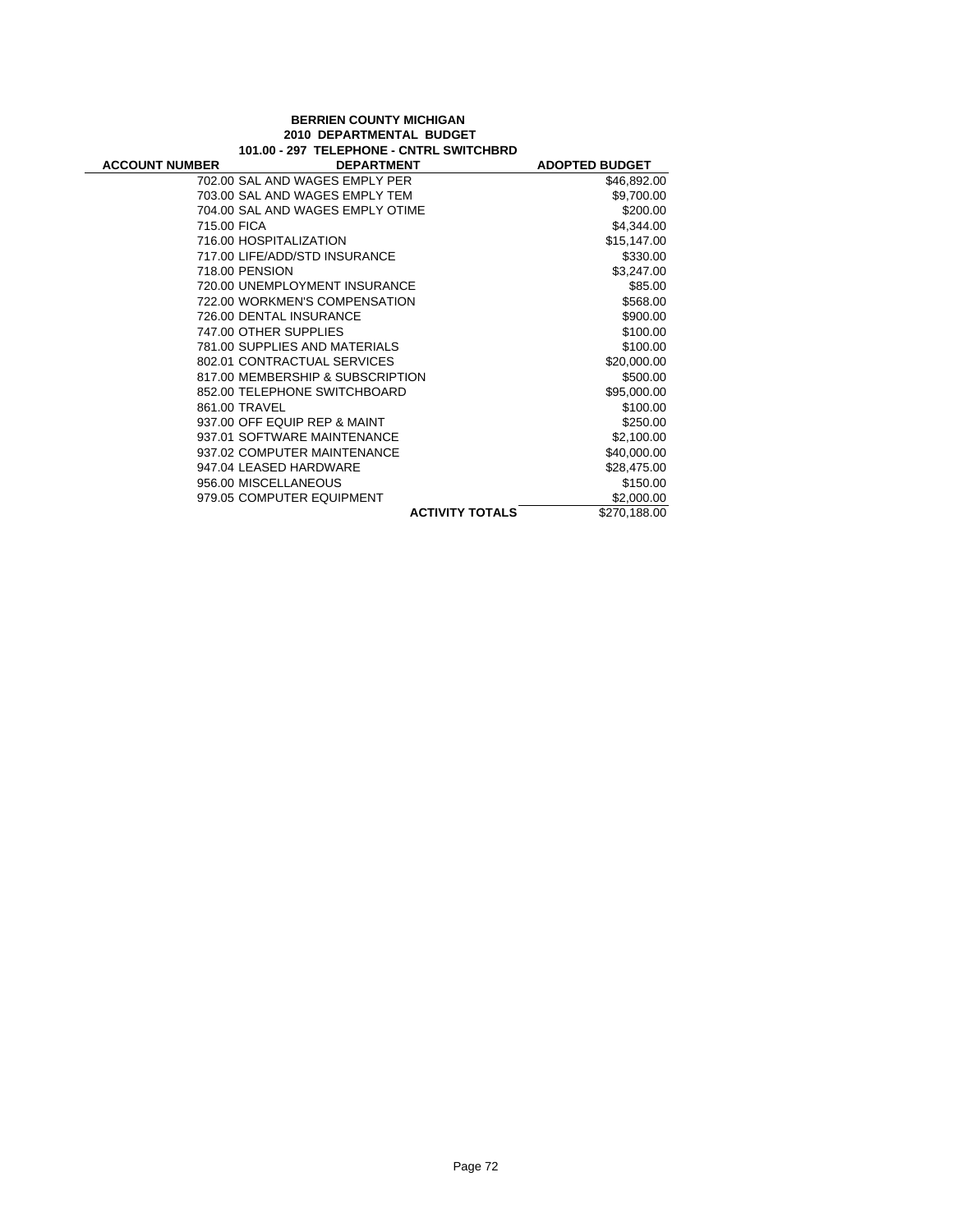### **BERRIEN COUNTY MICHIGAN 2010 DEPARTMENTAL BUDGET 101.00 - 298 RECORDS CENTER**

| <b>ACCOUNT NUMBER</b> | <b>DEPARTMENT</b>              | <b>ADOPTED BUDGET</b> |
|-----------------------|--------------------------------|-----------------------|
|                       | 702.00 SAL AND WAGES EMPLY PER | \$121,973.00          |
| 715.00 FICA           |                                | \$9,331.00            |
|                       | 716.00 HOSPITALIZATION         | \$60,586.00           |
|                       | 717.00 LIFE/ADD/STD INSURANCE  | \$1,320.00            |
| 718.00 PENSION        |                                | \$11,478.00           |
|                       | 720.00 UNEMPLOYMENT INSURANCE  | \$183.00              |
|                       | 722.00 WORKMEN'S COMPENSATION  | \$1,220.00            |
|                       | 726.00 DENTAL INSURANCE        | \$3,650.00            |
|                       | 730.00 OFFICE SUPPLIES         | \$250.00              |
|                       | 730.02 OPERATING SUPPLIES      | \$1,000.00            |
|                       | 730.05 CENTRAL OFFICE SUPPLIES | \$150.00              |
|                       | 733.00 COPIER CHARGES          | \$150.00              |
|                       | 802.01 CONTRACTUAL SERVICES    | \$8,500.00            |
| 851.00 TELEPHONE      |                                | \$100.00              |
| 861.00 TRAVEL         |                                | \$100.00              |
|                       | 937.00 OFF EQUIP REP & MAINT   | \$14,323.00           |
|                       | <b>ACTIVITY TOTALS</b>         | \$234.314.00          |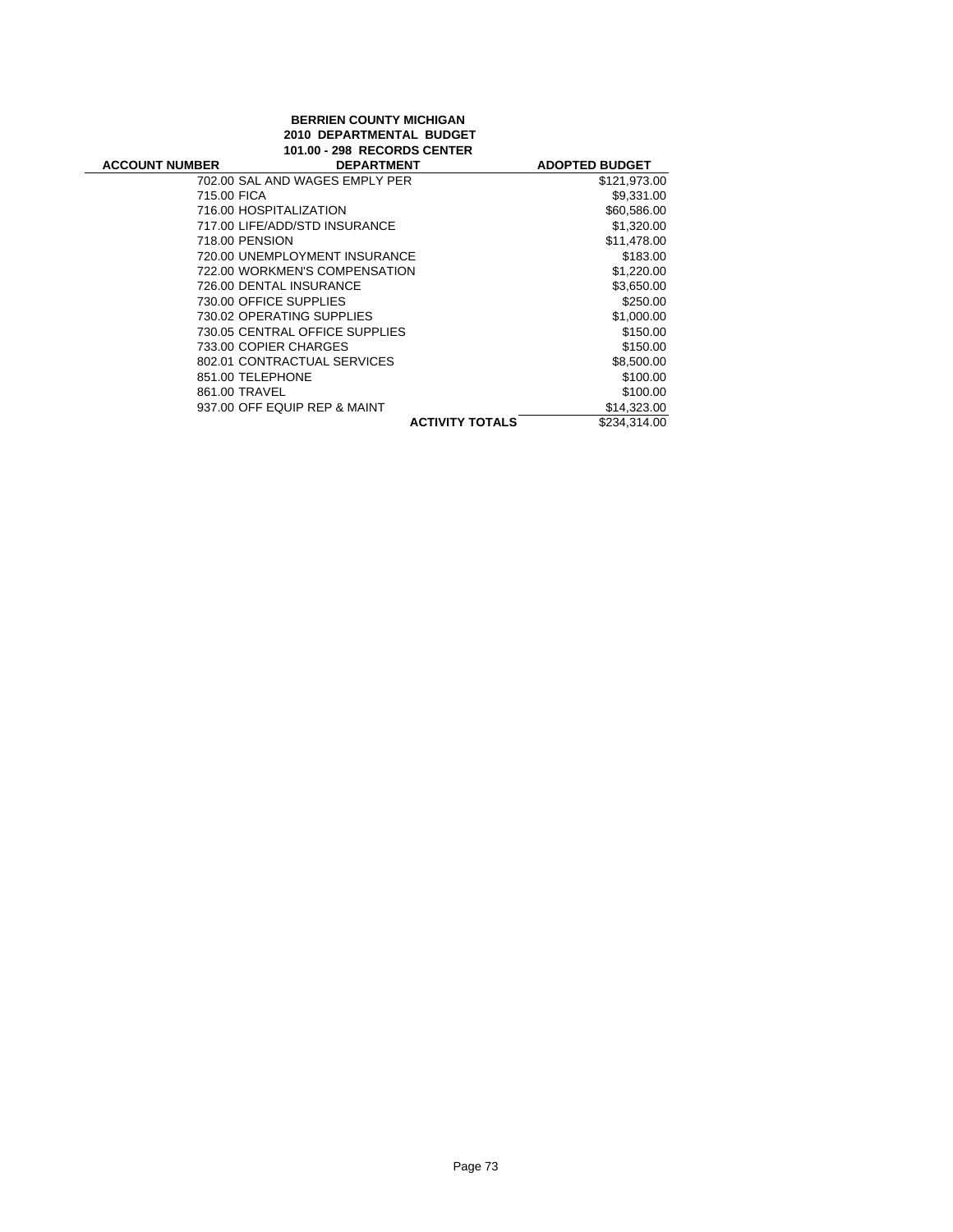# **BERRIEN COUNTY MICHIGAN 2010 DEPARTMENTAL BUDGET 101.00 - 299 COPY CENTER**

| <b>ACCOUNT NUMBER</b> | <b>DEPARTMENT</b>       | <b>ADOPTED BUDGET</b> |
|-----------------------|-------------------------|-----------------------|
| 733.00 COPIER CHARGES |                         | \$9,000.00            |
|                       | 947.00 EQUIPMENT RENTAL | \$28,637.00           |
|                       | <b>ACTIVITY TOTALS</b>  | \$37,637.00           |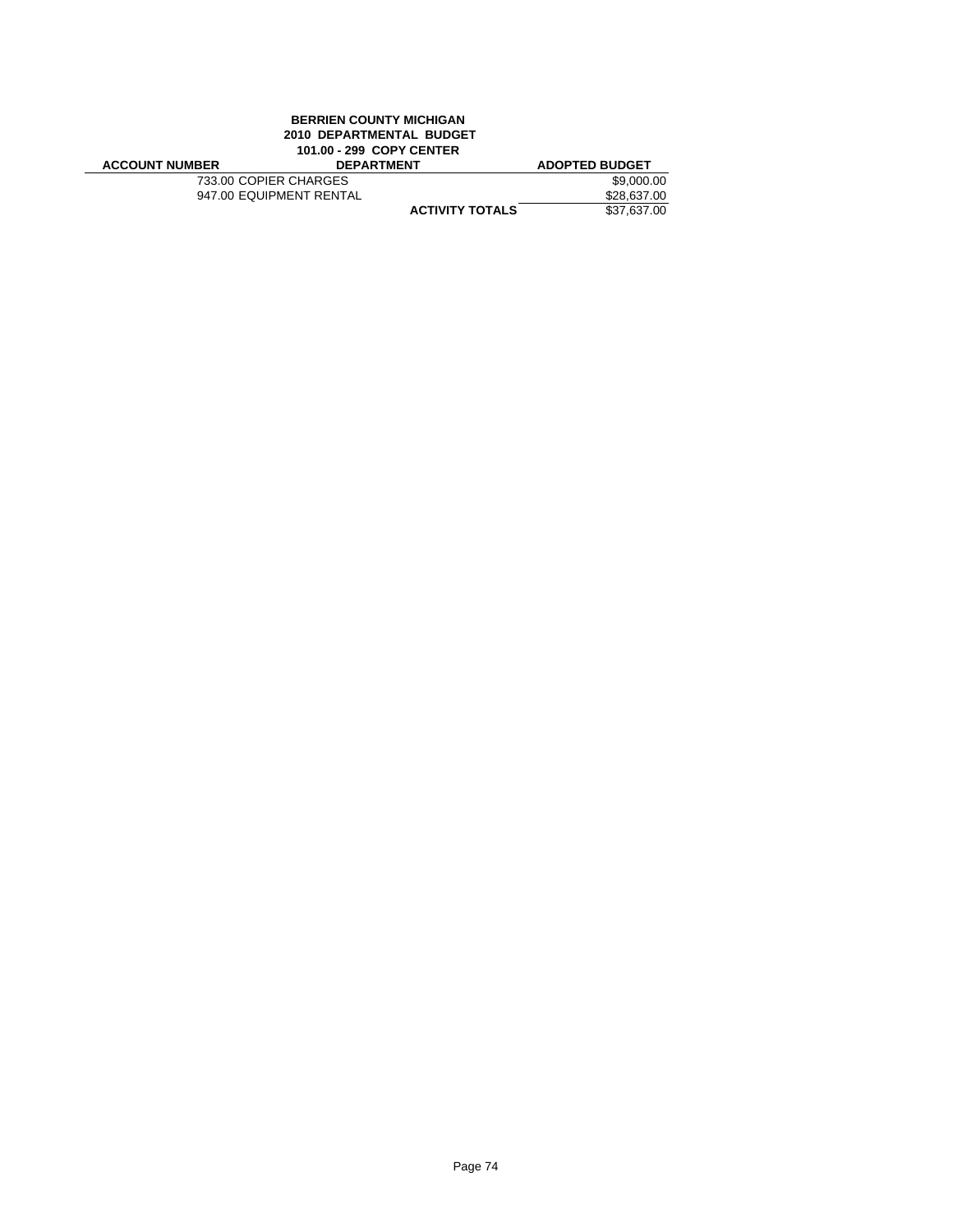#### **BERRIEN COUNTY MICHIGAN 2010 DEPARTMENTAL BUDGET 101.00 - 305 SHERIFFS OFFICE & PATROL**

÷

| <b>ACCOUNT NUMBER</b> | <b>DEPARTMENT</b>                 | <b>ADOPTED BUDGET</b> |
|-----------------------|-----------------------------------|-----------------------|
|                       | 701.00 SAL AND WAGES SUPERV       | \$91,319.00           |
|                       | 702.00 SAL AND WAGES EMPLY PER    | \$2,247,450.00        |
|                       | 703.00 SAL AND WAGES EMPLY TEM    | \$56,200.00           |
|                       | 704.00 SAL AND WAGES EMPLY OTIME  | \$151,900.00          |
|                       | 705.00 SAL & WAGES EMPLY HOLIDAY  | \$144,034.00          |
|                       | 708.00 SAL AND WAGES EMPLY OW     | \$6,789.00            |
| 715.00 FICA           |                                   | \$206,374.00          |
|                       | 716.00 HOSPITALIZATION            | \$586,272.00          |
|                       | 717.00 LIFE/ADD/STD INSURANCE     | \$10,112.00           |
|                       | 718.00 PENSION                    | \$612,273.00          |
|                       | 720.00 UNEMPLOYMENT INSURANCE     | \$4,047.00            |
|                       | 722.00 WORKMEN'S COMPENSATION     | \$26,976.00           |
|                       | 724.00 UNIFORMS AND ACCESSORIES   | \$28,500.00           |
|                       | 725.00 EMPLY TRAINING AND IMPROV  | \$4,250.00            |
|                       | 726.00 DENTAL INSURANCE           | \$50,060.00           |
|                       | 728.00 PRINTING & BINDING         | \$1,687.00            |
|                       | 730.00 OFFICE SUPPLIES            | \$10,310.00           |
|                       | 730.05 CENTRAL OFFICE SUPPLIES    | \$2,200.00            |
|                       | 730.06 INTERNAL TRAINING SUPPLY   | \$500.00              |
|                       | 733.00 COPIER CHARGES             | \$780.00              |
|                       | 746.01 AMMUNITIONS                | \$28,675.00           |
|                       | 746.02 SAFETY EQUIPMENT/GEAR      | \$4,630.00            |
|                       | 746.08 GUNS WEAPONS & MAINTENANCE | \$3,300.00            |
|                       | 747.00 OTHER SUPPLIES             | \$9,000.00            |
|                       | 752.00 UNIFORM CLEANING           | \$8,000.00            |
|                       | 761.00 MEDICAL SUPPLIES           | \$468.00              |
|                       | 802.01 CONTRACTUAL SERVICES       |                       |
|                       | 802.04 CONTRACTUAL SERVICES FEES  | \$11,800.00           |
|                       |                                   | \$5,000.00            |
|                       | 814.00 LEGAL                      | \$700.00              |
|                       | 817.00 MEMBERSHIP & SUBSCRIPTION  | \$1,711.00            |
|                       | 836.00 HEALTH SERVICE DOCTORS     | \$960.00              |
|                       | 848.08 RECOGNITION EXPENSES       | \$300.00              |
|                       | 851.00 TELEPHONE                  | \$23,400.00           |
|                       | 856.00 PAGER SERVICE              | \$78.00               |
|                       | 861.00 TRAVEL                     | \$980.00              |
|                       | 868.00 GAS OIL GREASE & ANTIFRZE  | \$200,000.00          |
|                       | 935.00 EQUIPMENT REPAIRS & MAINT  | \$3,500.00            |
|                       | 936.00 VEHICLE REPAIRS & MAINT    | \$3,000.00            |
|                       | 937.00 OFF EQUIP REP & MAINT      | \$919.00              |
|                       | 937.01 SOFTWARE MAINTENANCE       | \$34,100.00           |
|                       | 937.02 COMPUTER MAINTENANCE       | \$2,034.00            |
|                       | 947.00 EQUIPMENT RENTAL           | \$1,687.00            |
|                       | 956.00 MISCELLANEOUS              | \$100.00              |
|                       | 956.04 MISC-MEETING EXPENSES      | \$250.00              |
|                       | 977.00 MACHINERY & EQUIPMENT      | \$6,960.00            |
|                       | 977.05 TRAINING EQUIPMENT         | \$1,520.00            |
|                       | 979.00 OFFICE EQUIP & FURNITURE   | \$1,014.00            |
|                       | 979.02 OFFICE EQUIPMENT-SMALL     | \$560.00              |
|                       | 983.00 PURCHASED SOFTWARE         | \$400.00              |
|                       | <b>ACTIVITY TOTALS</b>            | \$4,597,079.00        |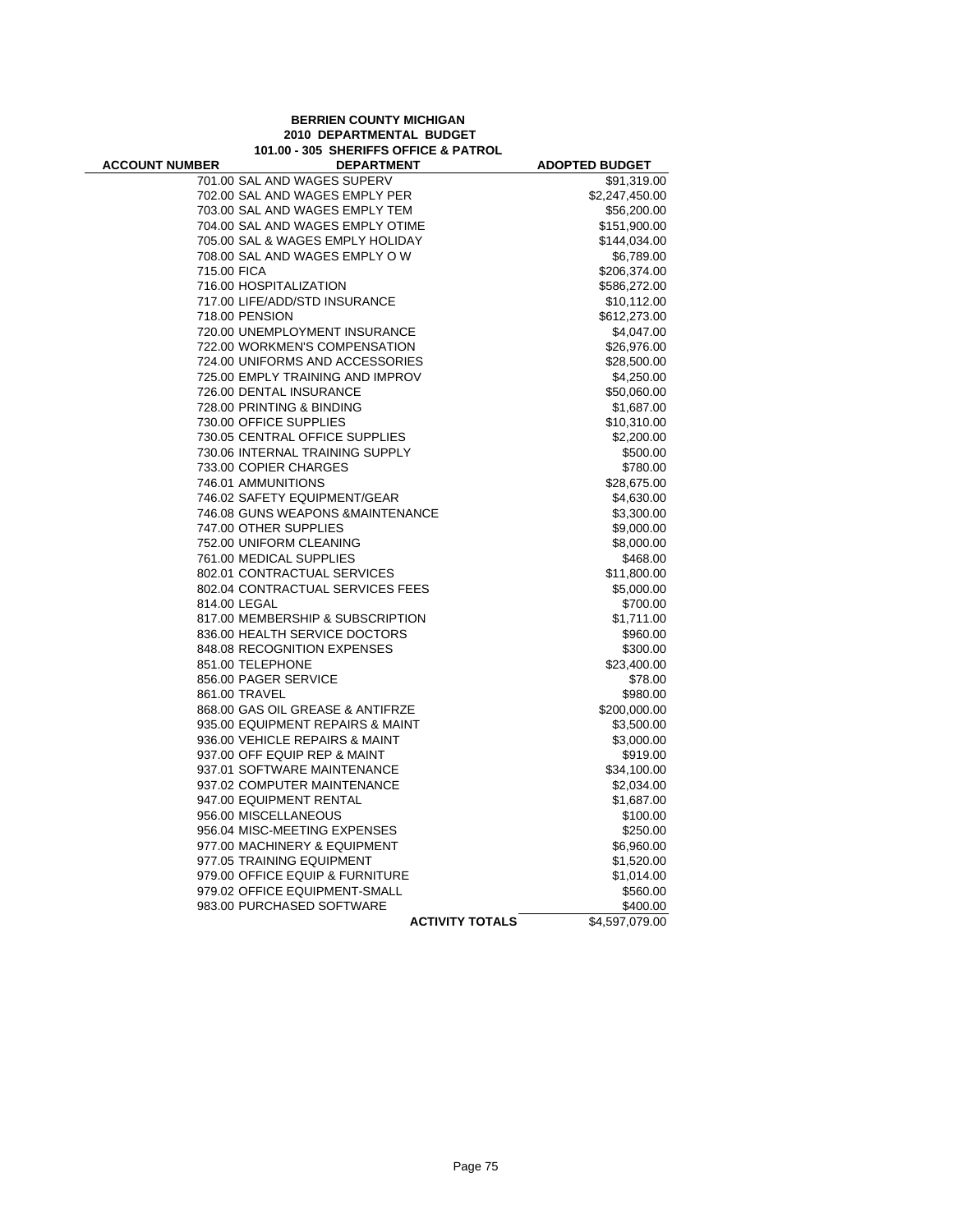# **BERRIEN COUNTY MICHIGAN 2010 DEPARTMENTAL BUDGET 101.00 - 325 SHERIFFS RADIOS**

| <b>ACCOUNT NUMBER</b> | <b>DEPARTMENT</b>                | <b>ADOPTED BUDGET</b> |
|-----------------------|----------------------------------|-----------------------|
|                       | 730.02 OPERATING SUPPLIES        | \$4,000.00            |
|                       | 853.01 800 MHZ SUB FEE REIMB     | \$34,600.00           |
|                       | 935.00 EQUIPMENT REPAIRS & MAINT | \$53,537.00           |
|                       | <b>ACTIVITY TOTALS</b>           | \$92,137,00           |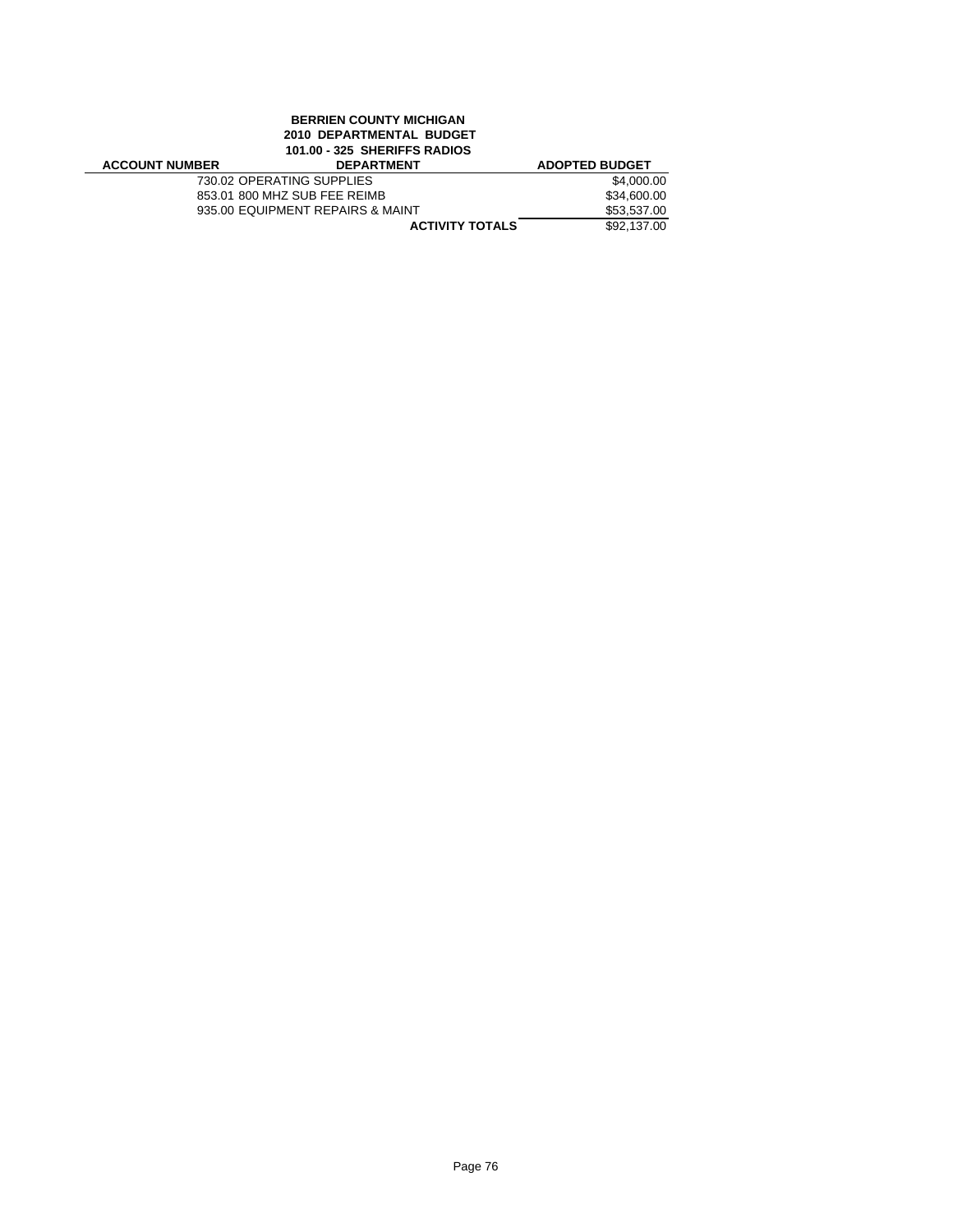### **BERRIEN COUNTY MICHIGAN 2010 DEPARTMENTAL BUDGET 101.00 - 331 SHERIFFS MARINE SAFETY**

| <b>ACCOUNT NUMBER</b> | <b>DEPARTMENT</b>                | <b>ADOPTED BUDGET</b> |
|-----------------------|----------------------------------|-----------------------|
|                       | 701.00 SAL AND WAGES SUPERV      | \$60,641.00           |
|                       | 702.00 SAL AND WAGES EMPLY PER   | \$30,588.00           |
|                       | 703.00 SAL AND WAGES EMPLY TEM   | \$53,000.00           |
|                       | 704.00 SAL AND WAGES EMPLY OTIME | \$3,090.00            |
|                       | 705.00 SAL & WAGES EMPLY HOLIDAY | \$5,076.00            |
| 715.00 FICA           |                                  | \$11,658.00           |
|                       | 716.00 HOSPITALIZATION           | \$30,293.00           |
|                       | 717.00 LIFE/ADD/STD INSURANCE    | \$535.00              |
| 718.00 PENSION        |                                  | \$20,699.00           |
|                       | 720.00 UNEMPLOYMENT INSURANCE    | \$229.00              |
|                       | 722.00 WORKMEN'S COMPENSATION    | \$1,524.00            |
|                       | 724.00 UNIFORMS AND ACCESSORIES  | \$2,850.00            |
|                       | 726.00 DENTAL INSURANCE          | \$2,100.00            |
|                       | 730.00 OFFICE SUPPLIES           | \$50.00               |
| 746.01 AMMUNITIONS    |                                  | \$800.00              |
|                       | 746.02 SAFETY EQUIPMENT/GEAR     | \$8,243.00            |
|                       | 802.01 CONTRACTUAL SERVICES      | \$550.00              |
| 851.00 TELEPHONE      |                                  | \$1,020.00            |
| 861.00 TRAVEL         |                                  | \$184.00              |
|                       | 868.00 GAS OIL GREASE & ANTIFRZE | \$10,000.00           |
|                       | 868.01 GAS & OIL-MARINE          | \$6,000.00            |
|                       | 935.00 EQUIPMENT REPAIRS & MAINT | \$14,300.00           |
|                       | 936.00 VEHICLE REPAIRS & MAINT   | \$411.00              |
|                       | 937.00 OFF EQUIP REP & MAINT     | \$39.00               |
|                       | 977.00 MACHINERY & EQUIPMENT     | \$1,275.00            |
| 977.01 VEHICLES       |                                  | \$2,500.00            |
|                       | <b>ACTIVITY TOTALS</b>           | \$267,655.00          |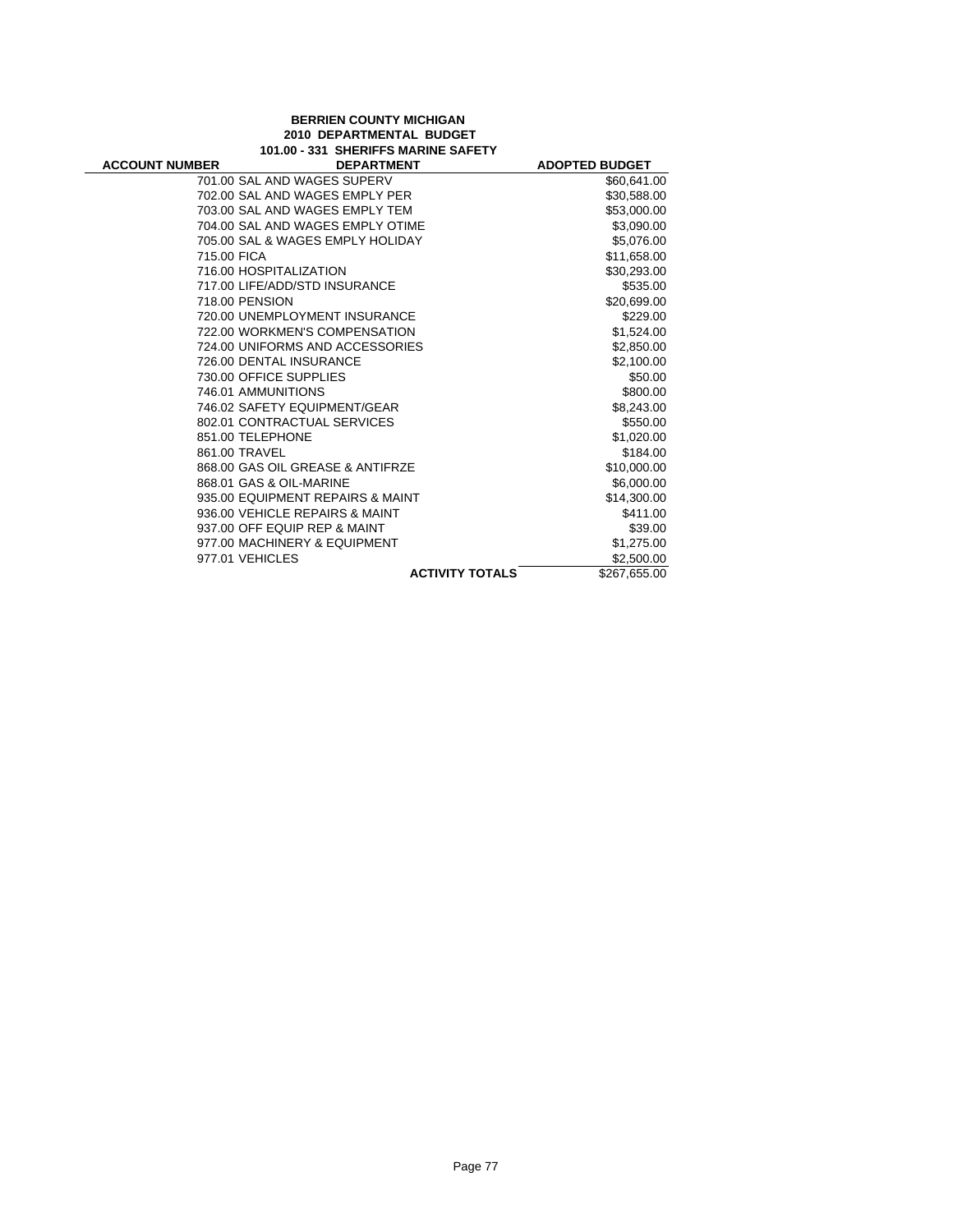**BERRIEN COUNTY MICHIGAN 2010 DEPARTMENTAL BUDGET 101.00 - 351 JAIL DIVISION**

| <b>ACCOUNT NUMBER</b> | <b>DEPARTMENT</b>                | <b>ADOPTED BUDGET</b> |
|-----------------------|----------------------------------|-----------------------|
|                       | 702.00 SAL AND WAGES EMPLY PER   | \$3,704,560.00        |
|                       | 703.00 SAL AND WAGES EMPLY TEM   | \$49,234.00           |
|                       | 704.00 SAL AND WAGES EMPLY OTIME | \$140,000.00          |
|                       | 705.00 SAL & WAGES EMPLY HOLIDAY | \$261,560.00          |
|                       | 708.00 SAL AND WAGES EMPLY OW    | \$1,643.00            |
| 715.00 FICA           |                                  | \$318,011.00          |
|                       | 716.00 HOSPITALIZATION           | \$1,050,563.00        |
|                       | 717.00 LIFE/ADD/STD INSURANCE    | \$16,446.00           |
| 718.00 PENSION        |                                  | \$989,166.00          |
|                       | 720.00 UNEMPLOYMENT INSURANCE    | \$6,236.00            |
|                       | 722.00 WORKMEN'S COMPENSATION    | \$41,570.00           |
|                       | 724.00 UNIFORMS AND ACCESSORIES  | \$30,000.00           |
|                       | 725.00 EMPLY TRAINING AND IMPROV | \$1,000.00            |
|                       | 726.00 DENTAL INSURANCE          | \$87,986.00           |
|                       | 730.00 OFFICE SUPPLIES           | \$8,500.00            |
|                       | 730.06 INTERNAL TRAINING SUPPLY  | \$500.00              |
|                       | 733.00 COPIER CHARGES            | \$1,600.00            |
| 743.00 FOOD           |                                  | \$491,558.00          |
|                       | 745.00 KITCHEN SUPPLIES          | \$43,600.00           |
|                       | 746.02 SAFETY EQUIPMENT/GEAR     | \$10,890.00           |
|                       | 747.00 OTHER SUPPLIES            | \$1,768.00            |
|                       | 748.00 OTH SUPP PHOTO & FINGPR   | \$800.00              |
|                       | 748.01 OTH SUPP PRISONER MAINT   | \$63,800.00           |
|                       | 752.00 UNIFORM CLEANING          | \$12,300.00           |
|                       | 761.00 MEDICAL SUPPLIES          | \$15,000.00           |
| 762.00 DRUGS          |                                  | \$180,000.00          |
|                       | 802.01 CONTRACTUAL SERVICES      | \$3,600.00            |
| 814.00 LEGAL          |                                  | \$13,000.00           |
|                       | 817.00 MEMBERSHIP & SUBSCRIPTION | \$200.00              |
|                       | 822.00 PRISONERS BOARD NILES     | \$11,000.00           |
| 827.09 LICENSE        |                                  | \$175.00              |
|                       | 836.00 HEALTH SERVICE DOCTORS    | \$223,150.00          |
|                       | 836.03 HEALTH SERVICE HOSPITAL   | \$230,000.00          |
|                       | 837.00 HEALTH SERVICES           | \$55,000.00           |
|                       | 837.01 HEALTH SERV AMBULANCE     | \$40,000.00           |
| 851.00 TELEPHONE      |                                  | \$4,620.00            |
|                       | 855.00 CABLE SUBSCRIPTION        | \$6,161.00            |
|                       | 856.00 PAGER SERVICE             | \$312.00              |
| 861.00 TRAVEL         |                                  | \$1,000.00            |
|                       | 863.00 TRAVEL-PRISONER TRANSPORT | \$20,000.00           |
|                       | 914.00 LIABILITY INSURANCE       | \$57,900.00           |
|                       | 935.00 EQUIPMENT REPAIRS & MAINT | \$4,500.00            |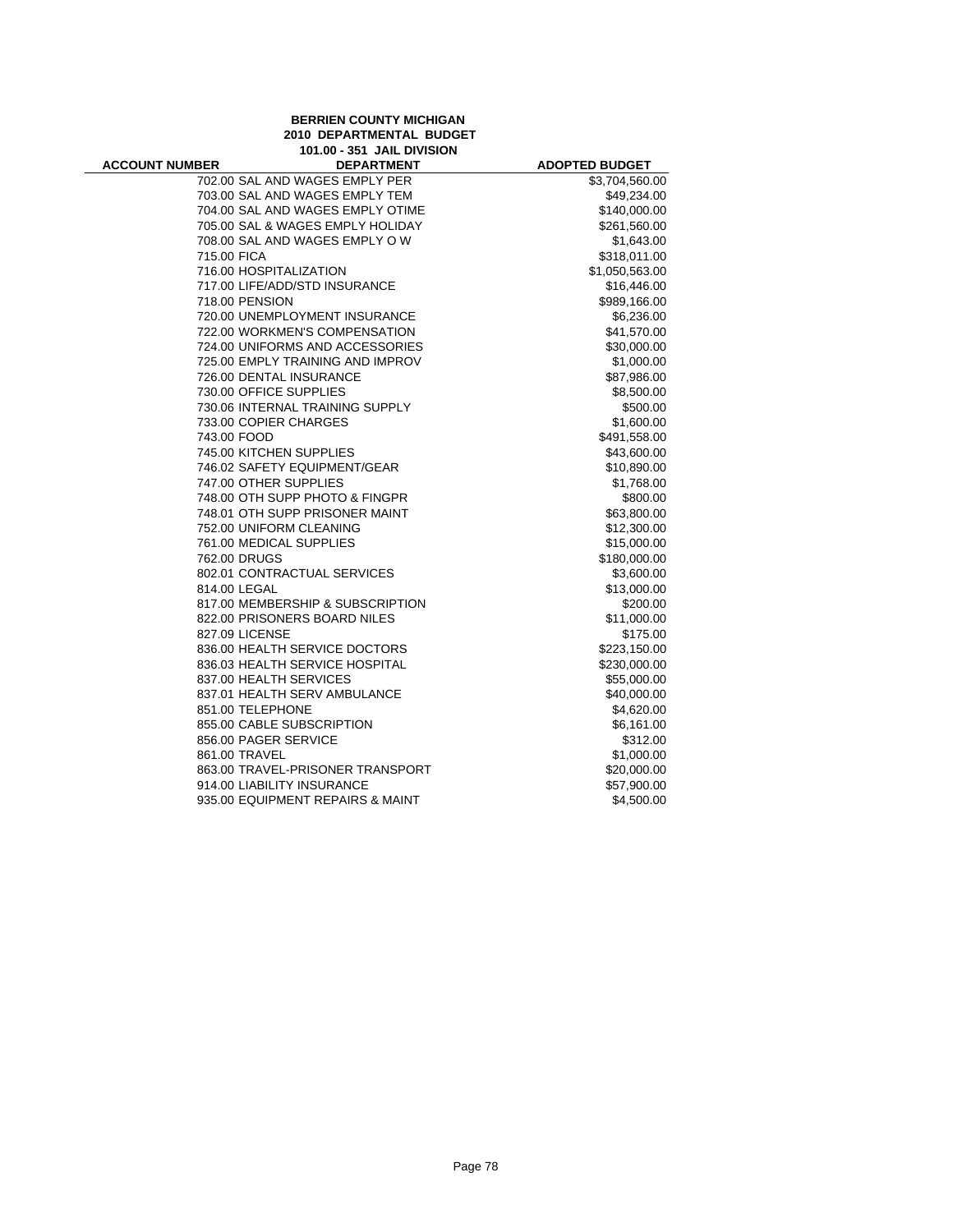### **BERRIEN COUNTY MICHIGAN 2010 DEPARTMENTAL BUDGET 101.00 - 351 JAIL DIVISION**

| <b>ACCOUNT NUMBER</b> | <b>DEPARTMENT</b>               | <b>ADOPTED BUDGET</b>                    |
|-----------------------|---------------------------------|------------------------------------------|
|                       | 937.00 OFF EQUIP REP & MAINT    | \$400.00                                 |
|                       | 937.01 SOFTWARE MAINTENANCE     | \$6,480.00                               |
|                       | 937.02 COMPUTER MAINTENANCE     | \$1,500.00                               |
|                       | 947.00 EQUIPMENT RENTAL         | \$5.913.00                               |
|                       | 956.04 MISC-MEETING EXPENSES    | \$100.00                                 |
|                       | 961.00 MISC-JAIL CANDY SALE     | \$160,000.00                             |
| 964.00 REFUNDS        |                                 | \$1,500.00                               |
|                       | 977.05 TRAINING EQUIPMENT       | \$1,500.00                               |
|                       | 979.00 OFFICE EQUIP & FURNITURE | \$1,400.00                               |
|                       | 979.02 OFFICE EQUIPMENT-SMALL   | \$200.00                                 |
| 980.00 BOOKS          |                                 | \$150.00                                 |
|                       |                                 | <b>ACTIVITY TOTALS</b><br>\$8,378,052,00 |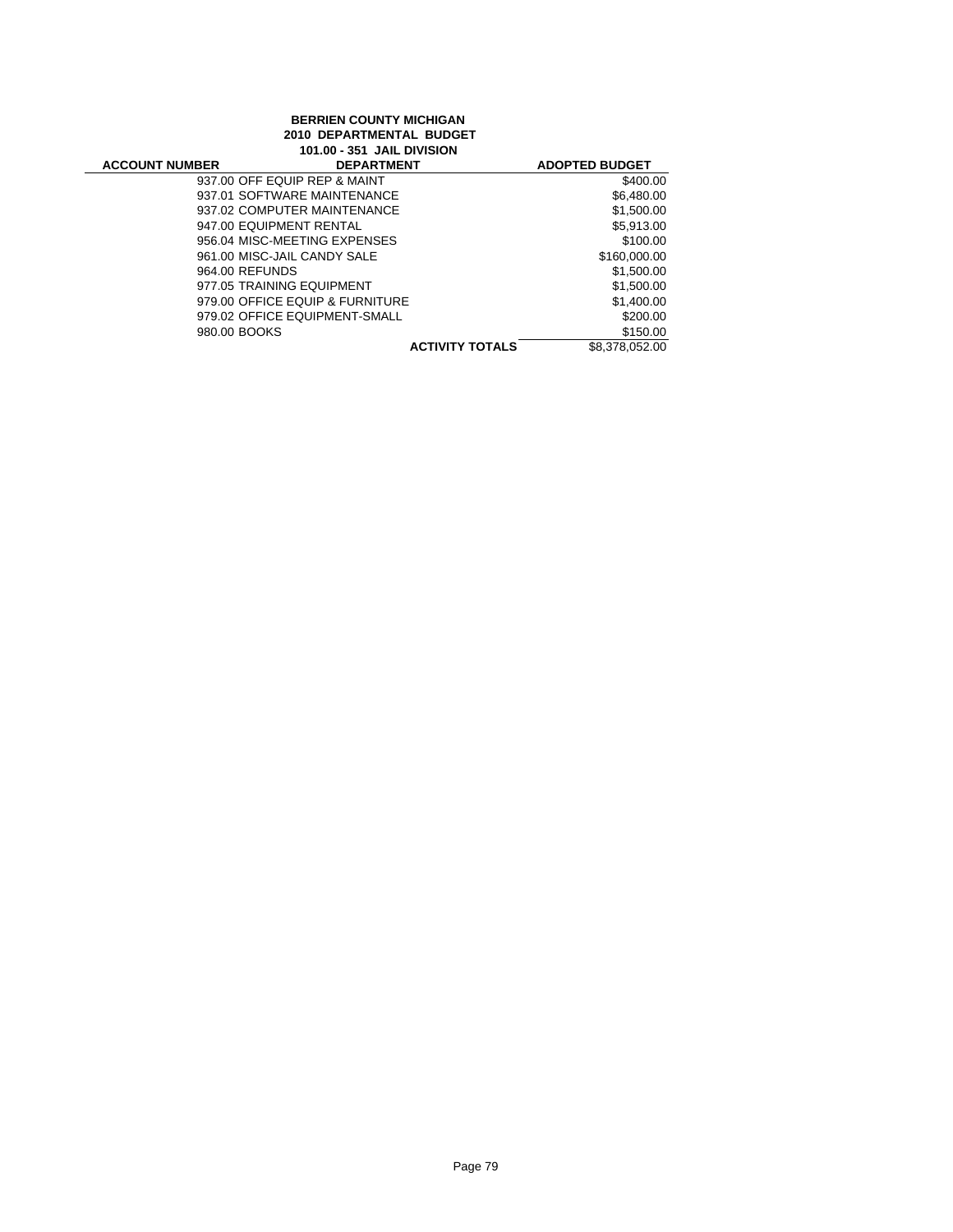**BERRIEN COUNTY MICHIGAN 2010 DEPARTMENTAL BUDGET 101.00 - 352 JAIL MAINTENANCE**

| <b>ACCOUNT NUMBER</b> | <b>DEPARTMENT</b>                | <b>ADOPTED BUDGET</b> |
|-----------------------|----------------------------------|-----------------------|
|                       | 702.00 SAL AND WAGES EMPLY PER   | \$229,103.00          |
|                       | 703.00 SAL AND WAGES EMPLY TEM   | \$22,500.00           |
|                       | 704.00 SAL AND WAGES EMPLY OTIME | \$2,000.00            |
| 715.00 FICA           |                                  | \$19,400.00           |
|                       | 716.00 HOSPITALIZATION           | \$75,733.00           |
|                       | 717.00 LIFE/ADD/STD INSURANCE    | \$1,980.00            |
|                       | 718.00 PENSION                   | \$21,747.00           |
|                       | 720.00 UNEMPLOYMENT INSURANCE    | \$381.00              |
|                       | 722.00 WORKMEN'S COMPENSATION    | \$2,536.00            |
|                       | 724.00 UNIFORMS AND ACCESSORIES  | \$1,000.00            |
|                       | 725.00 EMPLY TRAINING AND IMPROV | \$500.00              |
|                       | 726.00 DENTAL INSURANCE          | \$5,450.00            |
|                       | 746.02 SAFETY EQUIPMENT/GEAR     | \$10,000.00           |
|                       | 747.00 OTHER SUPPLIES            | \$250.00              |
|                       | 776.00 JANITORIAL SUPPLIES       | \$34,000.00           |
|                       | 777.00 OTHER SUPPLIES PARKING    | \$2,500.00            |
|                       | 802.00 CONSULTANTS               | \$1,000.00            |
|                       | 802.01 CONTRACTUAL SERVICES      | \$44,000.00           |
|                       | 802.02 SNOW PLOWING              | \$10,000.00           |
|                       | 802.24 CONTRACT SERV-LAWN CARE   | \$1,500.00            |
|                       | 827.08 ENVIRON PERMITS           | \$500.00              |
|                       | 827.11 SAFETY/ENVIRON FINES      | \$700.00              |
|                       | 851.00 TELEPHONE                 | \$700.00              |
|                       | 861.00 TRAVEL                    | \$400.00              |
|                       | 871.00 FREIGHT AND EXPRESS       | \$100.00              |
|                       | 914.00 LIABILITY INSURANCE       | \$1,300.00            |
|                       | 920.00 UTILITIES                 | \$110,775.00          |
|                       | 921.00 UTILITIES-HEAT            | \$128,000.00          |
|                       | 922.00 UTILITIES-WATER&SEWAGE    | \$80,000.00           |
|                       | 931.00 BUILDING REP & MAINT      | \$50,000.00           |
|                       | 932.00 BUILDING REP & MAINT-ELEC | \$31,000.00           |
|                       | 933.00 BUILDING REP & MAIN-PLUMB | \$28,800.00           |
|                       | 934.00 BUILDING REP & MAINT-BOIL | \$10,600.00           |
|                       | 935.00 EQUIPMENT REPAIRS & MAINT | \$45,250.00           |
|                       | 938.00 LAWN GROUNDS & MAINT      | \$1,500.00            |
|                       | 947.00 EQUIPMENT RENTAL          | \$1,500.00            |
|                       | 956.00 MISCELLANEOUS             | \$50.00               |
|                       | 974.00 LAND IMPROVEMENTS         | \$3,000.00            |
|                       | 975.00 BUILD & BLDNG IMPROVEMENT | \$4,000.00            |
|                       | 977.00 MACHINERY & EQUIPMENT     | \$8,000.00            |
|                       | 979.00 OFFICE EQUIP & FURNITURE  | \$50.00               |
|                       | 979.02 OFFICE EQUIPMENT-SMALL    | \$500.00              |
|                       | <b>ACTIVITY TOTALS</b>           | \$992,305.00          |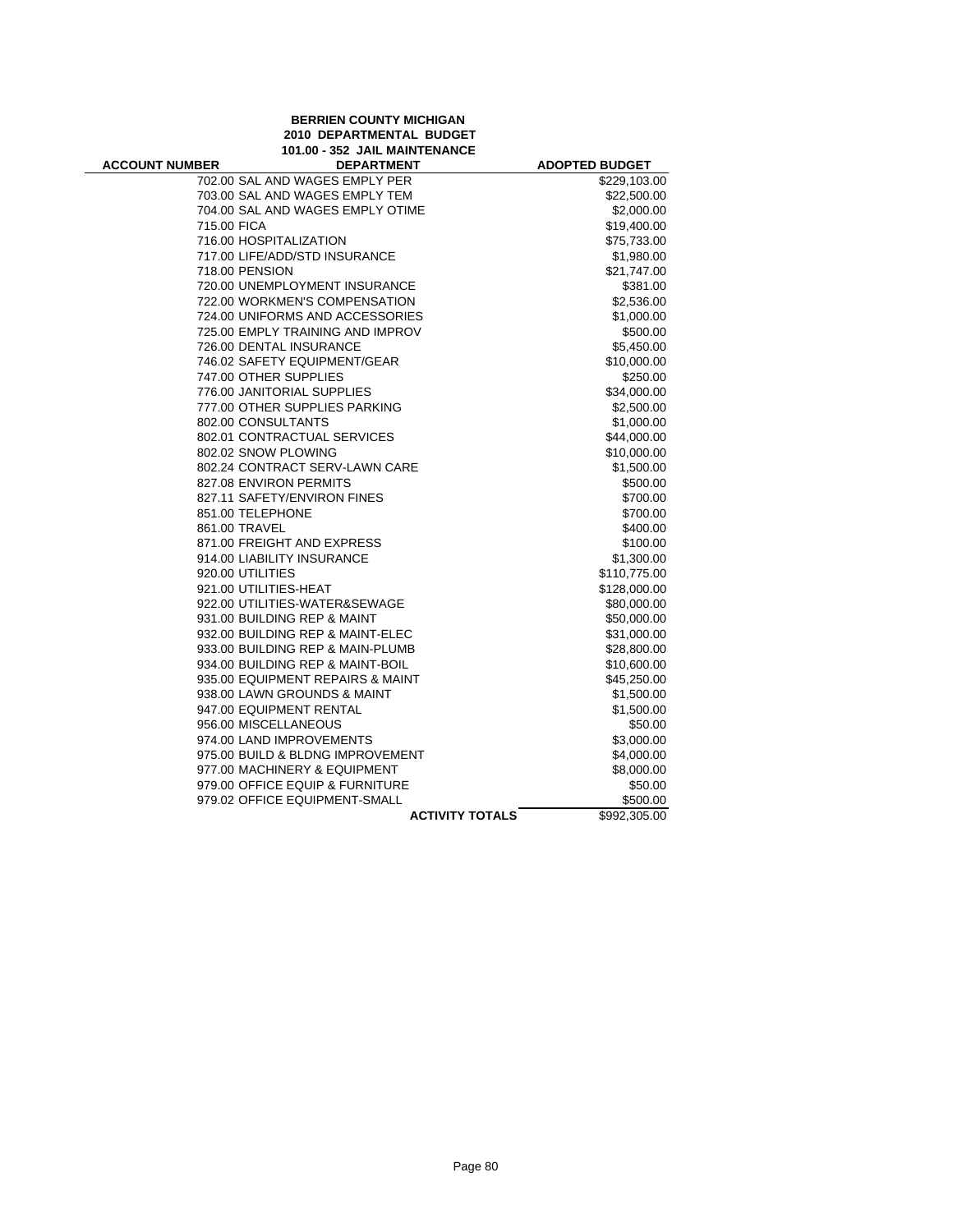# **BERRIEN COUNTY MICHIGAN 2010 DEPARTMENTAL BUDGET 101.00 - 354 TRAIN FACILITY-SHERIFF**

| <b>ACCOUNT NUMBER</b> | <b>DEPARTMENT</b>                 | <b>ADOPTED BUDGET</b> |
|-----------------------|-----------------------------------|-----------------------|
|                       | 746.02 SAFETY EQUIPMENT/GEAR      | \$500.00              |
|                       | 746.08 GUNS WEAPONS & MAINTENANCE | \$3,800.00            |
|                       | 802.01 CONTRACTUAL SERVICES       | \$2,832.00            |
|                       | 977.05 TRAINING EQUIPMENT         | \$500.00              |
|                       | <b>ACTIVITY TOTALS</b>            | \$7.632.00            |
|                       |                                   |                       |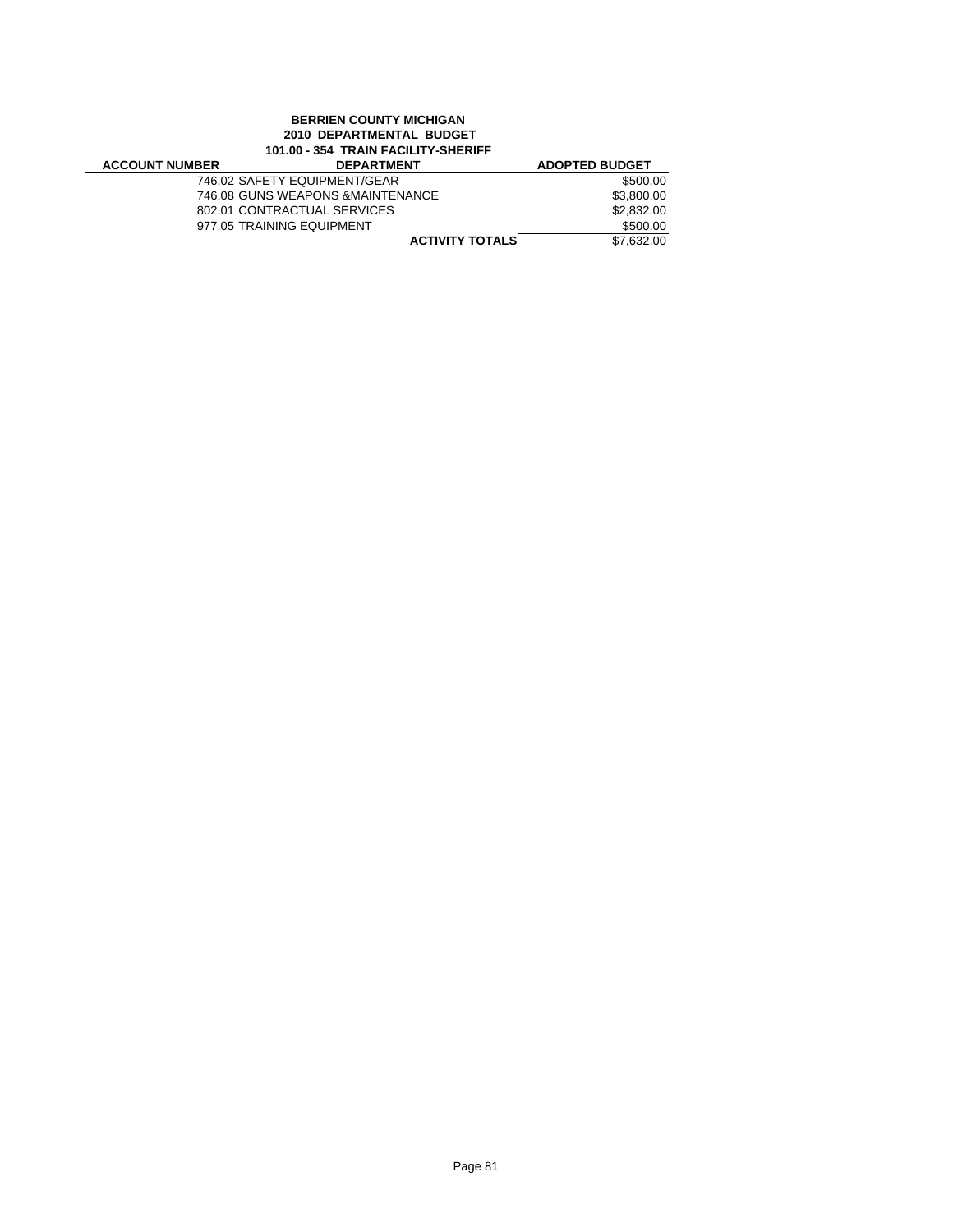## **BERRIEN COUNTY MICHIGAN 2010 DEPARTMENTAL BUDGET 101.00 - 401 PLAT BOARD**

| <b>ACCOUNT NUMBER</b> | <b>DEPARTMENT</b>             |                        | <b>ADOPTED BUDGET</b> |
|-----------------------|-------------------------------|------------------------|-----------------------|
|                       | 701.01 SAL AND WAGES PER DIEM |                        | \$2.100.00            |
| 715.00 FICA           |                               |                        | \$161.00              |
|                       | 718.00 PENSION                |                        | \$198.00              |
|                       |                               | <b>ACTIVITY TOTALS</b> | \$2.459.00            |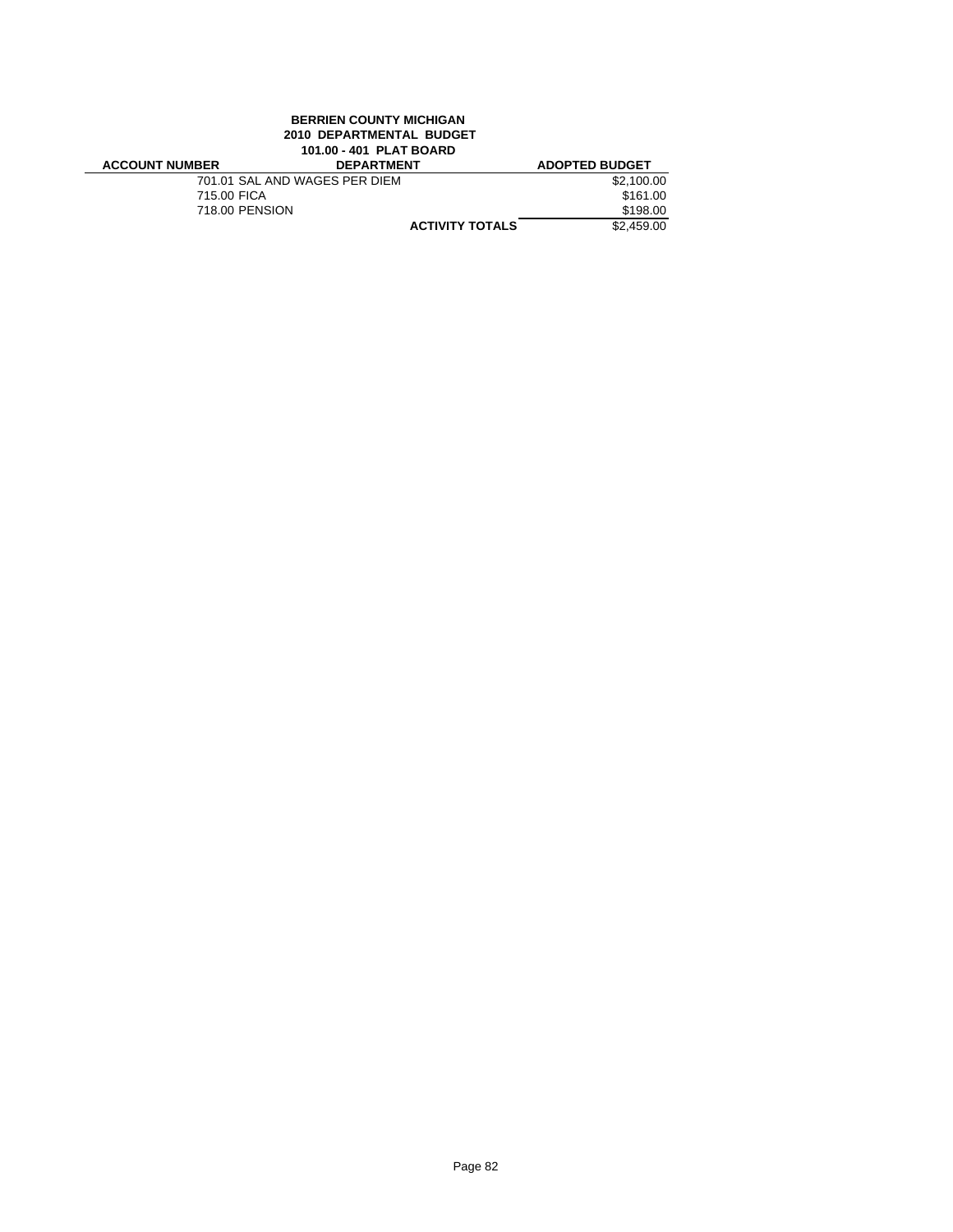## **BERRIEN COUNTY MICHIGAN 2010 DEPARTMENTAL BUDGET 101.00 - 421 COUNTY BLDG SECURITY**

| <b>ACCOUNT NUMBER</b> | <b>DEPARTMENT</b>                | <b>ADOPTED BUDGET</b> |
|-----------------------|----------------------------------|-----------------------|
|                       | 730.02 OPERATING SUPPLIES        | \$400.00              |
|                       | 802.01 CONTRACTUAL SERVICES      | \$116,000,00          |
|                       | 935.00 EQUIPMENT REPAIRS & MAINT | \$4.900.00            |
|                       | 956.04 MISC-MEETING EXPENSES     | \$300.00              |
|                       | 977.00 MACHINERY & EQUIPMENT     | \$1,200.00            |
|                       | <b>ACTIVITY TOTALS</b>           | \$122,800.00          |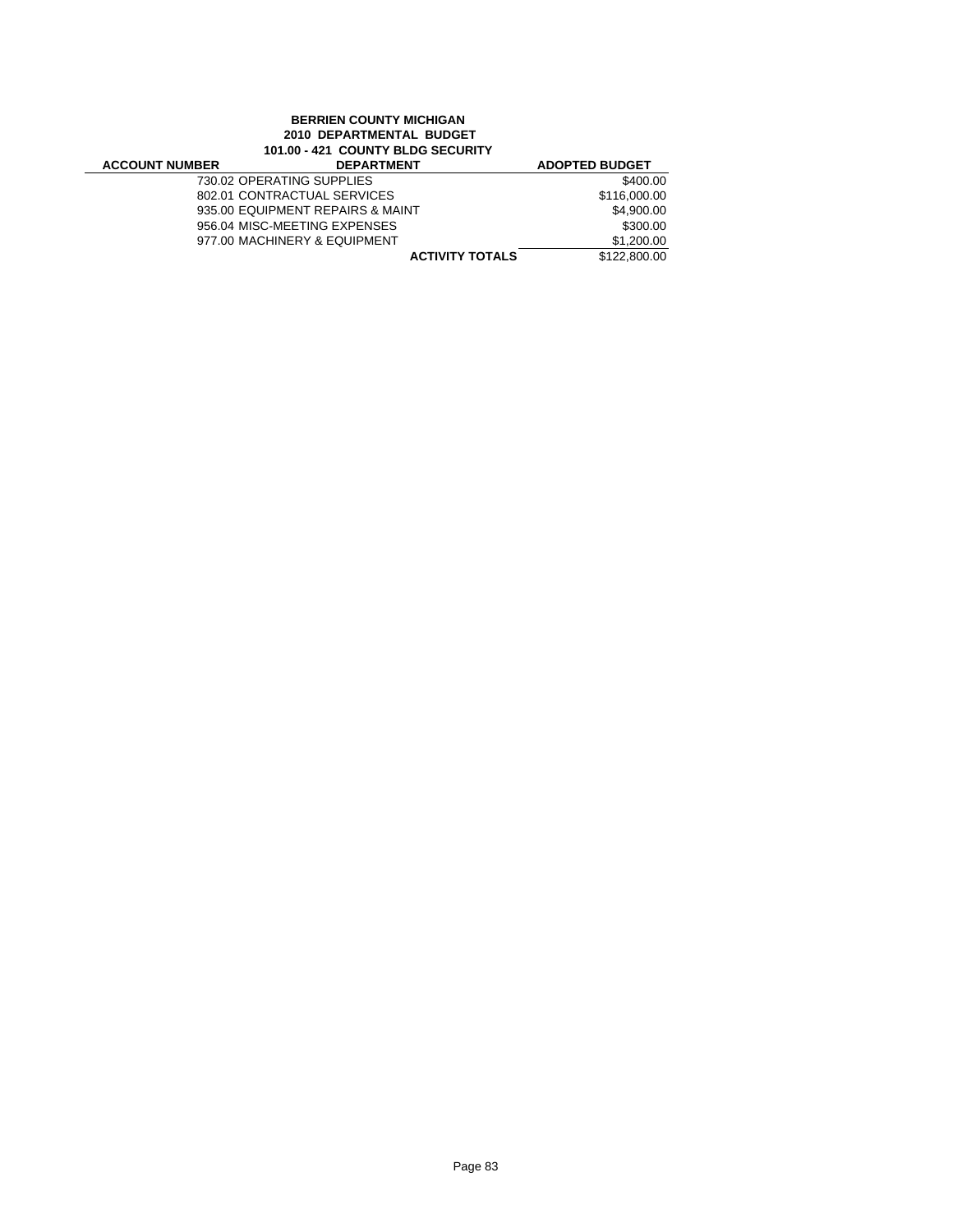### **BERRIEN COUNTY MICHIGAN 2010 DEPARTMENTAL BUDGET 101.00 - 426 EMERGENCY MANAGEMENT**

÷

| <b>ACCOUNT NUMBER</b> | <b>DEPARTMENT</b>                | <b>ADOPTED BUDGET</b> |
|-----------------------|----------------------------------|-----------------------|
|                       | 702.00 SAL AND WAGES EMPLY PER   | \$134,506.00          |
|                       | 704.00 SAL AND WAGES EMPLY OTIME | \$20,302.00           |
|                       | 705.00 SAL & WAGES EMPLY HOLIDAY | \$14,663.00           |
| 715.00 FICA           |                                  | \$12,965.00           |
|                       | 716.00 HOSPITALIZATION           | \$43,016.00           |
|                       | 717.00 LIFE/ADD/STD INSURANCE    | \$708.00              |
|                       | 718.00 PENSION                   | \$38,750.00           |
|                       | 720.00 UNEMPLOYMENT INSURANCE    | \$255.00              |
|                       | 722.00 WORKMEN'S COMPENSATION    | \$1,695.00            |
|                       | 724.00 UNIFORMS AND ACCESSORIES  | \$1,200.00            |
|                       | 726.00 DENTAL INSURANCE          | \$3,108.00            |
|                       | 728.00 PRINTING & BINDING        | \$1,000.00            |
|                       | 730.00 OFFICE SUPPLIES           | \$350.00              |
|                       | 730.05 CENTRAL OFFICE SUPPLIES   | \$100.00              |
|                       | 802.01 CONTRACTUAL SERVICES      | \$5,639.00            |
|                       | 817.00 MEMBERSHIP & SUBSCRIPTION | \$365.00              |
|                       | 851.00 TELEPHONE                 | \$8,100.00            |
|                       | 855.00 CABLE SUBSCRIPTION        | \$900.00              |
|                       | 856.00 PAGER SERVICE             | \$138.00              |
|                       | 861.00 TRAVEL                    | \$3,068.00            |
|                       | 868.00 GAS OIL GREASE & ANTIFRZE | \$5,000.00            |
|                       | 937.00 OFF EQUIP REP & MAINT     | \$39.00               |
|                       | 937.01 SOFTWARE MAINTENANCE      | \$4,971.00            |
|                       | 947.00 EQUIPMENT RENTAL          | \$700.00              |
|                       | 956.04 MISC-MEETING EXPENSES     | \$1,800.00            |
|                       | 979.00 OFFICE EQUIP & FURNITURE  | \$446.00              |
|                       | <b>ACTIVITY TOTALS</b>           | \$303,784.00          |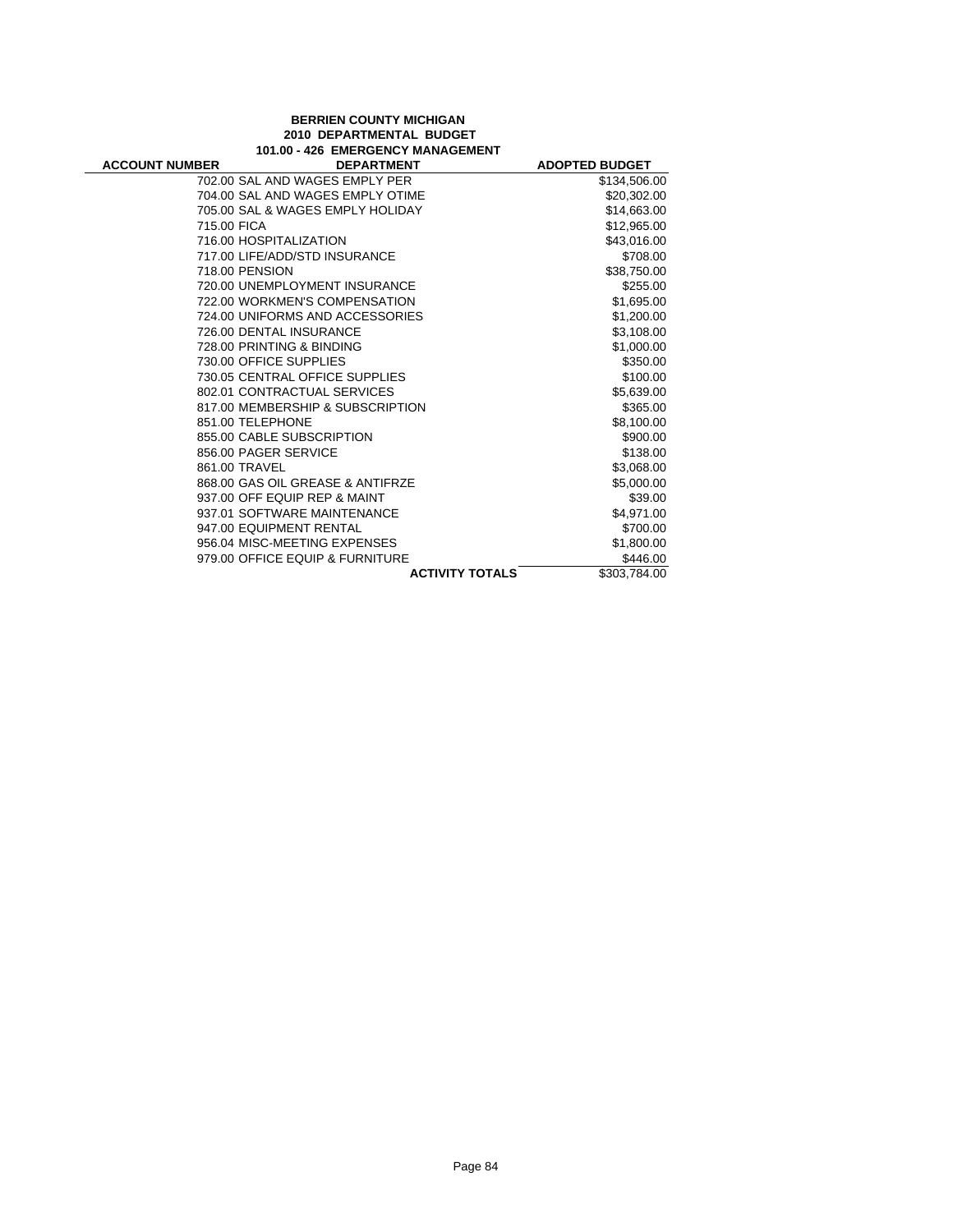**BERRIEN COUNTY MICHIGAN 2010 DEPARTMENTAL BUDGET 101.00 - 430 ANIMAL SHELTER**

| <b>ACCOUNT NUMBER</b> | <b>DEPARTMENT</b>                 | <b>ADOPTED BUDGET</b> |
|-----------------------|-----------------------------------|-----------------------|
|                       | 702.00 SAL AND WAGES EMPLY PER    | \$221,421.00          |
|                       | 703.00 SAL AND WAGES EMPLY TEM    | \$42,396.00           |
|                       | 704.00 SAL AND WAGES EMPLY OTIME  | \$15,000.00           |
|                       | 705.00 SAL & WAGES EMPLY HOLIDAY  | \$1,000.00            |
| 715.00 FICA           |                                   | \$21,406.00           |
|                       | 716.00 HOSPITALIZATION            | \$90,879.00           |
|                       | 717.00 LIFE/ADD/STD INSURANCE     | \$1,980.00            |
| 718.00 PENSION        |                                   | \$22,341.00           |
|                       | 720.00 UNEMPLOYMENT INSURANCE     | \$420.00              |
|                       | 722.00 WORKMEN'S COMPENSATION     | \$2,798.00            |
|                       | 724.00 UNIFORMS AND ACCESSORIES   | \$1,496.00            |
|                       | 725.00 EMPLY TRAINING AND IMPROV  | \$250.00              |
|                       | 726.00 DENTAL INSURANCE           | \$5,450.00            |
|                       | 728.00 PRINTING & BINDING         | \$400.00              |
|                       | 730.00 OFFICE SUPPLIES            | \$100.00              |
|                       | 730.05 CENTRAL OFFICE SUPPLIES    | \$300.00              |
|                       | 730.06 INTERNAL TRAINING SUPPLY   | \$100.00              |
| 743.00 FOOD           |                                   | \$3,000.00            |
|                       | 746.00 OTHER EDUCATIONAL SUPPL    | \$500.00              |
|                       | 746.01 AMMUNITIONS                | \$1,475.00            |
|                       | 746.02 SAFETY EQUIPMENT/GEAR      | \$410.00              |
|                       | 746.08 GUNS WEAPONS & MAINTENANCE | \$100.00              |
|                       | 747.00 OTHER SUPPLIES             | \$500.00              |
|                       | 748.02 OTH SUPP DOG LICENSES      | \$2,500.00            |
|                       | 752.00 UNIFORM CLEANING           | \$84.00               |
|                       | 761.00 MEDICAL SUPPLIES           | \$706.00              |
| 762.00 DRUGS          |                                   | \$3,000.00            |
|                       | 776.00 JANITORIAL SUPPLIES        | \$5,000.00            |
|                       | 781.00 SUPPLIES AND MATERIALS     | \$1,500.00            |
|                       | 802.01 CONTRACTUAL SERVICES       | \$3,088.00            |
|                       | 802.14 CONTRACTUAL SERV-ANIMALS   | \$4,300.00            |
|                       | 817.00 MEMBERSHIP & SUBSCRIPTION  | \$25.00               |
|                       | 837.13 VETS MEDICAL VISITS        | \$500.00              |
| 851.00 TELEPHONE      |                                   | \$3,700.00            |
|                       | 853.00 SERVICE CONTRACT RADIO     | \$2,600.00            |
|                       | 856.00 PAGER SERVICE              |                       |
|                       |                                   | \$515.00              |
| 861.00 TRAVEL         |                                   | \$150.00              |
|                       | 868.00 GAS OIL GREASE & ANTIFRZE  | \$20,000.00           |
| 901.00 ADVERTISING    |                                   | \$1,500.00            |
|                       | 931.00 BUILDING REP & MAINT       | \$3,490.00            |
|                       | 935.00 EQUIPMENT REPAIRS & MAINT  | \$3,000.00            |
|                       | 937.00 OFF EQUIP REP & MAINT      | \$500.00              |
|                       | 947.00 EQUIPMENT RENTAL           | \$360.00              |
|                       | 956.00 MISCELLANEOUS              | \$100.00              |
|                       | 956.01 MISCELLANEOUS-MKT PROGRAM  | \$500.00              |
|                       | 956.04 MISC-MEETING EXPENSES      | \$200.00              |
| 964.00 REFUNDS        |                                   | \$300.00              |
|                       | 977.00 MACHINERY & EQUIPMENT      | \$700.00              |
|                       | 977.04 TOOLS & EQUIPMENT          | \$400.00              |
|                       | 977.06 RADIO EQUIPMENT-800 MHZ    | \$500.00              |
| 980.00 BOOKS          |                                   | \$110.00              |
|                       | <b>ACTIVITY TOTALS</b>            | \$493,050.00          |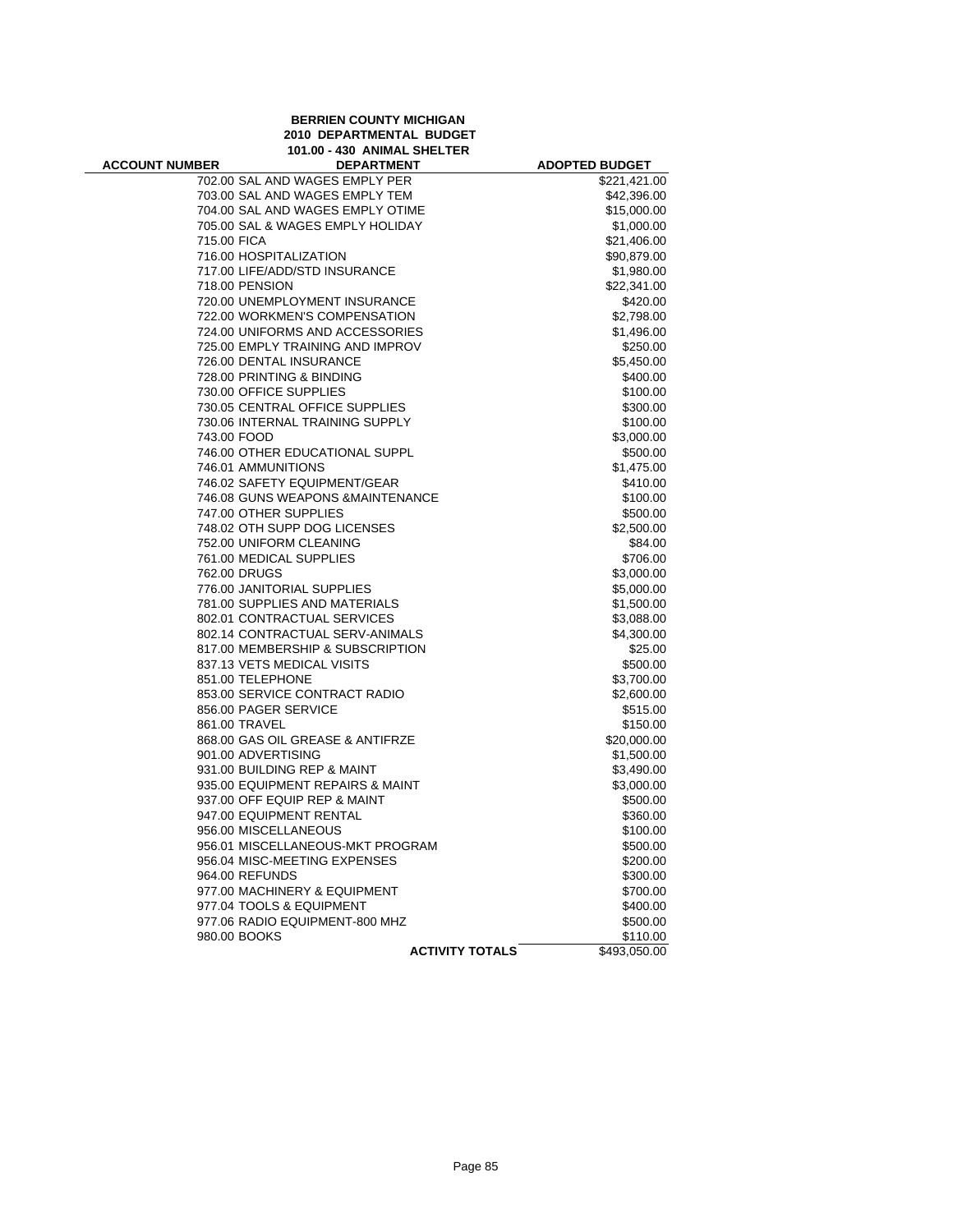|                       | <b>BERRIEN COUNTY MICHIGAN</b><br>2010 DEPARTMENTAL BUDGET<br>101.00 - 431 LIVESTOCK CLAIMS |                       |
|-----------------------|---------------------------------------------------------------------------------------------|-----------------------|
| <b>ACCOUNT NUMBER</b> | <b>DEPARTMENT</b>                                                                           | <b>ADOPTED BUDGET</b> |
| 824.00 DOG DAMAGES    |                                                                                             | \$250.00              |
|                       | <b>ACTIVITY TOTALS</b>                                                                      | \$250.00              |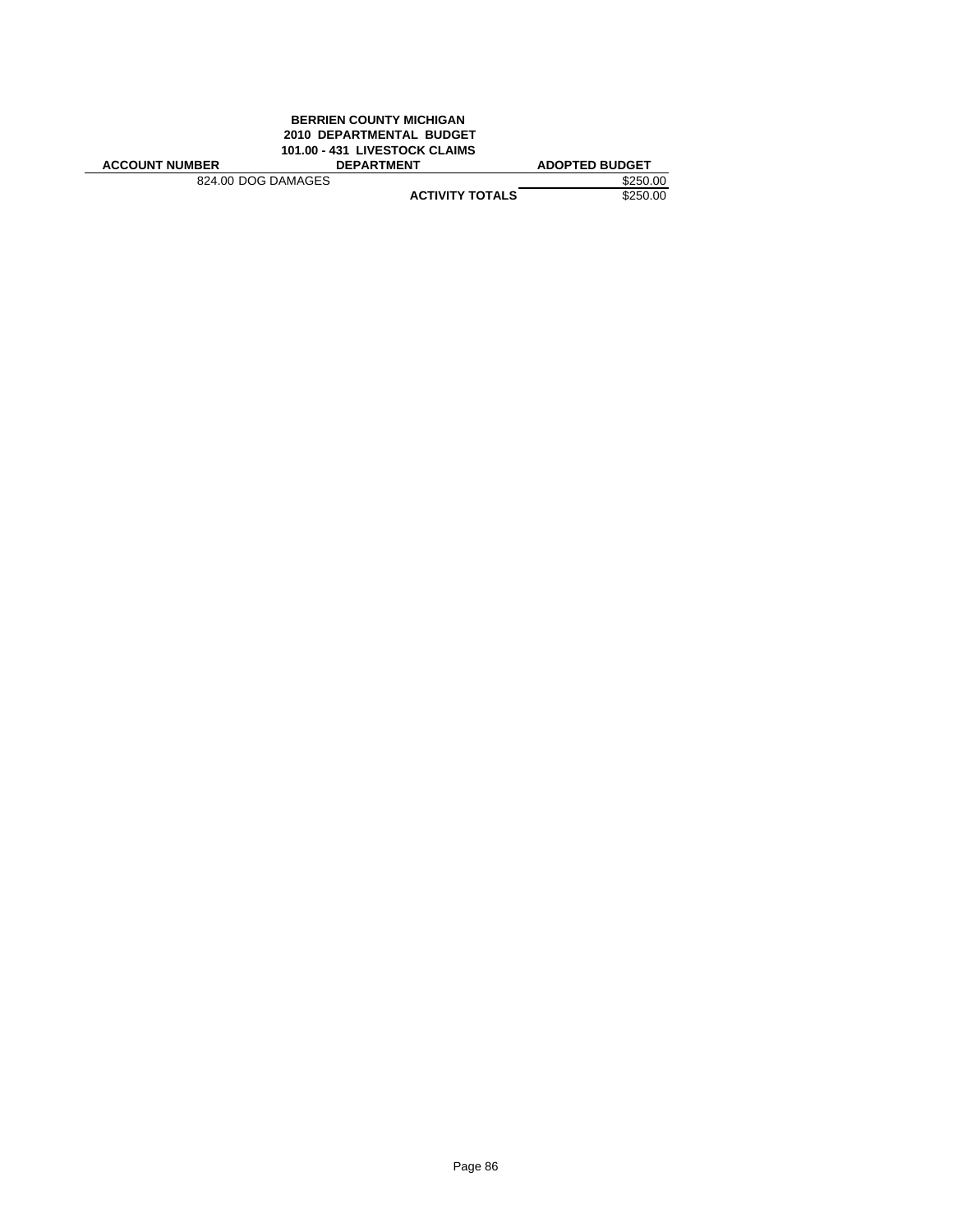|                       | <b>BERRIEN COUNTY MICHIGAN</b>      |                       |
|-----------------------|-------------------------------------|-----------------------|
|                       | 2010 DEPARTMENTAL BUDGET            |                       |
|                       | 101.00 - 445 DRAINS-COUNTY AT LARGE |                       |
|                       |                                     |                       |
| <b>ACCOUNT NUMBER</b> | <b>DEPARTMENT</b>                   | <b>ADOPTED BUDGET</b> |
|                       | 999.00 APPROP-COUNTY AGENCIES       | \$114,797.00          |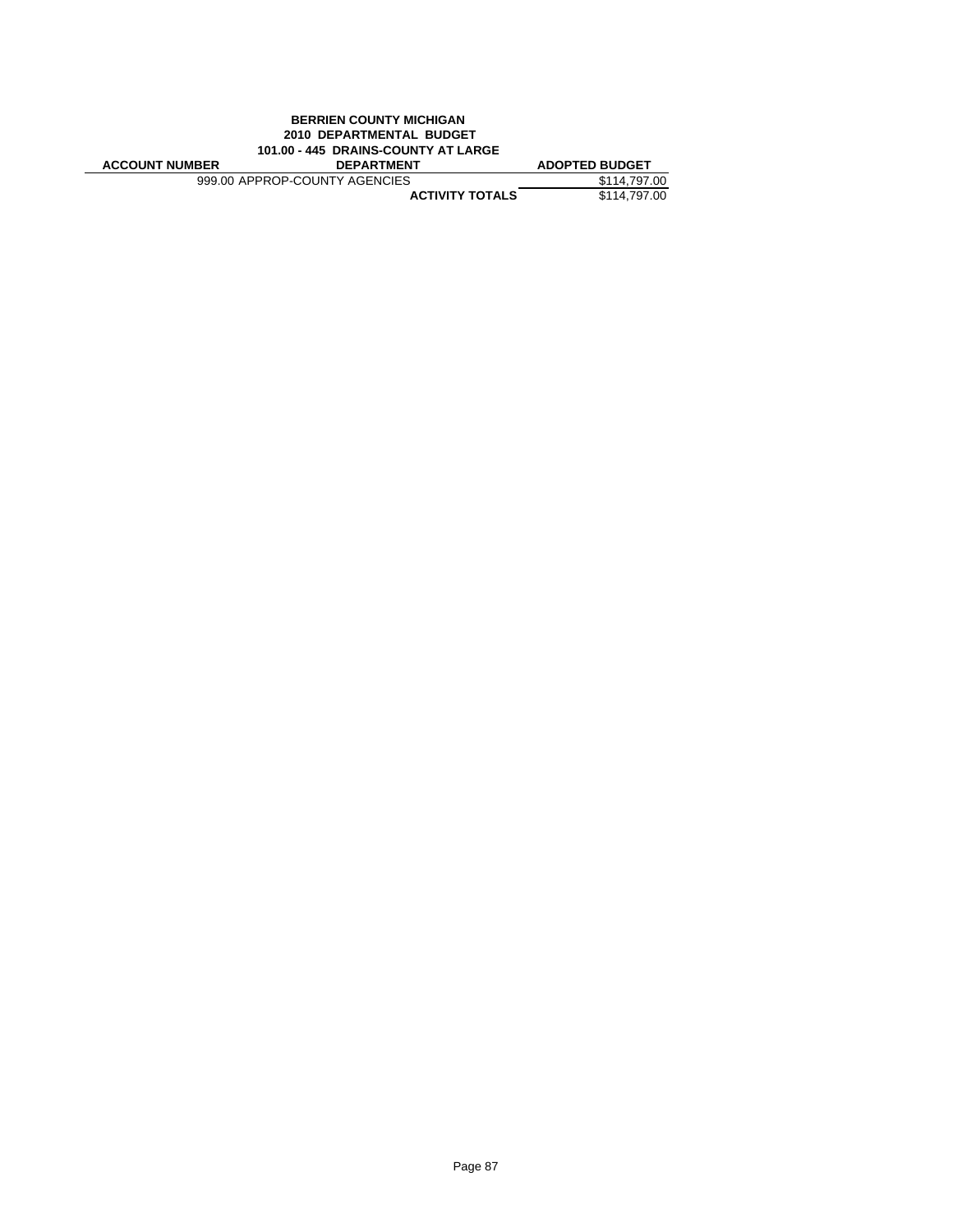## **BERRIEN COUNTY MICHIGAN 2010 DEPARTMENTAL BUDGET 101.00 - 605 CONTAGIOUS DISEASE**

| <b>ACCOUNT NUMBER</b> | <b>DEPARTMENT</b>              | <b>ADOPTED BUDGET</b> |
|-----------------------|--------------------------------|-----------------------|
|                       | 730.00 OFFICE SUPPLIES         | \$500.00              |
|                       | 761.01 MEDICAL SUPPLIES TB DRU | \$13,000.00           |
|                       | 802.01 CONTRACTUAL SERVICES    | \$22,000.00           |
|                       | <b>ACTIVITY TOTALS</b>         | \$35,500.00           |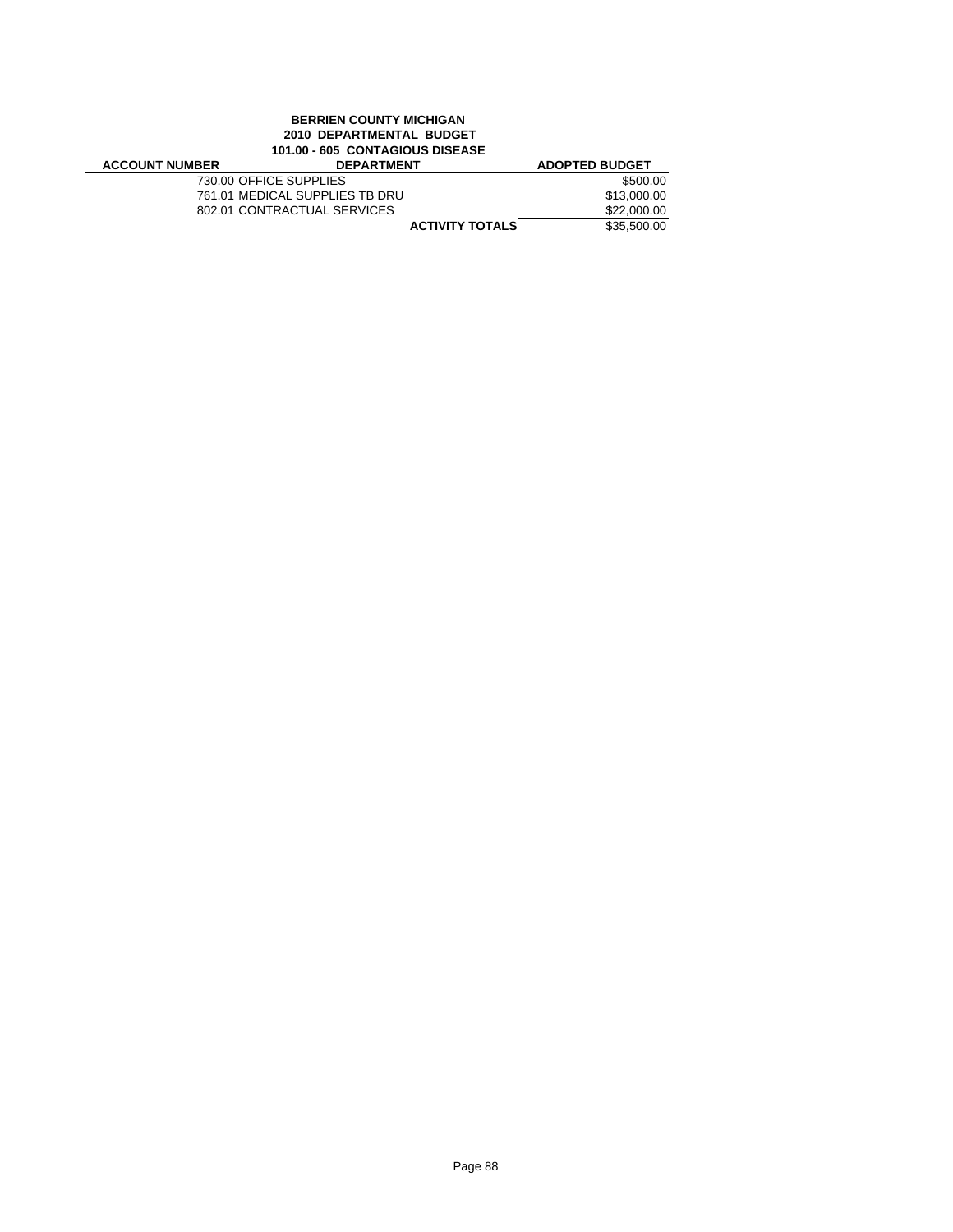# **BERRIEN COUNTY MICHIGAN 2010 DEPARTMENTAL BUDGET 101.00 - 648 MEDICAL EXAMINER**

| <b>ACCOUNT NUMBER</b>  | <b>DEPARTMENT</b>              | <b>ADOPTED BUDGET</b> |
|------------------------|--------------------------------|-----------------------|
| 730.00 OFFICE SUPPLIES |                                | \$500.00              |
|                        | 802.01 CONTRACTUAL SERVICES    | \$38,500.00           |
|                        | 837.03 HEALTH SERV DEPUTY EXAM | \$30,000.00           |
|                        | 837.09 HEALTH SERV-MED DOCTOR  | \$4,500.00            |
| 839.00 AUTOPSIES       |                                | \$35,000.00           |
| 861.00 TRAVEL          |                                | \$500.00              |
| 956.00 MISCELLANEOUS   |                                | \$1,500.00            |
|                        | <b>ACTIVITY TOTALS</b>         | \$110,500.00          |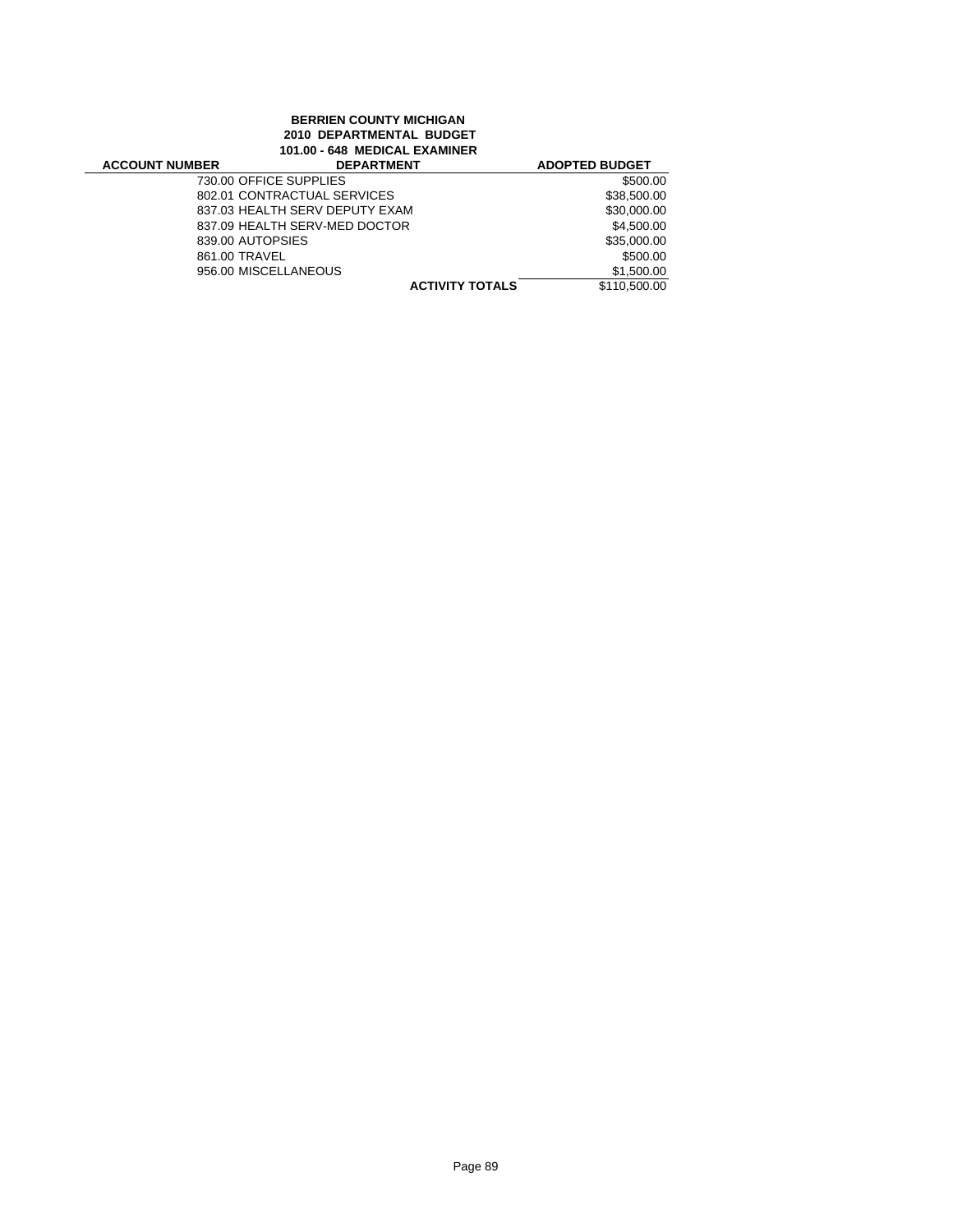|                       | <b>BERRIEN COUNTY MICHIGAN</b> |                       |
|-----------------------|--------------------------------|-----------------------|
|                       | 2010 DEPARTMENTAL BUDGET       |                       |
|                       | 101.00 - 681 VETERANS BURIAL   |                       |
| <b>ACCOUNT NUMBER</b> | <b>DEPARTMENT</b>              | <b>ADOPTED BUDGET</b> |
|                       | 833.00 VETERANS BURIAL EXPENSE | \$12,000.00           |
|                       | <b>ACTIVITY TOTALS</b>         | \$12,000.00           |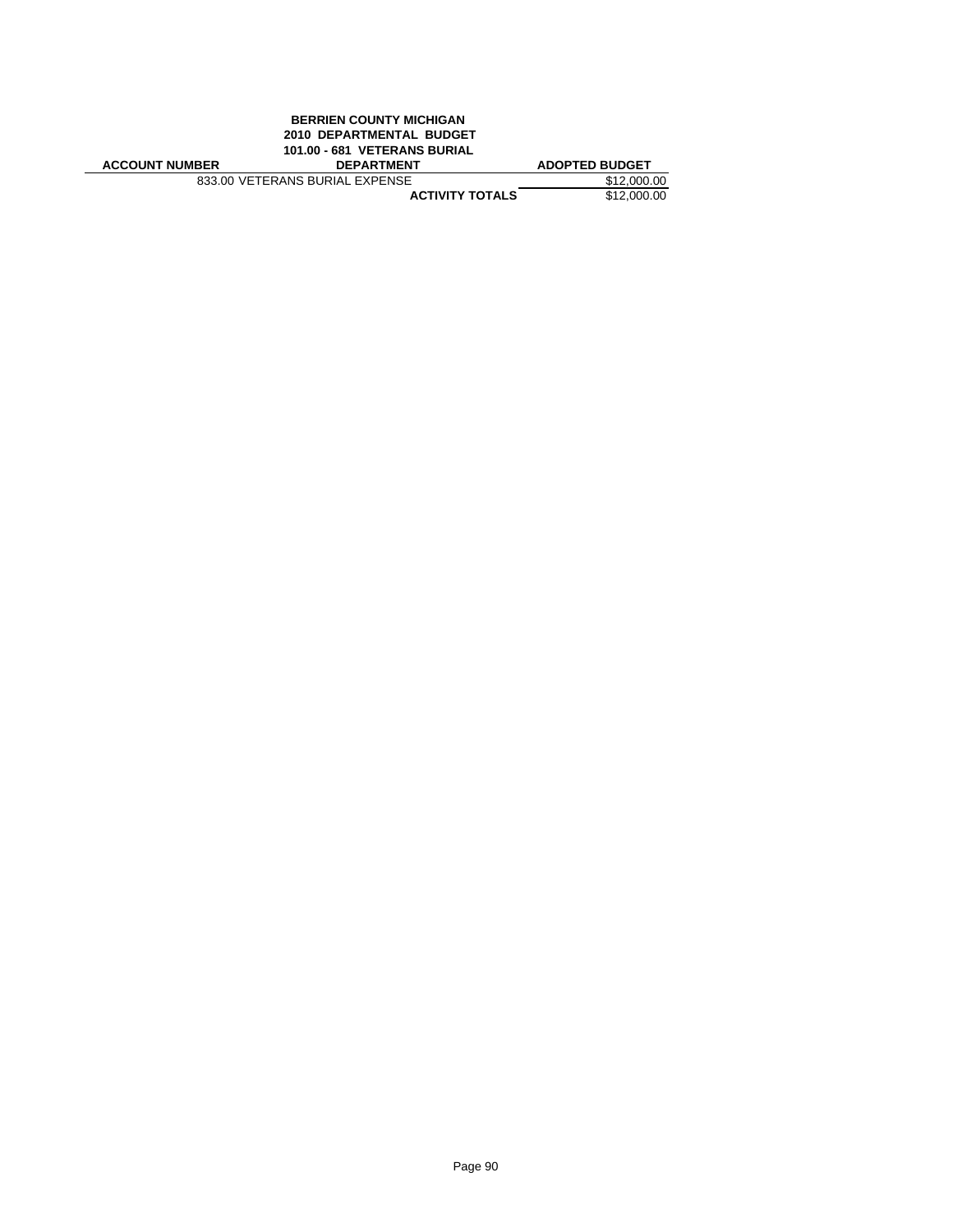### **BERRIEN COUNTY MICHIGAN 2010 DEPARTMENTAL BUDGET 101.00 - 682 VETERANS SERVICES**

| <b>ACCOUNT NUMBER</b> | <b>DEPARTMENT</b>                | <b>ADOPTED BUDGET</b> |
|-----------------------|----------------------------------|-----------------------|
|                       | 701.00 SAL AND WAGES SUPERV      | \$46,116.00           |
|                       | 702.00 SAL AND WAGES EMPLY PER   | \$24,398.00           |
| 715.00 FICA           |                                  | \$5,394.00            |
|                       | 716.00 HOSPITALIZATION           | \$30,293.00           |
|                       | 717.00 LIFE/ADD/STD INSURANCE    | \$660.00              |
| 718.00 PENSION        |                                  | \$6,635.00            |
|                       | 720.00 UNEMPLOYMENT INSURANCE    | \$106.00              |
|                       | 722.00 WORKMEN'S COMPENSATION    | \$705.00              |
|                       | 725.00 EMPLY TRAINING AND IMPROV | \$200.00              |
|                       | 726.00 DENTAL INSURANCE          | \$1,850.00            |
|                       | 730.00 OFFICE SUPPLIES           | \$45.00               |
|                       | 730.05 CENTRAL OFFICE SUPPLIES   | \$45.00               |
|                       | 817.00 MEMBERSHIP & SUBSCRIPTION | \$85.00               |
| 851.00 TELEPHONE      |                                  | \$200.00              |
| 861.00 TRAVEL         |                                  | \$200.00              |
|                       | 937.00 OFF EQUIP REP & MAINT     | \$37.00               |
|                       | <b>ACTIVITY TOTALS</b>           | \$116,969.00          |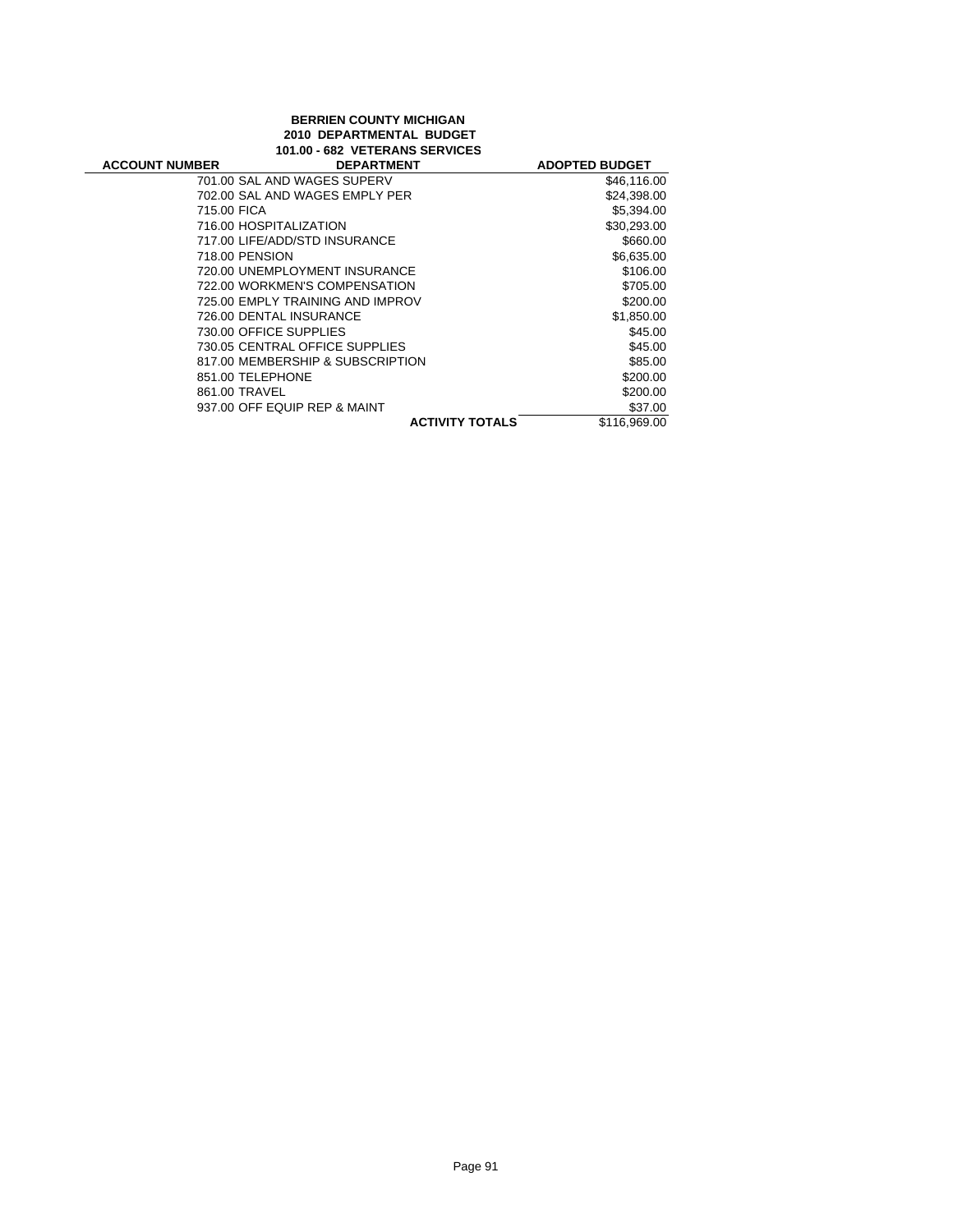#### **BERRIEN COUNTY MICHIGAN 2010 DEPARTMENTAL BUDGET 101.00 - 728 COMMUNITY DEVELOPMENT**

÷

| <b>ACCOUNT NUMBER</b> | <b>DEPARTMENT</b>                | <b>ADOPTED BUDGET</b> |
|-----------------------|----------------------------------|-----------------------|
|                       | 701.00 SAL AND WAGES SUPERV      | \$75,905.00           |
|                       | 701.01 SAL AND WAGES PER DIEM    | \$24,510.00           |
|                       | 702.00 SAL AND WAGES EMPLY PER   | \$223,918.00          |
|                       | 703.00 SAL AND WAGES EMPLY TEM   | \$55,091.00           |
| 715.00 FICA           |                                  | \$27,151.00           |
|                       | 716.00 HOSPITALIZATION           | \$73,461.00           |
|                       | 717.00 LIFE/ADD/STD INSURANCE    | \$1,931.00            |
|                       | 718.00 PENSION                   | \$28,213.00           |
|                       | 720.00 UNEMPLOYMENT INSURANCE    | \$532.00              |
|                       | 722.00 WORKMEN'S COMPENSATION    | \$3,549.00            |
|                       | 725.00 EMPLY TRAINING AND IMPROV | \$1,200.00            |
|                       | 726.00 DENTAL INSURANCE          | \$4,450.00            |
|                       | 730.00 OFFICE SUPPLIES           | \$600.00              |
|                       | 730.05 CENTRAL OFFICE SUPPLIES   | \$100.00              |
|                       | 733.00 COPIER CHARGES            | \$100.00              |
|                       | 802.01 CONTRACTUAL SERVICES      | \$6,000.00            |
|                       | 815.00 LEGAL-CONT ATTORNEYS      | \$1,000.00            |
|                       | 817.00 MEMBERSHIP & SUBSCRIPTION | \$2,925.00            |
|                       | 851.00 TELEPHONE                 | \$2,000.00            |
|                       | 861.00 TRAVEL                    | \$5,000.00            |
|                       | 867.00 TRAVEL PER DIEM           | \$5,530.00            |
|                       | 901.00 ADVERTISING               | \$200.00              |
|                       | 901.01 ADVERTISING-LEGAL         | \$2,000.00            |
|                       | 937.00 OFF EQUIP REP & MAINT     | \$200.00              |
|                       | 947.00 EQUIPMENT RENTAL          | \$465.00              |
|                       | 956.00 MISCELLANEOUS             | \$100.00              |
|                       | 979.00 OFFICE EQUIP & FURNITURE  | \$50.00               |
|                       | 979.02 OFFICE EQUIPMENT-SMALL    | \$90.00               |
|                       | 980.00 BOOKS                     | \$500.00              |
|                       | 983.00 PURCHASED SOFTWARE        | \$250.00              |
|                       | <b>ACTIVITY TOTALS</b>           | \$547,021.00          |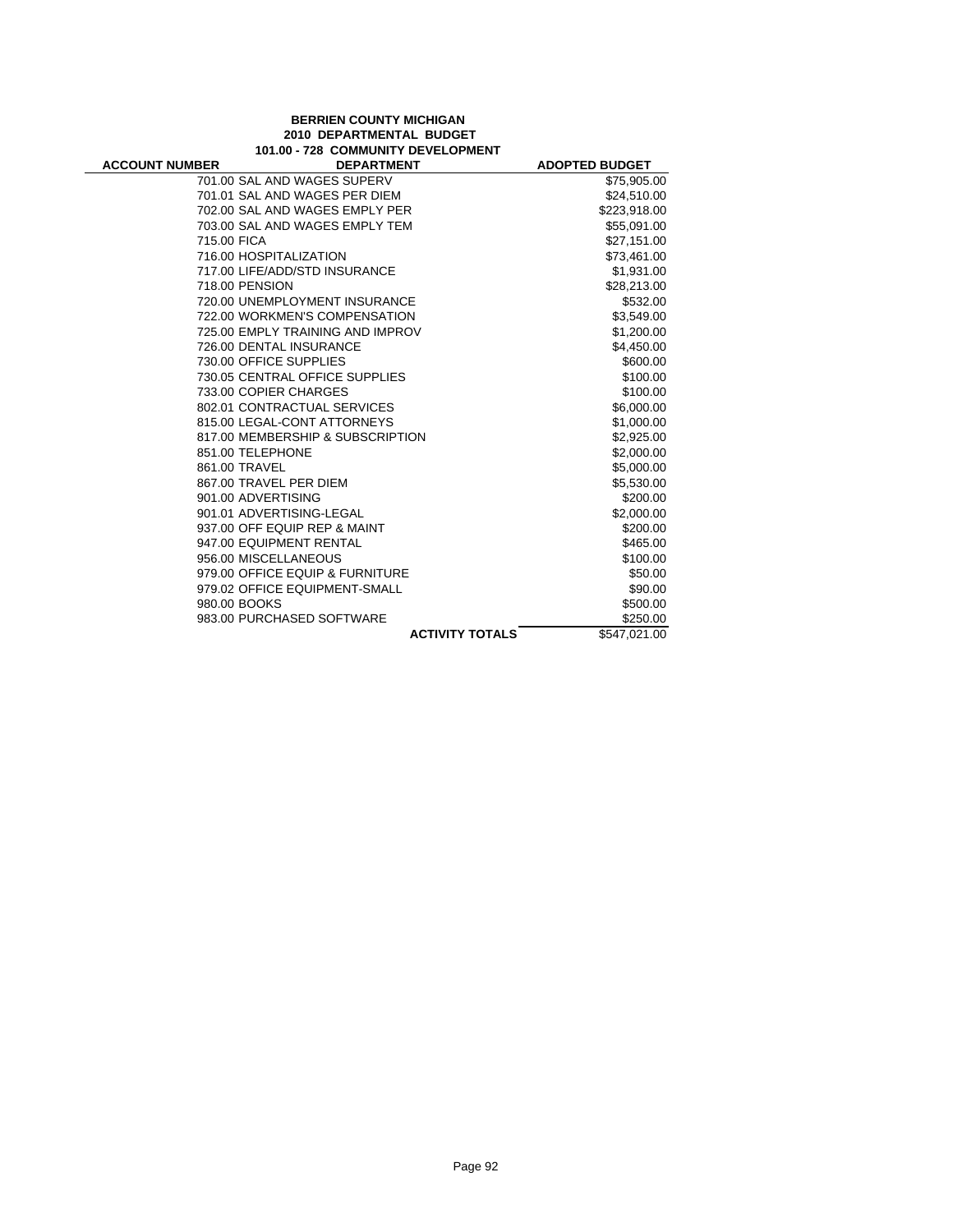|                                     | <b>BERRIEN COUNTY MICHIGAN</b> |                       |
|-------------------------------------|--------------------------------|-----------------------|
| 2010 DEPARTMENTAL BUDGET            |                                |                       |
| 101.00 - 803 HISTORICAL ASSOCIATION |                                |                       |
|                                     |                                |                       |
| <b>ACCOUNT NUMBER</b>               | <b>DEPARTMENT</b>              | <b>ADOPTED BUDGET</b> |
|                                     | 999.00 APPROP-COUNTY AGENCIES  | \$106.978.00          |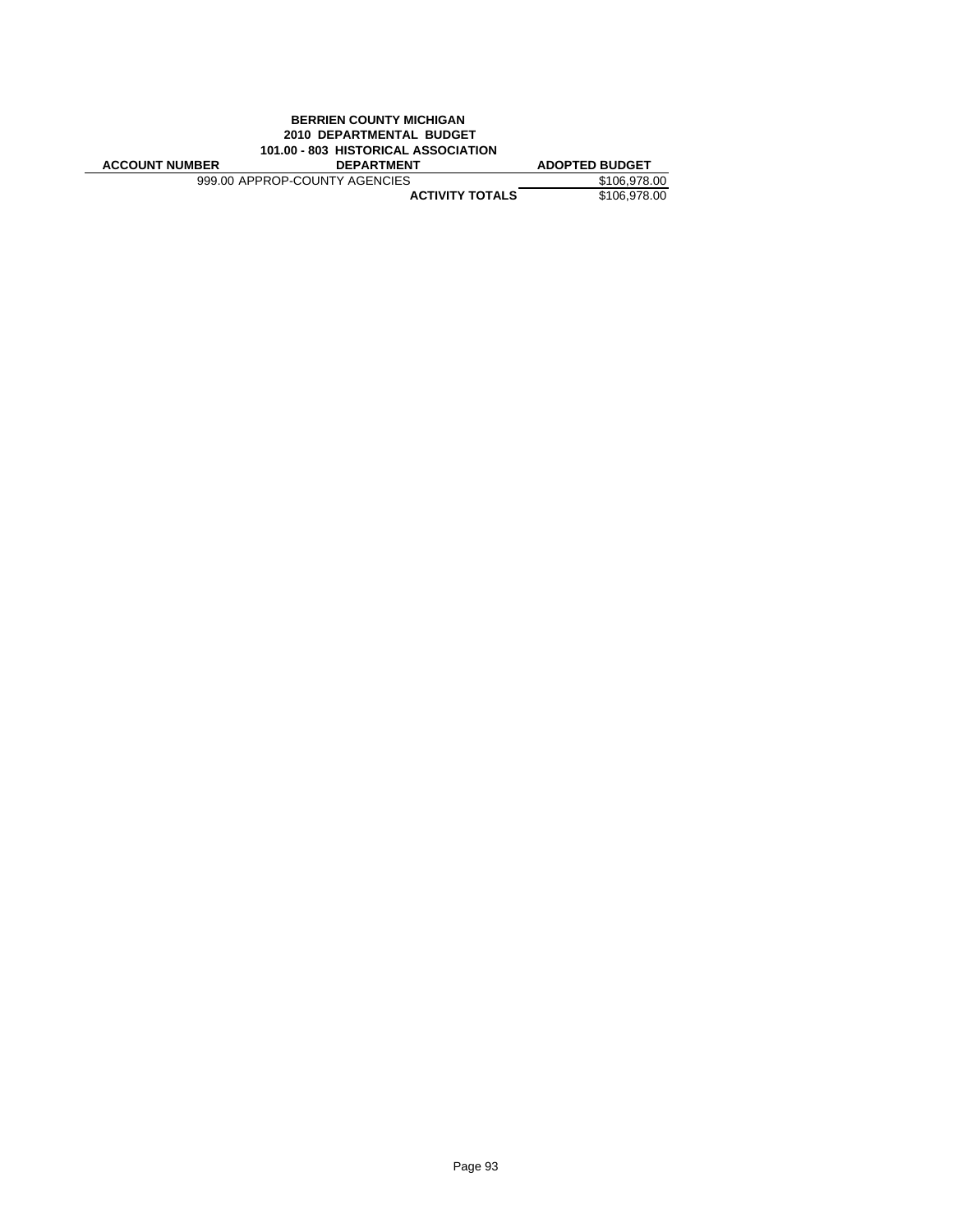|                       | <b>BERRIEN COUNTY MICHIGAN</b>         |                       |
|-----------------------|----------------------------------------|-----------------------|
|                       | 2010 DEPARTMENTAL BUDGET               |                       |
|                       | 101.00 - 851 INSURANCE AND SURETY BNDS |                       |
| <b>ACCOUNT NUMBER</b> | <b>DEPARTMENT</b>                      | <b>ADOPTED BUDGET</b> |
|                       | 912.00 SURETY BONDS & INSURANCE        | \$15,000.00           |
|                       | 914.00 LIABILITY INSURANCE             | \$880,798,00          |
|                       | <b>ACTIVITY TOTALS</b>                 | \$895,798,00          |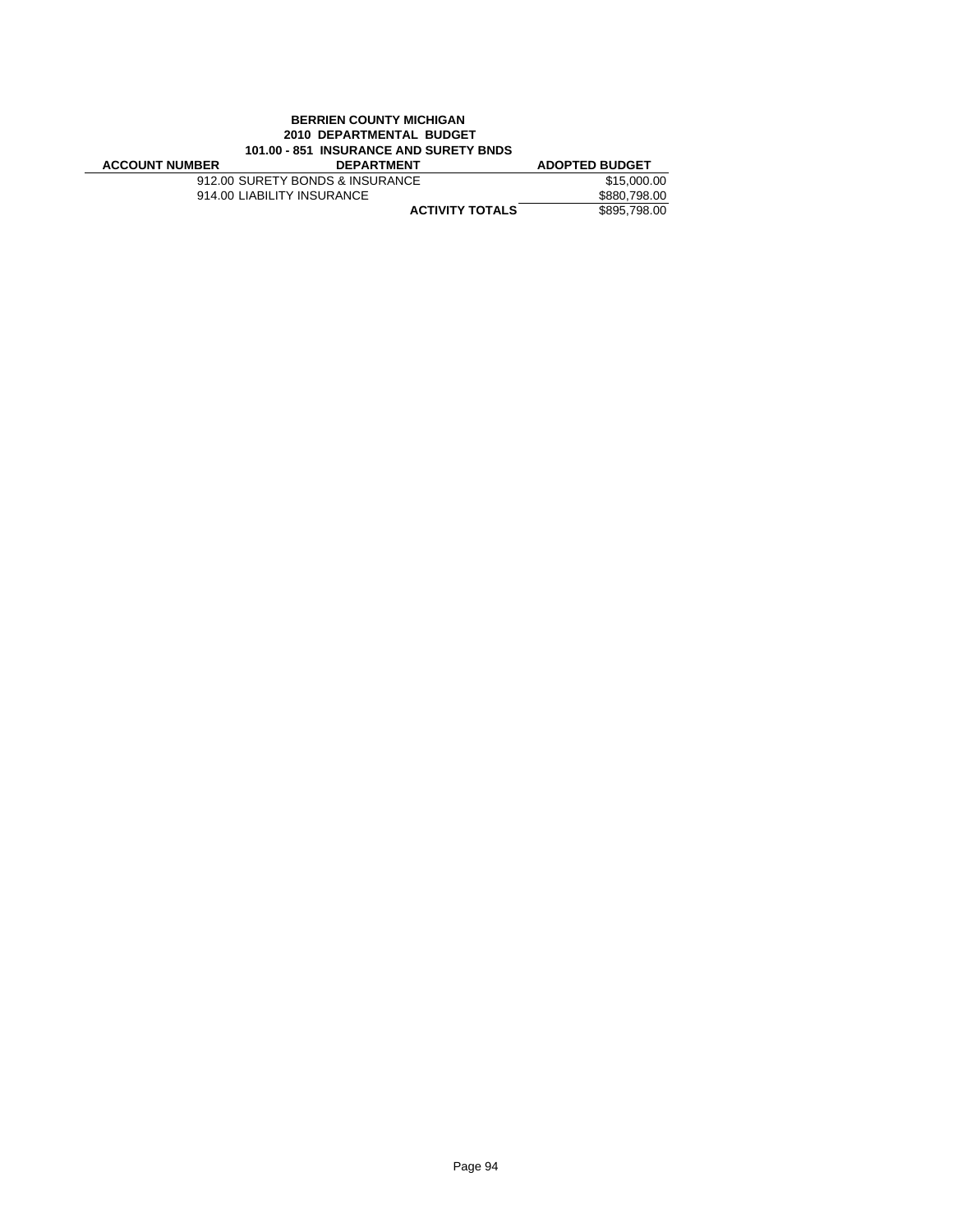|                       | <b>BERRIEN COUNTY MICHIGAN</b> |                       |
|-----------------------|--------------------------------|-----------------------|
|                       | 2010 DEPARTMENTAL BUDGET       |                       |
|                       | 101.00 - 890 CONTINGENCIES     |                       |
|                       |                                |                       |
| <b>ACCOUNT NUMBER</b> | <b>DEPARTMENT</b>              | <b>ADOPTED BUDGET</b> |
|                       | 960.00 MISC RES FOR CONTINGENC | \$1,500,000,00        |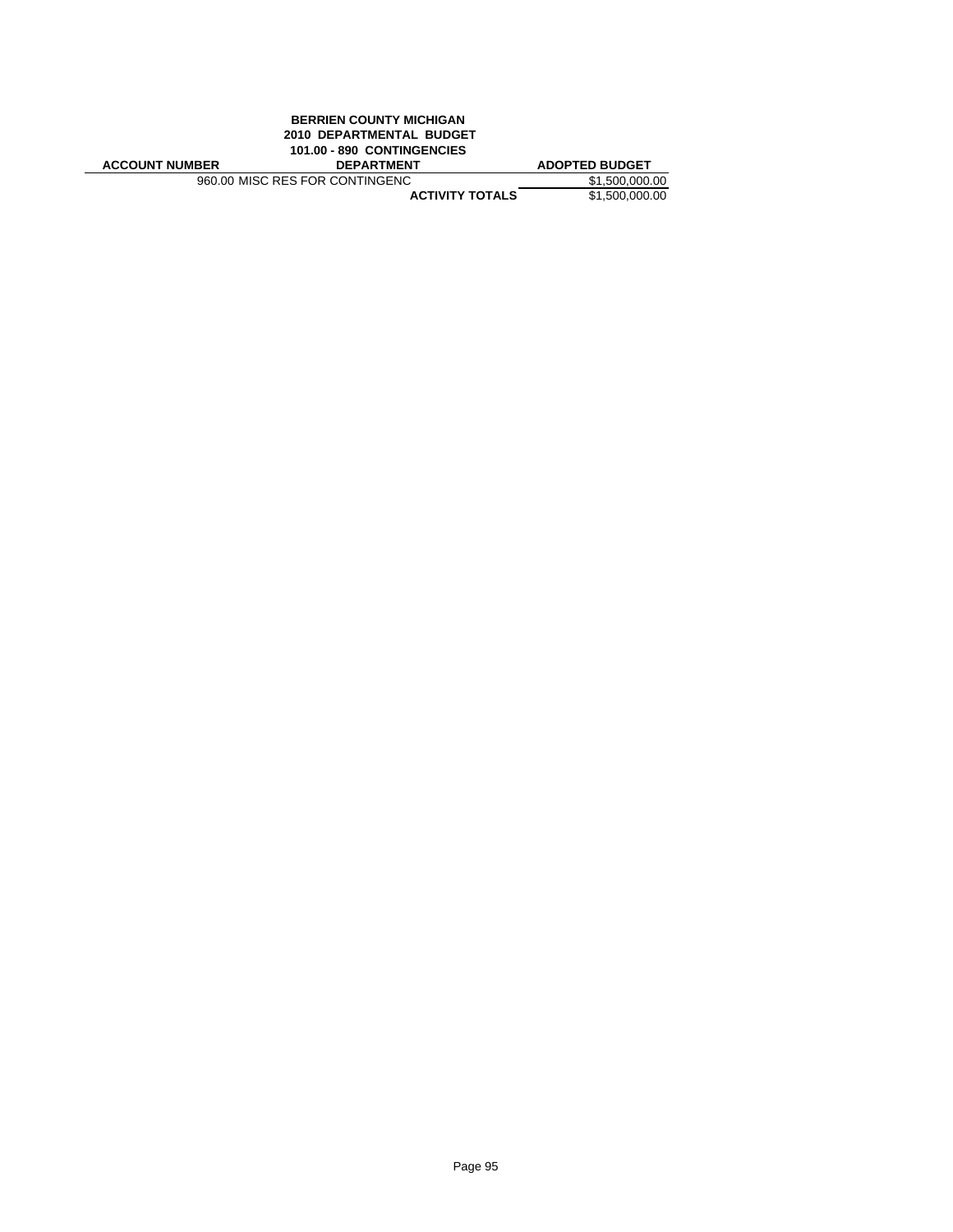|                       | <b>BERRIEN COUNTY MICHIGAN</b><br>2010 DEPARTMENTAL BUDGET<br>101.00 - 966 HEALTH |                       |
|-----------------------|-----------------------------------------------------------------------------------|-----------------------|
| <b>ACCOUNT NUMBER</b> | <b>DEPARTMENT</b>                                                                 | <b>ADOPTED BUDGET</b> |
|                       | 999.00 APPROP-COUNTY AGENCIES                                                     | \$874,083.00          |
|                       | 999.01 APPROP-CIGARETTE TAX                                                       | \$10,554.00           |
|                       | <b>ACTIVITY TOTALS</b>                                                            | \$884.637.00          |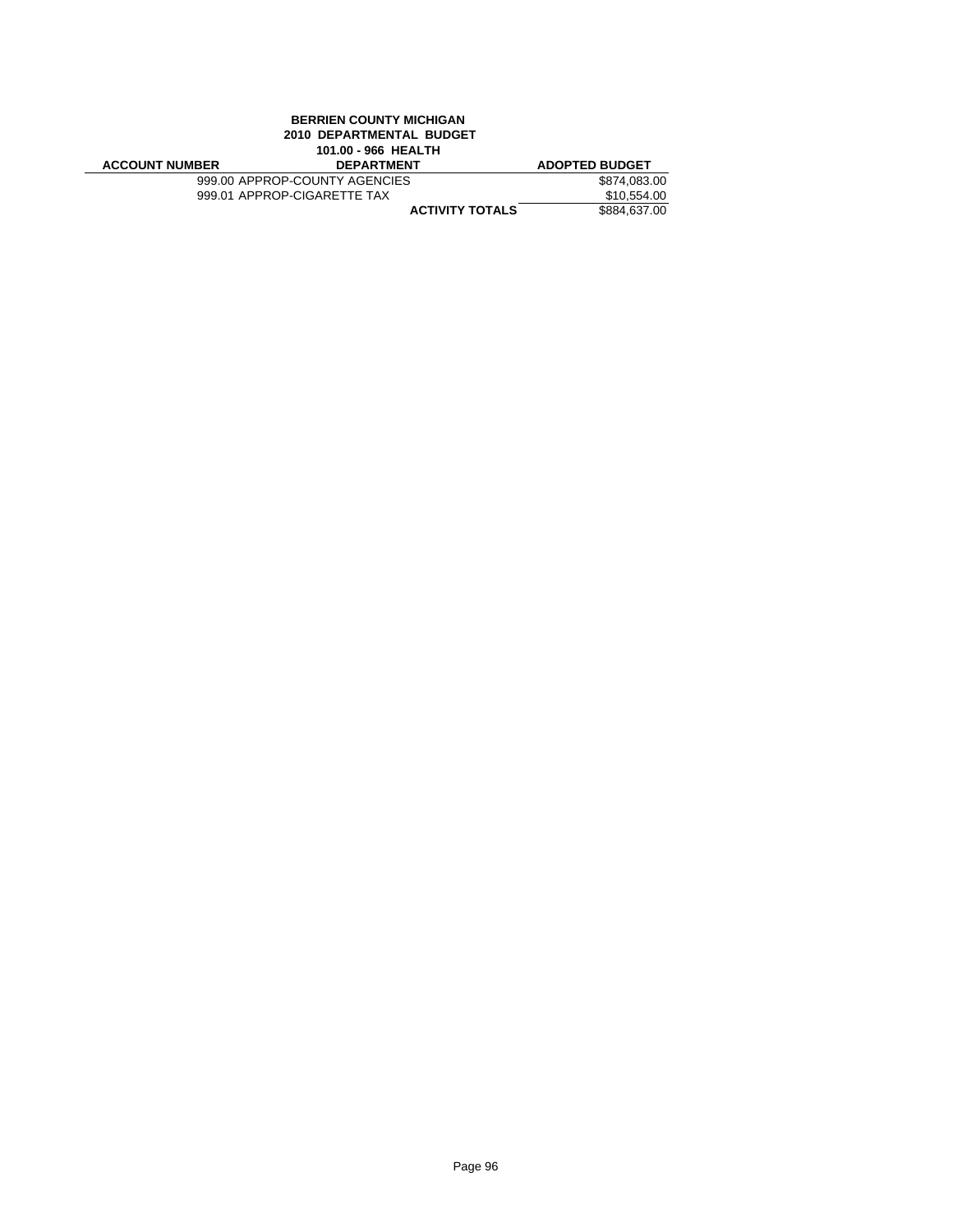| <b>BERRIEN COUNTY MICHIGAN</b> |                               |
|--------------------------------|-------------------------------|
| 2010 DEPARTMENTAL BUDGET       |                               |
| 101.00 - 968 MENTAL HEALTH     |                               |
| <b>DEPARTMENT</b>              | <b>ADOPTED BUDGET</b>         |
|                                | \$500,000.00                  |
| <b>ACTIVITY TOTALS</b>         | \$500,000,00                  |
|                                | 999.00 APPROP-COUNTY AGENCIES |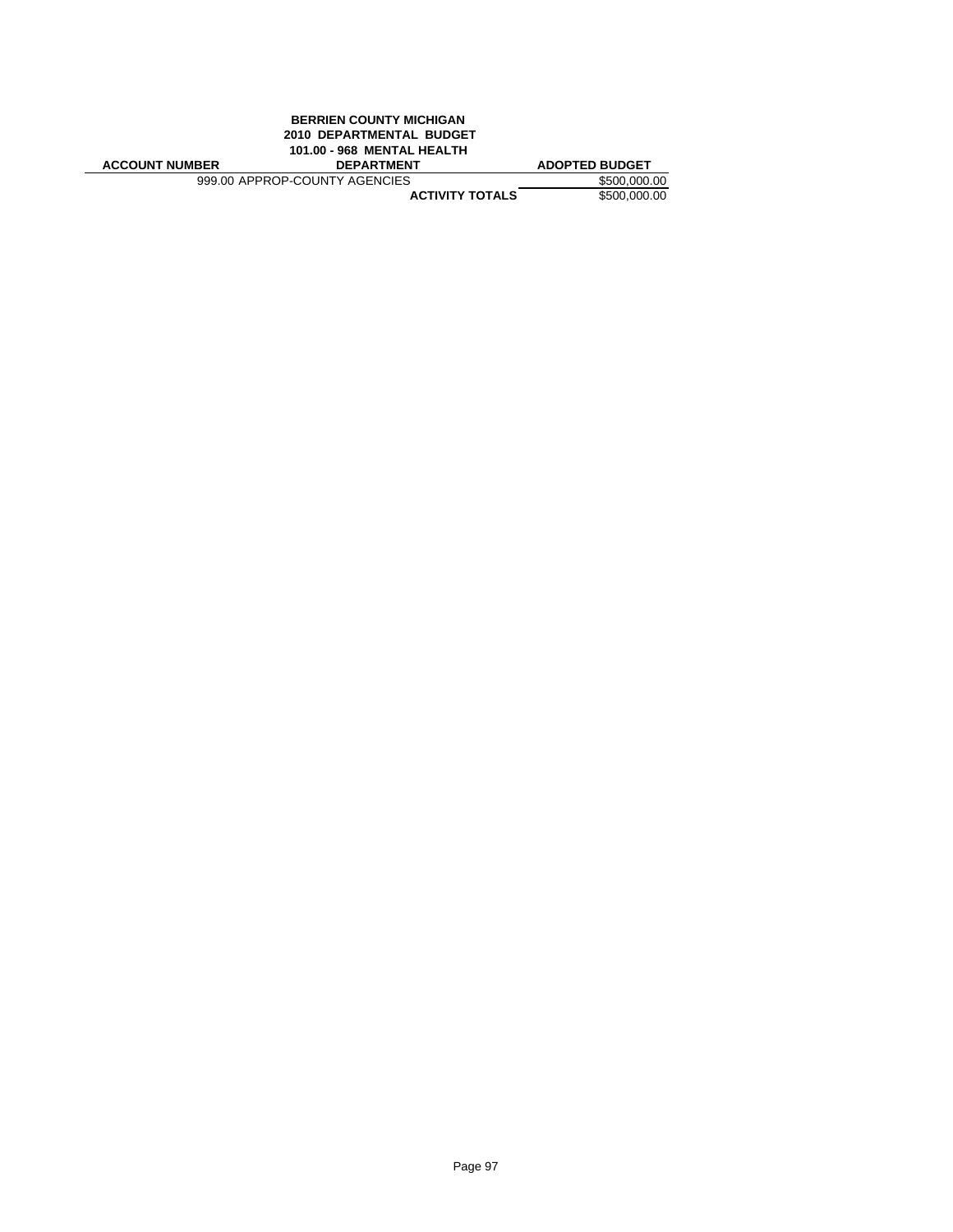|                       | <b>BERRIEN COUNTY MICHIGAN</b> |                       |
|-----------------------|--------------------------------|-----------------------|
|                       | 2010 DEPARTMENTAL BUDGET       |                       |
|                       | 101.00 - 969 CHILD CARE        |                       |
|                       |                                |                       |
| <b>ACCOUNT NUMBER</b> | <b>DEPARTMENT</b>              | <b>ADOPTED BUDGET</b> |
|                       | 999.00 APPROP-COUNTY AGENCIES  | \$3.500,000,00        |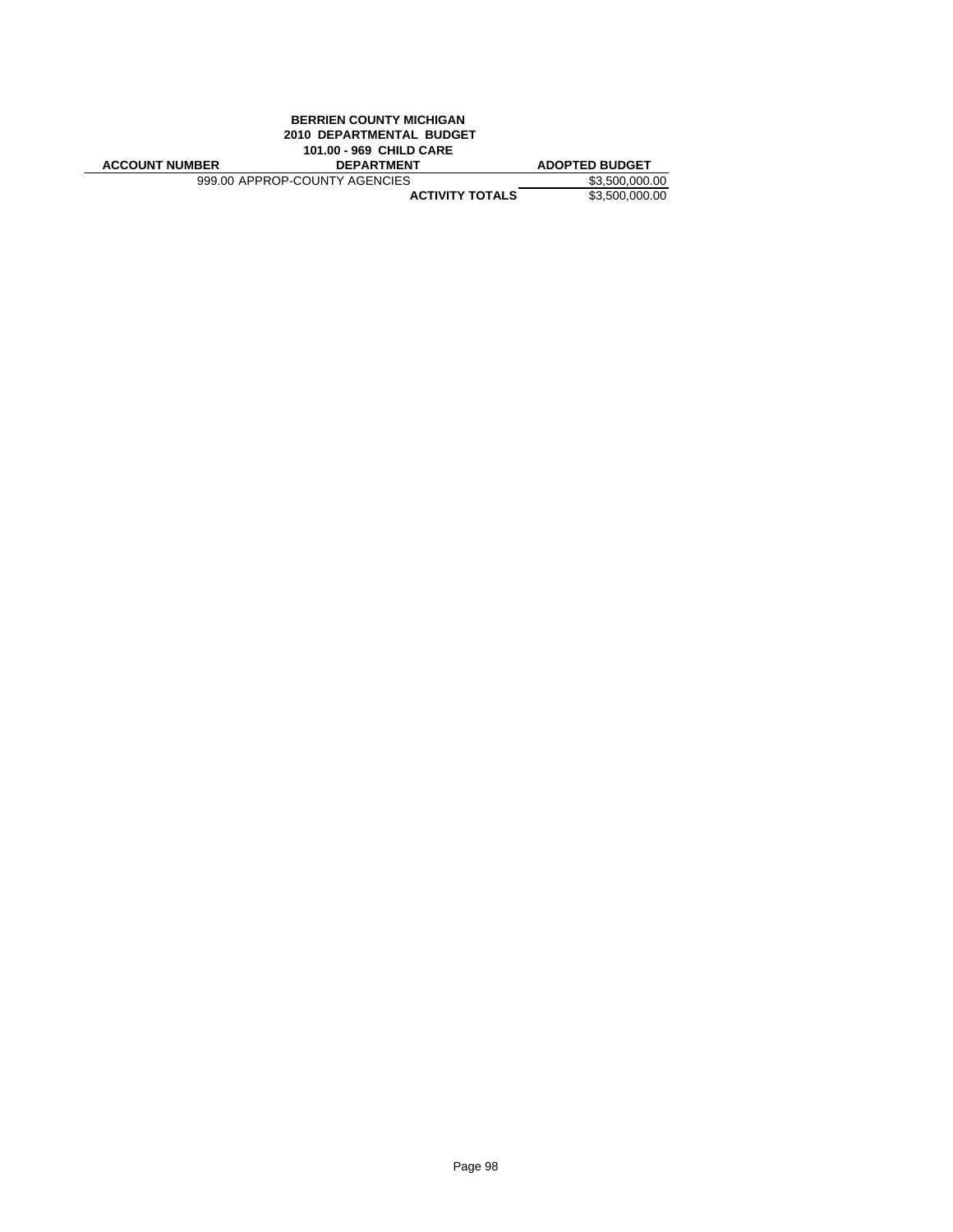|                       | <b>BERRIEN COUNTY MICHIGAN</b><br>2010 DEPARTMENTAL BUDGET |                       |
|-----------------------|------------------------------------------------------------|-----------------------|
|                       | <b>101.00 - 970 SOCIAL SERVICES</b>                        |                       |
| <b>ACCOUNT NUMBER</b> | <b>DEPARTMENT</b>                                          | <b>ADOPTED BUDGET</b> |
|                       | 999.00 APPROP-COUNTY AGENCIES                              | \$447,200,00          |
|                       | <b>ACTIVITY TOTALS</b>                                     | \$447,200,00          |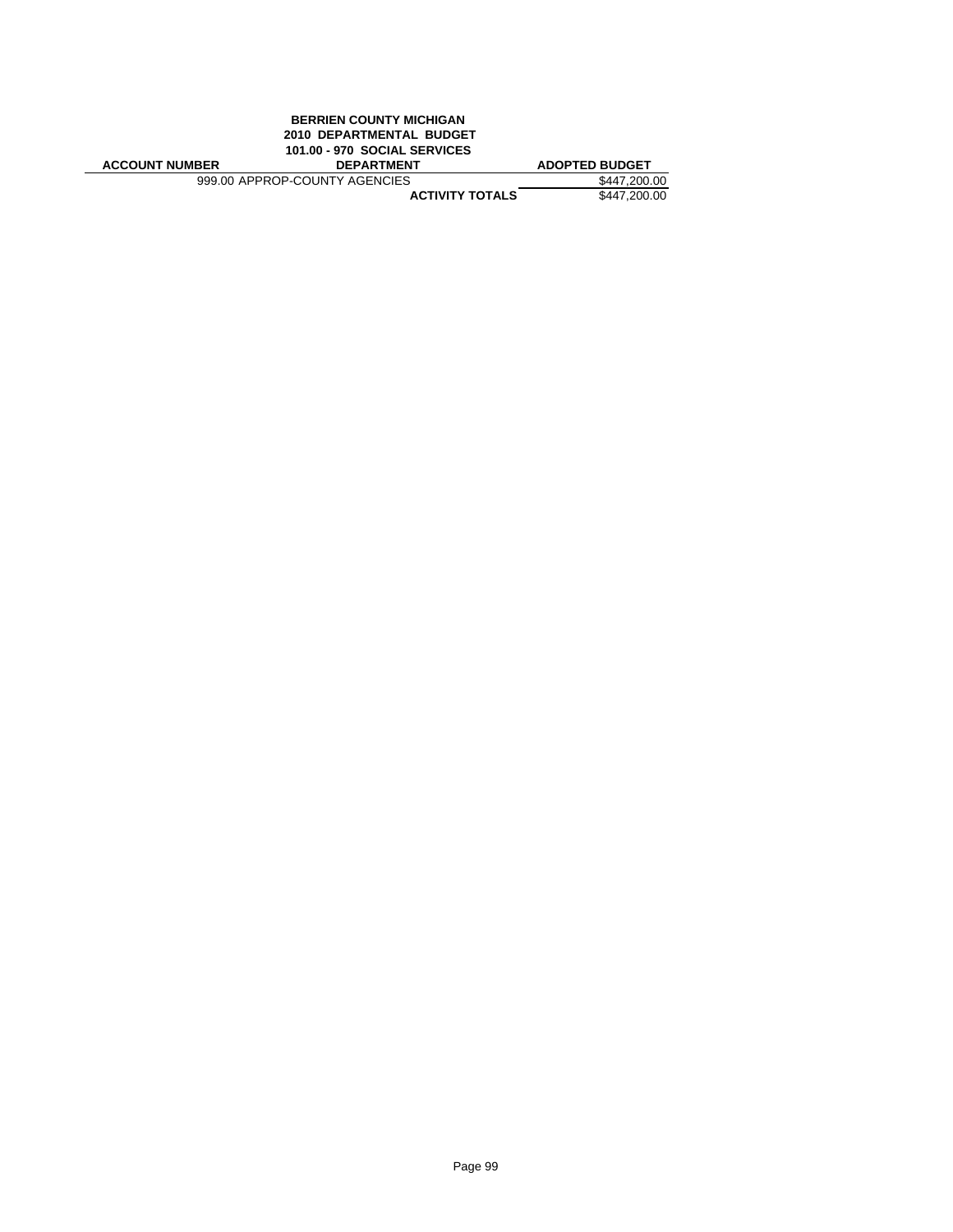|                       | <b>BERRIEN COUNTY MICHIGAN</b><br>2010 DEPARTMENTAL BUDGET |                       |
|-----------------------|------------------------------------------------------------|-----------------------|
|                       | 101.00 - 971 PARKS AND RECREATION                          |                       |
|                       |                                                            |                       |
| <b>ACCOUNT NUMBER</b> | <b>DEPARTMENT</b>                                          | <b>ADOPTED BUDGET</b> |
|                       | 999.00 APPROP-COUNTY AGENCIES                              | \$381,500.00          |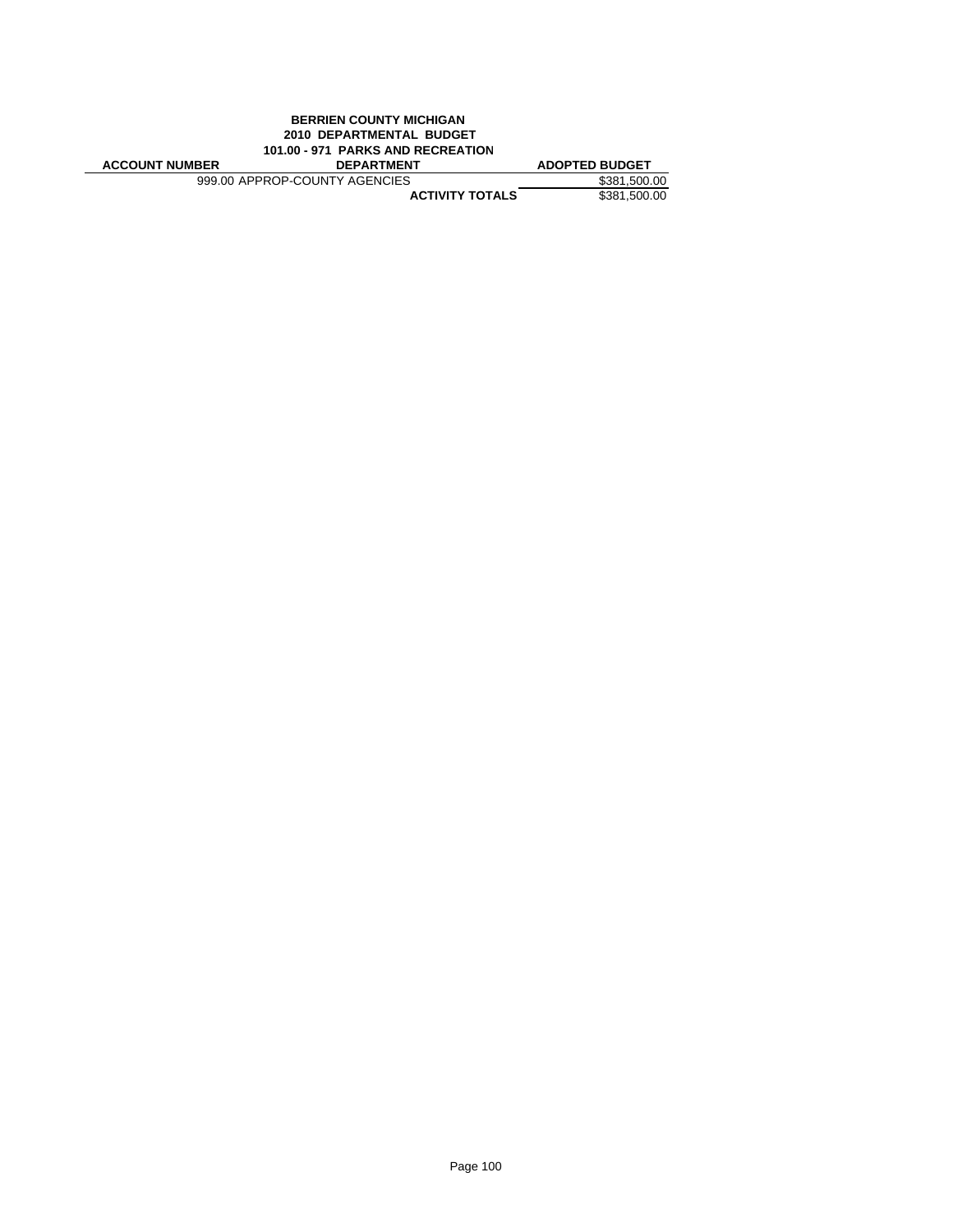|                                   | <b>BERRIEN COUNTY MICHIGAN</b> |                       |
|-----------------------------------|--------------------------------|-----------------------|
|                                   |                                |                       |
| 101.00 - 972 HOUSE ARREST PROGRAM |                                |                       |
| <b>ACCOUNT NUMBER</b>             | <b>DEPARTMENT</b>              | <b>ADOPTED BUDGET</b> |
|                                   |                                |                       |
|                                   | 999.00 APPROP-COUNTY AGENCIES  | \$8.311.00            |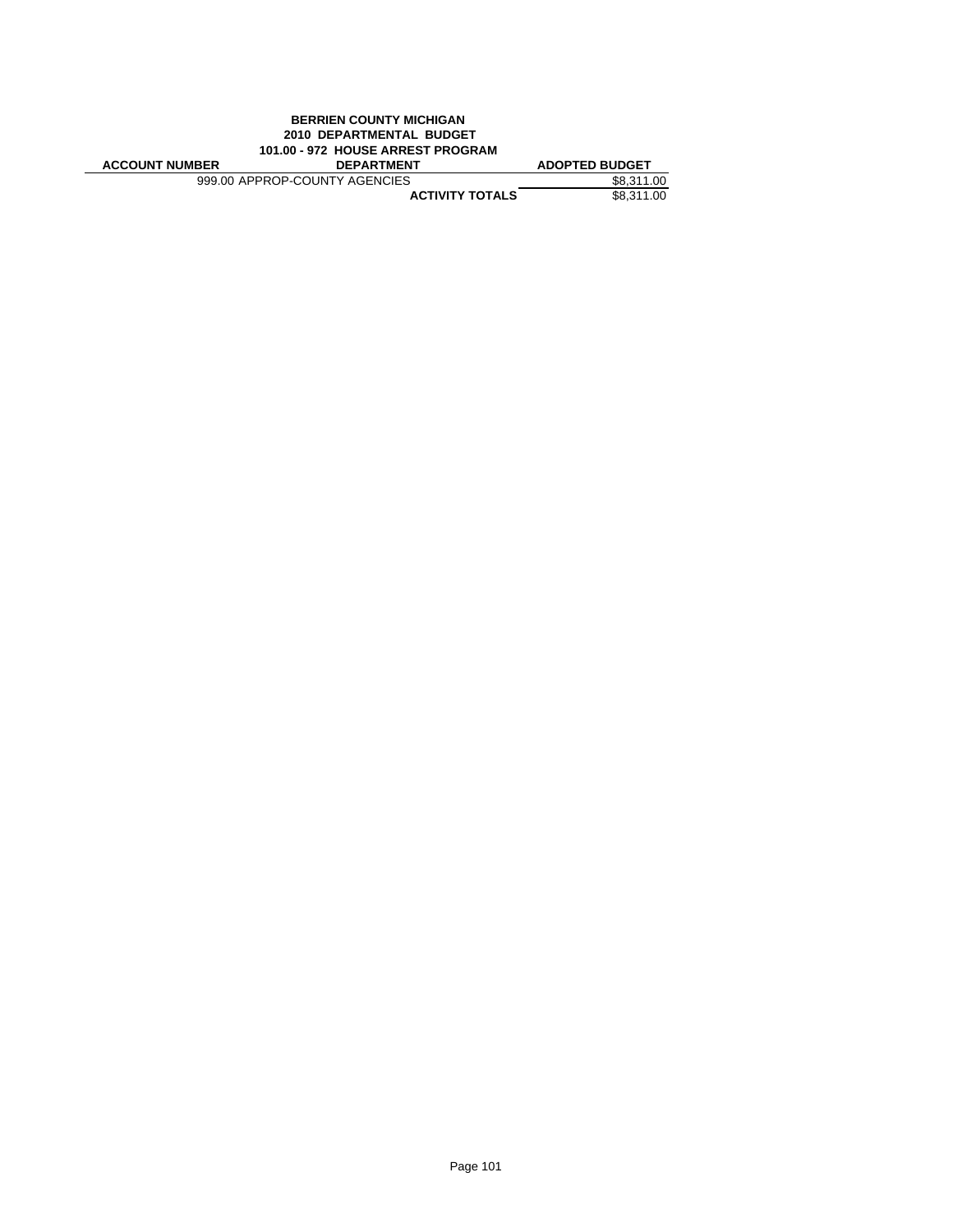|                                                | 2010 DEPARTMENTAL BUDGET    |                       |
|------------------------------------------------|-----------------------------|-----------------------|
| 101.00 - 973 CIGARETTE TAX-PUBLIC SAFETY DISTR |                             |                       |
|                                                |                             |                       |
| <b>ACCOUNT NUMBER</b>                          | <b>DEPARTMENT</b>           | <b>ADOPTED BUDGET</b> |
|                                                | 999.01 APPROP-CIGARETTE TAX | \$4.398.00            |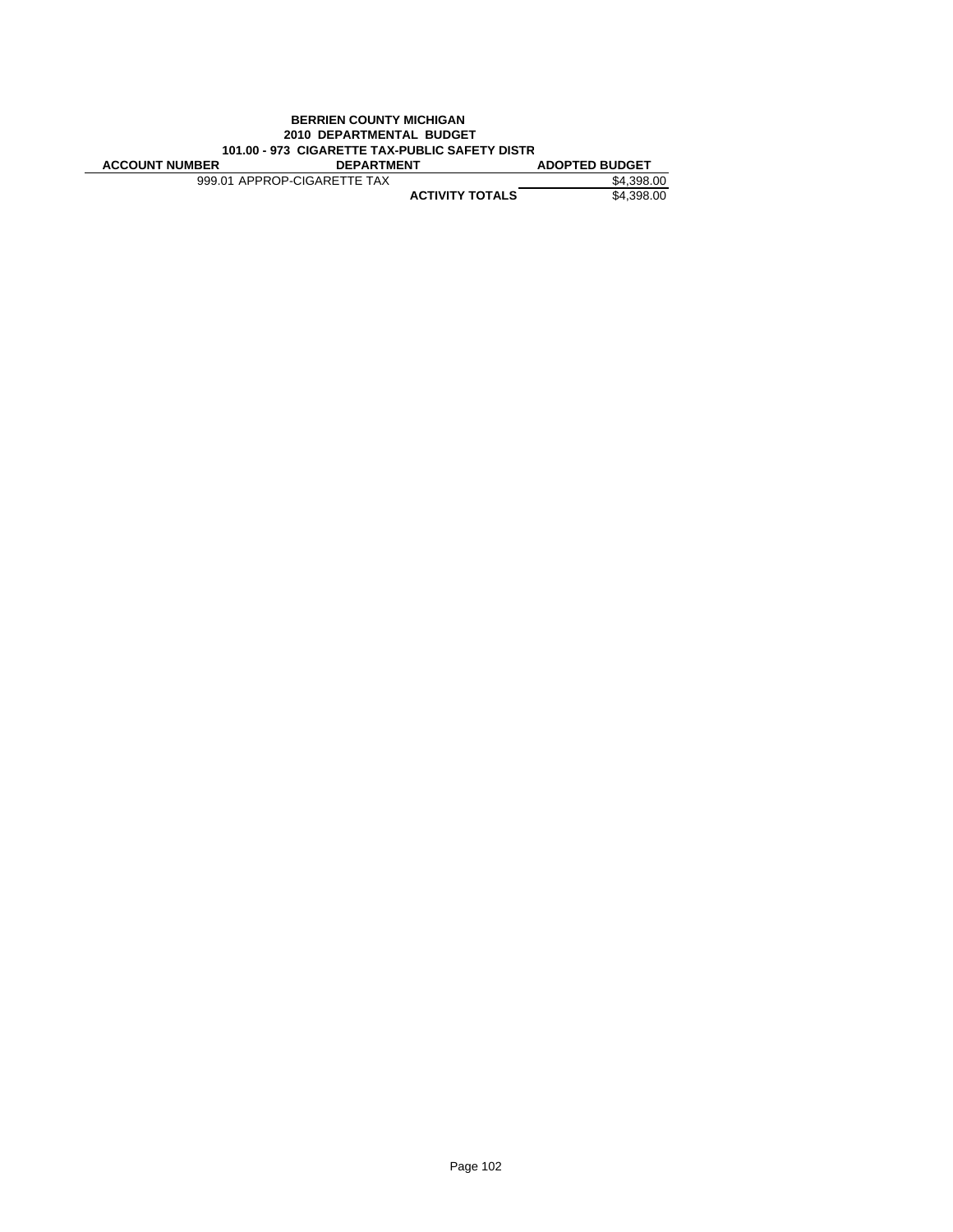|                       | <b>BERRIEN COUNTY MICHIGAN</b>         |                       |
|-----------------------|----------------------------------------|-----------------------|
|                       | 2010 DEPARTMENTAL BUDGET               |                       |
|                       | 101.00 - 976 PROSECUTORS WELFARE FRAUD |                       |
|                       |                                        |                       |
| <b>ACCOUNT NUMBER</b> | <b>DEPARTMENT</b>                      | <b>ADOPTED BUDGET</b> |
|                       | 999.00 APPROP-COUNTY AGENCIES          | \$72.466.00           |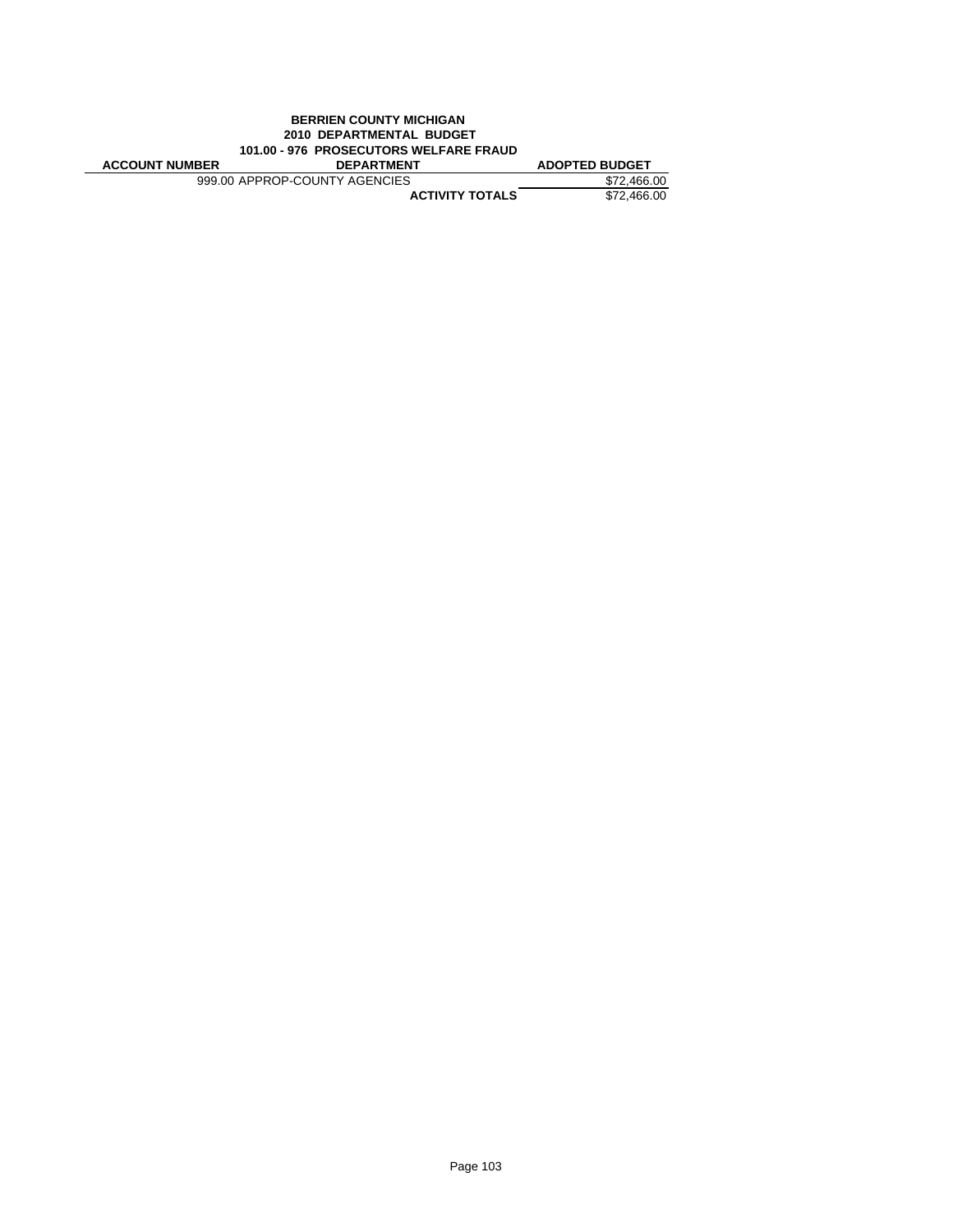|                       | <b>BERRIEN COUNTY MICHIGAN</b>     |                       |
|-----------------------|------------------------------------|-----------------------|
|                       | 2010 DEPARTMENTAL BUDGET           |                       |
|                       | <b>101.00 - 983 VICTIM WITNESS</b> |                       |
|                       |                                    |                       |
| <b>ACCOUNT NUMBER</b> | <b>DEPARTMENT</b>                  | <b>ADOPTED BUDGET</b> |
|                       | 999.00 APPROP-COUNTY AGENCIES      | \$105,333.00          |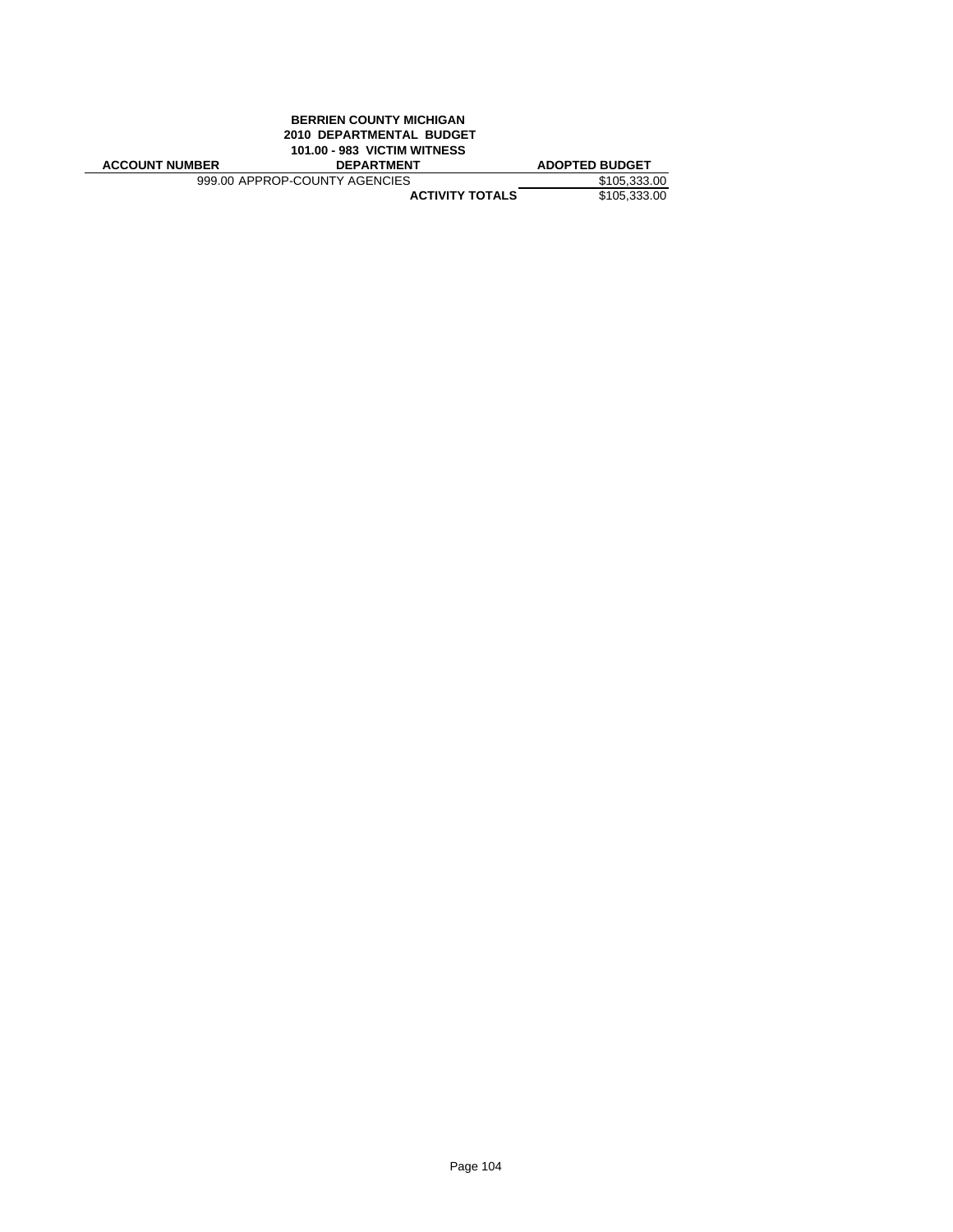|                       | <b>BERRIEN COUNTY MICHIGAN</b>               |                       |
|-----------------------|----------------------------------------------|-----------------------|
|                       | 2010 DEPARTMENTAL BUDGET                     |                       |
|                       | 101.00 - 986 FRIEND OF THE COURT-FUND 215.00 |                       |
|                       |                                              |                       |
| <b>ACCOUNT NUMBER</b> | <b>DEPARTMENT</b>                            | <b>ADOPTED BUDGET</b> |
|                       | 999.00 APPROP-COUNTY AGENCIES                | \$387.884.00          |